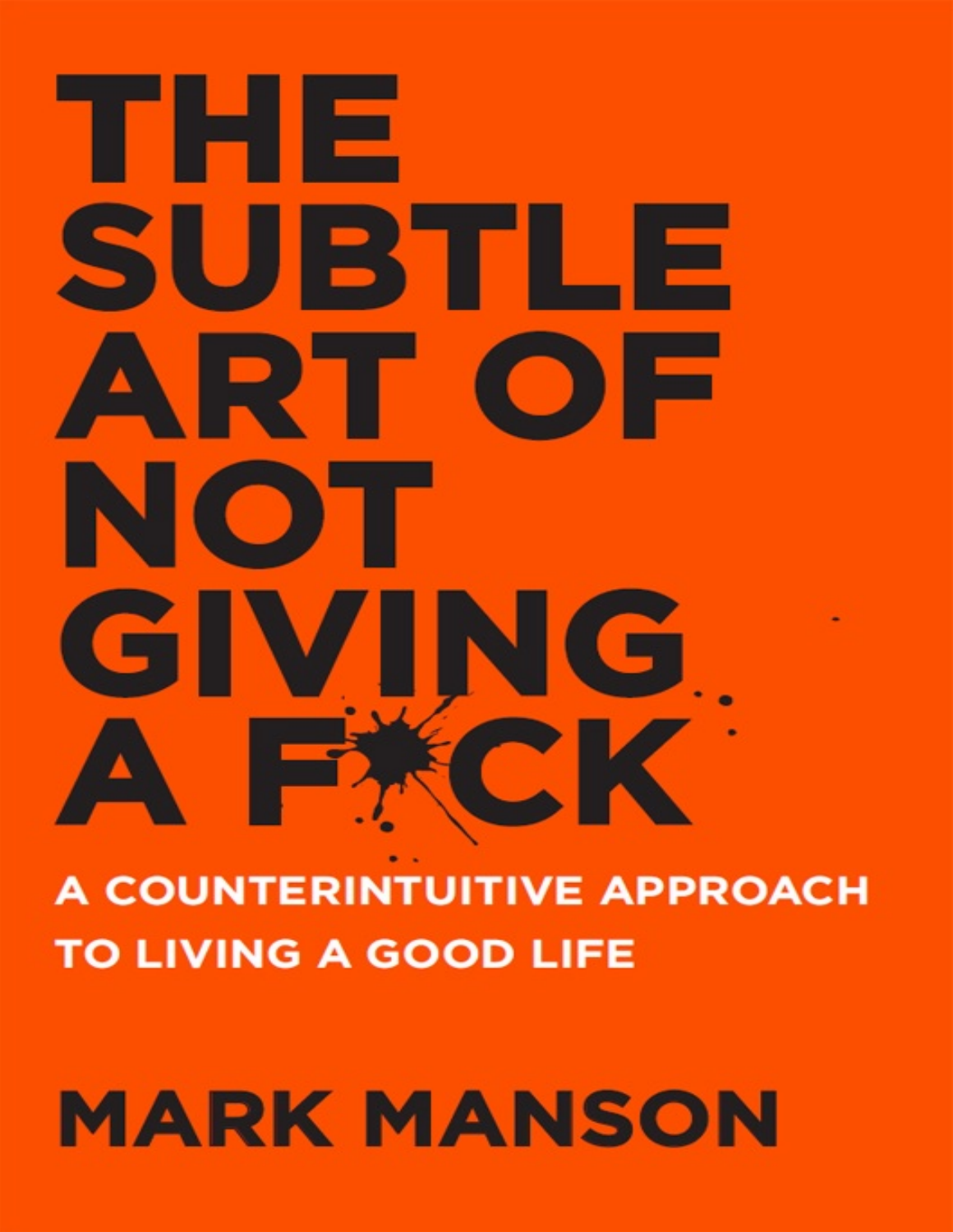### **The Subtle Art of Not Giving a Fuck**

A Counterintuitive Approach to Living a Good Life

#### **MARK MANSON**

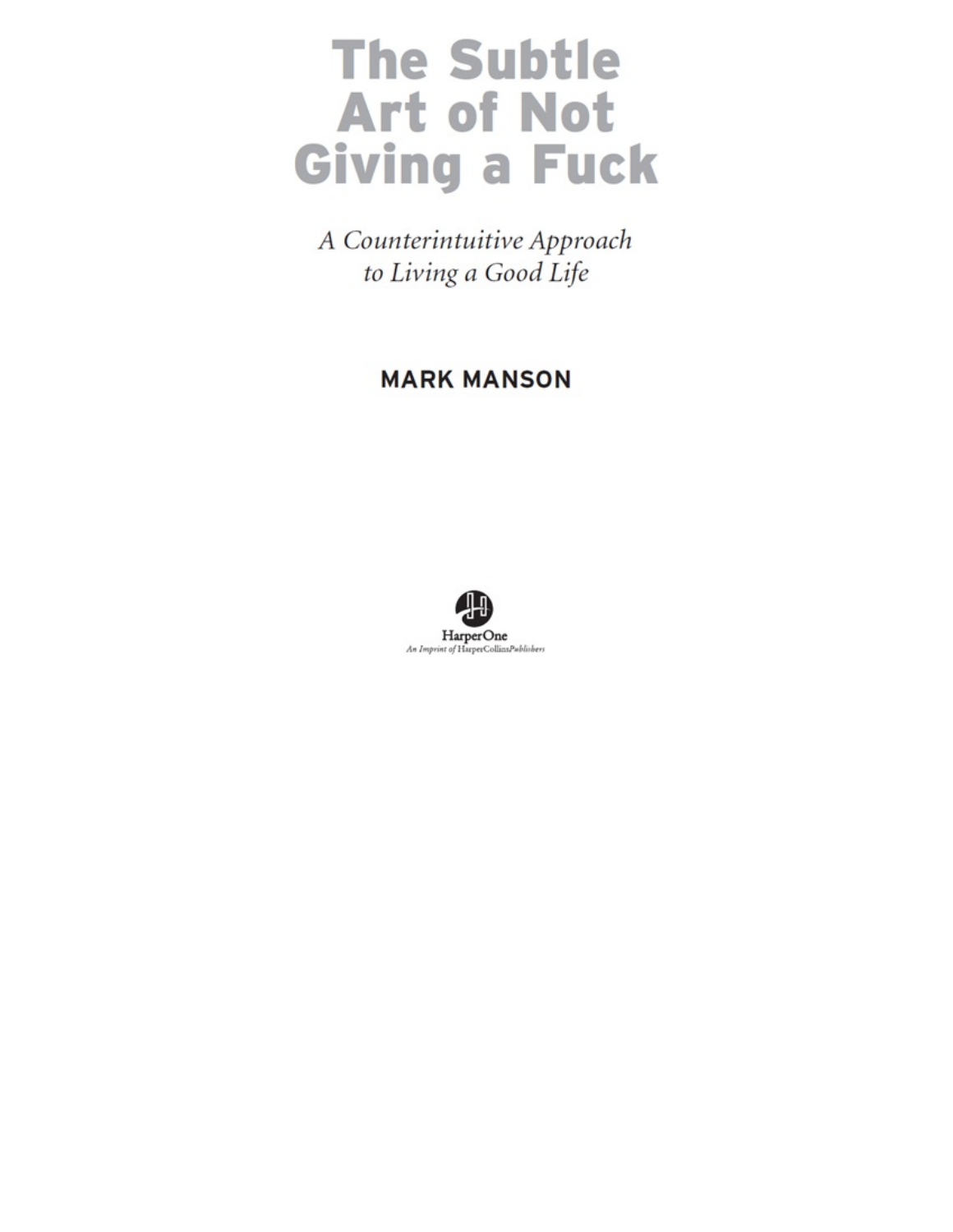#### **CONTENTS**

<span id="page-2-2"></span><span id="page-2-1"></span><span id="page-2-0"></span>CHAPTER 1: [Don't](#page-4-0) Try The [Feedback](#page-6-0) Loop from Hell The Subtle Art of Not [Giving](#page-9-0) a Fuck So Mark, What the Fuck Is the Point of This Book [Anyway?](#page-12-0)

<span id="page-2-6"></span><span id="page-2-5"></span><span id="page-2-4"></span><span id="page-2-3"></span>CHAPTER 2: [Happiness](#page-13-0) Is a Problem The Misadventures of [Disappointment](#page-14-0) Panda [Happiness](#page-16-0) Comes from Solving Problems Emotions Are [Overrated](#page-17-0) Choose Your [Struggle](#page-18-0)

<span id="page-2-11"></span><span id="page-2-10"></span><span id="page-2-9"></span><span id="page-2-8"></span><span id="page-2-7"></span>CHAPTER 3: You Are Not [Special](#page-21-0) [Things](#page-23-0) Fall Apart The Tyranny of [Exceptionalism](#page-27-0) B-b-b-but, If I'm Not Going to Be Special or [Extraordinary,](#page-28-0) What's the Point?

<span id="page-2-15"></span><span id="page-2-14"></span><span id="page-2-13"></span><span id="page-2-12"></span>CHAPTER 4: The Value of [Suffering](#page-30-0) The [Self-Awareness](#page-32-0) Onion Rock Star [Problems](#page-35-0) Shitty [Values](#page-37-0) [Defining](#page-39-0) Good and Bad Values

CHAPTER 5: You Are Always [Choosing](#page-42-0) The [Choice](#page-42-1) The [Responsibility/Fault](#page-44-0) Fallacy [Responding](#page-47-0) to Tragedy [Genetics](#page-48-0) and the Hand We're Dealt [Victimhood](#page-50-0) Chic There Is No ["How"](#page-51-0)

CHAPTER 6: You're Wrong About [Everything](#page-53-0) (But So Am I) [Architects](#page-55-0) of Our Own Beliefs Be Careful What You [Believe](#page-56-0) The Dangers of Pure [Certainty](#page-58-0) Manson's Law of [Avoidance](#page-61-0) Kill [Yourself](#page-62-0) How to Be a Little Less Certain of [Yourself](#page-63-0)

CHAPTER 7: Failure Is the Way [Forward](#page-66-0) The [Failure/Success](#page-67-0) Paradox Pain Is Part of the [Process](#page-68-0)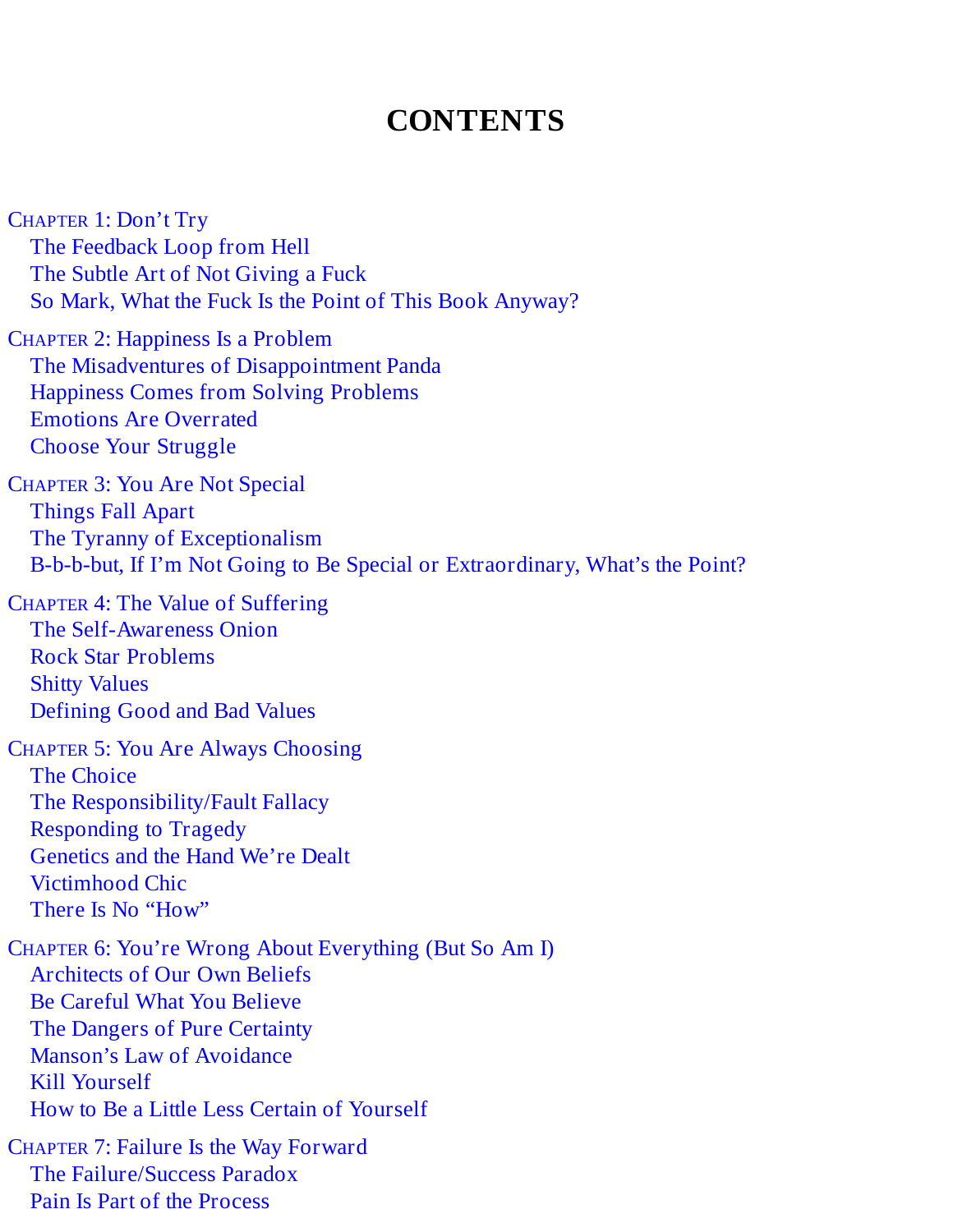The "Do [Something"](#page-70-0) Principle

CHAPTER 8: The [Importance](#page-73-0) of Saying No [Rejection](#page-75-0) Makes Your Life Better **[Boundaries](#page-76-0)** How to [Build](#page-80-0) Trust Freedom Through [Commitment](#page-81-0)

C[HAPTER](#page-84-0) 9: . . . And Then You Die [Something](#page-86-0) Beyond Our Selves The [Sunny](#page-88-0) Side of Death

*[Acknowledgments](#page-93-0) About the [Author](#page-94-0) [Credits](#page-96-0) [Copyright](#page-97-0) About the [Publisher](#page-98-0)*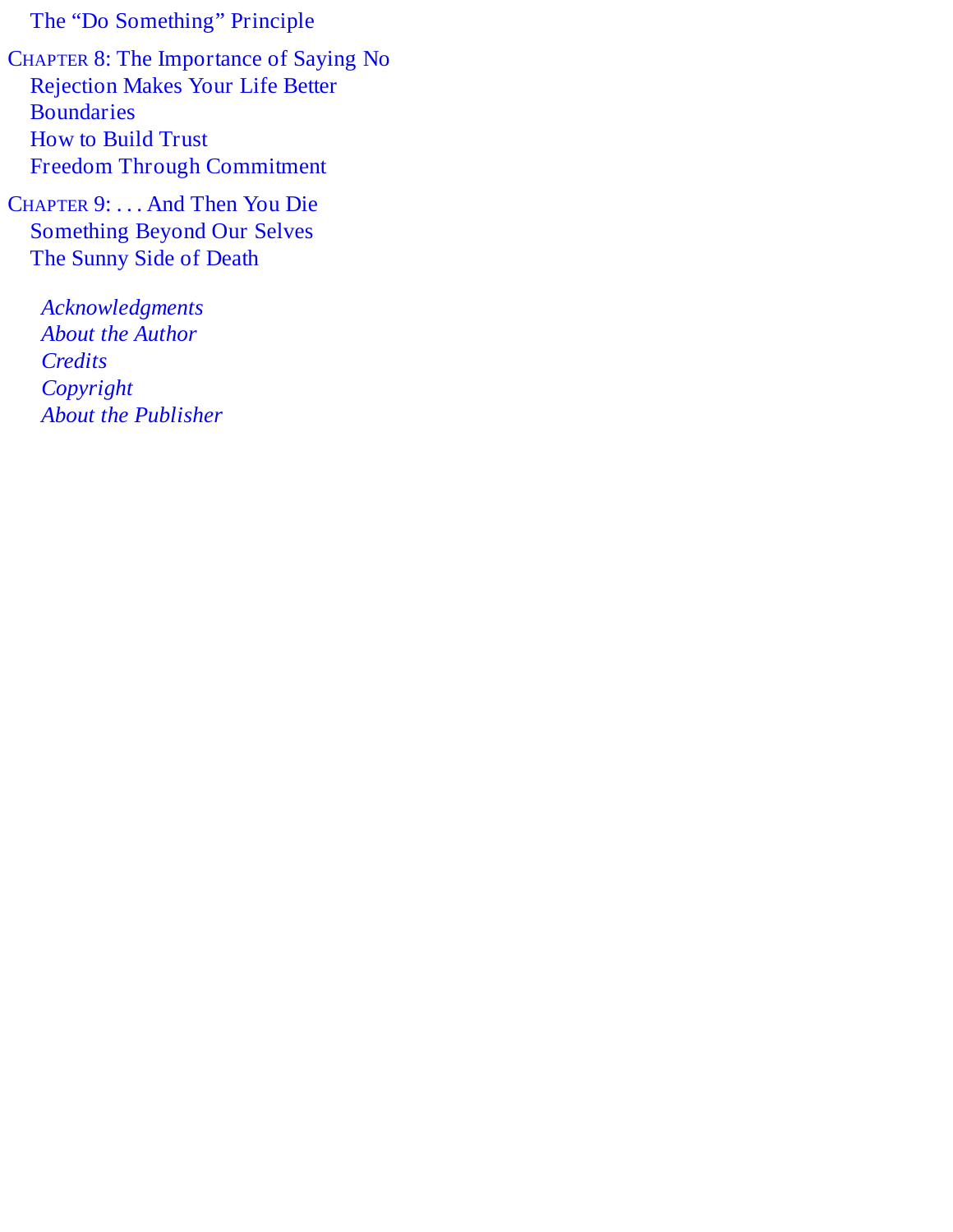#### **[CHAPTER](#page-2-0)** 1

#### **[Don't](#page-2-0) Try**

<span id="page-4-0"></span>**C**harles Bukowski was an alcoholic, <sup>a</sup> womanizer, <sup>a</sup> chronic gambler, <sup>a</sup> lout, <sup>a</sup> cheapskate, <sup>a</sup> deadbeat, and on his worst days, a poet. He's probably the last person on earth you would ever look to for life advice or expect to see in any sort of self-help book.

Which is why he's the perfect place to start.

Bukowski wanted to be a writer. But for decades his work was rejected by almost every magazine, newspaper, journal, agent, and publisher he submitted to. His work was horrible, they said. Crude. Disgusting. Depraved. And as the stacks of rejection slips piled up, the weight of his failures pushed him deep into an alcohol-fueled depression that would follow him for most of his life.

Bukowski had a day job as a letter-filer at a post office. He got paid shit money and spent most of it on booze. He gambled away the rest at the racetrack. At night, he would drink alone and sometimes hammer out poetry on his beat-up old typewriter. Often, he'd wake up on the floor, having passed out the night before.

Thirty years went by like this, most of it a meaningless blur of alcohol, drugs, gambling, and prostitutes. Then, when Bukowski was fifty, after a lifetime of failure and self-loathing, an editor at a small independent publishing house took a strange interest in him. The editor couldn't offer Bukowski much money or much promise of sales. But he had a weird affection for the drunk loser, so he decided to take a chance on him. It was the first real shot Bukowski had ever gotten, and, he realized, probably the only one he would ever get. Bukowski wrote back to the editor: "I have one of two choices—stay in the post office and go crazy . . . or stay out here and play at writer and starve. I have decided to starve."

Upon signing the contract, Bukowski wrote his first novel in three weeks. It was called simply *Post Office.* In the dedication, he wrote, "Dedicated to nobody."

Bukowski would make it as a novelist and poet. He would go on and publish six novels and hundreds of poems, selling over two million copies of his books. His popularity defied everyone's expectations, particularly his own.

Stories like Bukowski's are the bread and butter of our cultural narrative. Bukowski's life embodies the American Dream: a man fights for what he wants, never gives up, and eventually achieves his wildest dreams. It's practically a movie waiting to happen. We all look at stories like Bukowski's and say, "See? He never gave up. He never stopped trying. He always believed in himself. He persisted against all the odds and made something of himself!"

It is then strange that on Bukowski's tombstone, the epitaph reads: "Don't try."

See, despite the book sales and the fame, Bukowski was a loser. He knew it. And his success stemmed not from some determination to be a winner, but from the fact that he *knew* he was a loser, accepted it, and then wrote honestly about it. He never tried to be anything other than what he was. The genius in Bukowski's work was not in overcoming unbelievable odds or developing himself into a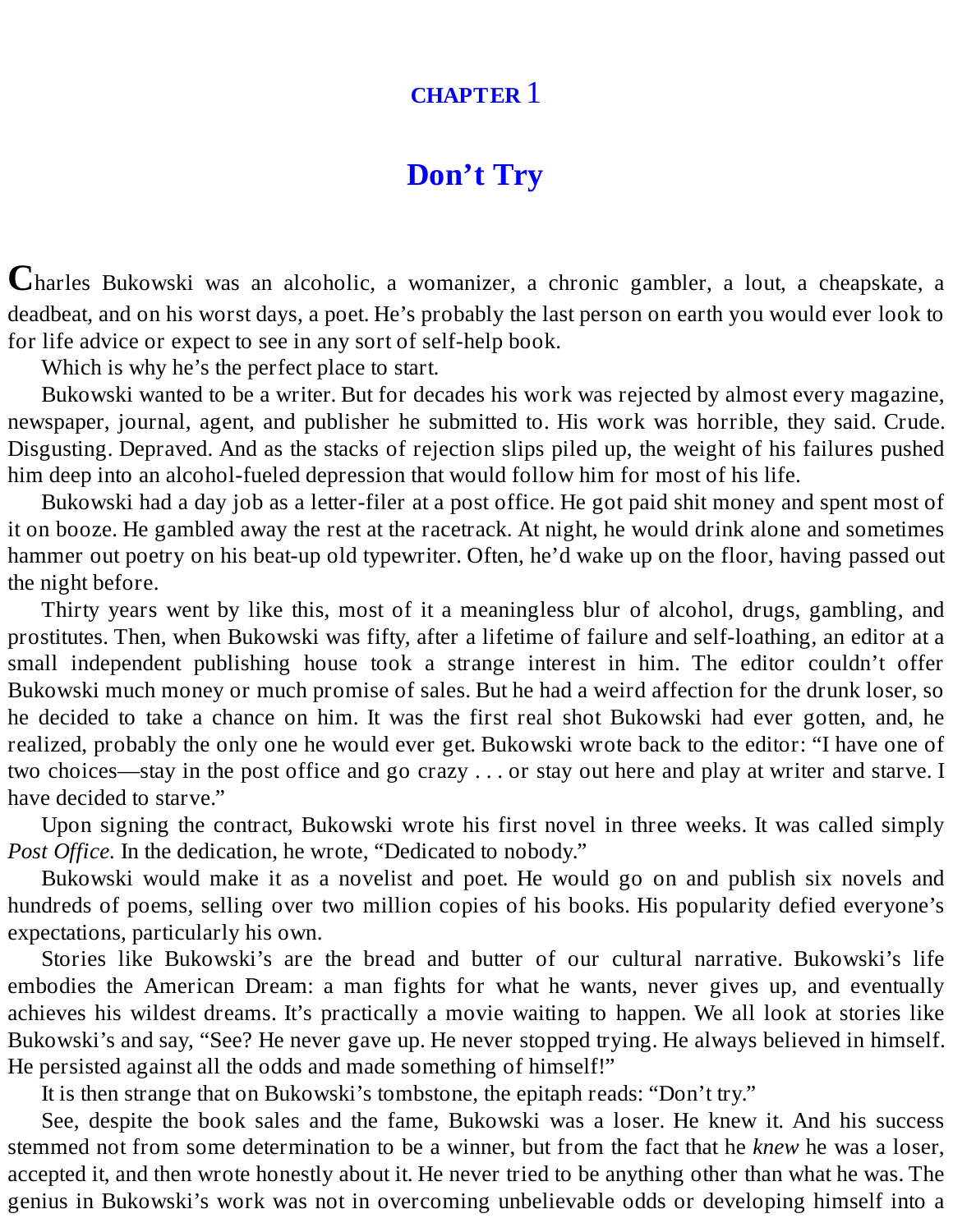shining literary light. It was the opposite. It was his simple ability to be completely, unflinchingly honest with himself—especially the worst parts of himself—and to share his failings without hesitation or doubt.

This is the real story of Bukowski's success: his comfort with himself as a failure. Bukowski didn't give a fuck about success. Even after his fame, he still showed up to poetry readings hammered and verbally abused people in his audience. He still exposed himself in public and tried to sleep with every woman he could find. Fame and success didn't make him a better person. Nor was it by becoming a better person that he became famous and successful.

Self-improvement and success often occur together. But that doesn't necessarily mean they're the same thing.

Our culture today is obsessively focused on unrealistically positive expectations: Be happier. Be healthier. Be the best, better than the rest. Be smarter, faster, richer, sexier, more popular, more productive, more envied, and more admired. Be perfect and amazing and crap out twelve-karat-gold nuggets before breakfast each morning while kissing your selfie-ready spouse and two and a half kids goodbye. Then fly your helicopter to your wonderfully fulfilling job, where you spend your days doing incredibly meaningful work that's likely to save the planet one day.

But when you stop and really think about it, conventional life advice—all the positive and happy self-help stuff we hear all the time—is actually fixating on what you *lack*. It lasers in on *what you perceive your personal shortcomings and failures to already be,* and then emphasizes them for you. You learn about the best ways to make money *because* you feel you don't have enough money already. You stand in front of the mirror and repeat affirmations saying that you're beautiful *because* you feel as though you're not beautiful already. You follow dating and relationship advice *because* you feel that you're unlovable already. You try goofy visualization exercises about being more successful *because* you feel as though you aren't successful enough already.

Ironically, this fixation on the positive—on what's better, what's superior—only serves to remind us over and over again of what we are not, of what we lack, of what we should have been but failed to be. After all, no truly happy person feels the need to stand in front of a mirror and recite that she's happy. She just *is*.

There's a saying in Texas: "The smallest dog barks the loudest." A confident man doesn't feel a need to prove that he's confident. A rich woman doesn't feel a need to convince anybody that she's rich. Either you are or you are not. And if you're dreaming of something all the time, then you're reinforcing the same unconscious reality over and over: that you are *not that.*

Everyone and their TV commercial wants you to believe that the key to a good life is a nicer job, or a more rugged car, or a prettier girlfriend, or a hot tub with an inflatable pool for the kids. The world is constantly telling you that the path to a better life is more, more, more—buy more, own more, make more, fuck more, *be* more. You are constantly bombarded with messages to give a fuck about everything, all the time. Give a fuck about a new TV. Give a fuck about having a better vacation than your coworkers. Give a fuck about buying that new lawn ornament. Give a fuck about having the right kind of selfie stick.

Why? My guess: because giving a fuck about more stuff is good for business.

And while there's nothing wrong with good business, the problem is that giving too many fucks is bad for your mental health. It causes you to become overly attached to the superficial and fake, to dedicate your life to chasing a mirage of happiness and satisfaction. The key to a good life is not giving a fuck about more; it's giving a fuck about less, giving a fuck about only what is true and immediate and important.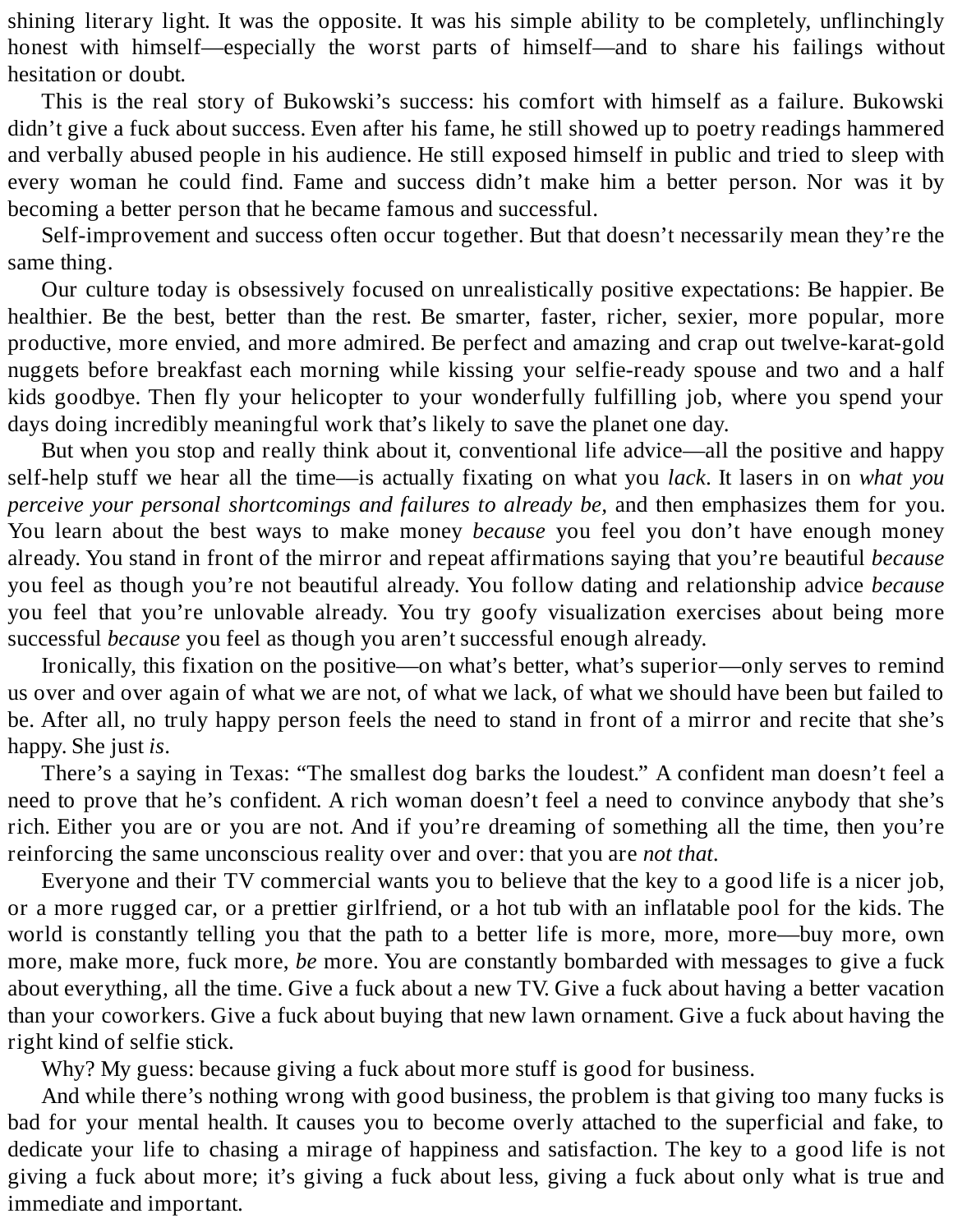#### <span id="page-6-0"></span>**The [Feedback](#page-2-1) Loop from Hell**

There's an insidious quirk to your brain that, if you let it, can drive you absolutely batty. Tell me if this sounds familiar to you:

You get anxious about confronting somebody in your life. That anxiety cripples you and you start wondering why you're so anxious. Now you're becoming *anxious about being anxious.* Oh no! Doubly anxious! Now you're anxious about your anxiety, which is causing *more* anxiety. Quick, where's the whiskey?

Or let's say you have an anger problem. You get pissed off at the stupidest, most inane stuff, and you have no idea why. And the fact that you get pissed off so easily starts to piss you off even more. And then, in your petty rage, you realize that being angry all the time makes you a shallow and mean person, and you hate this; you hate it so much that you get angry at yourself. Now look at you: you're angry at yourself getting angry about being angry. Fuck you, wall. Here, have a fist.

Or you're so worried about doing the right thing all the time that you become worried about how much you're worrying. Or you feel so guilty for every mistake you make that you begin to feel guilty about how guilty you're feeling. Or you get sad and alone so often that it makes you feel even more sad and alone just thinking about it.

Welcome to the Feedback Loop from Hell. Chances are you've engaged in it more than a few times. Maybe you're engaging in it right now: "God, I do the Feedback Loop all the time—I'm such a loser for doing it. I should stop. Oh my God, I feel like such a loser for calling myself a loser. I should stop calling myself a loser. Ah, fuck! I'm doing it again! See? I'm a loser! Argh!"

Calm down, amigo. Believe it or not, this is part of the beauty of being human. Very few animals on earth have the ability to think cogent thoughts to begin with, but we humans have the luxury of being able to have thoughts *about* our thoughts. So I can think about watching Miley Cyrus videos on YouTube, and then immediately think about what a sicko I am for wanting to watch Miley Cyrus videos on YouTube. Ah, the miracle of consciousness!

Now here's the problem: Our society today, through the wonders of consumer culture and heylook-my-life-is-cooler-than-yours social media, has bred a whole generation of people who believe that having these negative experiences—anxiety, fear, guilt, etc.—is totally not okay. I mean, if you look at your Facebook feed, everybody there is having a fucking grand old time. Look, eight people got married this week! And some sixteen-year-old on TV got a Ferrari for her birthday. And another kid just made two billion dollars inventing an app that automatically delivers you more toilet paper when you run out.

Meanwhile, you're stuck at home flossing your cat. And you can't help but think your life sucks even more than you thought.

The Feedback Loop from Hell has become a borderline epidemic, making many of us overly stressed, overly neurotic, and overly self-loathing.

Back in Grandpa's day, he would feel like shit and think to himself, "Gee whiz, I sure do feel like a cow turd today. But hey, I guess that's just life. Back to shoveling hay."

But now? Now if you feel like shit for even five minutes, you're bombarded with 350 images of people *totally happy and having amazing fucking lives,* and it's impossible to not feel like there's something wrong with you.

It's this last part that gets us into trouble. We feel bad about feeling bad. We feel guilty for feeling guilty. We get angry about getting angry. We get anxious about feeling anxious. *What is wrong with me?*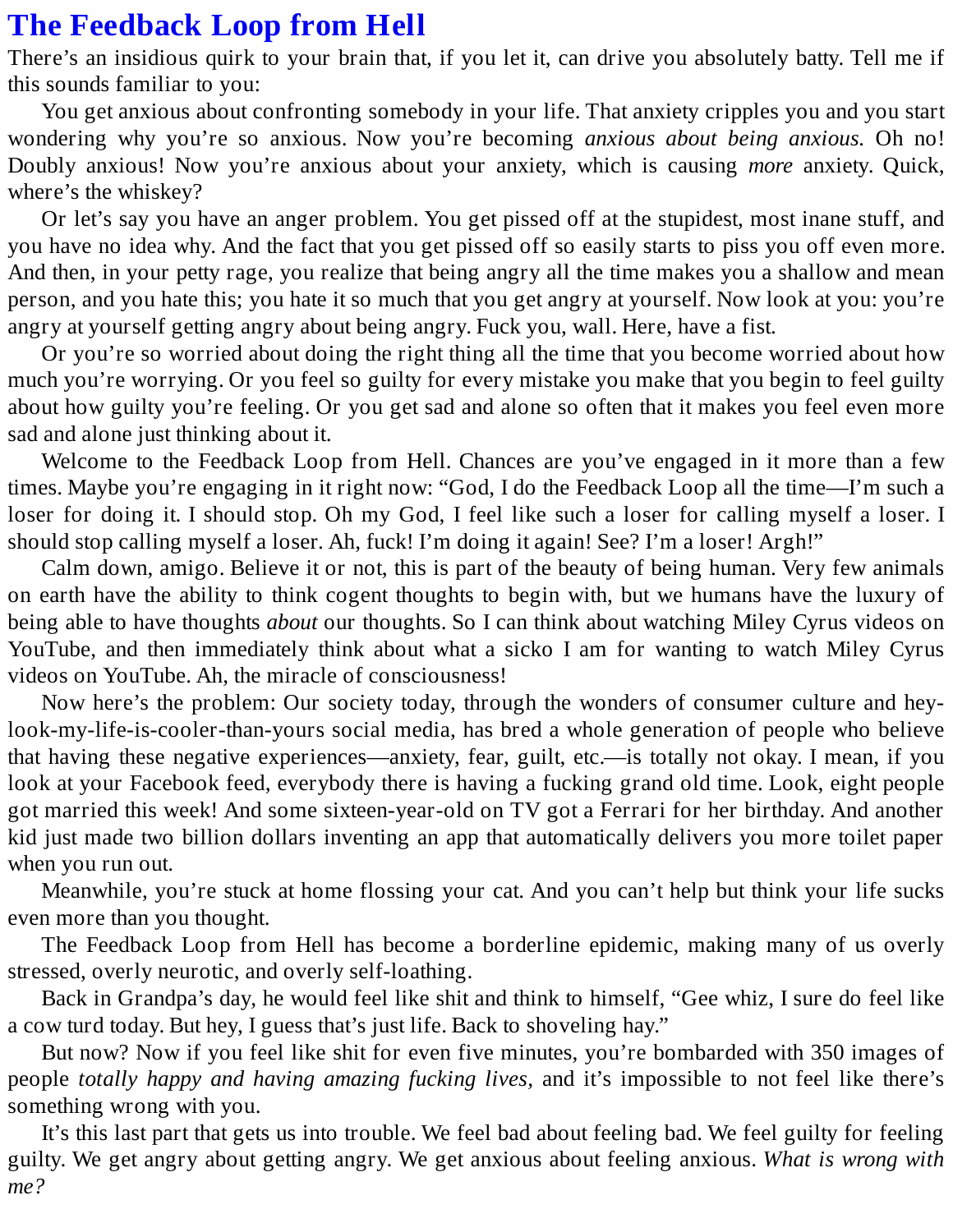This is why not giving a fuck is so key. This is why it's going to save the world. And it's going to save it by accepting that the world is totally fucked and that's all right, because it's always been that way, and always will be.

By not giving a fuck that you feel bad, you short-circuit the Feedback Loop from Hell; you say to yourself, "I feel like shit, but who gives a fuck?" And then, as if sprinkled by magic fuck-giving fairy dust, you stop hating yourself for feeling so bad.

George Orwell said that to see what's in front of one's nose requires a constant struggle. Well, the solution to our stress and anxiety is right there in front of our noses, and we're too busy watching porn and advertisements for ab machines that don't work, wondering why we're not banging a hot blonde with a rocking six-pack, to notice.

We joke online about "first-world problems," but we really have become victims of our own success. Stress-related health issues, anxiety disorders, and cases of depression have skyrocketed over the past thirty years, despite the fact that everyone has a flat-screen TV and can have their groceries delivered. Our crisis is no longer material; it's existential, it's spiritual. We have so much fucking stuff and so many opportunities that we don't even know what to give a fuck about anymore.

Because there's an infinite amount of things we can now see or know, there are also an infinite number of ways we can discover that we don't measure up, that we're not good enough, that things aren't as great as they could be. And this rips us apart inside.

Because here's the thing that's wrong with all of the "How to Be Happy" shit that's been shared eight million times on Facebook in the past few years—here's what nobody realizes about all of this crap:

#### **The desire for more positive experience is itself a negative experience. And, paradoxically, the acceptance of one's negative experience is itself a positive experience.**

This is a total mind-fuck. So I'll give you a minute to unpretzel your brain and maybe read that again: *Wanting positive experience is a negative experience; accepting negative experience is a positive experience.* It's what the philosopher Alan Watts used to refer to as "the backwards law"—the idea that the more you pursue feeling better all the time, the less satisfied you become, as pursuing something only reinforces the fact that you lack it in the first place. The more you desperately want to be rich, the more poor and unworthy you feel, regardless of how much money you actually make. The more you desperately want to be sexy and desired, the uglier you come to see yourself, regardless of your actual physical appearance. The more you desperately want to be happy and loved, the lonelier and more afraid you become, regardless of those who surround you. The more you want to be spiritually enlightened, the more self-centered and shallow you become in trying to get there.

It's like this one time I tripped on acid and it felt like the more I walked toward a house, the farther away the house got from me. And yes, I just used my LSD hallucinations to make a philosophical point about happiness. No fucks given.

As the existential philosopher Albert Camus said (and I'm pretty sure he wasn't on LSD at the time): "You will never be happy if you continue to search for what happiness consists of. You will never live if you are looking for the meaning of life."

Or put more simply:

Don't try.

Now, I know what you're saying: "Mark, this is making my nipples all hard, but what about the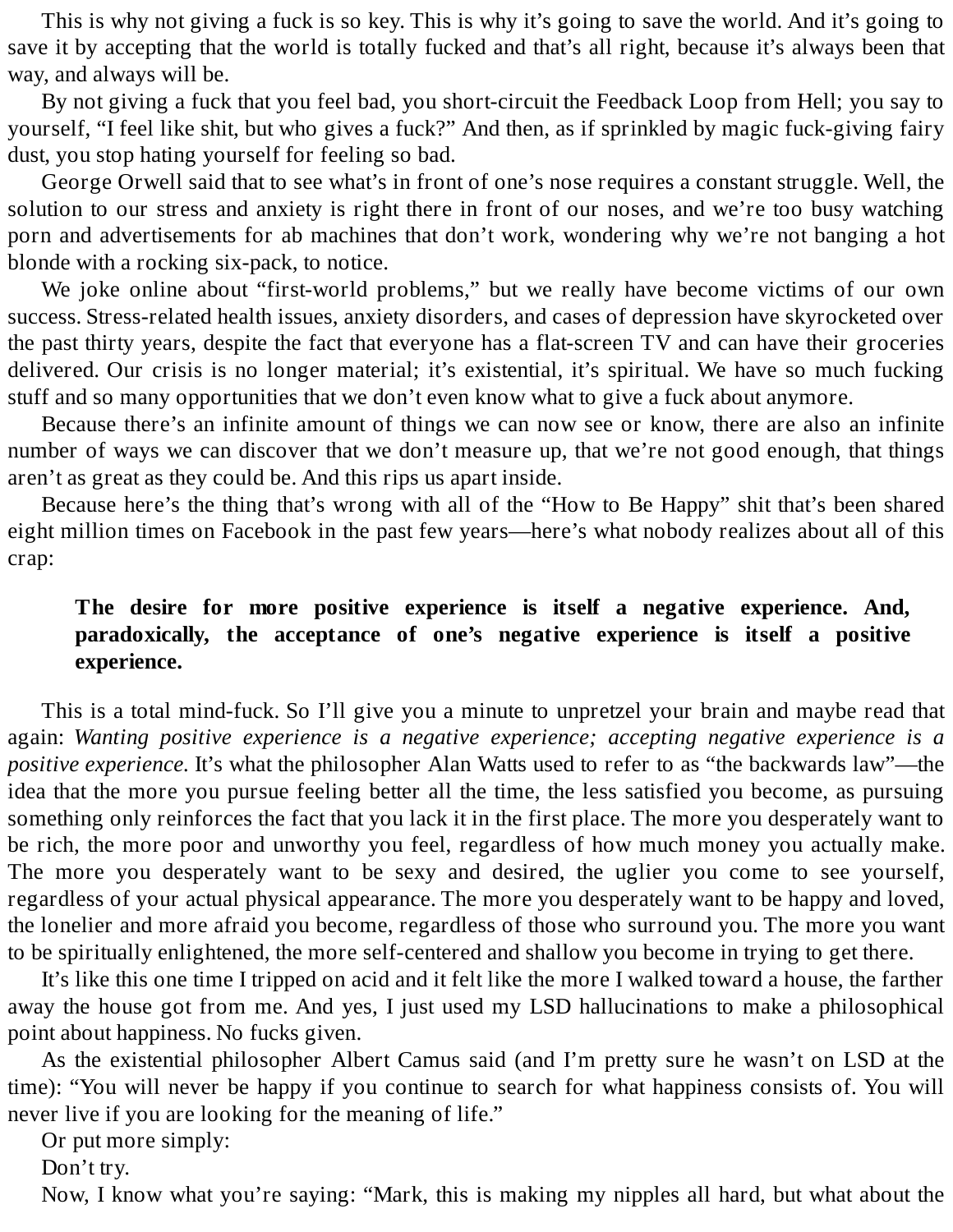Camaro I've been saving up for? What about the beach body I've been starving myself for? After all, I paid a lot of money for that ab machine! What about the big house on the lake I've been dreaming of? If I stop giving a fuck about those things—well, then I'll never achieve *anything*. I don't want that to happen, do I?"

#### So glad you asked.

Ever notice that sometimes when you care *less* about something, you do better at it? Notice how it's often the person who is the least invested in the success of something that actually ends up achieving it? Notice how sometimes when you stop giving a fuck, everything seems to fall into place?

What's with that?

What's interesting about the backwards law is that it's called "backwards" for a reason: not giving a fuck works in reverse. If pursuing the positive *is* a negative, then pursuing the negative generates the positive. The pain you pursue in the gym results in better all-around health and energy. The failures in business are what lead to a better understanding of what's necessary to be successful. Being open with your insecurities paradoxically makes you more confident and charismatic around others. The pain of honest confrontation is what generates the greatest trust and respect in your relationships. Suffering through your fears and anxieties is what allows you to build courage and perseverance.

Seriously, I could keep going, but you get the point. *Everything worthwhile in life is won through surmounting the associated negative experience.* Any attempt to escape the negative, to avoid it or quash it or silence it, only backfires. The avoidance of suffering *is* a form of suffering. The avoidance of struggle *is* a struggle. The denial of failure *is* a failure. Hiding what is shameful *is* itself a form of shame.

Pain is an inextricable thread in the fabric of life, and to tear it out is not only impossible, but destructive: attempting to tear it out unravels everything else with it. To try to avoid pain is to give too many fucks about pain. In contrast, if you're able to not give a fuck about the pain, you become unstoppable.

In my life, I have given a fuck about many things. I have also *not* given a fuck about many things. And like the road not taken, it was the fucks not given that made all the difference.

Chances are you know somebody in your life who, at one time or another, did not give a fuck and then went on to accomplish amazing feats. Perhaps there was a time in your own life when you simply did not give a fuck and excelled to some extraordinary height. For myself, quitting my day job in finance after only six weeks to start an Internet business ranks pretty high up there in my own "didn't give a fuck" hall of fame. Same with deciding to sell most of my possessions and move to South America. Fucks given? None. Just went and did it.

These moments of non-fuckery are the moments that most define our lives. The major switch in careers; the spontaneous choice to drop out of college and join a rock band; the decision to finally dump that deadbeat boyfriend whom you caught wearing your pantyhose a few too many times.

To not give a fuck is to stare down life's most terrifying and difficult challenges and still take action.

While not giving a fuck may seem simple on the surface, it's a whole new bag of burritos under the hood. I don't even know what that sentence means, but I don't give a fuck. A bag of burritos sounds awesome, so let's just go with it.

Most of us struggle throughout our lives by giving too many fucks in situations where fucks do not deserve to be given. We give too many fucks about the rude gas station attendant who gave us our change in nickels. We give too many fucks when a show we liked was canceled on TV. We give too many fucks when our coworkers don't bother asking us about our awesome weekend.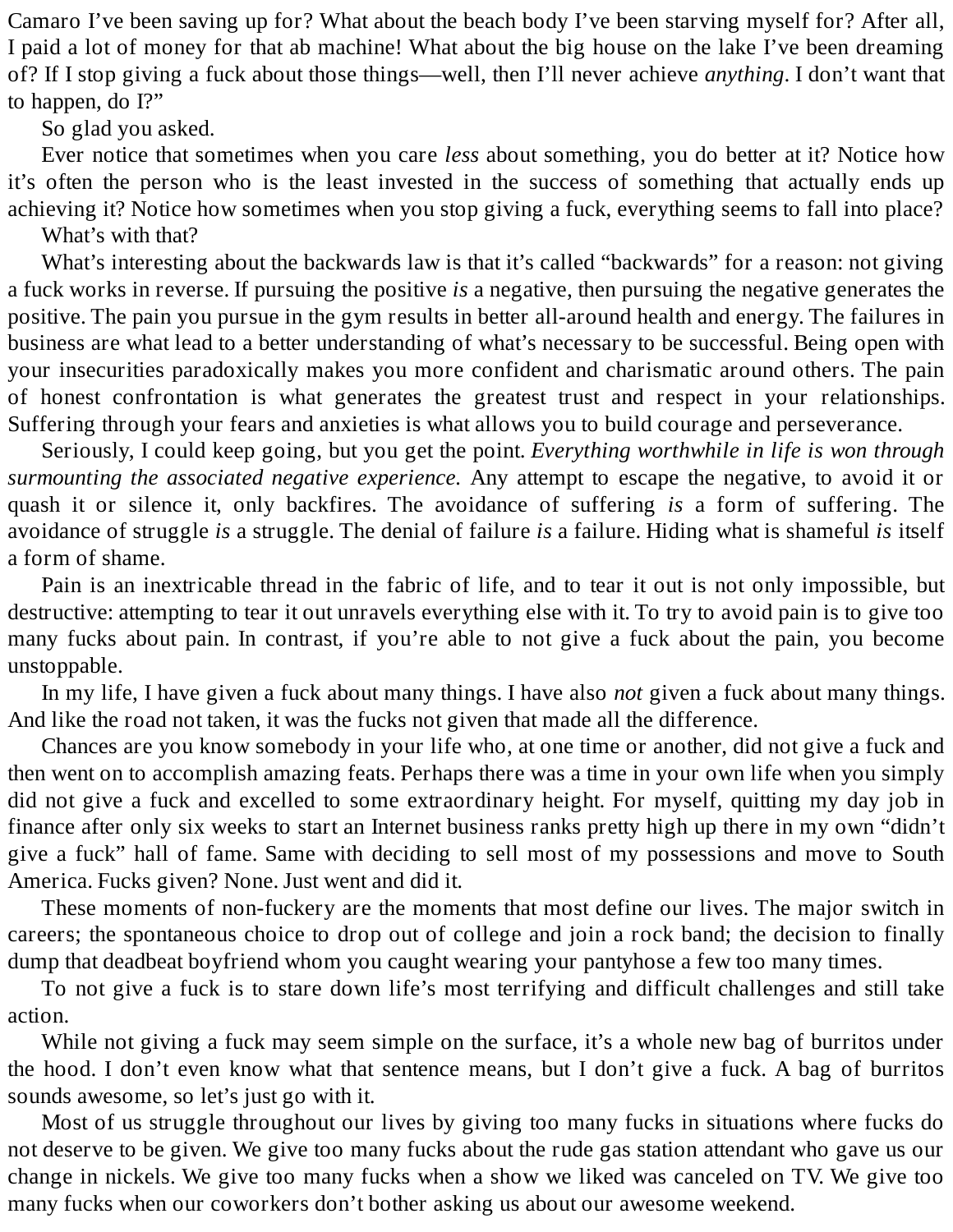Meanwhile, our credit cards are maxed out, our dog hates us, and Junior is snorting meth in the bathroom, yet we're getting pissed off about nickels and *Everybody Loves Raymond.*

Look, this is how it works. You're going to die one day. I know that's kind of obvious, but I just wanted to remind you in case you'd forgotten. You and everyone you know are going to be dead soon. And in the short amount of time between here and there, you have a limited amount of fucks to give. Very few, in fact. And if you go around giving a fuck about everything and everyone without conscious thought or choice—well, then you're going to get fucked.

There is a subtle art to not giving a fuck. And though the concept may sound ridiculous and I may sound like an asshole, what I'm talking about here is essentially learning how to focus and prioritize your thoughts effectively—how to pick and choose what matters to you and what does not matter to you based on finely honed personal values. This is incredibly difficult. It takes a lifetime of practice and discipline to achieve. And you will regularly fail. But it is perhaps the most worthy struggle one can undertake in one's life. It is perhaps the *only* struggle in one's life.

Because when you give too many fucks—when you give a fuck about everyone and everything you will feel that you're perpetually entitled to be comfortable and happy at all times, that everything is supposed to be just exactly the fucking way *you* want it to be. This is a sickness. And it will eat you alive. You will see every adversity as an injustice, every challenge as a failure, every inconvenience as a personal slight, every disagreement as a betrayal. You will be confined to your own petty, skullsized hell, burning with entitlement and bluster, running circles around your very own personal Feedback Loop from Hell, in constant motion yet arriving nowhere.

#### <span id="page-9-0"></span>**The Subtle Art of Not [Giving](#page-2-2) a Fuck**

When most people envision giving no fucks whatsoever, they imagine a kind of serene indifference to everything, a calm that weathers all storms. They imagine and aspire to be a person who is shaken by nothing and caves in to no one.

There's a name for a person who finds no emotion or meaning in anything: a psychopath. Why you would want to emulate a psychopath, I have no fucking clue.

So what *does* not giving a fuck mean? Let's look at three "subtleties" that should help clarify the matter.

#### *Subtlety #1: Not giving a fuck does not mean being indifferent; it means being comfortable with being different.*

Let's be clear. There's absolutely nothing admirable or confident about indifference. People who are indifferent are lame and scared. They're couch potatoes and Internet trolls. In fact, indifferent people often attempt to be indifferent because in reality they give way too many fucks. They give a fuck about what everyone thinks of their hair, so they never bother washing or combing it. They give a fuck about what everyone thinks of their ideas, so they hide behind sarcasm and self-righteous snark. They're afraid to let anyone get close to them, so they imagine themselves as some special, unique snowflake who has problems that nobody else would ever understand.

Indifferent people are afraid of the world and the repercussions of their own choices. That's why they don't make any meaningful choices. They hide in a gray, emotionless pit of their own making, self-absorbed and self-pitying, perpetually distracting themselves from this unfortunate thing demanding their time and energy called life.

Because here's a sneaky truth about life. There's no such thing as not giving a fuck. *You must give*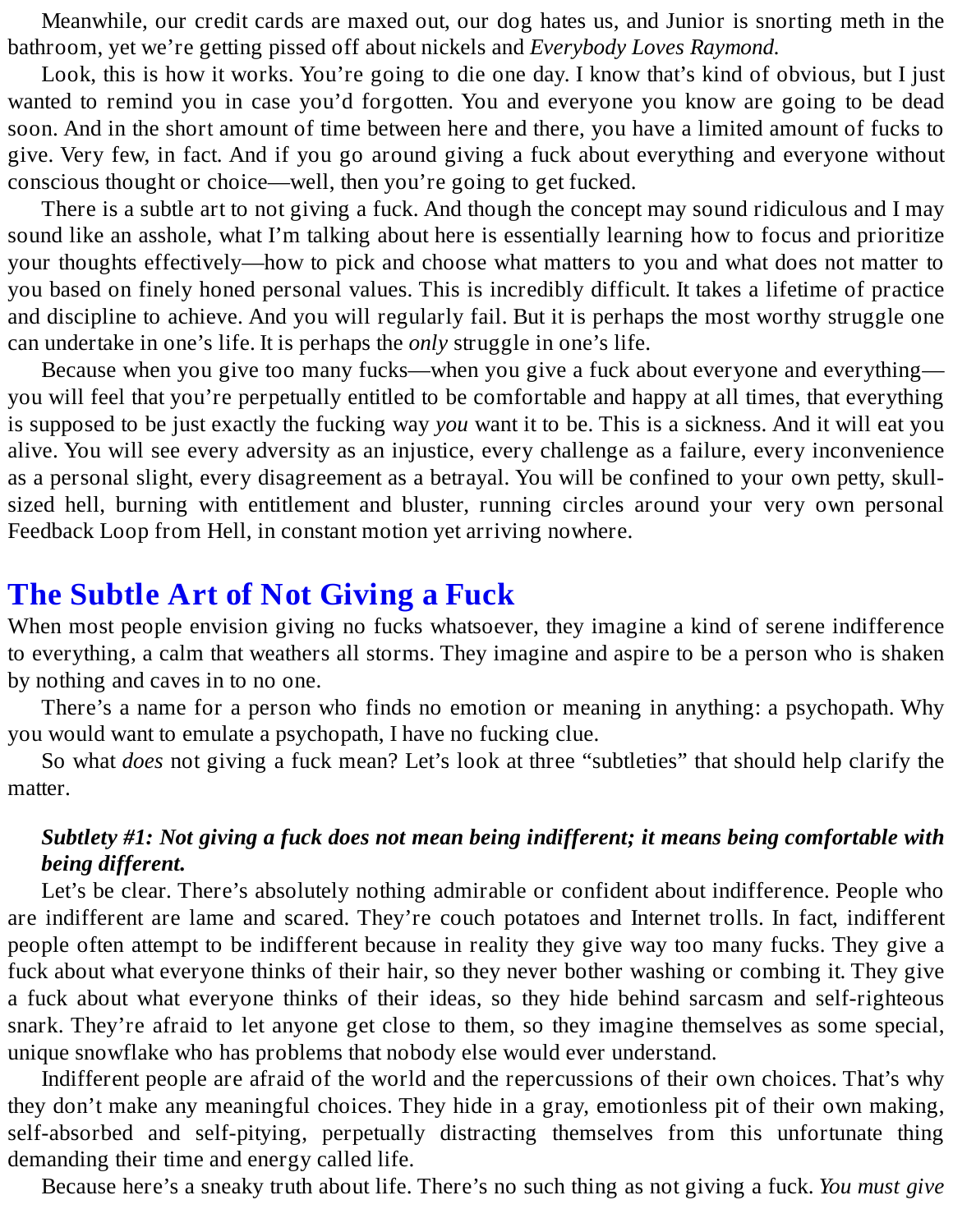*a fuck about something.* It's part of our biology to always care about something and therefore to always give a fuck.

The question, then, is, *What* do we give a fuck about? What are we *choosing* to give a fuck about? And how can we not give a fuck about what ultimately does not matter?

My mother was recently screwed out of a large chunk of money by a close friend of hers. Had I been indifferent, I would have shrugged my shoulders, sipped my mocha, and downloaded another season of *The Wire.* Sorry, Mom.

But instead, I was indignant. I was pissed off. I said, "No, screw that, Mom. We're going to lawyer the fuck up and go after this asshole. Why? Because I don't give a fuck. I will ruin this guy's life if I have to."

This illustrates the first subtlety of not giving a fuck. When we say, "Damn, watch out, Mark Manson just don't give a fuck," we don't mean that Mark Manson doesn't care about *anything;* on the contrary, we mean that Mark Manson doesn't care about adversity in the face of his goals, he doesn't care about pissing some people off to do what he feels is right or important or noble. We mean that Mark Manson is the type of guy who would write about himself in third person just because he thought it was the right thing to do. He just doesn't give a fuck.

This is what is so admirable. No, not me, dumbass—the overcoming adversity stuff, the willingness to be different, an outcast, a pariah, all for the sake of one's own values. The willingness to stare failure in the face and shove your middle finger back at it. The people who don't give a fuck about adversity or failure or embarrassing themselves or shitting the bed a few times. The people who just laugh and then do what they believe in anyway. Because they know it's right. They know it's more important than they are, more important than their own feelings and their own pride and their own ego. They say, "Fuck it," not to everything in life, but rather to everything *unimportant* in life. They reserve their fucks for what truly matters. Friends. Family. Purpose. Burritos. And an occasional lawsuit or two. And because of that, because they reserve their fucks for only the big things that matter, people give a fuck about them in return.

Because here's another sneaky little truth about life. You can't be an important and life-changing presence for some people without also being a joke and an embarrassment to others. You just can't. Because there's no such thing as a lack of adversity. It doesn't exist. The old saying goes that no matter where you go, there you are. Well, the same is true for adversity and failure. No matter where you go, there's a five-hundred-pound load of shit waiting for you. And that's perfectly fine. The point isn't to get away from the shit. The point is to find the shit you enjoy dealing with.

#### *Subtlety #2: To not give a fuck about adversity, you must first give a fuck about something more important than adversity.*

Imagine you're at a grocery store, and you watch an elderly lady scream at the cashier, berating him for not accepting her thirty-cent coupon. Why does this lady give a fuck? It's just thirty cents.

I'll tell you why: That lady probably doesn't have anything better to do with her days than to sit at home cutting out coupons. She's old and lonely. Her kids are dickheads and never visit. She hasn't had sex in over thirty years. She can't fart without extreme lower-back pain. Her pension is on its last legs, and she's probably going to die in a diaper thinking she's in Candy Land.

So she snips coupons. That's all she's got. It's her and her damn coupons. It's all she can give a fuck about because there *is* nothing else to give a fuck about. And so when that pimply-faced seventeen-year-old cashier refuses to accept one of them, when he defends his cash register's purity the way knights used to defend maidens' virginity, you can bet Granny is going to erupt. Eighty years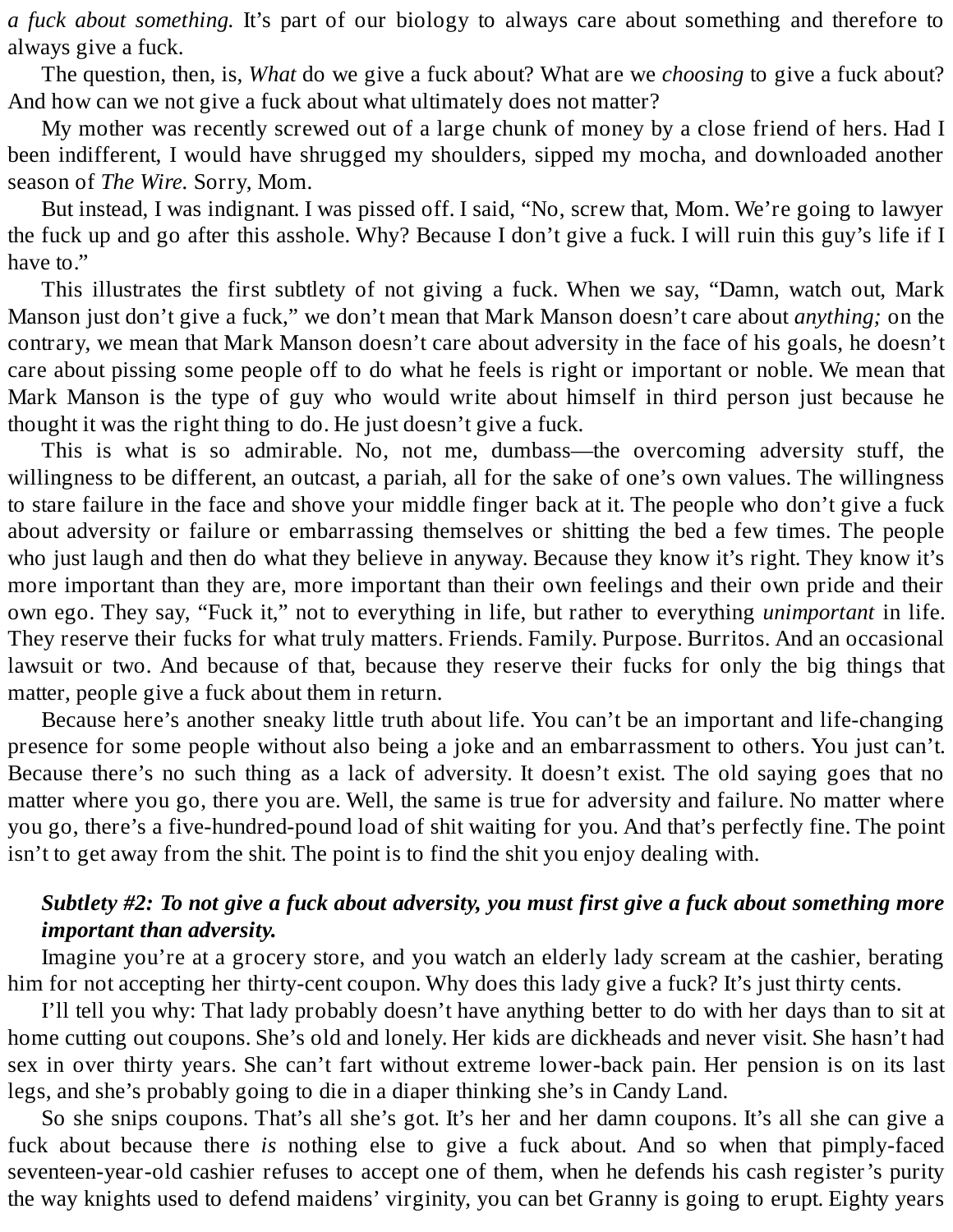of fucks will rain down all at once, like a fiery hailstorm of "Back in my day" and "People used to show more respect" stories.

The problem with people who hand out fucks like ice cream at a goddamn summer camp is that they don't have anything more fuck-worthy to dedicate their fucks to.

If you find yourself consistently giving too many fucks about trivial shit that bothers you—your ex-boyfriend's new Facebook picture, how quickly the batteries die in the TV remote, missing out on yet another two-for-one sale on hand sanitizer—chances are you don't have much going on in your life to give a legitimate fuck about. And that's your real problem. Not the hand sanitizer. Not the TV remote.

I once heard an artist say that when a person has no problems, the mind automatically finds a way to invent some. I think what most people—especially educated, pampered middle-class white people consider "life problems" are really just side effects of not having anything more important to worry about.

It then follows that finding something important and meaningful in your life is perhaps the most productive use of your time and energy. Because if you don't find that meaningful something, your fucks will be given to meaningless and frivolous causes.

#### *Subtlety #3: Whether you realize it or not, you are always choosing what to give a fuck about.*

People aren't just born not giving a fuck. In fact, we're born giving way too many fucks. Ever watch a kid cry his eyes out because his hat is the wrong shade of blue? Exactly. Fuck that kid.

When we're young, everything is new and exciting, and everything seems to matter so much. Therefore, we give tons of fucks. We give a fuck about everything and everyone—about what people are saying about us, about whether that cute boy/girl called us back or not, about whether our socks match or not, or what color our birthday balloon is.

As we get older, with the benefit of experience (and having seen so much time slip by), we begin to notice that most of these sorts of things have little lasting impact on our lives. Those people whose opinions we cared about so much before are no longer present in our lives. Rejections that were painful in the moment have actually worked out for the best. We realize how little attention people pay to the superficial details about us, and we choose not to obsess so much over them.

Essentially, we become more selective about the fucks we're willing to give. This is something called maturity. It's nice; you should try it sometime. Maturity is what happens when one learns to only give a fuck about what's truly fuckworthy. As Bunk Moreland said to his partner Detective McNulty in *The Wire* (which, fuck you, I still downloaded): "That's what you get for giving a fuck when it wasn't your turn to give a fuck."

Then, as we grow older and enter middle age, something else begins to change. Our energy level drops. Our identity solidifies. We know who we are and we accept ourselves, including some of the parts we aren't thrilled about.

And, in a strange way, this is liberating. We no longer need to give a fuck about everything. Life is just what it is. We accept it, warts and all. We realize that we're never going to cure cancer or go to the moon or feel Jennifer Aniston's tits. And that's okay. Life goes on. We now reserve our everdwindling fucks for the most truly fuck-worthy parts of our lives: our families, our best friends, our golf swing. And, to our astonishment, *this is enough*. This simplification actually makes us really fucking happy on a consistent basis. And we start to think, Maybe that crazy alcoholic Bukowski was onto something. *Don't try.*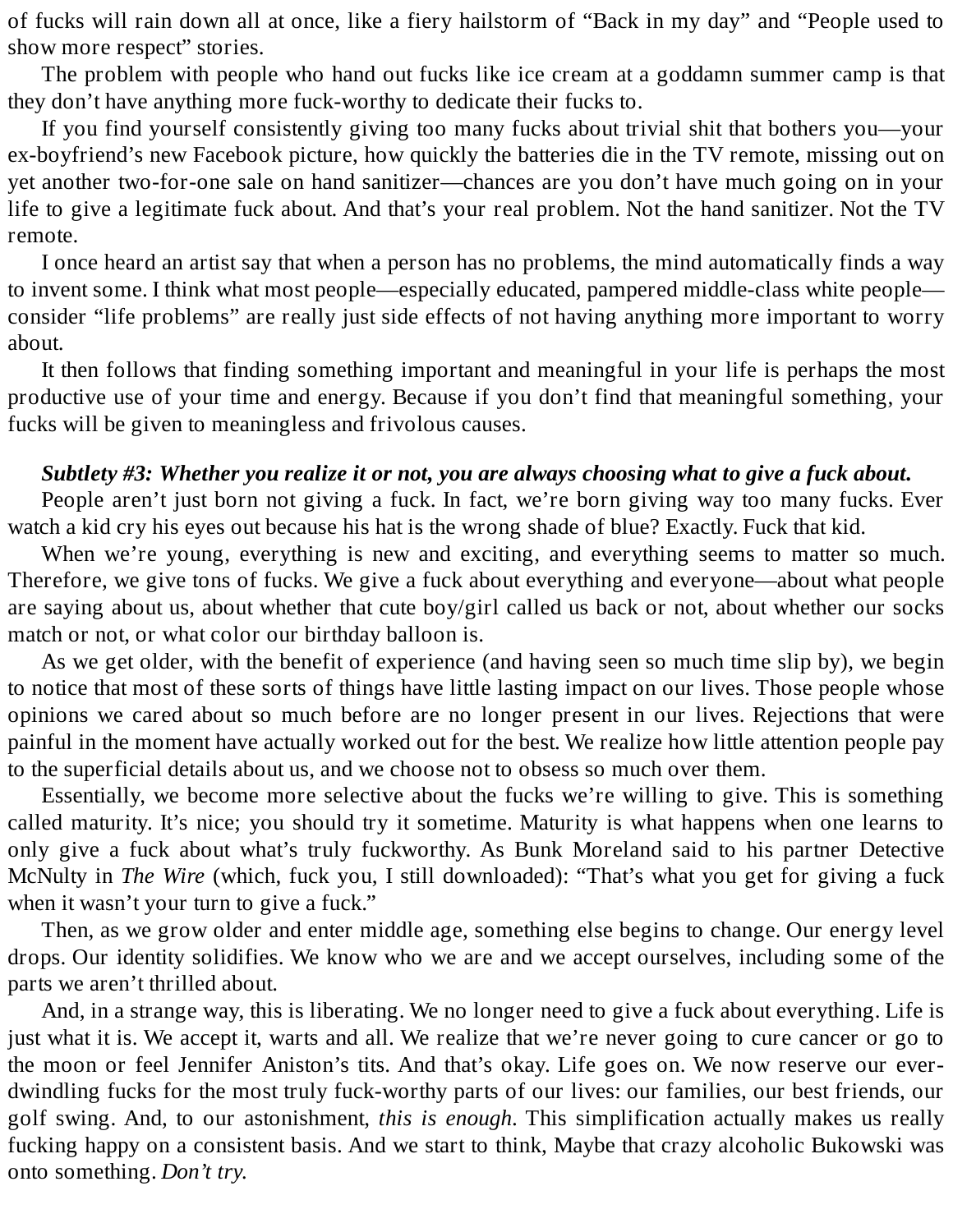#### <span id="page-12-0"></span>**So Mark, What the Fuck Is the Point of This Book [Anyway?](#page-2-3)**

This book will help you think a little bit more clearly about what you're choosing to find important in life and what you're choosing to find unimportant.

I believe that today we're facing a psychological epidemic, one in which people no longer realize it's okay for things to suck sometimes. I know that sounds intellectually lazy on the surface, but I promise you, it's a life/death sort of issue.

Because when we believe that it's not okay for things to suck sometimes, then we unconsciously start blaming ourselves. We start to feel as though something is inherently wrong with us, which drives us to all sorts of overcompensation, like buying forty pairs of shoes or downing Xanax with a vodka chaser on a Tuesday night or shooting up a school bus full of kids.

This belief that it's not okay to be inadequate sometimes is the source of the growing Feedback Loop from Hell that is coming to dominate our culture.

The idea of not giving a fuck is a simple way of reorienting our expectations for life and choosing what is important and what is not. Developing this ability leads to something I like to think of as a kind of "practical enlightenment."

No, not that airy-fairy, eternal bliss, end-of-all-suffering, bullshitty kind of enlightenment. On the contrary, I see practical enlightenment as becoming comfortable with the idea that some suffering is always inevitable—that no matter what you do, life is comprised of failures, loss, regrets, and even death. Because once you become comfortable with all the shit that life throws at you (and it will throw a lot of shit, trust me), you become invincible in a sort of low-level spiritual way. After all, the only way to overcome pain is to first learn how to bear it.

This book doesn't give a fuck about alleviating your problems or your pain. And that is precisely why you will know it's being honest. This book is not some guide to greatness—it couldn't be, because greatness is merely an illusion in our minds, a made-up destination that we obligate ourselves to pursue, our own psychological Atlantis.

Instead, this book will turn your pain into a tool, your trauma into power, and your problems into slightly better problems. That is real progress. Think of it as a guide to suffering and how to do it better, more meaningfully, with more compassion and more humility. It's a book about moving lightly despite your heavy burdens, resting easier with your greatest fears, laughing at your tears as you cry them.

This book will not teach you how to gain or achieve, but rather how to lose and let go. It will teach you to take inventory of your life and scrub out all but the most important items. It will teach you to close your eyes and trust that you can fall backwards and still be okay. It will teach you to give fewer fucks. It will teach you to not try.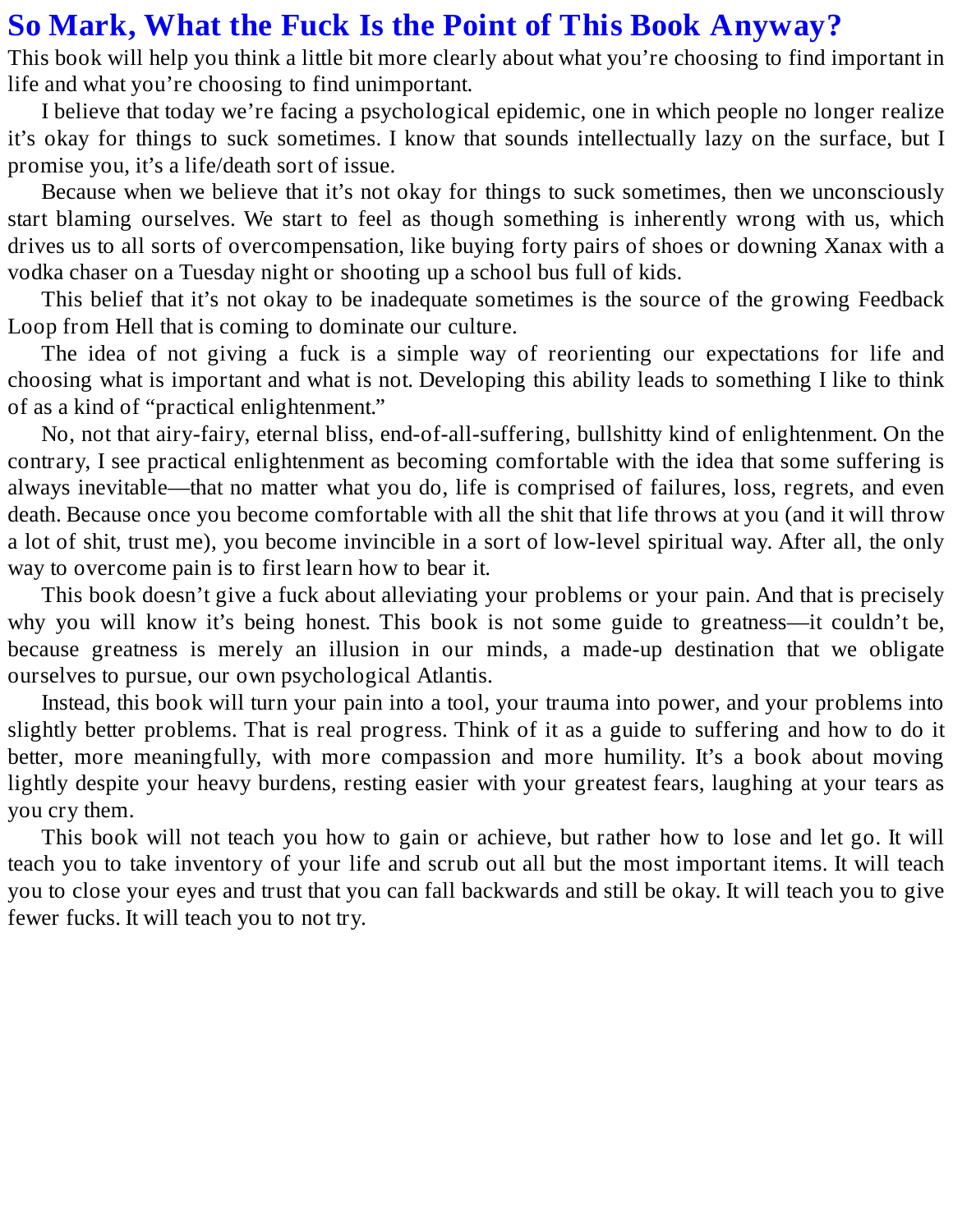#### **[CHAPTER](#page-2-4)** 2

#### **[Happiness](#page-2-4) Is a Problem**

<span id="page-13-0"></span>**A**bout twenty-five hundred years ago, in the Himalayan foothills of present-day Nepal, there lived in a great palace a king who was going to have a son. For this son the king had a particularly grand idea: he would make the child's life perfect. The child would never know a moment of suffering—every need, every desire, would be accounted for at all times.

The king built high walls around the palace that prevented the prince from knowing the outside world. He spoiled the child, lavishing him with food and gifts, surrounding him with servants who catered to his every whim. And just as planned, the child grew up ignorant of the routine cruelties of human existence.

All of the prince's childhood went on like this. But despite the endless luxury and opulence, the prince became kind of a pissed-off young man. Soon, every experience felt empty and valueless. The problem was that no matter what his father gave him, it never seemed enough, never *meant* anything.

So late one night, the prince snuck out of the palace to see what was beyond its walls. He had a servant drive him through the local village, and what he saw horrified him.

For the first time in his life, the prince saw human suffering. He saw sick people, old people, homeless people, people in pain, even people dying.

The prince returned to the palace and found himself in a sort of existential crisis. Not knowing how to process what he'd seen, he got all emo about everything and complained a lot. And, as is so typical of young men, the prince ended up blaming his father for the very things his father had tried to do for him. It was the riches, the prince thought, that had made him so miserable, that had made life seem so meaningless. He decided to run away.

But the prince was more like his father than he knew. He had grand ideas too. He wouldn't just run away; he would give up his royalty, his family, and all of his possessions and live in the streets, sleeping in dirt like an animal. There he would starve himself, torture himself, and beg for scraps of food from strangers for the rest of his life.

The next night, the prince snuck out of the palace again, this time never to return. For years he lived as a bum, a discarded and forgotten remnant of society, the dog shit caked to the bottom of the social totem pole. And as planned, the prince suffered greatly. He suffered through disease, hunger, pain, loneliness, and decay. He confronted the brink of death itself, often limited to eating a single nut each day.

A few years went by. Then a few more. And then . . . nothing happened. The prince began to notice that this life of suffering wasn't all that it was cracked up to be. It wasn't bringing him the insight he had desired. It wasn't revealing any deeper mystery of the world or its ultimate purpose.

In fact, the prince came to know what the rest of us have always kind of known: that suffering totally sucks. And it's not necessarily that meaningful either. As with being rich, there is no value in suffering when it's done without purpose. And soon the prince came to the conclusion that his grand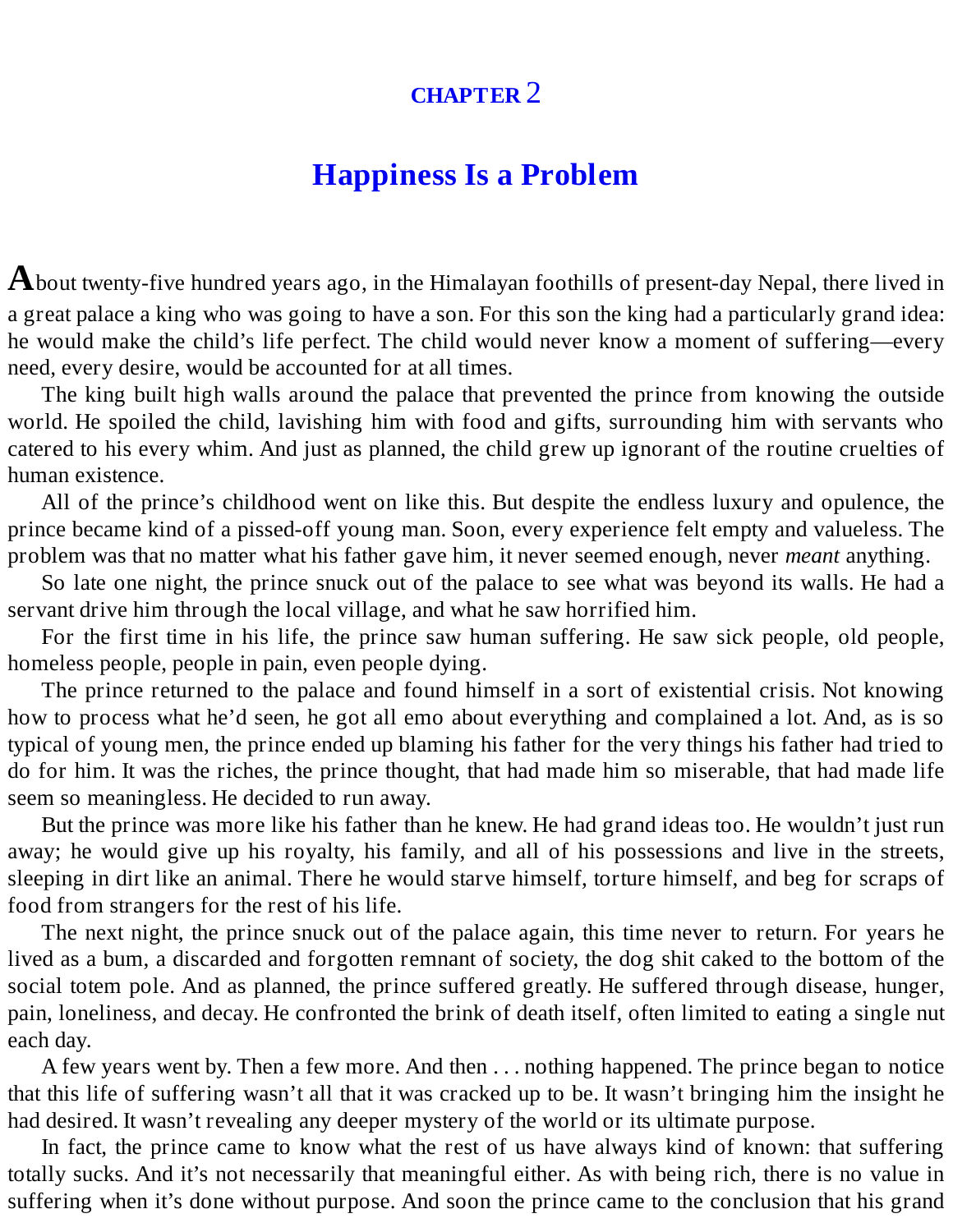idea, like his father's, was in fact a fucking terrible idea and he should probably go do something else instead.

Totally confused, the prince cleaned himself up and went and found a big tree near a river. He decided that he would sit under that tree and not get up until he came up with another grand idea.

As the legend goes, the confused prince sat under that tree for forty-nine days. We won't delve into the biological viability of sitting in the same spot for forty-nine days, but let's just say that in that time the prince came to a number of profound realizations.

One of those realizations was this: that life itself is a form of suffering. The rich suffer because of their riches. The poor suffer because of their poverty. People without a family suffer because they have no family. People with a family suffer because of their family. People who pursue worldly pleasures suffer because of their worldly pleasures. People who abstain from worldly pleasures suffer because of their abstention.

This isn't to say that all suffering is equal. Some suffering is certainly more painful than other suffering. But we all must suffer nonetheless.

Years later, the prince would build his own philosophy and share it with the world, and this would be its first and central tenet: that pain and loss are inevitable and we should let go of trying to resist them. The prince would later become known as the Buddha. And in case you haven't heard of him, he was kind of a big deal.

There is a premise that underlies a lot of our assumptions and beliefs. The premise is that happiness is algorithmic, that it can be worked for and earned and achieved as if it were getting accepted to law school or building a really complicated Lego set. If I achieve X, then I can be happy. If I look like Y, then I can be happy. If I can be with a person like Z, then I can be happy.

This premise, though, *is the problem.* Happiness is not a solvable equation. Dissatisfaction and unease are inherent parts of human nature and, as we'll see, necessary components to creating consistent happiness. The Buddha argued this from a theological and philosophical perspective. I will make the same argument in this chapter, but I will make it from a biological perspective, and with pandas.

#### <span id="page-14-0"></span>**The Misadventures of [Disappointment](#page-2-5) Panda**

If I could invent a superhero, I would invent one called Disappointment Panda. He'd wear a cheesy eye mask and a shirt (with a giant capital T on it) that was way too small for his big panda belly, and his superpower would be to tell people harsh truths about themselves that they needed to hear but didn't want to accept.

He would go door-to-door like a Bible salesman and ring doorbells and say things like, "Sure, making a lot of money makes you feel good, but it won't make your kids love you," or "If you have to ask yourself if you trust your wife, then you probably don't," or "What you consider 'friendship' is really just your constant attempts to impress people." Then he'd tell the homeowner to have a nice day and saunter on down to the next house.

It would be awesome. And sick. And sad. And uplifting. And necessary. After all, the greatest truths in life are usually the most unpleasant to hear.

Disappointment Panda would be the hero that none of us would want but all of us would need. He'd be the proverbial vegetables to our mental diet of junk food. He'd make our lives better despite making us feel worse. He'd make us stronger by tearing us down, brighten our future by showing us the darkness. Listening to him would be like watching a movie where the hero dies in the end: you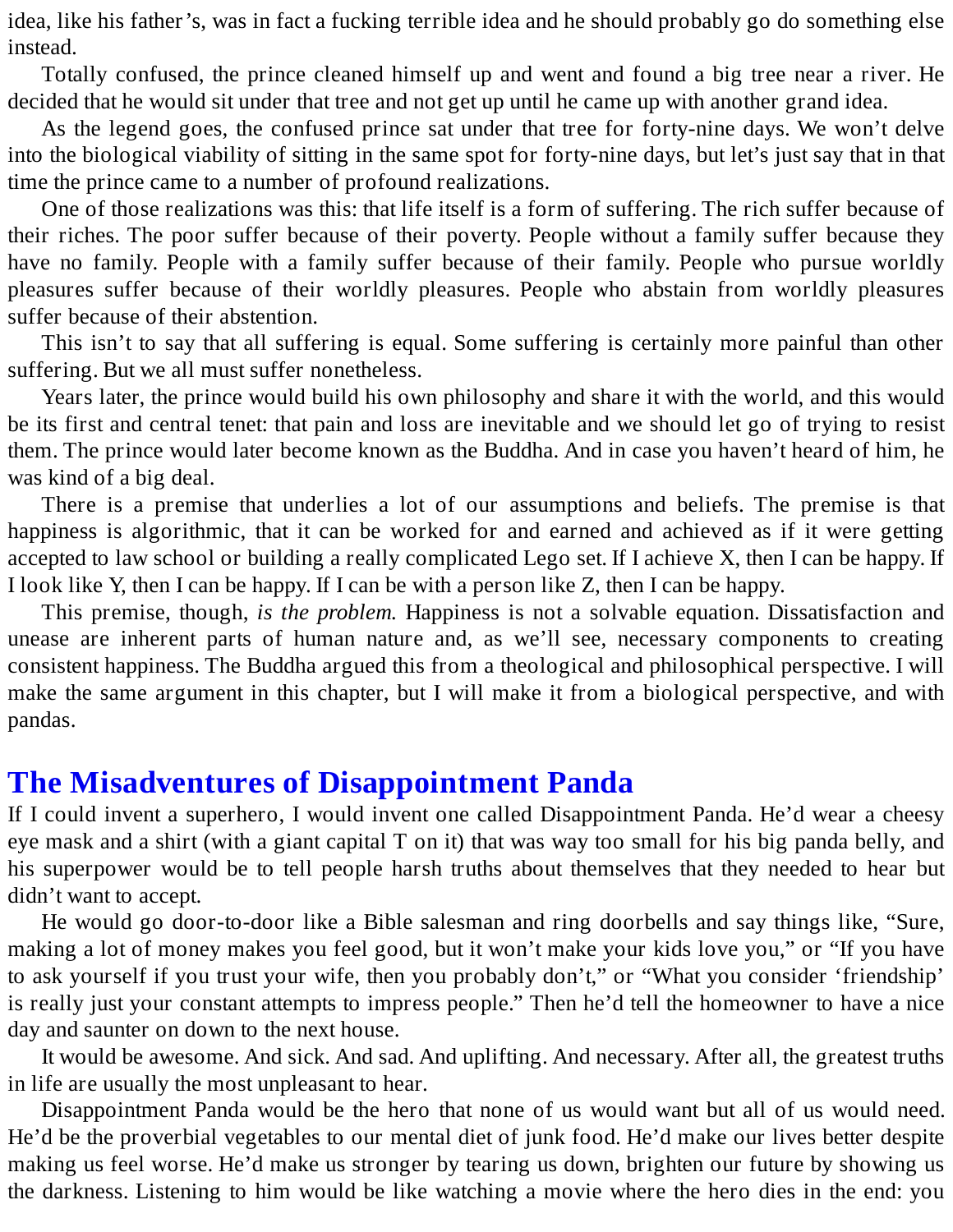love it even more despite making you feel horrible, because it feels real.

So while we're here, allow me to put on my Disappointment Panda mask and drop another unpleasant truth on you:

We suffer for the simple reason that suffering is biologically useful. It is nature's preferred agent for inspiring change. We have evolved to always live with a certain degree of dissatisfaction and insecurity, because it's the mildly dissatisfied and insecure creature that's going to do the most work to innovate and survive. We are wired to become dissatisfied with whatever we have and satisfied by only what we do not have. This constant dissatisfaction has kept our species fighting and striving, building and conquering. So no—our own pain and misery aren't a bug of human evolution; they're a feature.

Pain, in all of its forms, is our body's most effective means of spurring action. Take something as simple as stubbing your toe. If you're like me, when you stub your toe you scream enough four-letter words to make Pope Francis cry. You also probably blame some poor inanimate object for your suffering. "Stupid table," you say. Or maybe you even go so far as to question your entire interior design philosophy based on your throbbing foot: "What kind of idiot puts a table there anyway? Seriously?"

But I digress. That horrible stubbed-toe-induced pain, the one you and I and the pope hate so much, exists for an important reason. Physical pain is a product of our nervous system, a feedback mechanism to give us a sense of our own physical proportions—where we can and cannot move and what we can and cannot touch. When we exceed those limits, our nervous system duly punishes us to make sure that we pay attention and never do it again.

And this pain, as much as we hate it, *is* useful. Pain is what teaches us what to pay attention to when we're young or careless. It helps show us what's good for us versus what's bad for us. It helps us understand and adhere to our own limitations. It teaches us to not fuck around near hot stoves or stick metal objects into electrical sockets. Therefore, it's not always beneficial to avoid pain and seek pleasure, since pain can, at times, be life-or-death important to our well-being.

But pain is not merely physical. As anyone who has had to sit through the first *Star Wars* prequel can tell you, we humans are capable of experiencing acute psychological pain as well. In fact, research has found that our brains don't register much difference between physical pain and psychological pain. So when I tell you that my first girlfriend cheating on me and leaving me felt like having an ice pick slowly inserted into the center of my heart, that's because, well, it hurt so much I might as well have had an ice pick slowly inserted into the center of my heart.

Like physical pain, our psychological pain is an indication of something out of equilibrium, some limitation that has been exceeded. And like our physical pain, our psychological pain is not necessarily always bad or even undesirable. In some cases, experiencing emotional or psychological pain can be healthy or necessary. Just like stubbing our toe teaches us to walk into fewer tables, the emotional pain of rejection or failure teaches us how to avoid making the same mistakes in the future.

And this is what's so dangerous about a society that coddles itself more and more from the inevitable discomforts of life: we lose the benefits of experiencing healthy doses of pain, a loss that disconnects us from the reality of the world around us.

You may salivate at the thought of a problem-free life full of everlasting happiness and eternal compassion, but back here on earth the problems never cease. Seriously, problems don't end. Disappointment Panda just dropped by. We had margaritas, and he told me all about it: problems never fucking go away, he said—they just improve. Warren Buffett's got money problems; the drunk hobo down at Kwik-E Mart's got money problems. Buffett's just got *better* money problems than the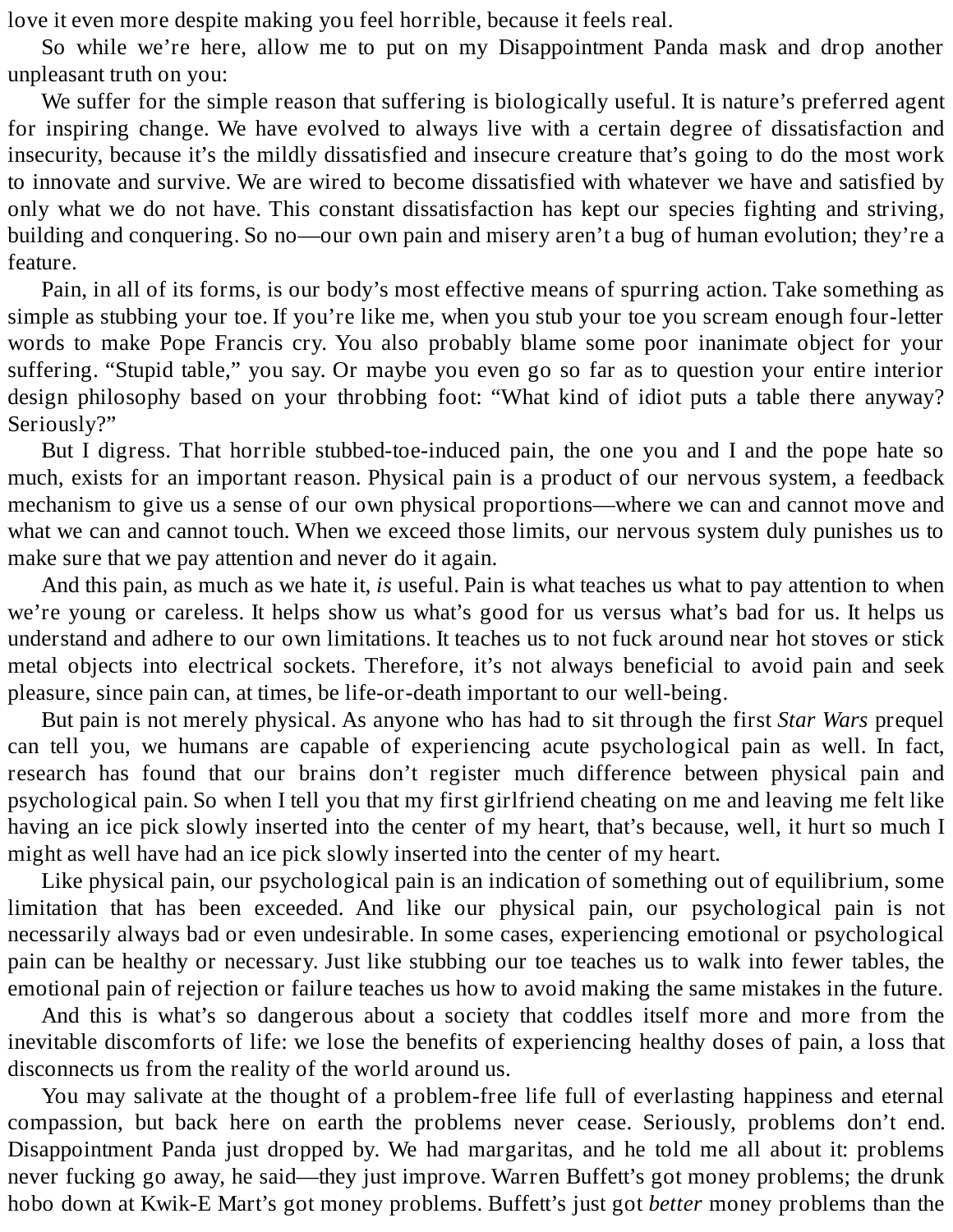hobo. All of life is like this.

"Life is essentially an endless series of problems, Mark," the panda told me. He sipped his drink and adjusted the little pink umbrella. "The solution to one problem is merely the creation of the next one."

A moment passed, and then I wondered where the fuck the talking panda came from. And while we're at it, who made these margaritas?

"Don't hope for a life without problems," the panda said. "There's no such thing. Instead, hope for a life full of good problems."

And with that, he set his glass down, adjusted his sombrero, and sauntered off into the sunset.

#### <span id="page-16-0"></span>**[Happiness](#page-2-6) Comes from Solving Problems**

Problems are a constant in life. When you solve your health problem by buying a gym membership, you create new problems, like having to get up early to get to the gym on time, sweating like a methhead for thirty minutes on an elliptical, and then getting showered and changed for work so you don't stink up the whole office. When you solve your problem of not spending enough time with your partner by designating Wednesday night "date night," you generate new problems, such as figuring out what to do every Wednesday that you both won't hate, making sure you have enough money for nice dinners, rediscovering the chemistry and spark you two feel you've lost, and unraveling the logistics of fucking in a small bathtub filled with too many bubbles.

Problems never stop; they merely get exchanged and/or upgraded.

Happiness comes from solving problems. The keyword here is "solving." If you're avoiding your problems or feel like you don't have any problems, then you're going to make yourself miserable. If you feel like you have problems that you can't solve, you will likewise make yourself miserable. The secret sauce is in the *solving* of the problems, not in not having problems in the first place.

To be happy we need something to solve. Happiness is therefore a form of action; it's an activity, not something that is passively bestowed upon you, not something that you magically discover in a top-ten article on the Huffington Post or from any specific guru or teacher. It doesn't magically appear when you finally make enough money to add on that extra room to the house. You don't find it waiting for you in a place, an idea, a job—or even a book, for that matter.

Happiness is a constant work-in-progress, because solving problems is a constant work-inprogress—the solutions to today's problems will lay the foundation for tomorrow's problems, and so on. True happiness occurs only when you find the problems you enjoy having and enjoy solving.

Sometimes those problems are simple: eating good food, traveling to some new place, winning at the new video game you just bought. Other times those problems are abstract and complicated: fixing your relationship with your mother, finding a career you can feel good about, developing better friendships.

Whatever your problems are, the concept is the same: solve problems; be happy. Unfortunately, for many people, life doesn't feel that simple. That's because they fuck things up in at least one of two ways:

- 1. *Denial.* Some people deny that their problems exist in the first place. And because they deny reality, they must constantly delude or distract themselves from reality. This may make them feel good in the short term, but it leads to a life of insecurity, neuroticism, and emotional repression.
- 2. *Victim Mentality.* Some choose to believe that there is nothing they can do to solve their problems, even when they in fact could. Victims seek to blame others for their problems or blame outside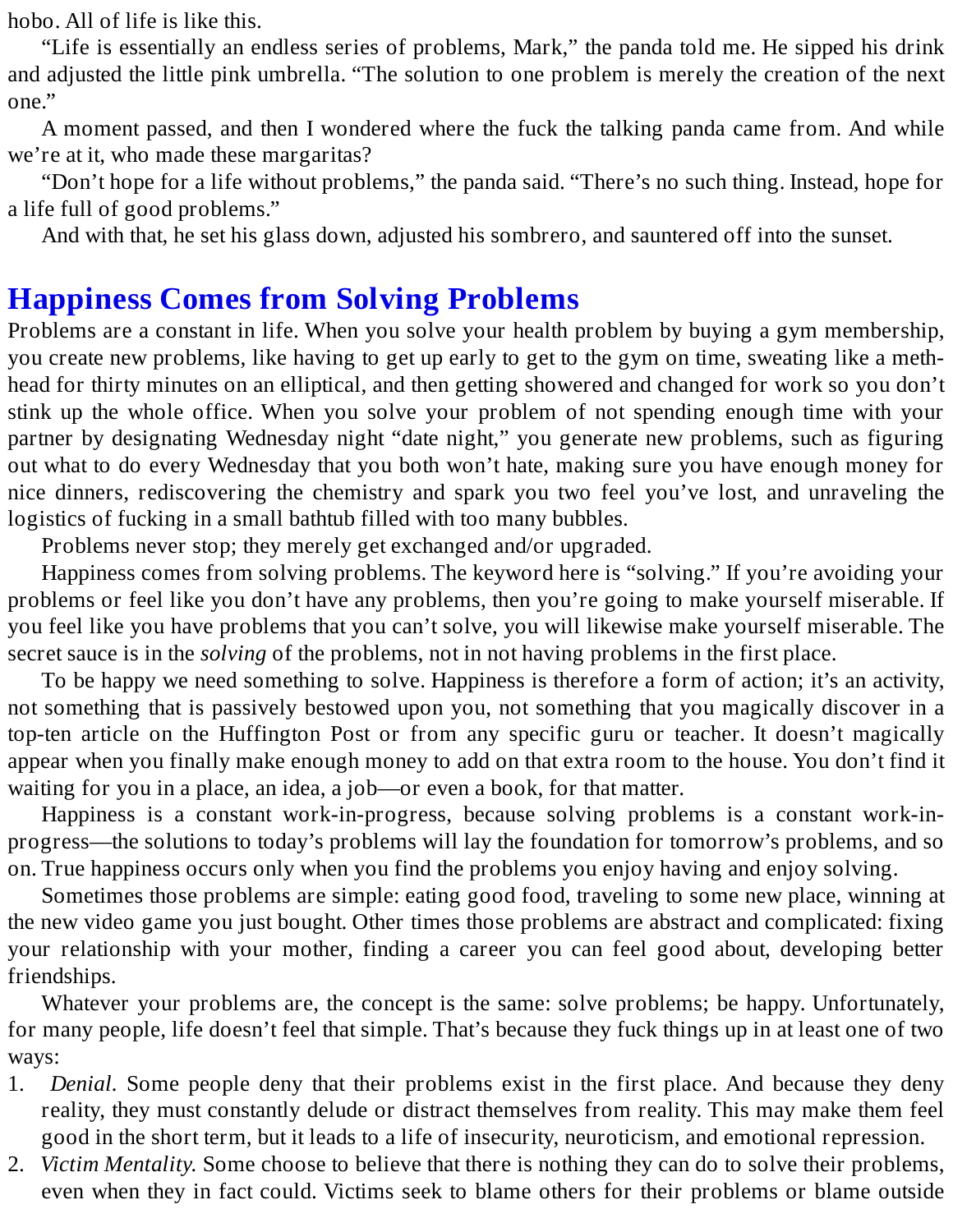circumstances. This may make them feel better in the short term, but it leads to a life of anger, helplessness, and despair.

People deny and blame others for their problems for the simple reason that it's easy and feels good, while solving problems is hard and often feels bad. Forms of blame and denial give us a quick high. They are a way to temporarily escape our problems, and that escape can provide us a quick rush that makes us feel better.

Highs come in many forms. Whether it's a substance like alcohol, the moral righteousness that comes from blaming others, or the thrill of some new risky adventure, highs are shallow and unproductive ways to go about one's life. Much of the self-help world is predicated on peddling highs to people rather than solving legitimate problems. Many self-help gurus teach you new forms of denial and pump you up with exercises that feel good in the short term, while ignoring the underlying issue. Remember, nobody who is actually happy has to stand in front of a mirror and tell himself that he's happy.

Highs also generate addiction. The more you rely on them to feel better about your underlying problems, the more you will seek them out. In this sense, almost anything can become addictive, depending on the motivation behind using it. We all have our chosen methods to numb the pain of our problems, and in moderate doses there is nothing wrong with this. But the longer we avoid and the longer we numb, the more painful it will be when we finally do confront our issues.

#### <span id="page-17-0"></span>**Emotions Are [Overrated](#page-2-7)**

Emotions evolved for one specific purpose: to help us live and reproduce a little bit better. That's it. They're feedback mechanisms telling us that something is either likely right or likely wrong for us nothing more, nothing less.

Much as the pain of touching a hot stove teaches you not to touch it again, the sadness of being alone teaches you not to do the things that made you feel so alone again. Emotions are simply biological signals designed to nudge you in the direction of beneficial change.

Look, I don't mean to make light of your midlife crisis or the fact that your drunk dad stole your bike when you were eight years old and you still haven't gotten over it, but when it comes down to it, if you feel crappy it's because your brain is telling you that there's a problem that's unaddressed or unresolved. In other words, negative emotions are a *call to action*. When you feel them, it's because you're supposed to *do something*. Positive emotions, on the other hand, are rewards for taking the proper action. When you feel them, life seems simple and there is nothing else to do but enjoy it. Then, like everything else, the positive emotions go away, because more problems inevitably emerge.

Emotions are part of the equation of our lives, but not the *entire* equation. Just because something feels good doesn't mean it *is* good. Just because something feels bad doesn't mean it *is* bad. Emotions are merely signposts, *suggestions* that our neurobiology gives us, not commandments. Therefore, we shouldn't always trust our own emotions. In fact, I believe we should make a habit of questioning them.

Many people are taught to repress their emotions for various personal, social, or cultural reasons —particularly negative emotions. Sadly, to deny one's negative emotions is to deny many of the feedback mechanisms that help a person solve problems. As a result, many of these repressed individuals struggle to deal with problems throughout their lives. And if they can't solve problems, then they can't be happy. Remember, pain serves a purpose.

But then there are those people who overidentify with their emotions. Everything is justified for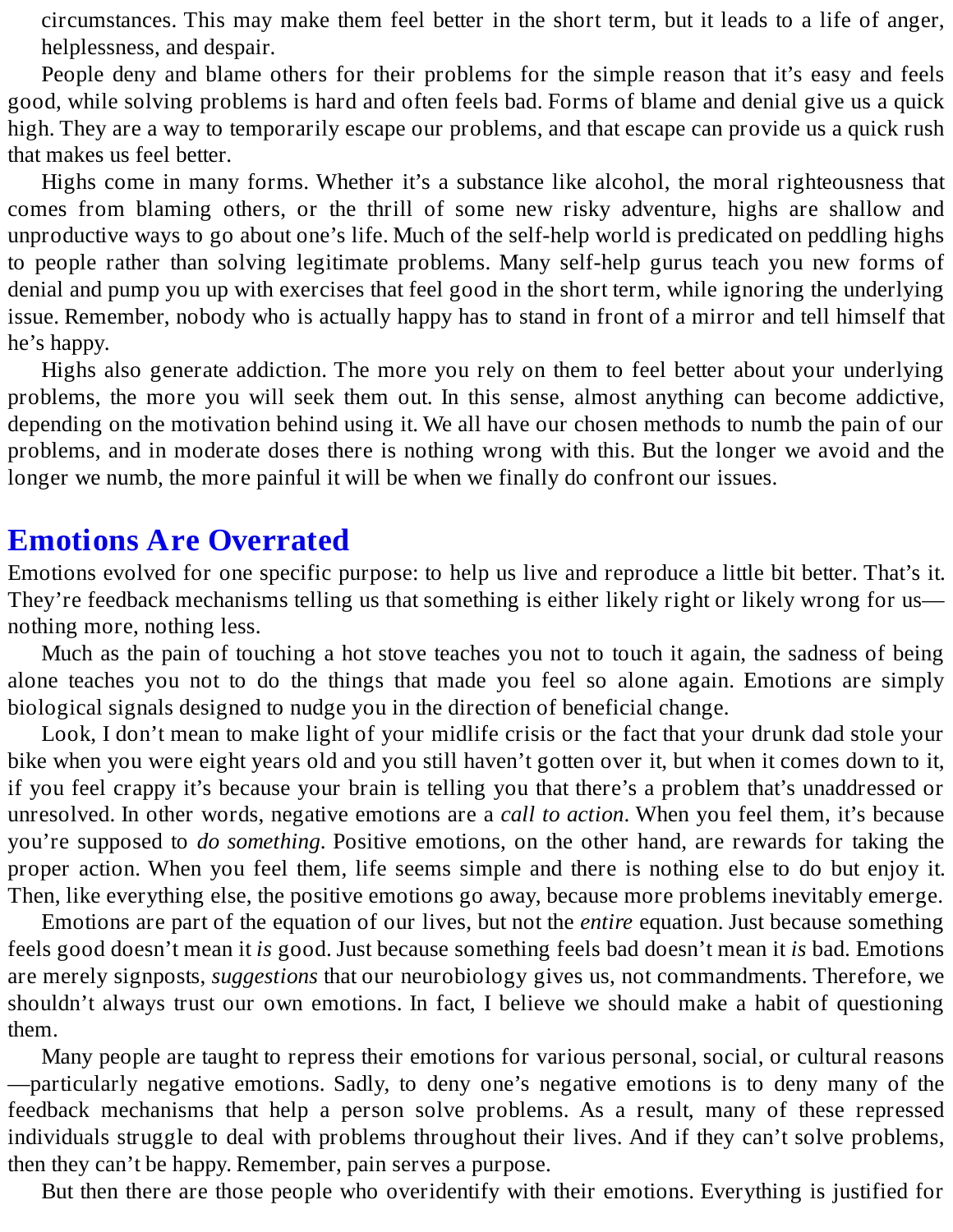no other reason than they *felt* it. "Oh, I broke your windshield, but I was *really* mad; I couldn't help it." Or "I dropped out of school and moved to Alaska just because it *felt* right." Decision-making based on emotional intuition, without the aid of reason to keep it in line, pretty much always sucks. You know who bases their entire lives on their emotions? Three-year-old kids. And dogs. You know what else three-year-olds and dogs do? Shit on the carpet.

An obsession and overinvestment in emotion fails us for the simple reason that emotions never last. Whatever makes us happy today will no longer make us happy tomorrow, because our biology always needs something more. A fixation on happiness inevitably amounts to a never-ending pursuit of "something else"—a new house, a new relationship, another child, another pay raise. And despite all of our sweat and strain, we end up feeling eerily similar to how we started: inadequate.

Psychologists sometimes refer to this concept as the "hedonic treadmill": the idea that we're always working hard to change our life situation, but we actually never feel very different.

This is why our problems are recursive and unavoidable. The person you marry is the person you fight with. The house you buy is the house you repair. The dream job you take is the job you stress over. Everything comes with an inherent sacrifice—whatever makes us feel good will also inevitably make us feel bad. What we gain is also what we lose. What creates our positive experiences will define our negative experiences.

This is a difficult pill to swallow. We *like* the idea that there's some form of ultimate happiness that can be attained. We *like* the idea that we can alleviate all of our suffering permanently. We *like* the idea that we can feel fulfilled and satisfied with our lives forever.

But we cannot.

#### <span id="page-18-0"></span>**Choose Your [Struggle](#page-2-8)**

If I ask you, "What do you want out of life?" and you say something like, "I want to be happy and have a great family and a job I like," your response is so common and expected that it doesn't really mean anything.

Everybody enjoys what feels good. Everyone wants to live a carefree, happy, and easy life, to fall in love and have amazing sex and relationships, to look perfect and make money and be popular and well-respected and admired and a total baller to the point that people part like the Red Sea when they walk into the room.

*Everybody* wants that. It's easy to want that.

A more interesting question, a question that most people never consider, is, "What *pain* do you want in your life? What are you willing to struggle for?" Because that seems to be a greater determinant of how our lives turn out.

For example, most people want to get the corner office and make a boatload of money—but not many people want to suffer through sixty-hour workweeks, long commutes, obnoxious paperwork, and arbitrary corporate hierarchies to escape the confines of an infinite cubicle hell.

Most people want to have great sex and an awesome relationship, but not everyone is willing to go through the tough conversations, the awkward silences, the hurt feelings, and the emotional psychodrama to get there. And so they settle. They settle and wonder, "What if?" for years and years, until the question morphs from "What if?" into "What else?" And when the lawyers go home and the alimony check is in the mail, they say, "What for?" If not for their lowered standards and expectations twenty years prior, then what for?

Because happiness requires struggle. It grows from problems. Joy doesn't just sprout out of the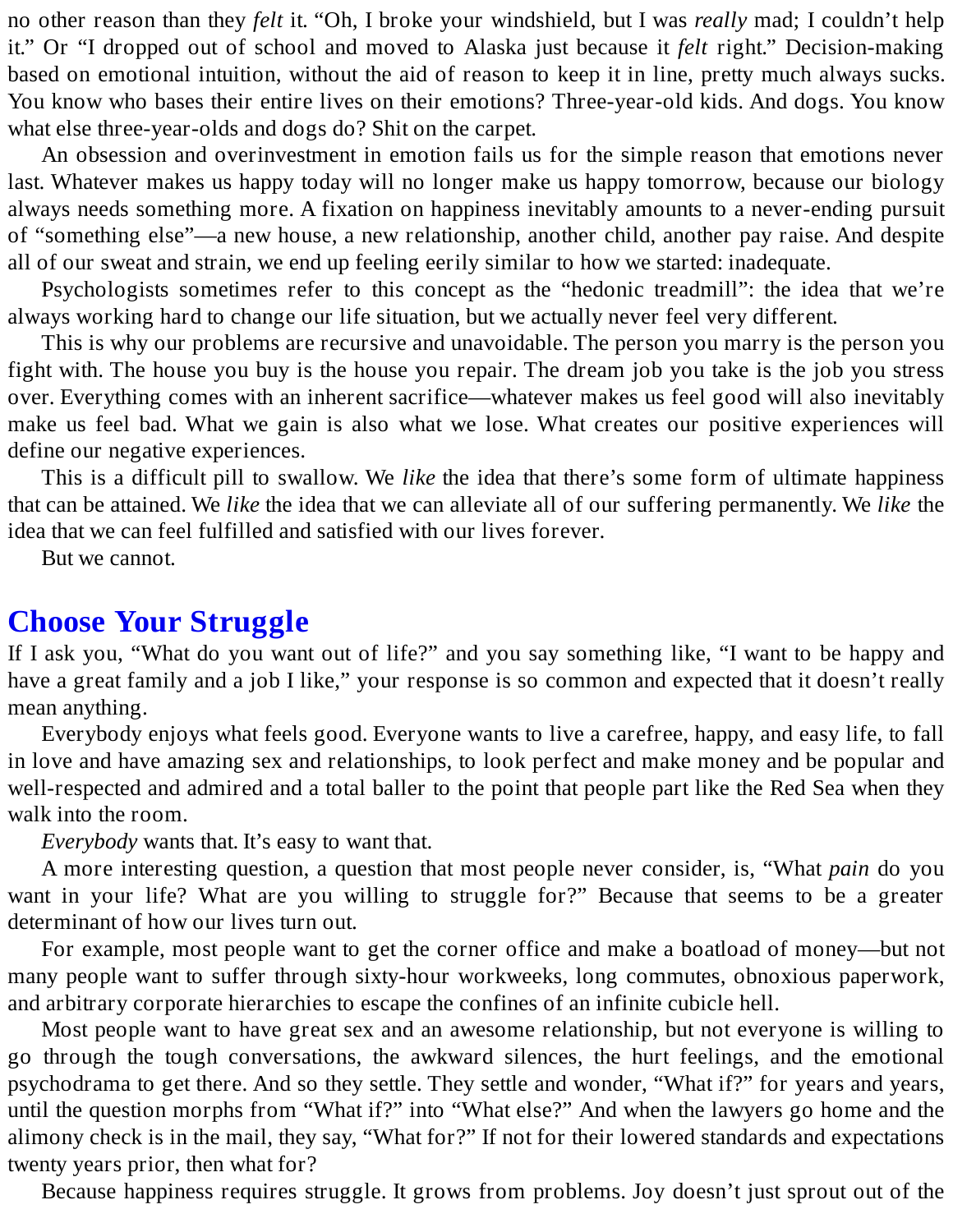ground like daisies and rainbows. Real, serious, lifelong fulfillment and meaning have to be earned through the choosing and managing of our struggles. Whether you suffer from anxiety or loneliness or obsessive-compulsive disorder or a dickhead boss who ruins half of your waking hours every day, the solution lies in the acceptance and active engagement of that negative experience—not the avoidance of it, not the salvation from it.

People want an amazing physique. But you don't end up with one unless you legitimately appreciate the pain and physical stress that come with living inside a gym for hour upon hour, unless you love calculating and calibrating the food you eat, planning your life out in tiny plate–sized portions.

People want to start their own business. But you don't end up a successful entrepreneur unless you find a way to appreciate the risk, the uncertainty, the repeated failures, the insane hours devoted to something that may earn absolutely nothing.

People want a partner, a spouse. But you don't end up attracting someone amazing without appreciating the emotional turbulence that comes with weathering rejections, building the sexual tension that never gets released, and staring blankly at a phone that never rings. It's part of the game of love. You can't win if you don't play.

What determines your success isn't, "What do you want to enjoy?" The relevant question is, "What pain do you want to sustain?" The path to happiness is a path full of shitheaps and shame.

You have to choose something. You can't have a pain-free life. It can't all be roses and unicorns all the time. Pleasure is the easy question. And pretty much all of us have a similar answer.

The more interesting question is the pain. What is the pain that you want to sustain? That's the hard question that matters, the question that will actually get you somewhere. It's the question that can change a perspective, a life. It's what makes me, me, and you, you. It's what defines us and separates us and ultimately brings us together.

For most of my adolescence and young adulthood, I fantasized about being a musician—a rock star, in particular. Any badass guitar song I heard, I would always close my eyes and envision myself up on stage, playing it to the screams of the crowd, people absolutely losing their minds to my sweet finger-noodling glory. This fantasy could keep me occupied for hours on end. For me, it was never a question of *if* I'd ever be up playing in front of screaming crowds, but *when*. I had it all planned out. I was simply biding my time before I could invest the proper amount of energy and effort into getting out there and making my mark. First I needed to finish school. Then I needed to make some extra money to buy gear. Then I needed to find enough free time to practice. Then I had to network and plan my first project. Then . . . and then nothing.

Despite my fantasizing about this for over half my lifetime, the reality never came to fruition. And it took me a long time and a lot of struggle to finally figure out why: *I didn't actually want it.*

I was in love with the result—the image of me on stage, people cheering, me rocking out, pouring my heart into what I was playing—but I wasn't in love with the process. And because of that, I failed at it. Repeatedly. Hell, I didn't even try hard enough to fail at it. I hardly tried at all. The daily drudgery of practicing, the logistics of finding a group and rehearsing, the pain of finding gigs and actually getting people to show up and give a shit, the broken strings, the blown tube amp, hauling forty pounds of gear to and from rehearsals with no car. It's a mountain of a dream and a mile-high climb to the top. And what it took me a long time to discover is that I didn't like to climb much. I just liked to imagine the summit.

The common cultural narratives would tell me that I somehow failed myself, that I'm a quitter or a loser, that I just didn't "have it," that I gave up on my dream and that maybe I let myself succumb to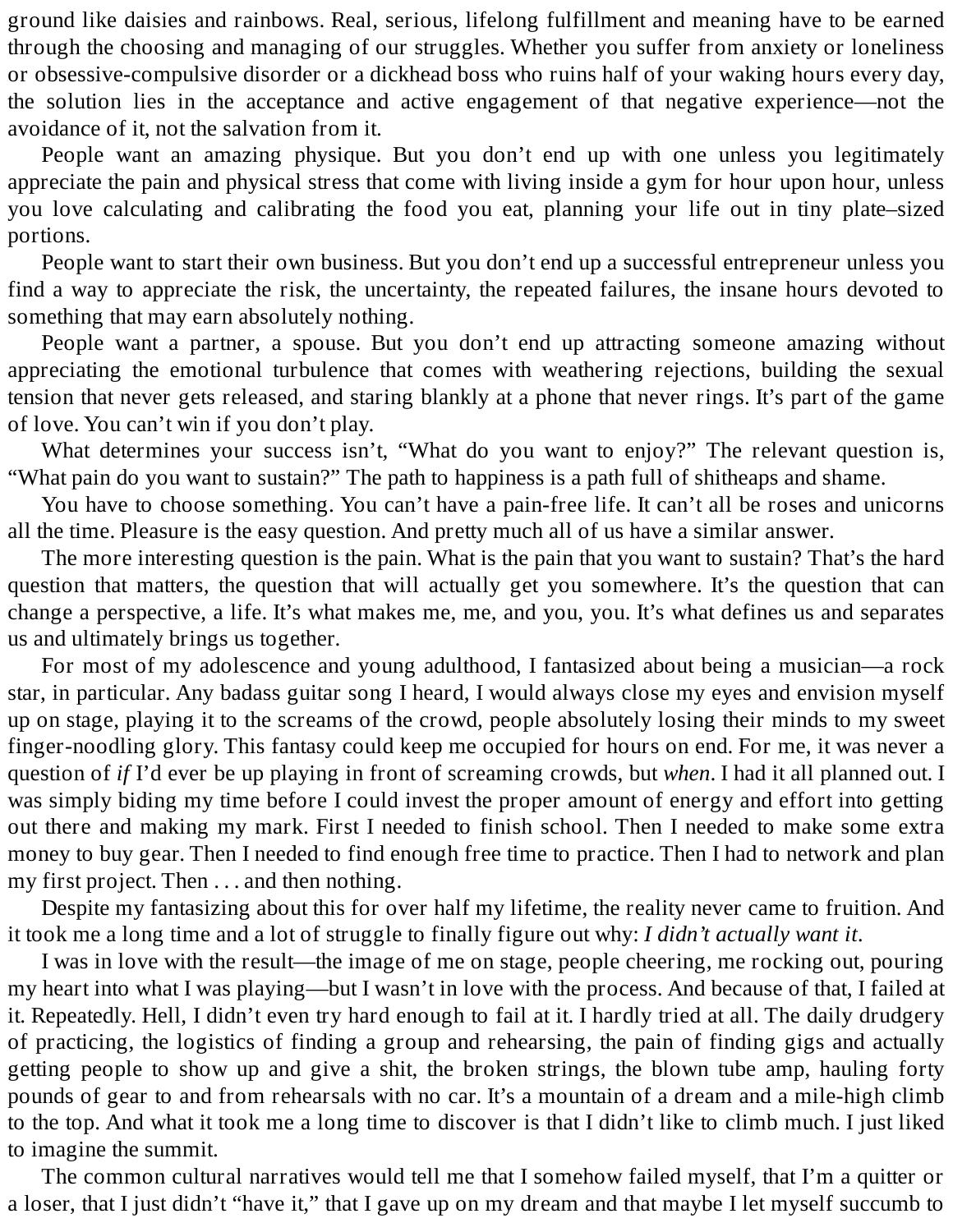the pressures of society.

But the truth is far less interesting than any of these explanations. The truth is, I thought I wanted something, but it turns out I didn't. End of story.

I wanted the reward and not the struggle. I wanted the result and not the process. I was in love with not the fight but only the victory.

And life doesn't work that way.

Who you are is defined by what you're willing to struggle for. People who *enjoy* the struggles of a gym are the ones who run triathlons and have chiseled abs and can bench-press a small house. People who *enjoy* long workweeks and the politics of the corporate ladder are the ones who fly to the top of it. People who *enjoy* the stresses and uncertainties of the starving artist lifestyle are ultimately the ones who live it and make it.

This is not about willpower or grit. This is not another admonishment of "no pain, no gain." This is the most simple and basic component of life: our struggles determine our successes. Our problems birth our happiness, along with slightly better, slightly upgraded problems.

See: it's a never-ending upward spiral. And if you think at any point you're allowed to stop climbing, I'm afraid you're missing the point. Because the joy is in the climb itself.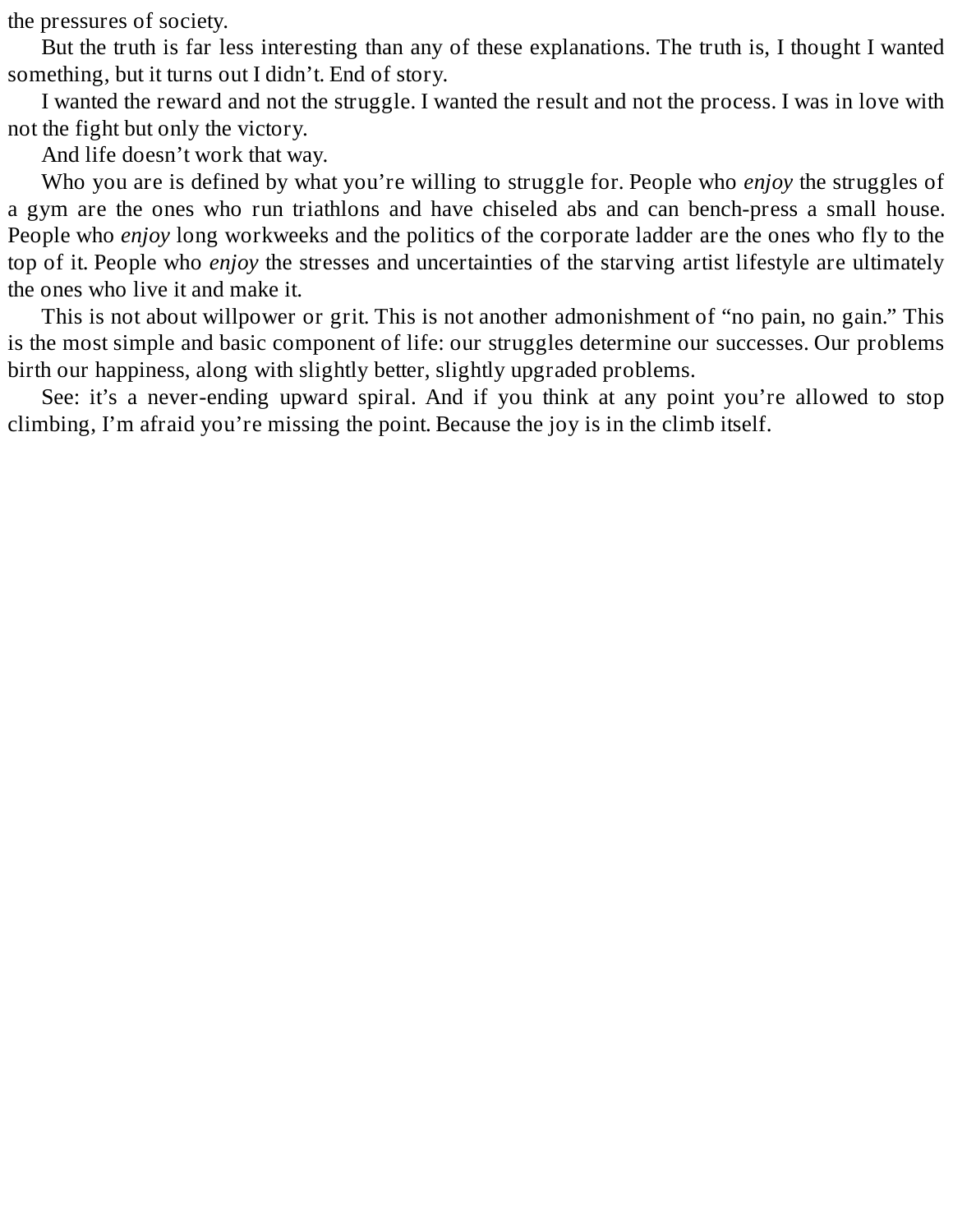#### **[CHAPTER](#page-2-9)** 3

#### **You Are Not [Special](#page-2-9)**

<span id="page-21-0"></span>**I** once knew <sup>a</sup> guy; we'll call him Jimmy.

Jimmy always had various business ventures going. On any given day, if you asked him what he was doing, he'd rattle off the name of some firm he was consulting with, or he'd describe a promising medical app he was looking for angel investors to fund, or he'd talk about some charity event he was supposed to be the keynote speaker for, or how he had an idea for a more efficient type of gas pump that was going to make him billions. The guy was always rolling, always on, and if you gave him an inch of conversational daylight, he'd pulverize you about how world-spinning his work was, how brilliant his latest ideas were, and he'd name-drop so much it felt like you were talking to a tabloid reporter.

Jimmy was all positivity all the time. Always pushing himself, always working an angle—a real go-getter, whatever the fuck that means.

The catch was that Jimmy was also a total deadbeat—all talk and no walk. Stoned a majority of the time, and spending as much money in bars and fine restaurants as he did on his "business ideas," Jimmy was a professional leech, living off his family's hard-won money by spinning them as well as everybody else in the city on false ideas of future tech glory. Sure, sometimes he'd put in some token effort, or pick up the phone and cold-call some bigwig and name-drop until he ran out of names, but nothing ever actually happened. None of these "ventures" ever blossomed into anything.

Yet the guy kept this up for years, living off girlfriends and more and more distant relatives well into his late twenties. And the most screwed-up part was that Jimmy *felt good about it.* He had a delusional level of self-confidence. People who laughed at him or hung up on him were, in his mind, "missing the opportunity of their lives." People who called him out on his bogus business ideas were "too ignorant and inexperienced" to understand his genius. People who pointed out his deadbeat lifestyle were "jealous"; they were "haters" who envied his success.

Jimmy did make some money, although it was usually through the sketchiest of means, like selling another person's business idea as his own, or finagling a loan from someone, or worse, talking someone into giving him equity in their start-up. He actually occasionally talked people into paying him to do some public speaking. (About what, I can't even imagine.)

The worst part was that Jimmy *believed* his own bullshit. His delusion was so bulletproof, it was honestly hard to get mad at him, it was actually kind of amazing.

Sometime in the 1960s, developing "high self-esteem"—having positive thoughts and feelings about oneself—became all the rage in psychology. Research found that people who *thought* highly about themselves generally performed better and caused fewer problems. Many researchers and policymakers at the time came to believe that raising a population's self-esteem could lead to some tangible social benefits: lower crime, better academic records, greater employment, lower budget deficits. As a result, beginning in the next decade, the 1970s, self-esteem practices began to be taught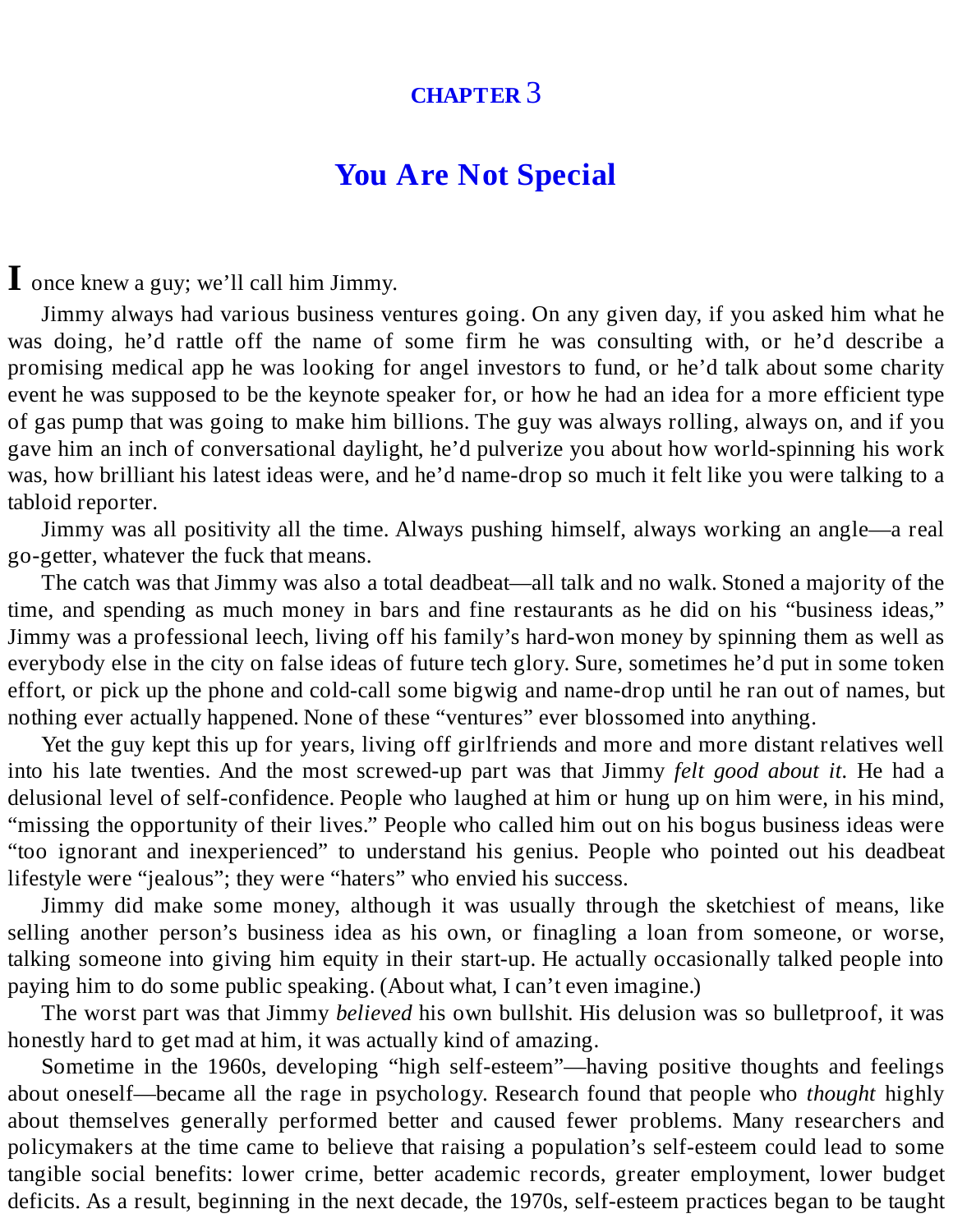to parents, emphasized by therapists, politicians, and teachers, and instituted into educational policy. Grade inflation, for example, was implemented to make low-achieving kids feel better about their lack of achievement. Participation awards and bogus trophies were invented for any number of mundane and expected activities. Kids were given inane homework assignments, like writing down all the reasons why they thought they were special, or the five things they liked most about themselves. Pastors and ministers told their congregations that they were each uniquely special in God's eyes, and were destined to excel and not be average. Business and motivational seminars cropped up chanting the same paradoxical mantra: every single one of us can be exceptional and massively successful.

But it's a generation later and the data is in: we're *not* all exceptional. It turns out that merely feeling good about yourself doesn't really mean anything unless you have a *good reason* to feel good about yourself. It turns out that adversity and failure are actually useful and even necessary for developing strong-minded and successful adults. It turns out that teaching people to believe they're exceptional and to feel good about themselves no matter what doesn't lead to a population full of Bill Gateses and Martin Luther Kings. It leads to a population full of Jimmys.

Jimmy, the delusional start-up founder. Jimmy, who smoked pot every day and had no real marketable skills other than talking himself up and believing it. Jimmy, the type of guy who yelled at his business partner for being "immature," and then maxed out the company credit card at Le Bernardin trying to impress some Russian model. Jimmy, who was quickly running out of aunts and uncles who could loan him more money.

Yes, that confident, high-self-esteem Jimmy. The Jimmy who spent so much time talking about how good he was that he forgot to, you know, actually do something.

The problem with the self-esteem movement is that it measured self-esteem by how positively people felt about themselves. But a true and accurate measurement of one's self-worth is how people feel about the *negative* aspects of themselves. If a person like Jimmy feels absolutely fucking great 99.9 percent of the time, despite his life falling apart around him, then how can that be a valid metric for a successful and happy life?

Jimmy is entitled. That is, he feels as though he deserves good things without actually earning them. He believes he should be able to be rich without actually working for it. He believes he should be liked and well-connected without actually helping anyone. He believes he should have an amazing lifestyle without actually sacrificing anything.

People like Jimmy become so fixated on feeling good about themselves that they manage to delude themselves into believing that they *are* accomplishing great things even when they're not. They believe they're the brilliant presenter on stage when actually they're making a fool of themselves. They believe they're the successful start-up founder when, in fact, they've never had a successful venture. They call themselves life coaches and charge money to help others, even though they're only twenty-five years old and haven't actually accomplished anything substantial in their lives.

Entitled people exude a delusional degree of self-confidence. This confidence can be alluring to others, at least for a little while. In some instances, the entitled person's delusional level of confidence can become contagious and help the people around the entitled person feel more confident in themselves too. Despite all of Jimmy's shenanigans, I have to admit that it *was* fun hanging out with him sometimes. You felt indestructible around him.

But the problem with entitlement is that it makes people *need* to feel good about themselves all the time, even at the expense of those around them. And because entitled people always need to feel good about themselves, they end up spending most of their time thinking about themselves. After all, it takes a lot of energy and work to convince yourself that your shit doesn't stink, especially when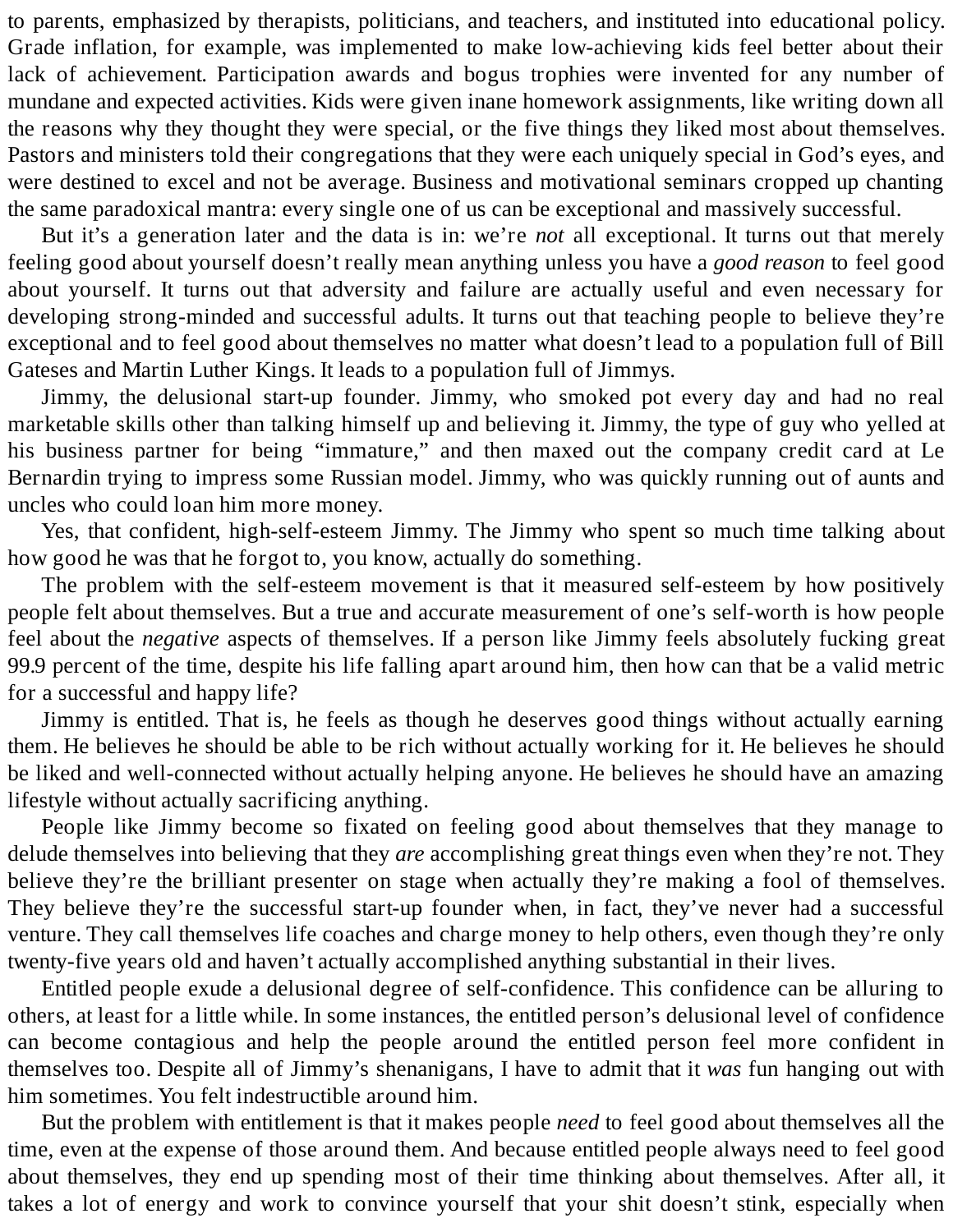you've actually been living in a toilet.

Once people have developed the thought pattern to constantly construe what happens around them as self-aggrandizing, it's extremely hard to break them out of it. Any attempt to reason with them is seen as simply another "threat" to their superiority by another person who "can't handle" how smart/talented/good-looking/successful they are.

Entitlement closes in upon itself in a kind of narcissistic bubble, distorting anything and everything in such a way as to reinforce itself. People who feel entitled view every occurrence in their life as either an affirmation of, or a threat to, their own greatness. If something good happens to them, it's because of some amazing feat they accomplished. If something bad happens to them, it's because somebody is jealous and trying to bring them down a notch. Entitlement is impervious. People who are entitled delude themselves into whatever feeds their sense of superiority. They keep their mental facade standing at all costs, even if it sometimes requires being physically or emotionally abusive to those around them.

But entitlement is a failed strategy. It's just another high. It's *not* happiness.

The true measurement of self-worth is not how a person feels about her *positive* experiences, but rather how she feels about her *negative* experiences. A person like Jimmy hides from his problems by making up imagined successes for himself at every turn. And because he can't face his problems, no matter how good he feels about himself, he is weak.

A person who actually has a high self-worth is able to look at the negative parts of his character frankly—"Yes, sometimes I'm irresponsible with money," "Yes, sometimes I exaggerate my own successes," "Yes, I rely too much on others to support me and should be more self-reliant"—and then acts to improve upon them. But entitled people, because they are incapable of acknowledging their own problems openly and honestly, are incapable of improving their lives in any lasting or meaningful way. They are left chasing high after high and accumulate greater and greater levels of denial.

But eventually reality must hit, and the underlying problems will once again make themselves clear. It's just a question of when, and how painful it will be.

#### <span id="page-23-0"></span>**[Things](#page-2-10) Fall Apart**

I sat in my 9:00 A.M. biology class, arms cradling my head on my desk as I stared at the clock's second hand making laps, each tick syncopated with the teacher's dronings-on about chromosomes and mitosis. Like most thirteen-year-olds stuck in a stuffy, fluorescent classroom, I was bored.

A knock came on the door. Mr. Price, the school's assistant principal, stuck his head in. "Excuse me for interrupting. Mark, can you step outside with me for a moment? Oh, and bring your things with you."

Strange, I thought. Kids get sent to the principal, but the principal rarely gets sent to them. I gathered my things and stepped out.

The hallway was empty. Hundreds of beige lockers converged on the horizon. "Mark, can you take me to your locker, please?"

"Sure," I say, and slug myself down the hall, baggy jeans and moppy hair and oversized Pantera T-shirt and all.

We get to my locker. "Open it, please," Mr. Price says; so I do. He steps in front of me and gathers my coat, my gym bag, my backpack—all of the locker's contents, minus a few notebooks and pencils. He starts walking away. "Come with me, please," he says, without looking back. I start to get an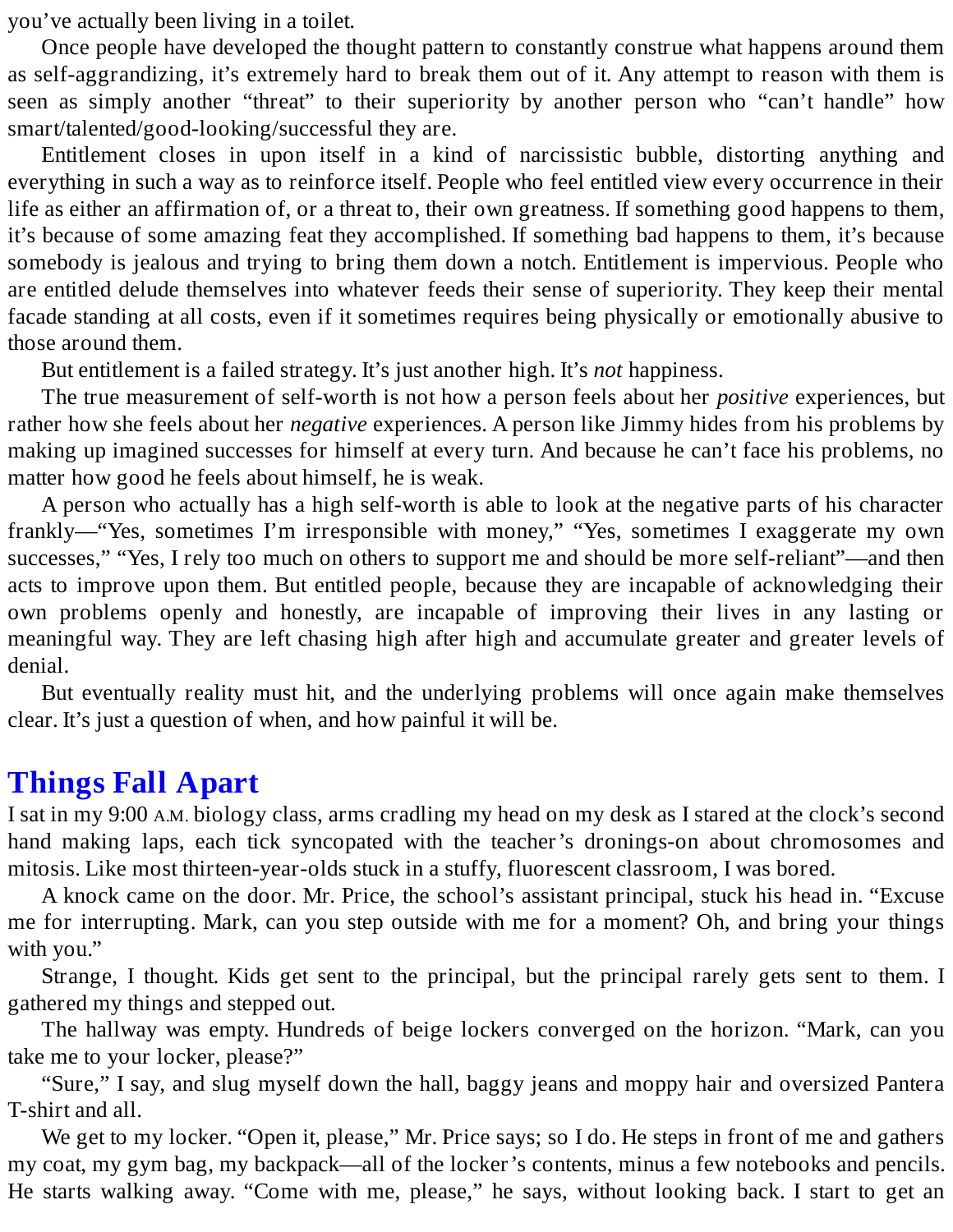uneasy feeling.

I follow him to his office, where he asks me to sit down. He closes the door and locks it. He goes over to the window and adjusts the blinds to block the view from outside. My palms begin to sweat. This is *not* a normal principal visit.

Mr. Price sits down and quietly rummages through my things, checking pockets, unzipping zippers, shaking out my gym clothes and placing them on the floor.

Without looking up at me, Mr. Price asks, "Do you know what I'm looking for, Mark?"

"No," I say.

"Drugs."

The word shocks me into nervous attention.

"D-d-drugs?" I stammer. "What kind?"

He looks at me sternly. "I don't know; what kind do you have?" He opens one of my binders and checks the small pockets meant for pens.

My sweat blossoms like a fungal growth. It spreads from my palms to my arms and now my neck. My temples pulsate as blood floods my brain and face. Like most thirteen-year-olds freshly accused of possessing narcotics and bringing them to school, I want to run away and hide.

"I don't know what you're talking about," I protest, the words sounding far meeker than I'd like. I feel as if I should be sounding confident in myself right now. Or maybe not. Maybe I should be scared. Do liars sound more scared or confident? Because however they sound, I want to sound the opposite. Instead, my lack of confidence compounds, unconfidence about my sounding unconfident making me more unconfident. That fucking Feedback Loop from Hell.

"We'll see about that," he says, turning his attention to my backpack, which seemingly has one hundred pockets. Each is loaded with its own silly teen desiderata—colored pens, old notes passed in class, early-nineties CDs with cracked cases, dried-up markers, an old sketchpad with half its pages missing, dust and lint and crap accumulated during a maddeningly circuitous middle school existence.

My sweat must be pumping at the speed of light, because time extends itself and dilates such that what is mere seconds on that 9:00 A.M. second-period biology clock now feels like Paleolithic eons, and I'm growing up and dying every minute. Just me and Mr. Price and my bottomless backpack.

Somewhere around the Mesolithic Age, Mr. Price finishes searching the backpack. Having found nothing, he seems flustered. He turns the pack upside down and lets all of my crap crash onto his office floor. He's now sweating as profusely as I am, except in place of my terror, there is his anger.

"No drugs today, eh?" He tries to sound casual.

"Nope." So do I.

He spreads my stuff out, separating each item and coagulating them into little piles beside my gym gear. My coat and backpack now lie empty and lifeless on his lap. He sighs and stares at the wall. Like most thirteen-year-olds locked in an office with a man angrily throwing their shit all over the floor, I want to cry.

Mr. Price scans the contents organized on the floor. Nothing illicit or illegal, no narcotics, not even anything against school policy. He sighs and then throws the coat and backpack on the floor too. He bends over and puts his elbows on his knees, making his face level with mine.

"Mark, I'm going to give you one last chance to be honest with me. If you are honest, this will turn out much better for you. If it turns out you're lying, then it's going to be much worse."

As if on cue, I gulp.

"Now tell me the truth," Mr. Price demands. "Did you bring drugs to school today?"

Fighting back tears, screams clawing at my throat, I stare my tormentor in the face and, in a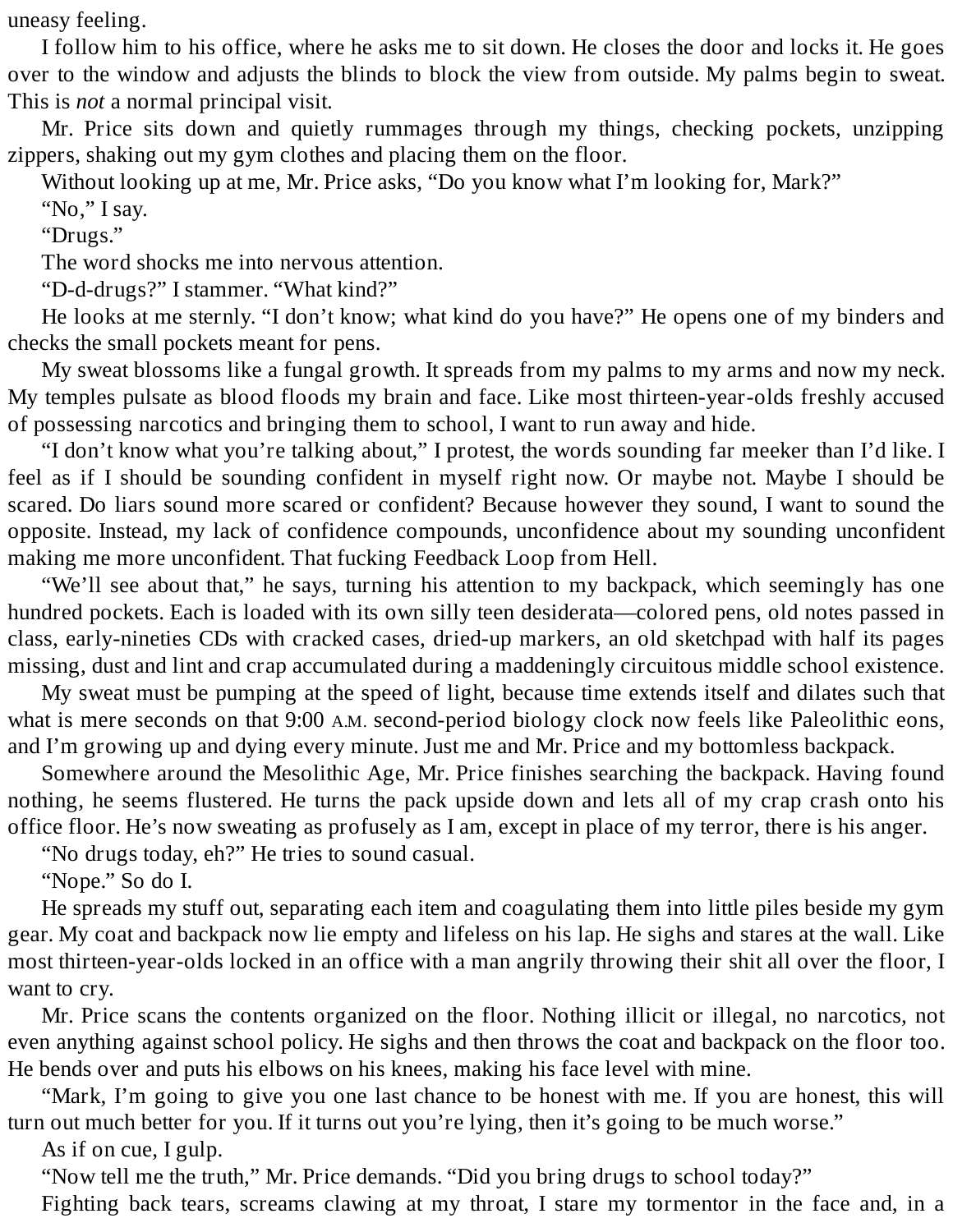pleading voice, dying to be relieved of its adolescent horrors, I say, "No, I don't have any drugs. I have no idea what you're talking about."

"Okay," he says, signaling surrender. "I guess you can collect your things and go."

He takes one last, longing gaze at my deflated backpack, lying like a broken promise there on his office floor. He casually puts one foot down on the pack, stomping lightly, a last-ditch effort. I anxiously wait for him to get up and leave so I can get on with my life and forget this whole nightmare.

But his foot stops on something. "What is this?" he asks, tapping with his foot.

"What is what?" I say.

"There's still something in here." He picks up the bag and starts feeling around the bottom of it. For me the room gets fuzzy; everything goes wobbly.

When I was young, I was smart. I was friendly. But I was also a shithead. I mean that in the most loving way possible. I was a rebellious, lying little shithead. Angry and full of resentment. When I was twelve, I hacked my house's security system with refrigerator magnets so I could sneak out undetected in the middle of the night. My friend and I would put his mom's car in neutral and push it into the street so we could drive around without waking her up. I would write papers about abortion because I knew my English teacher was a hardcore conservative Christian. Another friend and I stole cigarettes from his mom and sold them to kids out behind the school.

And I also cut a secret compartment into the bottom of my backpack to hide my marijuana.

That was the same hidden compartment Mr. Price found after stepping on the drugs I was hiding. I had been lying. And, as promised, Mr. Price didn't go easy on me. A few hours later, like most thirteen-year-olds handcuffed in the back of a police car, I thought my life was over.

And I was kind of right, in a way. My parents quarantined me at home. I was to have no friends for the foreseeable future. Having been expelled from school, I was to be homeschooled for the rest of the year. My mom made me get a haircut and threw out all of my Marilyn Manson and Metallica shirts (which, for an adolescent in 1998, was tantamount to being sentenced to death by lameness). My dad dragged me to his office with him in the mornings and made me file papers for hours on end. Once homeschooling was over, I was enrolled in a small, private Christian school, where—and this may not surprise you—I didn't exactly fit in.

And just when I had finally cleaned up my act and turned in my assignments and learned the value of good clerical responsibility, my parents decided to get divorced.

I tell you all of this only to point out that my adolescence sucked donkey balls. I lost all of my friends, my community, my legal rights, and my family within the span of about nine months. My therapist in my twenties would later call this "some real traumatic shit," and I would spend the next decade-and-change working on unraveling it and becoming less of a self-absorbed, entitled little prick.

The problem with my home life back then was not all of the horrible things that were said or done; rather, it was all of the horrible things that needed to be said and done but weren't. My family stonewalls the way Warren Buffett makes money or Jenna Jameson fucks: we're champions at it. The house could have been burning down around us and it would have been met with, "Oh no, everything's fine. A tad warm in here, perhaps—but really, everything's fine."

When my parents got divorced, there were no broken dishes, no slammed doors, no screaming arguments about who fucked whom. Once they had reassured my brother and me that it wasn't our fault, we had a Q&A session—yes, you read that right—about the logistics of the new living arrangements. Not a tear was shed. Not a voice was raised. The closest peek my brother and I got into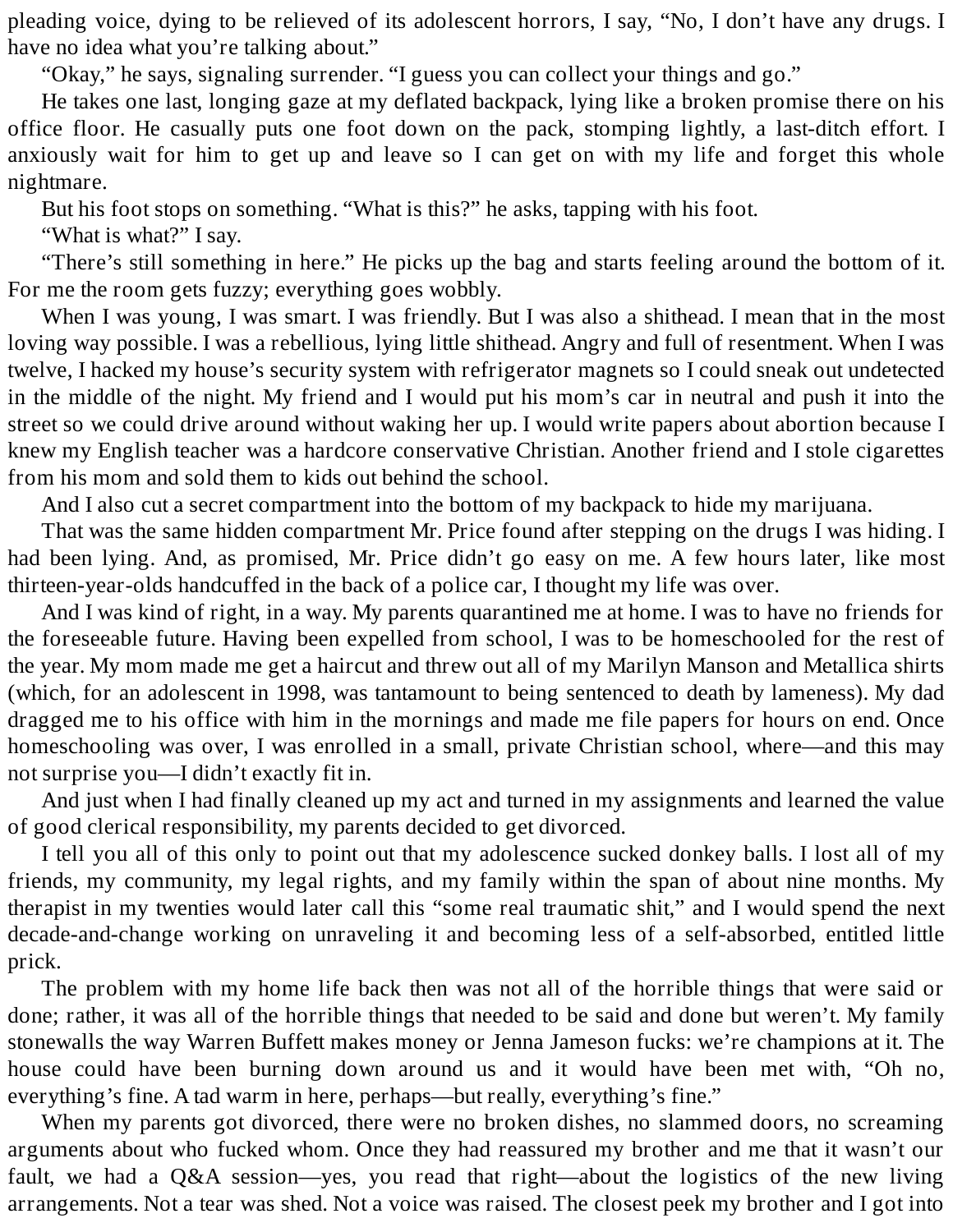our parents' unraveling emotional lives was hearing, "Nobody cheated on anybody." Oh, that's nice. It was a tad warm in the room, but really, everything was fine.

My parents are good people. I don't blame them for any of this (not anymore, at least). And I love them very much. They have their own stories and their own journeys and their own problems, just as all parents do. And just as all of *their* parents do, and so on. And like all parents, my parents, with the best of intentions, imparted some of their problems to me, as I probably will to my kids.

When "real traumatic shit" like this happens in our lives, we begin to unconsciously feel as though we have problems that we're incapable of ever solving. And this assumed inability to solve our problems causes us to feel miserable and helpless.

But it also causes something else to happen. If we have problems that are unsolvable, our unconscious figures that we're either uniquely special or uniquely defective in some way. That we're somehow unlike everyone else and that the rules must be different for us.

Put simply: we become entitled.

The pain from my adolescence led me down a road of entitlement that lasted through much of my early adulthood. Whereas Jimmy's entitlement played out in the business world, where he pretended to be a huge success, my entitlement played out in my relationships, particularly with women. My trauma had revolved around intimacy and acceptance, so I felt a constant need to overcompensate, to prove to myself that I was loved and accepted at all times. And as a result, I soon took to chasing women the same way a cocaine addict takes to a snowman made out of cocaine: I made sweet love to it, and then promptly suffocated myself in it.

I became a player—an immature, selfish, albeit sometimes charming player. And I strung up a long series of superficial and unhealthy relationships for the better part of a decade.

It wasn't so much the sex I craved, although the sex was fun. It was the validation. I was wanted; I was loved; for the first time since I could remember, I was *worthy*. My craving for validation quickly fed into a mental habit of self-aggrandizing and overindulgence. I felt entitled to say or do whatever I wanted, to break people's trust, to ignore people's feelings, and then justify it later with shitty, halfassed apologies.

While this period certainly had its moments of fun and excitement, and I met some wonderful women, my life was more or less a wreck the whole time. I was often unemployed, living on friends' couches or with my mom, drinking way more than I should have been, alienating a number of friends —and when I did meet a woman I really liked, my self-absorption quickly torpedoed everything.

The deeper the pain, the more helpless we feel against our problems, and the more entitlement we adopt to compensate for those problems. This entitlement plays out in one of two ways:

- 1. I'm awesome and the rest of you all suck, so I deserve special treatment.
- 2. I suck and the rest of you are all awesome, so I deserve special treatment.

Opposite mindset on the outside, but the same selfish creamy core in the middle. In fact, you will often see entitled people flip back and forth between the two. Either they're on top of the world or the world is on top of them, depending on the day of the week, or how well they're doing with their particular addiction at that moment.

Most people correctly identify a person like Jimmy as a raging narcissistic ass-hat. That's because he's pretty blatant in his delusionally high self-regard. What most people don't correctly identify as entitlement are those people who perpetually feel as though they're inferior and unworthy of the world.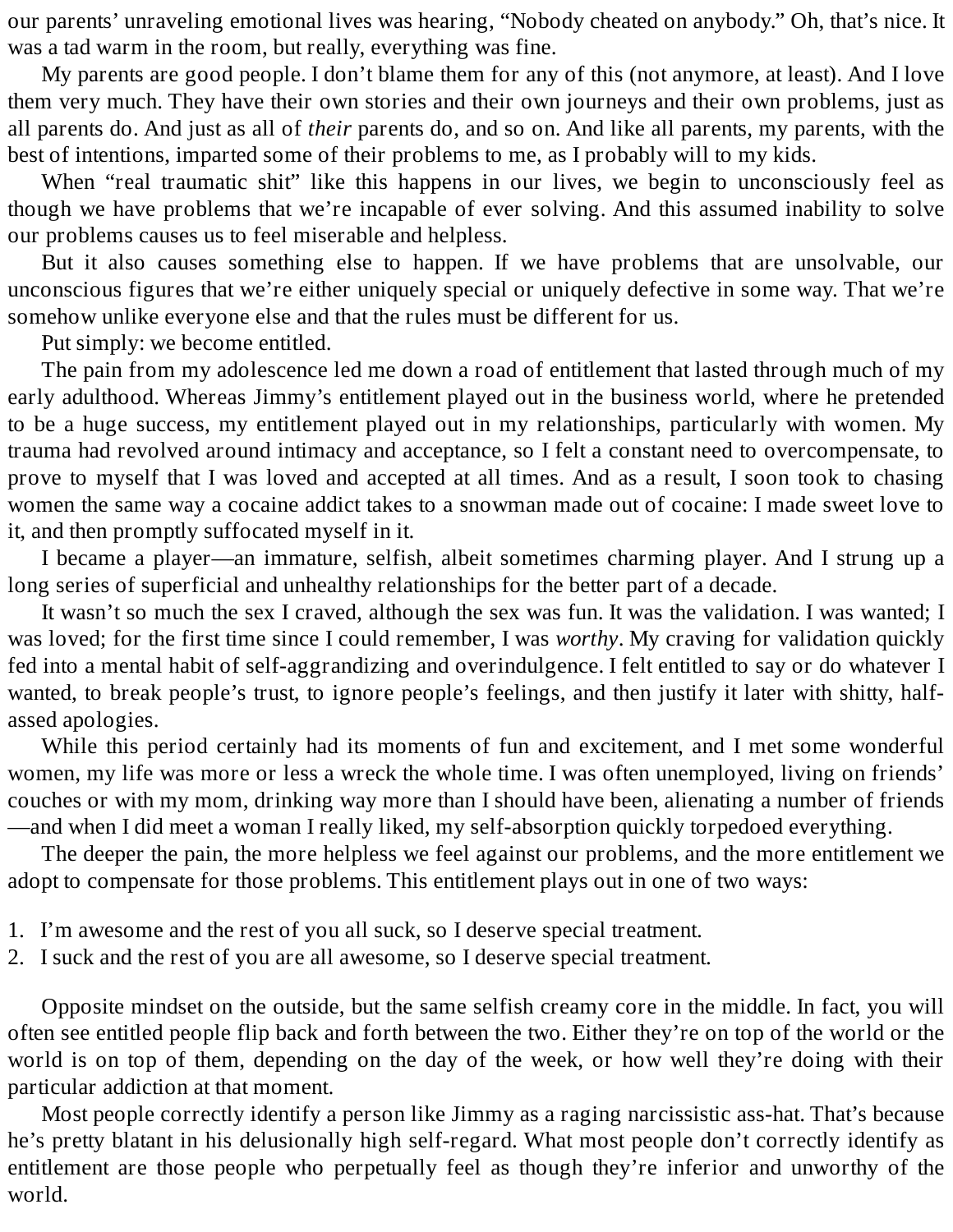Because construing everything in life so as to make yourself out to be constantly victimized requires just as much selfishness as the opposite. It takes just as much energy and delusional selfaggrandizement to maintain the belief that one has insurmountable problems as that one has no problems at all.

The truth is that there's no such thing as a personal problem. If you've got a problem, chances are millions of other people have had it in the past, have it now, and are going to have it in the future. Likely people you know too. That doesn't minimize the problem or mean that it shouldn't hurt. It doesn't mean you aren't legitimately a victim in some circumstances.

It just means that you're not special.

Often, it's this realization—that you and your problems are actually *not* privileged in their severity or pain—that is the first and most important step toward solving them.

But for some reason, it appears that more and more people, particularly young people, are forgetting this. Numerous professors and educators have noted a lack of emotional resilience and an excess of selfish demands in today's young people. It's not uncommon now for books to be removed from a class's curriculum for no other reason than that they made someone feel bad. Speakers and professors are shouted down and banned from campuses for infractions as simple as suggesting that maybe some Halloween costumes really aren't that offensive. School counselors note that more students than ever are exhibiting severe signs of emotional distress over what are otherwise run-ofthe-mill daily college experiences, such as an argument with a roommate, or getting a low grade in a class.

It's strange that in an age when we are more connected than ever, entitlement seems to be at an alltime high. Something about recent technology seems to allow our insecurities to run amok like never before. The more freedom we're given to express ourselves, the more we want to be free of having to deal with anyone who may disagree with us or upset us. The more exposed we are to opposing viewpoints, the more we seem to get upset that those other viewpoints exist. The easier and more problem-free our lives become, the more we seem to feel entitled for them to get even better.

The benefits of the Internet and social media are unquestionably fantastic. In many ways, this is the best time in history to be alive. But perhaps these technologies are having some unintended social side effects. Perhaps these same technologies that have liberated and educated so many are simultaneously enabling people's sense of entitlement more than ever before.

#### <span id="page-27-0"></span>**The Tyranny of [Exceptionalism](#page-2-11)**

Most of us are pretty average at most things we do. Even if you're exceptional at one thing, chances are you're average or below average at most other things. That's just the nature of life. To become truly great at something, you have to dedicate shit-tons of time and energy to it. And because we all have limited time and energy, few of us ever become truly exceptional at more than one thing, if anything at all.

We can then say that it's a statistical improbability that any single person will be an extraordinary performer in all areas of life, or even in many areas of their life. Brilliant businesspeople are often fuckups in their personal lives. Extraordinary athletes are often shallow and as dumb as a lobotomized rock. Many celebrities are probably just as clueless about life as the people who gawk at them and follow their every move.

We're all, for the most part, pretty average people. But it's the extremes that get all of the publicity. We kind of know this already, but we rarely think and/or talk about it, and we certainly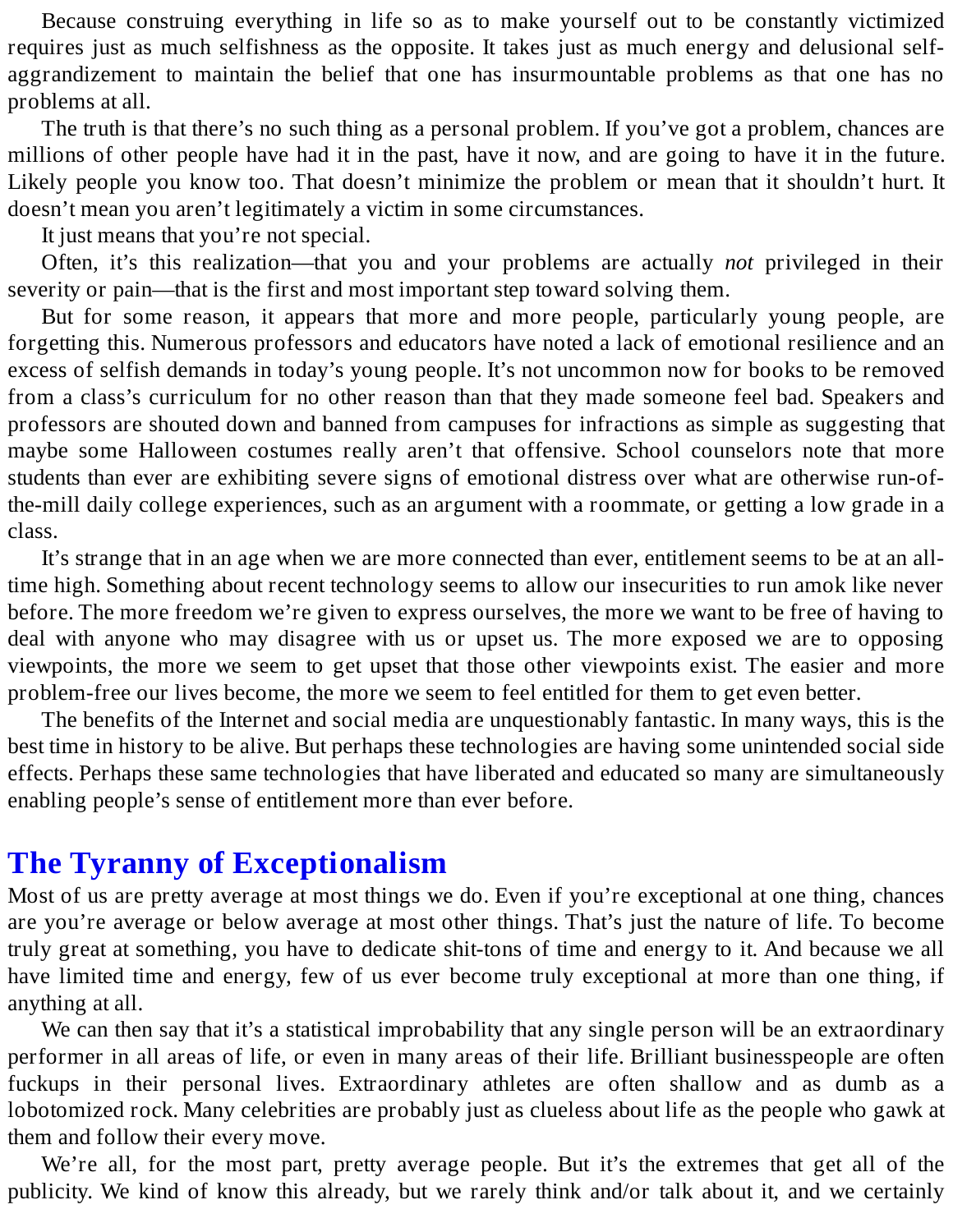never discuss why this could be a problem.

Having the Internet, Google, Facebook, YouTube, and access to five hundred–plus channels of television is amazing. But our attention is limited. There's no way we can process the tidal waves of information flowing past us constantly. Therefore, the only zeroes and ones that break through and catch our attention are the truly exceptional pieces of information—those in the 99.999th percentile.

All day, every day, we are flooded with the truly extraordinary. The best of the best. The worst of the worst. The greatest physical feats. The funniest jokes. The most upsetting news. The scariest threats. Nonstop.

Our lives today are filled with information from the extremes of the bell curve of human experience, because in the media business that's what gets eyeballs, and eyeballs bring dollars. That's the bottom line. Yet the vast majority of life resides in the humdrum middle. The vast majority of life is *un*extraordinary, indeed quite average.

This flood of extreme information has conditioned us to believe that exceptionalism is the new normal. And because we're all quite average most of the time, the deluge of exceptional information drives us to feel pretty damn insecure and desperate, because clearly we are somehow not good enough. So more and more we feel the need to compensate through entitlement and addiction. We cope the only way we know how: either through self-aggrandizing or through other-aggrandizing.

Some of us do this by cooking up get-rich-quick schemes. Others do it by taking off across the world to save starving babies in Africa. Others do it by excelling in school and winning every award. Others do it by shooting up a school. Others do it by trying to have sex with anything that talks and breathes.

This ties in to the growing culture of entitlement that I talked about earlier. Millennials often get blamed for this cultural shift, but that's likely because millennials are the most plugged-in and visible generation. In fact, the tendency toward entitlement is apparent across all of society. And I believe it's linked to mass-media-driven exceptionalism.

The problem is that the pervasiveness of technology and mass marketing is screwing up a lot of people's expectations for themselves. The inundation of the exceptional makes people feel worse about themselves, makes them feel that they need to be more extreme, more radical, and more selfassured to get noticed or even matter.

When I was a young man, my insecurities around intimacy were exacerbated by all the ridiculous narratives of masculinity circulating throughout pop culture. And those same narratives are *still* circulating: to be a cool guy, you have to party like a rock star; to be respected, you have to be admired by women; sex is the most valuable thing a man can attain, and it's worth sacrificing anything (including your own dignity) to get it.

This constant stream of unrealistic media dogpiles onto our existing feelings of insecurity, by overexposing us to the unrealistic standards we fail to live up to. Not only do we feel subjected to unsolvable problems, but we feel like losers because a simple Google search shows us thousands of people without those same problems.

Technology has solved old economic problems by giving us new psychological problems. The Internet has not just open-sourced information; it has also open-sourced insecurity, self-doubt, and shame.

#### <span id="page-28-0"></span>**B-b-b-but, If I'm Not Going to Be Special or [Extraordinary,](#page-2-12) What's the Point?**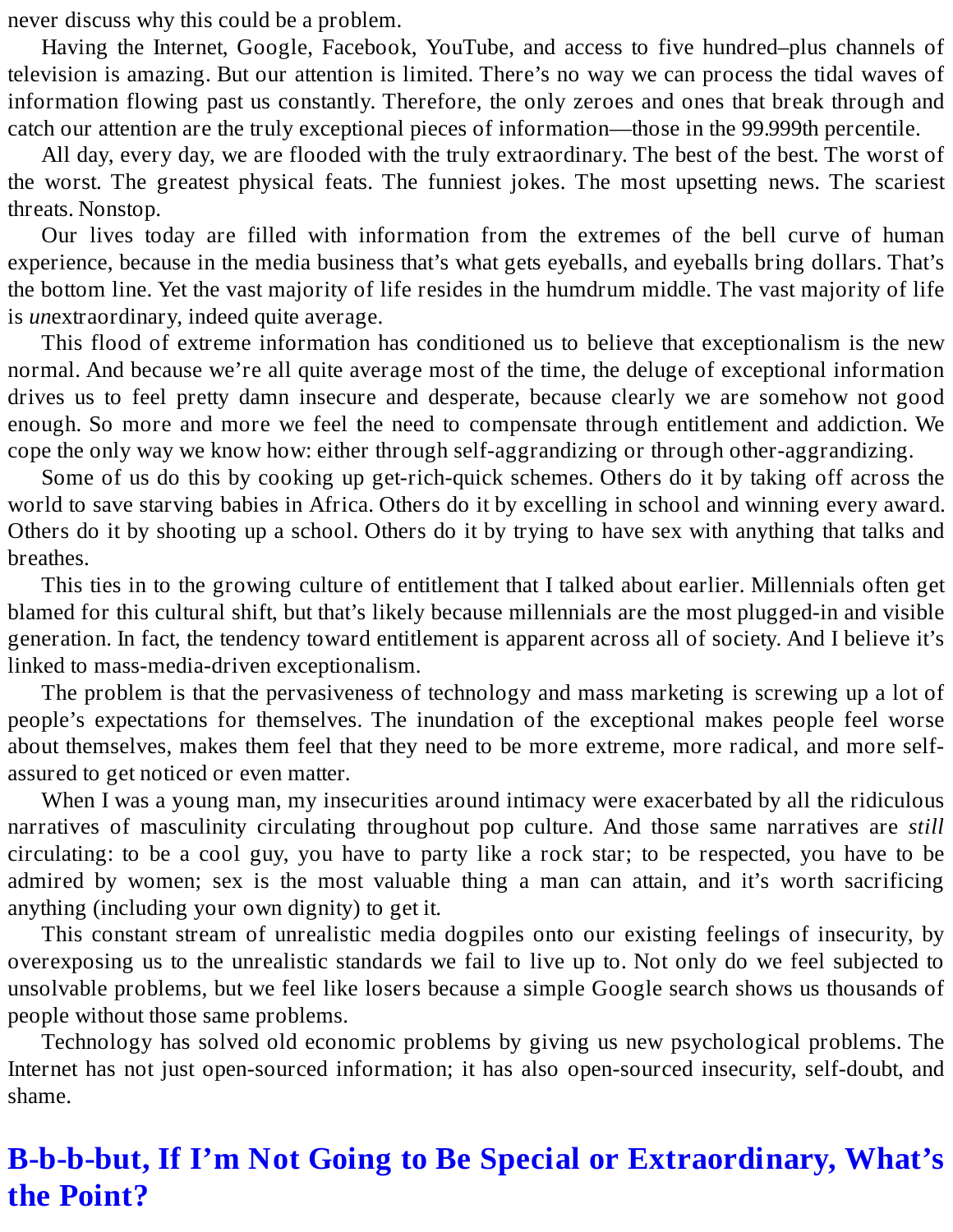It has become an accepted part of our culture today to believe that we are *all* destined to do something truly extraordinary. Celebrities say it. Business tycoons say it. Politicians say it. Even Oprah says it (so it must be true). Each and every one of us can be extraordinary. We all *deserve* greatness.

The fact that this statement is inherently contradictory—after all, if *everyone* were extraordinary, then by definition *no one* would be extraordinary—is missed by most people. And instead of questioning what we actually deserve or don't deserve, we eat the message up and ask for more.

Being "average" has become the new standard of failure. The worst thing you can be is in the middle of the pack, the middle of the bell curve. When a culture's standard of success is to "be extraordinary," it then becomes better to be at the extreme low end of the bell curve than to be in the middle, because at least there you're still special and deserve attention. Many people choose this strategy: to prove to everyone that they are the most miserable, or the most oppressed, or the most victimized.

A lot of people are afraid to accept mediocrity because they believe that if they accept it, they'll never achieve anything, never improve, and that their life won't matter.

This sort of thinking is dangerous. Once you accept the premise that a life is worthwhile only if it is truly notable and great, then you basically accept the fact that most of the human population (including yourself) sucks and is worthless. And this mindset can quickly turn dangerous, to both yourself and others.

The rare people who do become truly exceptional at something do so not because they believe they're exceptional. On the contrary, they become amazing because they're obsessed with improvement. And that obsession with improvement stems from an unerring belief that they are, in fact, not that great at all. It's *anti*-entitlement. People who become great at something become great because they understand that they're not already great—they are mediocre, they are average—and that they could be so much better.

All of this "every person can be extraordinary and achieve greatness" stuff is basically just jerking off your ego. It's a message that tastes good going down, but in reality is nothing more than empty calories that make you emotionally fat and bloated, the proverbial Big Mac for your heart and your brain.

The ticket to emotional health, like that to physical health, comes from eating your veggies—that is, accepting the bland and mundane truths of life: truths such as "Your actions actually don't matter *that much* in the grand scheme of things" and "The vast majority of your life will be boring and not noteworthy, and that's okay." This vegetable course will taste bad at first. Very bad. You will avoid accepting it.

But once ingested, your body will wake up feeling more potent and more alive. After all, that constant pressure to be something amazing, to be the next big thing, will be lifted off your back. The stress and anxiety of always feeling inadequate and constantly needing to prove yourself will dissipate. And the knowledge and acceptance of your own mundane existence will actually free you to accomplish what you truly wish to accomplish, without judgment or lofty expectations.

You will have a growing appreciation for life's basic experiences: the pleasures of simple friendship, creating something, helping a person in need, reading a good book, laughing with someone you care about.

Sounds boring, doesn't it? That's because these things are ordinary. But maybe they're ordinary for a reason: because they are what *actually* matters.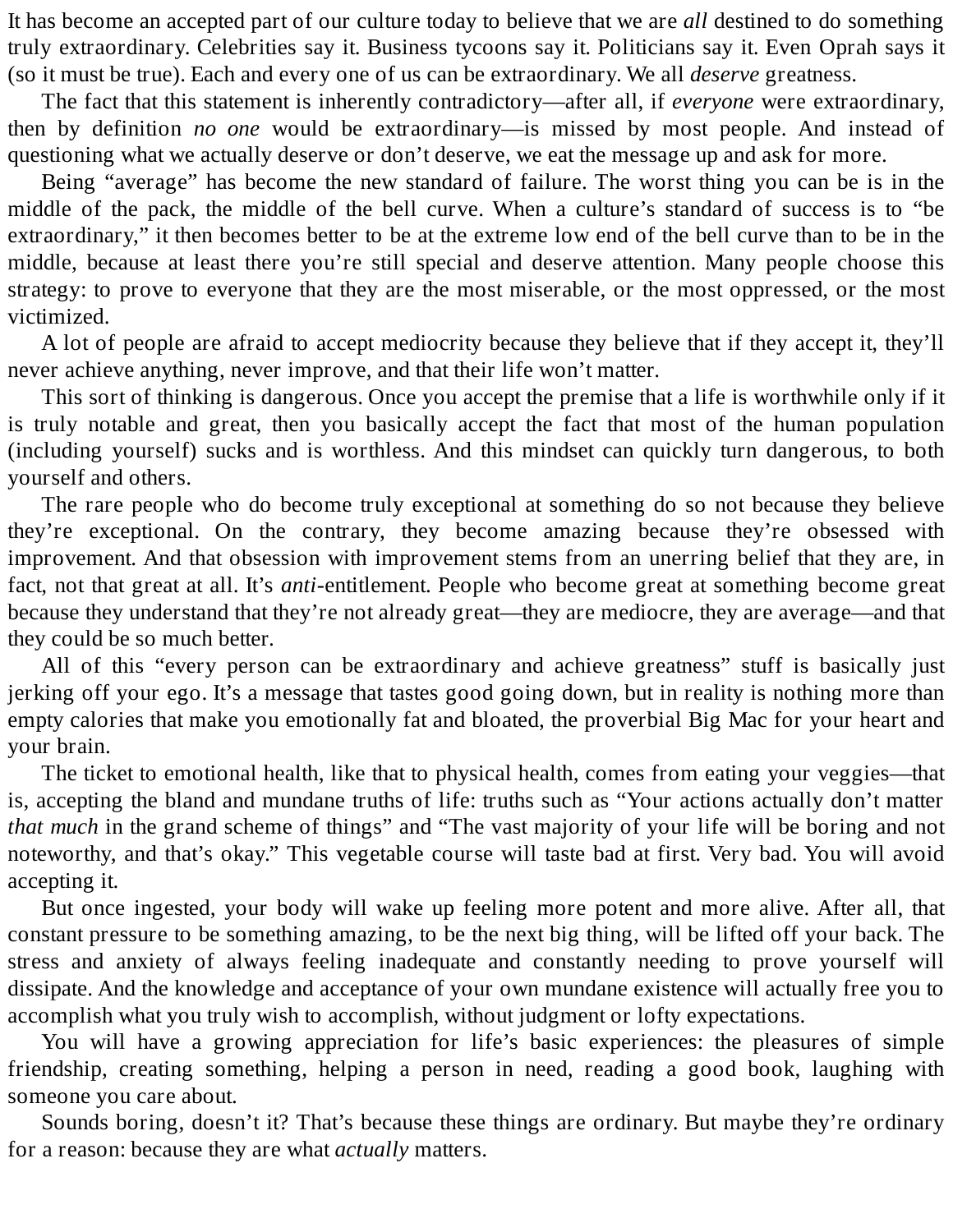#### **[CHAPTER](#page-2-13)** 4

#### **The Value of [Suffering](#page-2-13)**

<span id="page-30-0"></span>**I**<sup>n</sup> the closing months of 1944, after almost <sup>a</sup> decade of war, the tide was turning against Japan. Their economy was floundering, their military overstretched across half of Asia, and the territories they had won throughout the Pacific were now toppling like dominoes to U.S. forces. Defeat seemed inevitable.

On December 26, 1944, Second Lieutenant Hiroo Onoda of the Japanese Imperial Army was deployed to the small island of Lubang in the Philippines. His orders were to slow the United States' progress as much as possible, to stand and fight at all costs, and to never surrender. Both he and his commander knew it was essentially a suicide mission.

In February 1945, the Americans arrived on Lubang and took the island with overwhelming force. Within days, most of the Japanese soldiers had either surrendered or been killed, but Onoda and three of his men managed to hide in the jungle. From there, they began a guerrilla warfare campaign against the U.S. forces and the local population, attacking supply lines, shooting at stray soldiers, and interfering with the American forces in any way that they could.

That August, half a year later, the United States dropped atomic bombs on the cities of Hiroshima and Nagasaki. Japan surrendered, and the deadliest war in human history came to its dramatic conclusion.

However, thousands of Japanese soldiers were still scattered among the Pacific isles, and most, like Onoda, were hiding in the jungle, unaware that the war was over. These holdouts continued to fight and pillage as they had before. This was a real problem for rebuilding eastern Asia after the war, and the governments agreed something must be done.

The U.S. military, in conjunction with the Japanese government, dropped thousands of leaflets throughout the Pacific region, announcing that the war was over and it was time for everyone to go home. Onoda and his men, like many others, found and read these leaflets, but unlike most of the others, Onoda decided that they were fake, a trap set by the American forces to get the guerrilla fighters to show themselves. Onoda burned the leaflets, and he and his men stayed hidden and continued to fight.

Five years went by. The leaflets had stopped, and most of the American forces had long since gone home. The local population on Lubang attempted to return to their normal lives of farming and fishing. Yet there were Hiroo Onoda and his merry men, still shooting at the farmers, burning their crops, stealing their livestock, and murdering locals who wandered too far into the jungle. The Philippine government then took to drawing up new flyers and spreading them out across the jungle. Come out, they said. The war is over. You lost.

But these, too, were ignored.

In 1952, the Japanese government made one final effort to draw the last remaining soldiers out of hiding throughout the Pacific. This time, letters and pictures from the missing soldiers' families were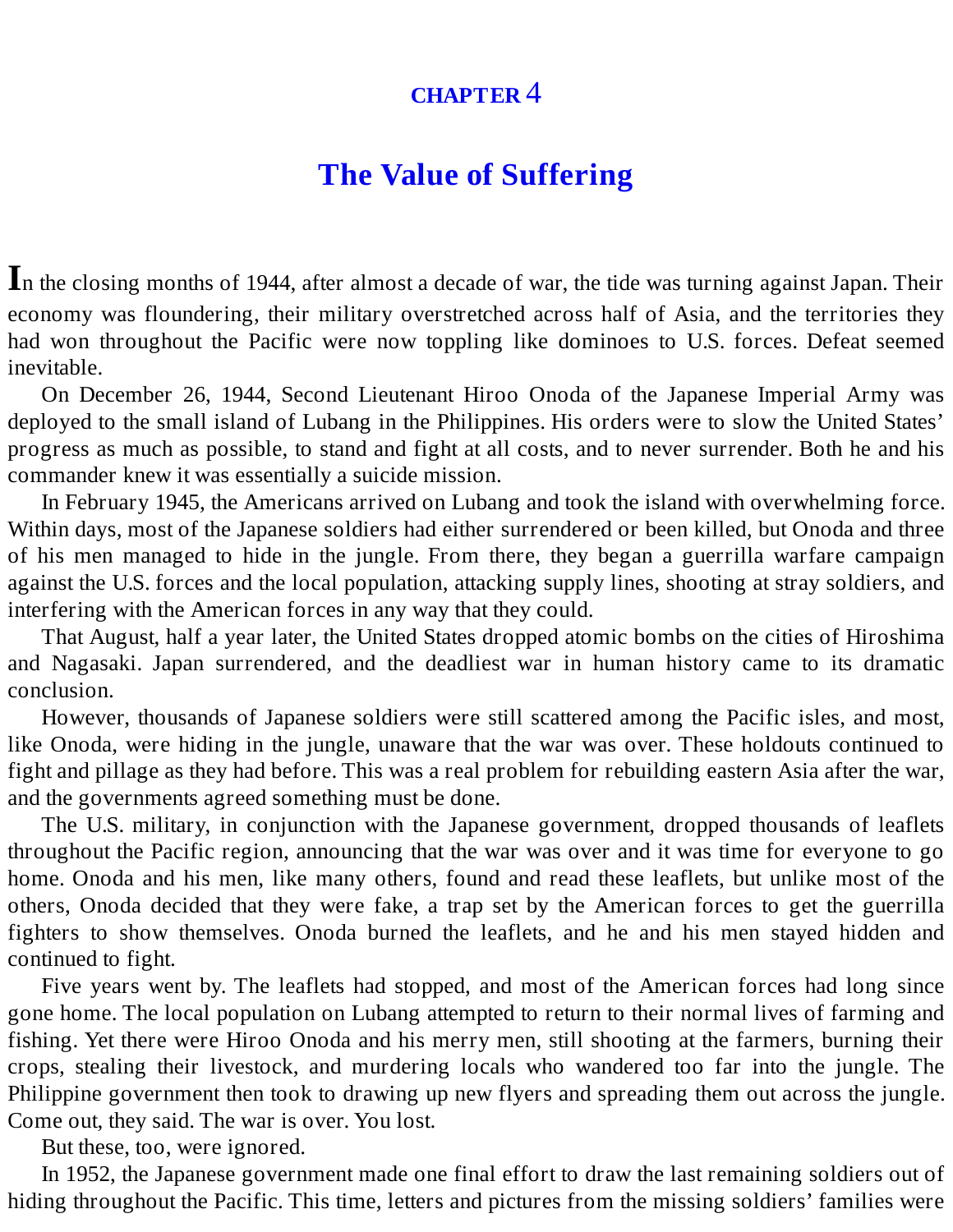air-dropped, along with a personal note from the emperor himself. Once again, Onoda refused to believe that the information was real. Once again, he believed the airdrop to be a trick by the Americans. Once again, he and his men stood and continued to fight.

Another few years went by and the Philippine locals, sick of being terrorized, finally armed themselves and began firing back. By 1959, one of Onoda's companions had surrendered, and another had been killed. Then, a decade later, Onoda's last companion, a man called Kozuka, was killed in a shootout with the local police while he was burning rice fields—*still* waging war against the local population a full quarter-century after the end of World War II!

Onoda, having now spent more than half of his life in the jungles of Lubang, was all alone.

In 1972, the news of Kozuka's death reached Japan and caused a stir. The Japanese people thought the last of the soldiers from the war had come home years earlier. The Japanese media began to wonder: if Kozuka had still been on Lubang until 1972, then perhaps Onoda himself, the last known Japanese holdout from World War II, might still be alive as well. That year, both the Japanese and Philippine governments sent search parties to look for the enigmatic second lieutenant, now part myth, part hero, and part ghost.

They found nothing.

As the months progressed, the story of Lieutenant Onoda morphed into something of an urban legend in Japan—the war hero who sounded too insane to actually exist. Many romanticized him. Others criticized him. Others thought he was the stuff of fairy tale, invented by those who still wanted to believe in a Japan that had disappeared long ago.

It was around this time that a young man named Norio Suzuki first heard of Onoda. Suzuki was an adventurer, an explorer, and a bit of a hippie. Born after the war ended, he had dropped out of school and spent four years hitchhiking his way across Asia, the Middle East, and Africa, sleeping on park benches, in stranger's cars, in jail cells, and under the stars. He volunteered on farms for food, and donated blood to pay for places to stay. He was a free spirit, and perhaps a little bit nuts.

In 1972, Suzuki needed another adventure. He had returned to Japan after his travels and found the strict cultural norms and social hierarchy to be stifling. He hated school. He couldn't hold down a job. He wanted to be back on the road, back on his own again.

For Suzuki, the legend of Hiroo Onoda came as the answer to his problems. It was a new and worthy adventure for him to pursue. Suzuki believed that *he* would be the one who would find Onoda. Sure, search parties conducted by the Japanese, Philippine, and American governments had not been able to find Onoda; local police forces had been scavenging the jungle for almost thirty years with no luck; thousands of leaflets had met with no response—but fuck it, this deadbeat, college-dropout hippie was going to be the one to find him.

Unarmed and untrained for any sort of reconnaissance or tactical warfare, Suzuki traveled to Lubang and began wandering around the jungle all by himself. His strategy: scream Onoda's name really loudly and tell him that the emperor was worried about him.

He found Onoda in four days.

Suzuki stayed with Onoda in the jungle for some time. Onoda had been alone by that point for over a year, and once found by Suzuki he welcomed the companionship and was desperate to learn what had been happening in the outside world from a Japanese source he could trust. The two men became sorta-kinda friends.

Suzuki asked Onoda why he had stayed and continued to fight. Onoda said it was simple: he had been given the order to "never surrender," so he stayed. For nearly thirty years he had simply been following an order. Onoda then asked Suzuki why a "hippie boy" like himself came looking for him.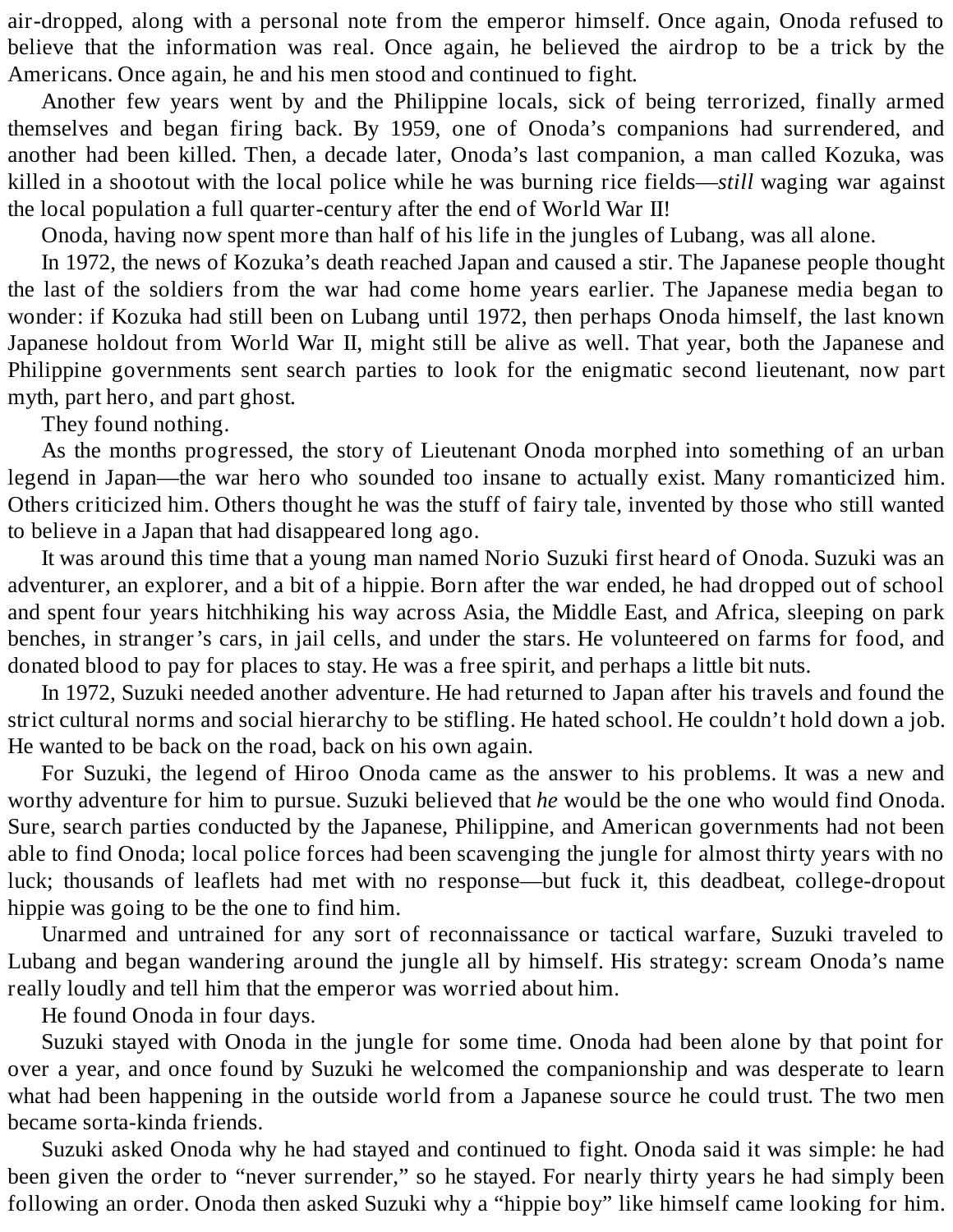Suzuki said that he'd left Japan in search of three things: "Lieutenant Onoda, a panda bear, and the Abominable Snowman, in that order."

The two men had been brought together under the most curious of circumstances: two wellintentioned adventurers chasing false visions of glory, like a real-life Japanese Don Quixote and Sancho Panza, stuck together in the damp recesses of a Philippine jungle, both imagining themselves heroes, despite both being alone with nothing, doing nothing. Onoda had already by then given up most of his life to a phantom war. Suzuki would give his up too. Having already found Hiroo Onoda and the panda bear, he would die a few years later in the Himalayas, still in search of the Abominable Snowman.

Humans often choose to dedicate large portions of their lives to seemingly useless or destructive causes. On the surface, these causes make no sense. It's hard to imagine how Onoda could have been happy on that island for those thirty years—living off insects and rodents, sleeping in the dirt, murdering civilians decade after decade. Or why Suzuki trekked off to his own death, with no money, no companions, and no purpose other than to chase an imaginary Yeti.

Yet, later in his life, Onoda said he regretted nothing. He claimed that he was proud of his choices and his time on Lubang. He said that it had been an honor to devote a sizable portion of his life in service to a nonexistent empire. Suzuki, had he survived, likely would have said something similar: that he was doing exactly what he was meant to do, that he regretted nothing.

These men both chose how they wished to suffer. Hiroo Onoda chose to suffer for loyalty to a dead empire. Suzuki chose to suffer for adventure, no matter how ill-advised. To both men, their suffering *meant* something; it fulfilled some greater cause. And because it meant something, they were able to endure it, or perhaps even enjoy it.

If suffering is inevitable, if our problems in life are unavoidable, then the question we should be asking is not "How do I stop suffering?" but "*Why* am I suffering—for what purpose?"

Hiroo Onoda returned to Japan in 1974 and became a kind of celebrity in his home country. He was shuttled around from talk show to radio station; politicians clamored to shake his hand; he published a book and was even offered a large sum of money by the government.

But what he found when he returned to Japan horrified him: a consumerist, capitalist, superficial culture that had lost all of the traditions of honor and sacrifice upon which his generation had been raised.

Onoda tried to use his sudden celebrity to espouse the values of Old Japan, but he was tone-deaf to this new society. He was seen more as a showpiece than as a serious cultural thinker—a Japanese man who had emerged from a time capsule for all to marvel at, like a relic in a museum.

And in the irony of ironies, Onoda became far more depressed than he'd ever been in the jungle for all those years. At least in the jungle his life had stood for something; it had meant something. That had made his suffering endurable, indeed even a little bit desirable. But back in Japan, in what he considered to be a vacuous nation full of hippies and loose women in Western clothing, he was confronted with the unavoidable truth: that his fighting had meant nothing. The Japan he had lived and fought for no longer existed. And the weight of this realization pierced him in a way that no bullet ever had. Because his suffering had meant nothing, it suddenly became realized and true: thirty years wasted.

And so, in 1980, Onoda packed up and moved to Brazil, where he remained until he died.

#### <span id="page-32-0"></span>**The [Self-Awareness](#page-2-14) Onion**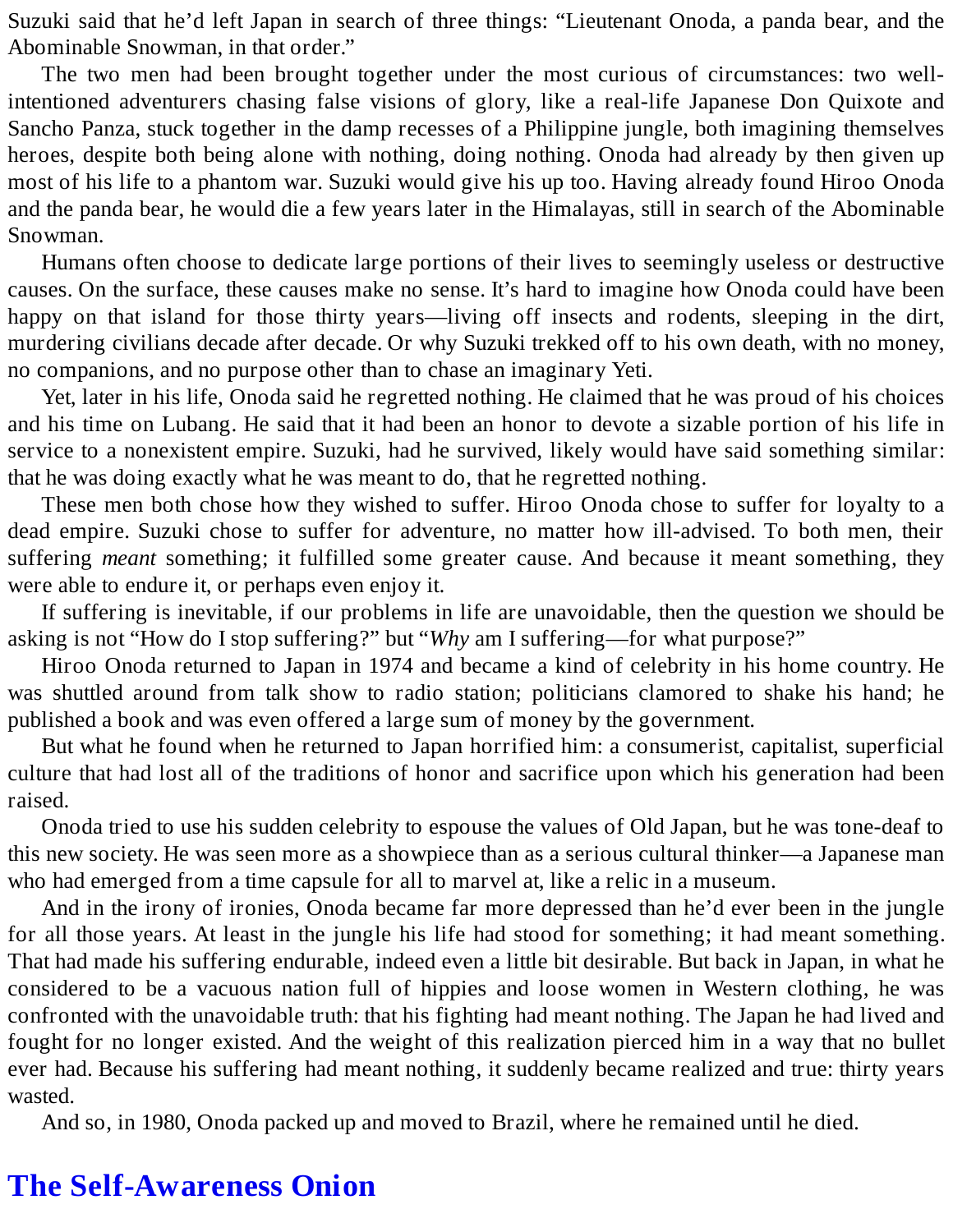Self-awareness is like an onion. There are multiple layers to it, and the more you peel them back, the more likely you're going to start crying at inappropriate times.

Let's say the first layer of the self-awareness onion is a simple understanding of one's emotions. "This is when I feel happy." "This makes me feel sad." "This gives me hope."

Unfortunately, there are many people who suck at even this most basic level of self-awareness. I know because I'm one of them. My wife and I sometimes have a fun back-and-forth that goes something like this:

HER. What's wrong? ME. Nothing's wrong. Nothing at all. HER. No, something's wrong. Tell me. ME. I'm fine. Really. HER. Are you sure? You look upset. ME, *with nervous laughter.* Really? No, I'm okay, seriously.

[*Thirty minutes later . . .* ]

ME.... And that's why I'm so fucking pissed off! He just acts as if I don't exist half the time.

We all have emotional blind spots. Often they have to do with the emotions that we were taught were inappropriate growing up. It takes years of practice and effort to get good at identifying blind spots in ourselves and then expressing the affected emotions appropriately. But this task is hugely important, and worth the effort.

The second layer of the self-awareness onion is an ability to ask *why* we feel certain emotions.

These *why* questions are difficult and often take months or even years to answer consistently and accurately. Most people need to go to some sort of therapist just to hear these questions asked for the first time. Such questions are important because they illuminate what we consider success or failure. Why do you feel angry? Is it because you failed to achieve some goal? Why do you feel lethargic and uninspired? Is it because you don't think you're good enough?

This layer of questioning helps us understand the root cause of the emotions that overwhelm us. Once we understand that root cause, we can ideally do something to change it.

But there's another, even deeper level of the self-awareness onion. And that one is full of fucking tears. The third level is our personal values: *Why* do I consider this to be success/failure? How am I choosing to measure myself? By what standard am I judging myself and everyone around me?

This level, which takes constant questioning and effort, is incredibly difficult to reach. But it's the most important, because our values determine the nature of our problems, and the nature of our problems determines the quality of our lives.

Values underlie everything we are and do. If what we value is unhelpful, if what we consider success/failure is poorly chosen, then everything based upon those values—the thoughts, the emotions, the day-to-day feelings—will all be out of whack. Everything we think and feel about a situation ultimately comes back to how valuable we perceive it to be.

Most people are horrible at answering these *why* questions accurately, and this prevents them from achieving a deeper knowledge of their own values. Sure, they may *say* they value honesty and a true friend, but then they turn around and lie about you behind your back to make themselves feel better. People may perceive that they feel lonely. But when they ask themselves *why* they feel lonely, they tend to come up with a way to blame others—everyone else is mean, or no one is cool or smart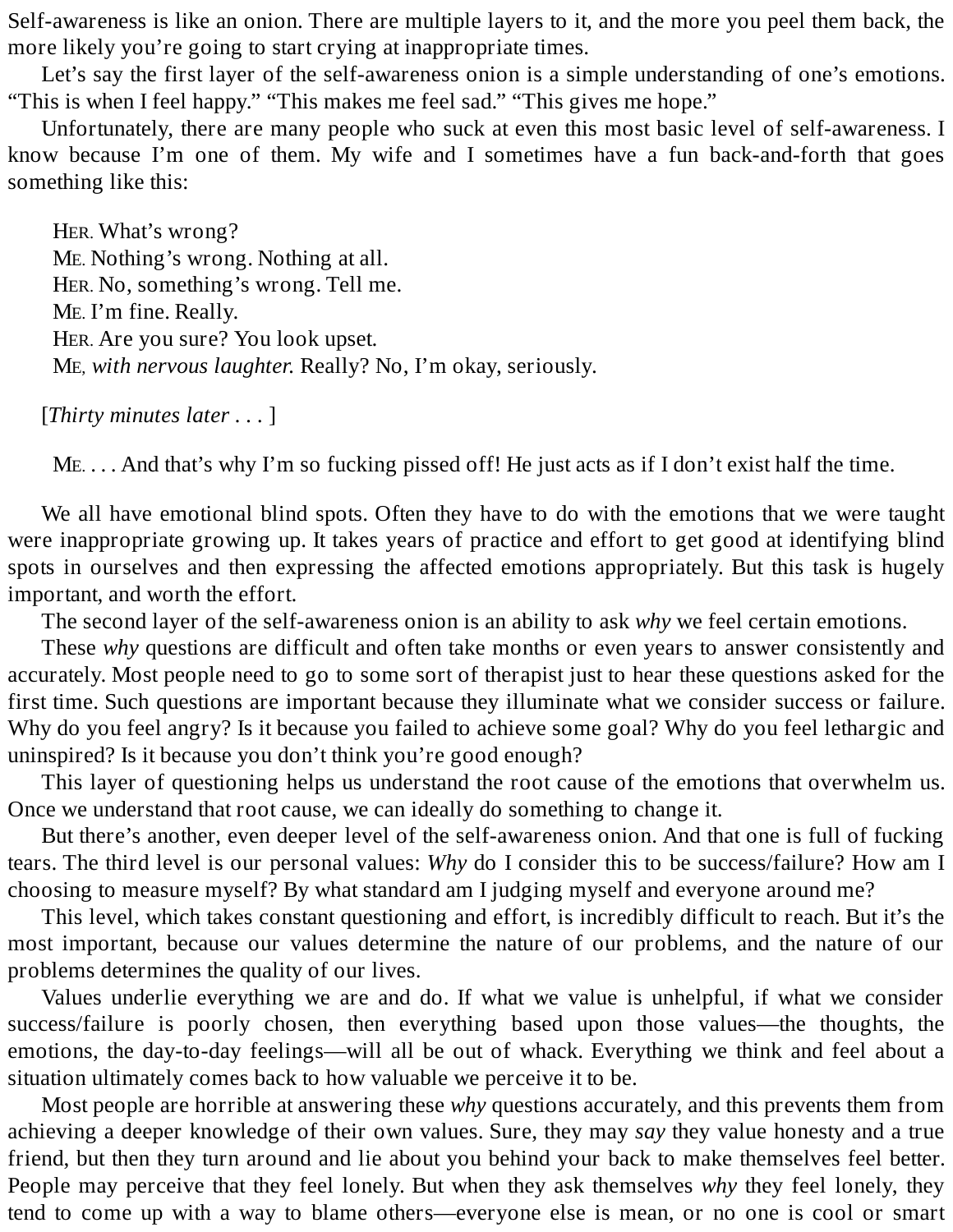enough to understand them—and thus they further avoid their problem instead of seeking to solve it.

For many people this passes as self-awareness. And yet, if they were able to go deeper and look at their underlying values, they would see that their original analysis was based on avoiding responsibility for their own problem, rather than accurately identifying the problem. They would see that their decisions were based on chasing highs, not generating true happiness.

Most self-help gurus ignore this deeper level of self-awareness as well. They take people who are miserable because they want to be rich, and then give them all sorts of advice on how to make more money, all the while ignoring important values-based questions: *Why* do they feel such a need to be rich in the first place? How are they choosing to measure success/failure for themselves? Is it not perhaps some particular value that's the root cause of their unhappiness, and not the fact that they don't drive a Bentley yet?

Much of the advice out there operates at a shallow level of simply trying to make people feel good in the short term, while the real long-term problems never get solved. People's perceptions and feelings may change, but the underlying values, and the metrics by which those values are assessed, stay the same. This is not real progress. This is just another way to achieve more highs.

Honest self-questioning is difficult. It requires asking yourself simple questions that are uncomfortable to answer. In fact, in my experience, the more uncomfortable the answer, the more likely it is to be true.

Take a moment and think of something that's really bugging you. Now ask yourself *why* it bugs you. Chances are the answer will involve a failure of some sort. Then take that failure and ask why it seems "true" to you. What if that failure wasn't really a failure? What if you've been looking at it the wrong way?

A recent example from my own life:

"It bugs me that my brother doesn't return my texts or emails."

*Why?*

"Because it feels like he doesn't give a shit about me."

*Why does this seem true?*

"Because if he wanted to have a relationship with me, he would take ten seconds out of his day to interact with me."

*Why does his lack of relationship with you feel like a failure?*

"Because we're brothers; we're supposed to have a good relationship!"

Two things are operating here: a value that I hold dear, and a metric that I use to assess progress toward that value. My value: brothers are supposed to have a good relationship with one another. My metric: being in contact by phone or email—this is how I measure my success as a brother. By holding on to this metric, I make myself feel like a failure, which occasionally ruins my Saturday mornings.

We could dig even deeper, by repeating the process:

*Why are brothers supposed to have a good relationship?* "Because they're family, and family are supposed to be close!" *Why does that seem true?* "Because your family is supposed to matter to you more than anyone else!" *Why does that seem true?*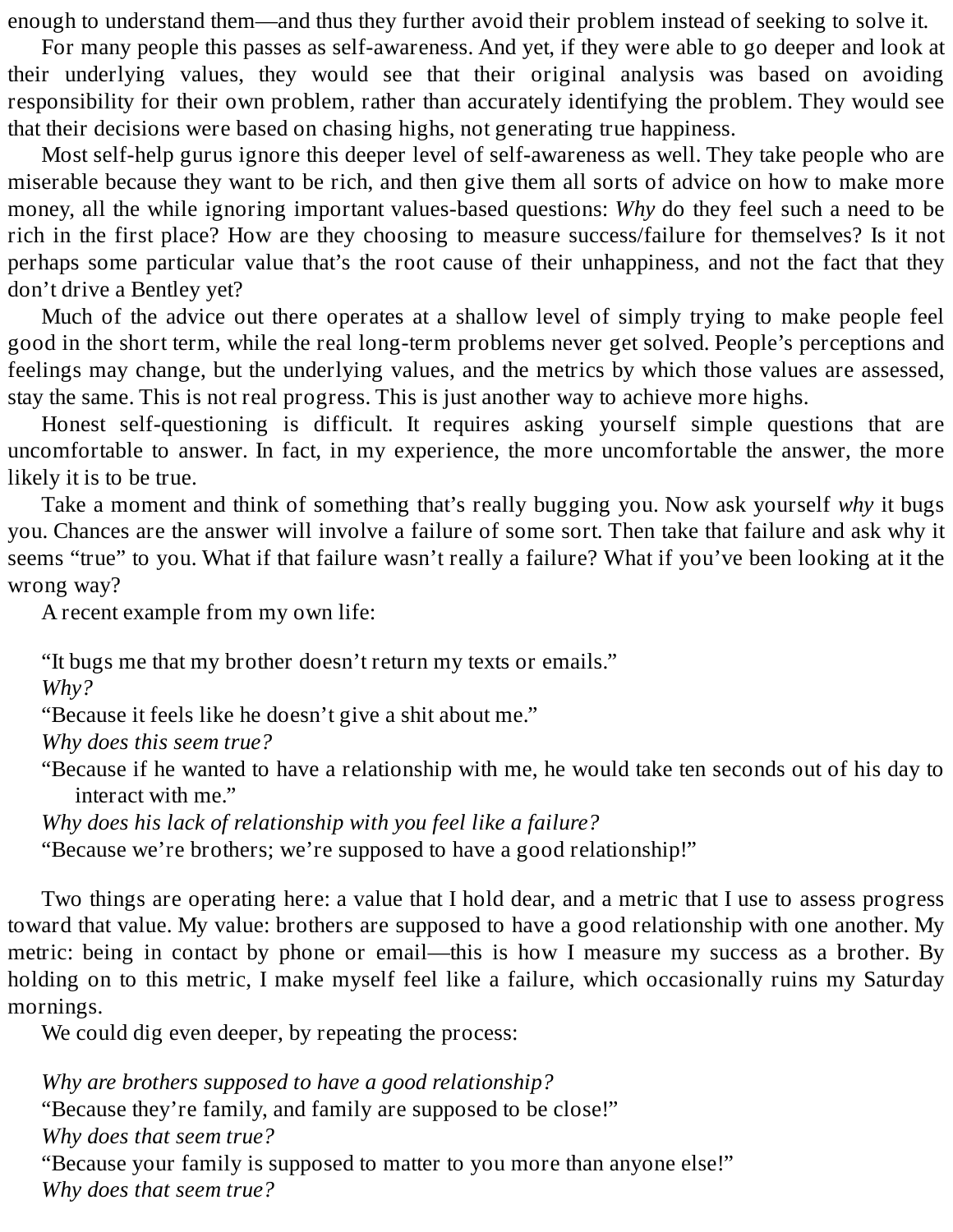"Because being close with your family is 'normal' and 'healthy,' and I don't have that."

In this exchange I'm clear about my underlying value—having a good relationship with my brother—but I'm still struggling with my metric. I've given it another name, "closeness," but the metric hasn't really changed: I'm still judging myself as a brother based on frequency of contact and comparing myself, using that metric, against other people I know. Everyone else (or so it seems) has a close relationship with their family members, and I don't. So obviously there must be something wrong with me.

But what if I'm choosing a poor metric for myself and my life? What else could be true that I'm not considering? Well, perhaps I don't need to be *close* to my brother to have that good relationship that I *value*. Perhaps there just needs to be some mutual respect (which there is). Or maybe mutual trust is what to look for (and it's there). Perhaps *these* metrics would be better assessments of brotherhood than how many text messages he and I exchange.

This clearly makes sense; it feels true for me. But it still fucking hurts that my brother and I aren't close. And there's no positive way to spin it. There's no secret way to glorify myself through this knowledge. Sometimes brothers—even brothers who love each other—don't have close relationships, and that's fine. It is hard to accept at first, but that's fine. What is objectively true about your situation is not as important as how you come to see the situation, how you choose to measure it and value it. Problems may be inevitable, but the *meaning* of each problem is not. We get to control what our problems mean based on how we choose to think about them, the standard by which we choose to measure them.

#### <span id="page-35-0"></span>**Rock Star [Problems](#page-2-15)**

In 1983, a talented young guitarist was kicked out of his band in the worst possible way. The band had just been signed to a record deal, and they were about to record their first album. But a couple days before recording began, the band showed the guitarist the door—no warning, no discussion, no dramatic blowout; they literally woke him up one day by handing him a bus ticket home.

As he sat on the bus back to Los Angeles from New York, the guitarist kept asking himself: How did this happen? What did I do wrong? What will I do now? Record contracts didn't exactly fall out of the sky, especially for raucous, upstart metal bands. Had he missed his one and only shot?

But by the time the bus hit L.A., the guitarist had gotten over his self-pity and had vowed to start a new band. He decided that this new band would be so successful that his old band would forever regret their decision. He would become so famous that they would be subjected to decades of seeing him on TV, hearing him on the radio, seeing posters of him in the streets and pictures of him in magazines. They'd be flipping burgers somewhere, loading vans from their shitty club gigs, fat and drunk with their ugly wives, and he'd be rocking out in front of stadium crowds live on television. He'd bathe in the tears of his betrayers, each tear wiped dry by a crisp, clean hundred-dollar bill.

And so the guitarist worked as if possessed by a musical demon. He spent months recruiting the best musicians he could find—far better musicians than his previous bandmates. He wrote dozens of songs and practiced religiously. His seething anger fueled his ambition; revenge became his muse. Within a couple years, his new band had signed a record deal of their own, and a year after that, their first record would go gold.

The guitarist's name was Dave Mustaine, and the new band he formed was the legendary heavymetal band Megadeth. Megadeth would go on to sell over 25 million albums and tour the world many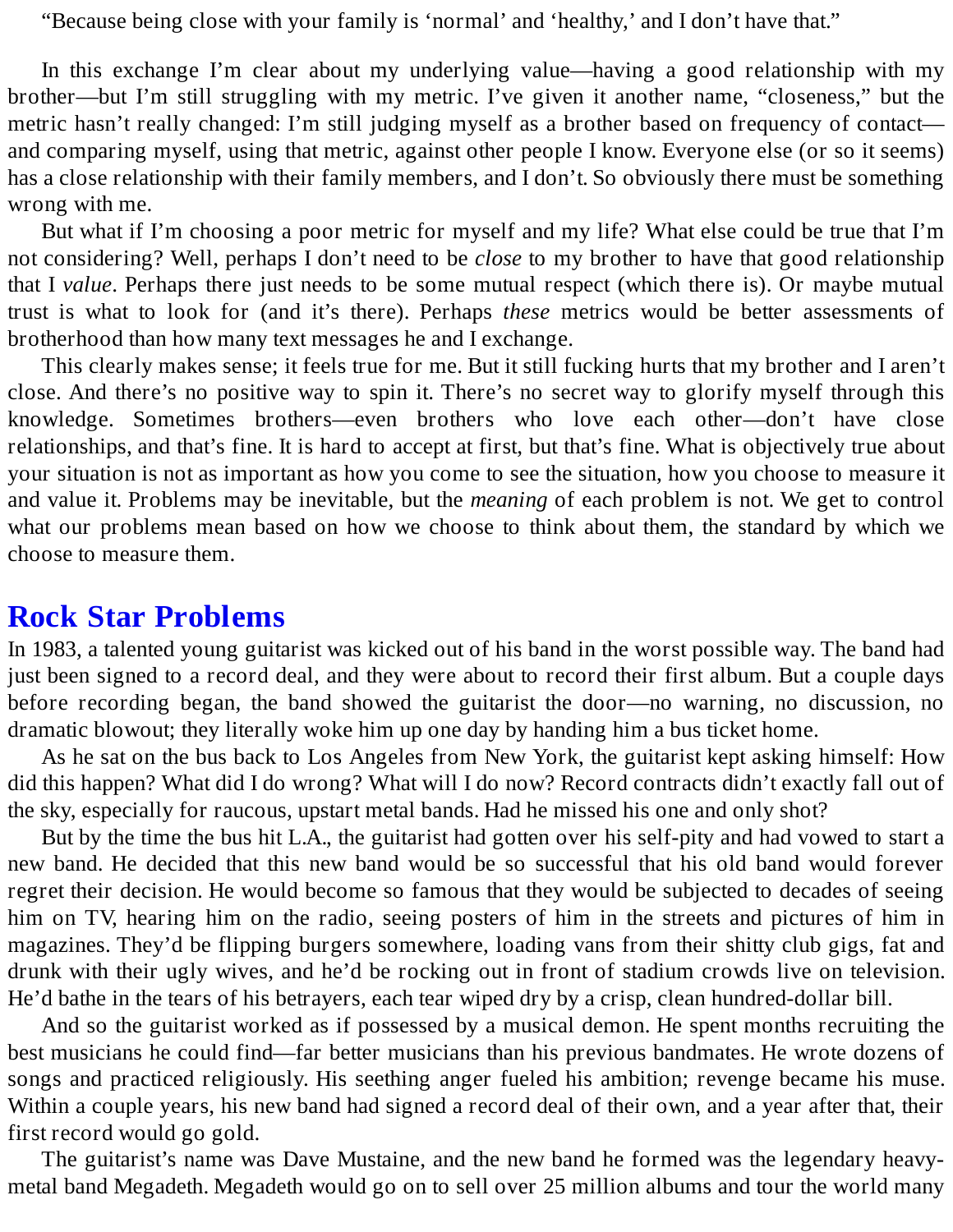times over. Today, Mustaine is considered one of the most brilliant and influential musicians in the history of heavy-metal music.

Unfortunately, the band he was kicked out of was Metallica, which has sold over 180 million albums worldwide. Metallica is considered by many to be one of the greatest rock bands of all time.

And because of this, in a rare intimate interview in 2003, a tearful Mustaine admitted that he couldn't help but *still* consider himself a failure. Despite all that he had accomplished, in his mind he would always be the guy who got kicked out of Metallica.

We're apes. We think we're all sophisticated with our toaster ovens and designer footwear, but we're just a bunch of finely ornamented apes. And because we are apes, we instinctually measure ourselves against others and vie for status. The question is not *whether* we evaluate ourselves against others; rather, the question is *by what standard* do we measure ourselves?

Dave Mustaine, whether he realized it or not, chose to measure himself by whether he was more successful and popular than Metallica. The experience of getting thrown out of his former band was so painful for him that he adopted "success relative to Metallica" as the metric by which to measure himself and his music career.

Despite taking a horrible event in his life and making something positive out of it, as Mustaine did with Megadeth, his choice to hold on to Metallica's success as his life-defining metric continued to hurt him decades later. Despite all the money and the fans and the accolades, he still considered himself a failure.

Now, you and I may look at Dave Mustaine's situation and laugh. Here's this guy with millions of dollars, hundreds of thousands of adoring fans, a career doing the thing he loves best, and *still* he's getting all weepy-eyed that his rock star buddies from twenty years ago are way more famous than he is.

This is because you and I have different values than Mustaine does, and we measure ourselves by different metrics. Our metrics are probably more like "I don't want to work a job for a boss I hate," or "I'd like to earn enough money to send my kid to a good school," or "I'd be happy to not wake up in a drainage ditch." And by these metrics, Mustaine is wildly, unimaginably successful. But by *his* metric, "Be more popular and successful than Metallica," he's a failure.

Our values determine the metrics by which we measure ourselves and everyone else. Onoda's value of loyalty to the Japanese empire is what sustained him on Lubang for almost thirty years. But this same value is also what made him miserable upon his return to Japan. Mustaine's metric of being better than Metallica likely helped him launch an incredibly successful music career. But that same metric later tortured him in spite of his success.

If you want to change how you see your problems, you have to change what you value and/or how you measure failure/success.

As an example, let's look at another musician who got kicked out of another band. His story eerily echoes that of Dave Mustaine, although it happened two decades earlier.

It was 1962 and there was a buzz around an up-and-coming band from Liverpool, England. This band had funny haircuts and an even funnier name, but their music was undeniably good, and the record industry was finally taking notice.

There was John, the lead singer and songwriter; Paul, the boyish-faced romantic bass player; George, the rebellious lead guitar player. And then there was the drummer.

He was considered the best-looking of the bunch—the girls all went wild for him, and it was his face that began to appear in the magazines first. He was the most professional member of the group too. He didn't do drugs. He had a steady girlfriend. There were even a few people in suits and ties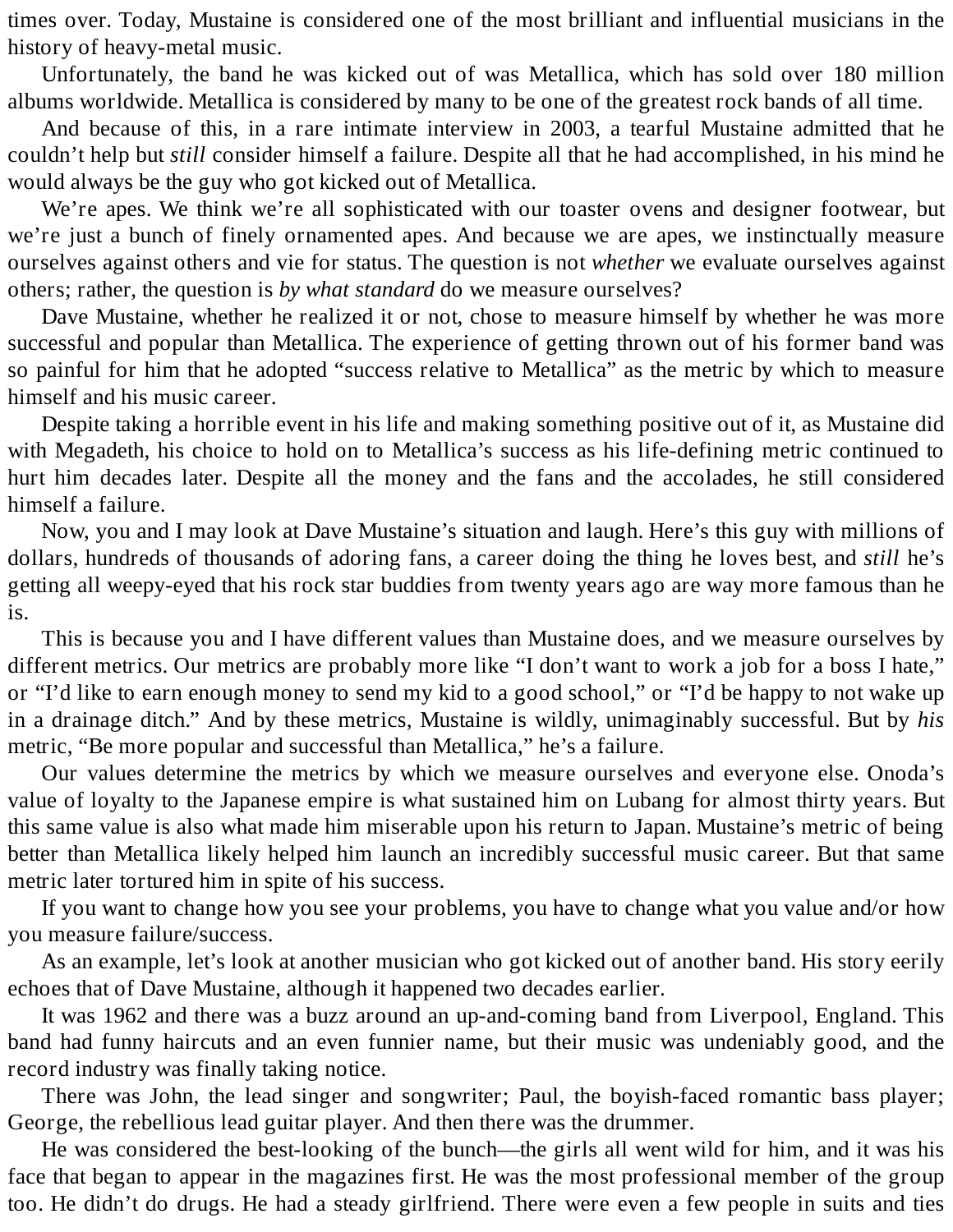who thought *he* should be the face of the band, not John or Paul.

His name was Pete Best. And in 1962, after landing their first record contract, the other three members of the Beatles quietly got together and asked their manager, Brian Epstein, to fire him. Epstein agonized over the decision. He liked Pete, so he put it off, hoping the other three guys would change their minds.

Months later, a mere three days before the recording of the first record began, Epstein finally called Best to his office. There, the manager unceremoniously told him to piss off and find another band. He gave no reason, no explanation, no condolences—just told him that the other guys wanted him out of the group, so, uh, best of luck.

As a replacement, the band brought in some oddball named Ringo Starr. Ringo was older and had a big, funny nose. Ringo agreed to get the same ugly haircut as John, Paul, and George, and insisted on writing songs about octopuses and submarines. The other guys said, Sure, fuck it, why not?

Within six months of Best's firing, Beatlemania had erupted, making John, Paul, George, and Pete Ringo arguably four of the most famous faces on the entire planet.

Meanwhile, Best understandably fell into a deep depression and spent a lot of time doing what any Englishman will do if you give him a reason to: drink.

The rest of the sixties were not kind to Pete Best. By 1965, he had sued two of the Beatles for slander, and all of his other musical projects had failed horribly. In 1968, he attempted suicide, only to be talked out of it by his mother. His life was a wreck.

Best didn't have the same redemptive story Dave Mustaine did. He never became a global superstar or made millions of dollars. Yet, in many ways, Best ended up better off than Mustaine. In an interview in 1994, Best said, "I'm happier than I would have been with the Beatles."

What the hell?

Best explained that the circumstances of his getting kicked out of the Beatles ultimately led him to meet his wife. And then his marriage led him to having children. His values changed. He began to measure his life differently. Fame and glory would have been nice, sure—but he decided that what he already had was more important: a big and loving family, a stable marriage, a simple life. He even still got to play drums, touring Europe and recording albums well into the 2000s. So what was really lost? Just a lot of attention and adulation, whereas what was gained meant so much more to him.

These stories suggest that some values and metrics are better than others. Some lead to good problems that are easily and regularly solved. Others lead to bad problems that are not easily and regularly solved.

# **Shitty [Values](#page-2-0)**

There are a handful of common values that create really poor problems for people—problems that can hardly be solved. So let's go over some of them quickly:

1. *Pleasure.* Pleasure is great, but it's a horrible value to prioritize your life around. Ask any drug addict how his pursuit of pleasure turned out. Ask an adulterer who shattered her family and lost her children whether pleasure ultimately made her happy. Ask a man who almost ate himself to death how pleasure helped him solve his problems.

Pleasure is a false god. Research shows that people who focus their energy on superficial pleasures end up more anxious, more emotionally unstable, and more depressed. Pleasure is the most superficial form of life satisfaction and therefore the easiest to obtain and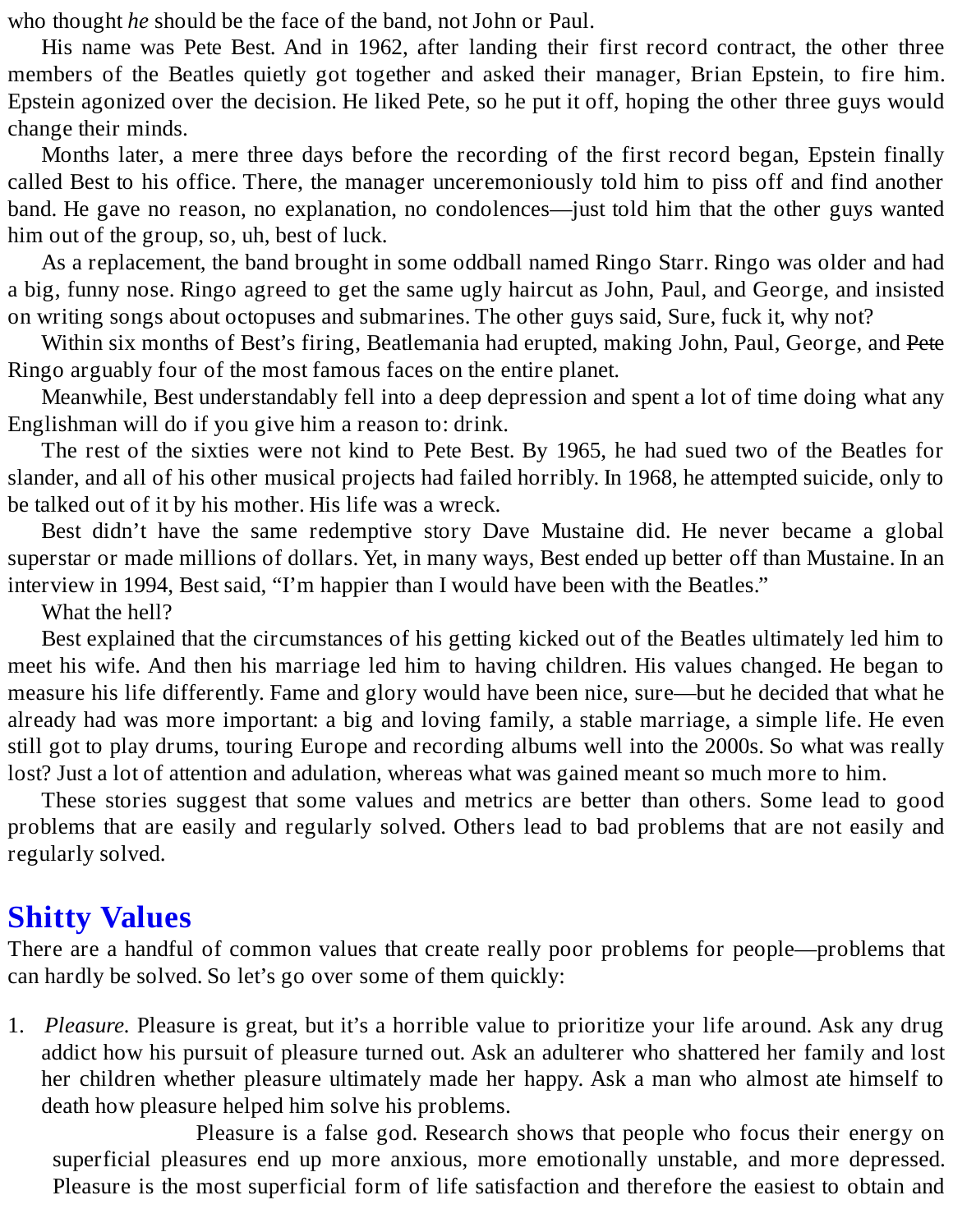the easiest to lose.

And yet, pleasure is what's marketed to us, twenty-four/seven. It's what we fixate on. It's what we use to numb and distract ourselves. But pleasure, while necessary in life (in certain doses), isn't, by itself, sufficient.

Pleasure is not the cause of happiness; rather, it is the effect. If you get the other stuff right (the other values and metrics), then pleasure will naturally occur as a by-product.

2. *Material Success.* Many people measure their self-worth based on how much money they make or what kind of car they drive or whether their front lawn is greener and prettier than the next-door neighbor's.

Research shows that once one is able to provide for basic physical needs (food, shelter, and so on), the correlation between happiness and worldly success quickly approaches zero. So if you're starving and living on the street in the middle of India, an extra ten thousand dollars a year would affect your happiness a lot. But if you're sitting pretty in the middle class in a developed country, an extra ten thousand dollars per year won't affect anything much meaning that you're killing yourself working overtime and weekends for basically nothing.

The other issue with overvaluing material success is the danger of prioritizing it over other values, such as honesty, nonviolence, and compassion. When people measure themselves not by their behavior, but by the status symbols they're able to collect, then not only are they shallow, but they're probably assholes as well.

3. *Always Being Right.*Our brains are inefficient machines. We consistently make poor assumptions, misjudge probabilities, misremember facts, give in to cognitive biases, and make decisions based on our emotional whims. As humans, we're wrong pretty much constantly, so if your metric for life success is to be right—well, you're going to have a difficult time rationalizing all of the bullshit to yourself.

The fact is, people who base their self-worth on being right about everything prevent themselves from learning from their mistakes. They lack the ability to take on new perspectives and empathize with others. They close themselves off to new and important information.

It's far more helpful to assume that you're ignorant and don't know a whole lot. This keeps you unattached to superstitious or poorly informed beliefs and promotes a constant state of learning and growth.

4. *Staying Positive.* Then there are those who measure their lives by the ability to be positive about, well, pretty much everything. Lost your job? Great! That's an opportunity to explore your passions. Husband cheated on you with your sister? Well, at least you're learning what you really mean to the people around you. Child dying of throat cancer? At least you don't have to pay for college anymore!

While there is something to be said for "staying on the sunny side of life," the truth is, sometimes life sucks, and the healthiest thing you can do is admit it.

Denying negative emotions leads to experiencing deeper and more prolonged negative emotions and to emotional dysfunction. Constant positivity is a form of avoidance, not a valid solution to life's problems—problems which, by the way, if you're choosing the right values and metrics, should be invigorating you and motivating you.

It's simple, really: things go wrong, people upset us, accidents happen. These things make us feel like shit. And that's fine. Negative emotions are a necessary component of emotional health. To deny that negativity is to *perpetuate* problems rather than solve them.

The trick with negative emotions is to 1) express them in a socially acceptable and healthy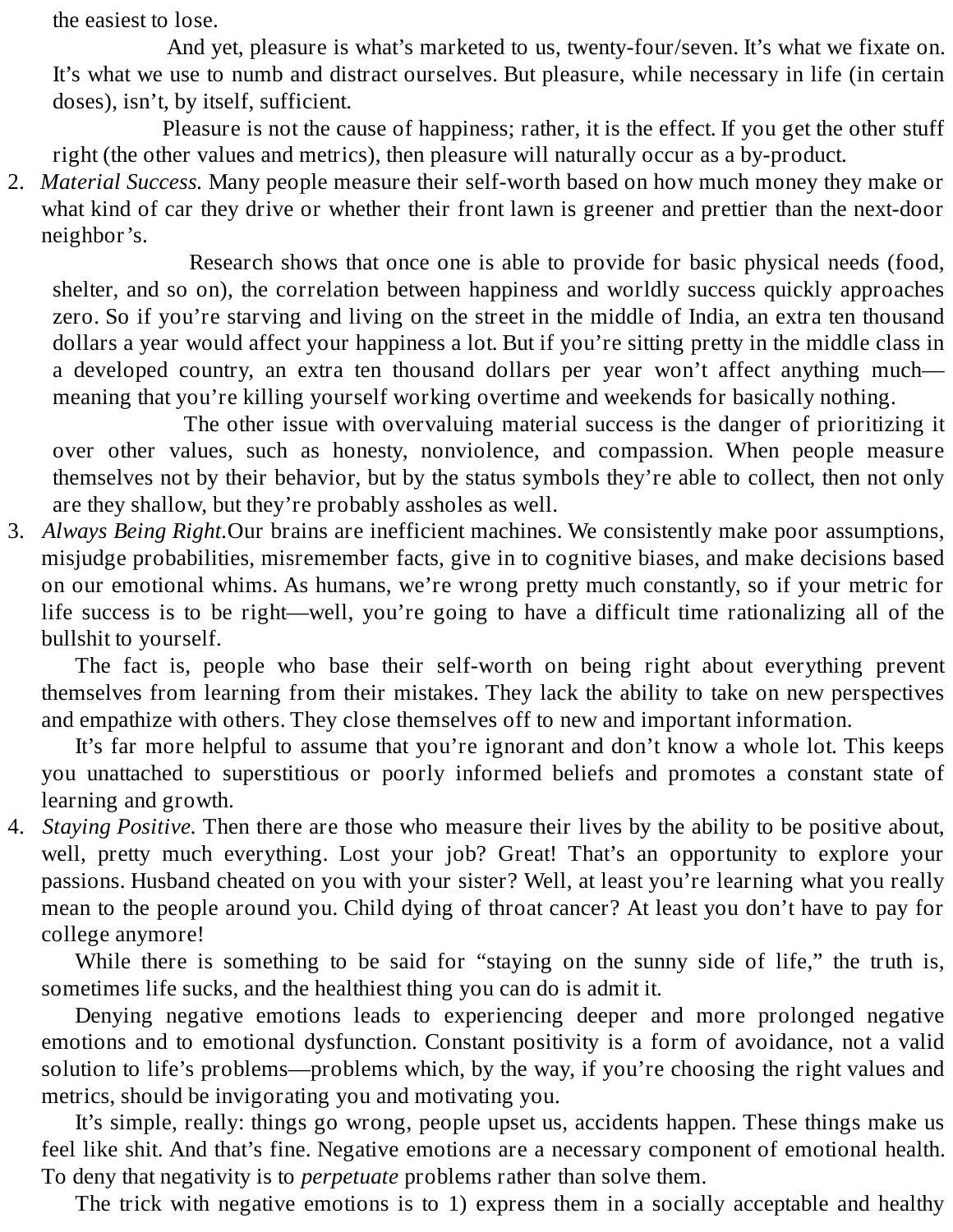manner and 2) express them in a way that aligns with your values. Simple example: A value of mine is nonviolence. Therefore, when I get mad at somebody, I express that anger, but I also make a point of not punching them in the face. Radical idea, I know. But the anger is not the problem. Anger is natural. Anger is a part of life. Anger is arguably quite healthy in many situations. (Remember, emotions are just feedback.)

See, it's the punching people in the face that's the problem. Not the anger. The anger is merely the messenger for my fist in your face. Don't blame the messenger. Blame my fist (or your face).

When we force ourselves to stay positive at all times, we deny the existence of our life's problems. And when we deny our problems, we rob ourselves of the chance to solve them and generate happiness. Problems add a sense of meaning and importance to our life. Thus to duck our problems is to lead a meaningless (even if supposedly pleasant) existence.

In the long run, completing a marathon makes us happier than eating a chocolate cake. Raising a child makes us happier than beating a video game. Starting a small business with friends while struggling to make ends meet makes us happier than buying a new computer. These activities are stressful, arduous, and often unpleasant. They also require withstanding problem after problem. Yet they are some of the most meaningful moments and joyous things we'll ever do. They involve pain, struggle, even anger and despair—yet once they're accomplished, we look back and get all mistyeyed telling our grandkids about them.

As Freud once said, "One day, in retrospect, the years of struggle will strike you as the most beautiful."

This is why these values—pleasure, material success, always being right, staying positive—are poor ideals for a person's life. Some of the greatest moments of one's life are *not* pleasant, *not* successful, *not* known, and *not* positive.

The point is to nail down some good values and metrics, and pleasure and success will naturally emerge as a result. These things are side effects of good values. By themselves, they are empty highs.

### **[Defining](#page-2-1) Good and Bad Values**

Good values are 1) reality-based, 2) socially constructive, and 3) immediate and controllable.

Bad values are 1) superstitious, 2) socially destructive, and 3) not immediate or controllable.

Honesty is a good value because it's something you have complete control over, it reflects reality, and it benefits others (even if it's sometimes unpleasant). Popularity, on the other hand, is a bad value. If that's your value, and if your metric is being the most popular guy/girl at the dance party, much of what happens will be out of your control: you don't know who else will be at the event, and you probably won't know who half those people are. Second, the value/metric isn't based on reality: you may *feel* popular or unpopular, when in fact you have no fucking clue what anybody else really thinks about you. (Side Note: As a rule, people who are terrified of what others think about them are actually terrified of all the shitty things they think about themselves being reflected back at them.)

Some examples of good, healthy values: honesty, innovation, vulnerability, standing up for oneself, standing up for others, self-respect, curiosity, charity, humility, creativity.

Some examples of bad, unhealthy values: dominance through manipulation or violence, indiscriminate fucking, feeling good all the time, always being the center of attention, not being alone, being liked by everybody, being rich for the sake of being rich, sacrificing small animals to the pagan gods.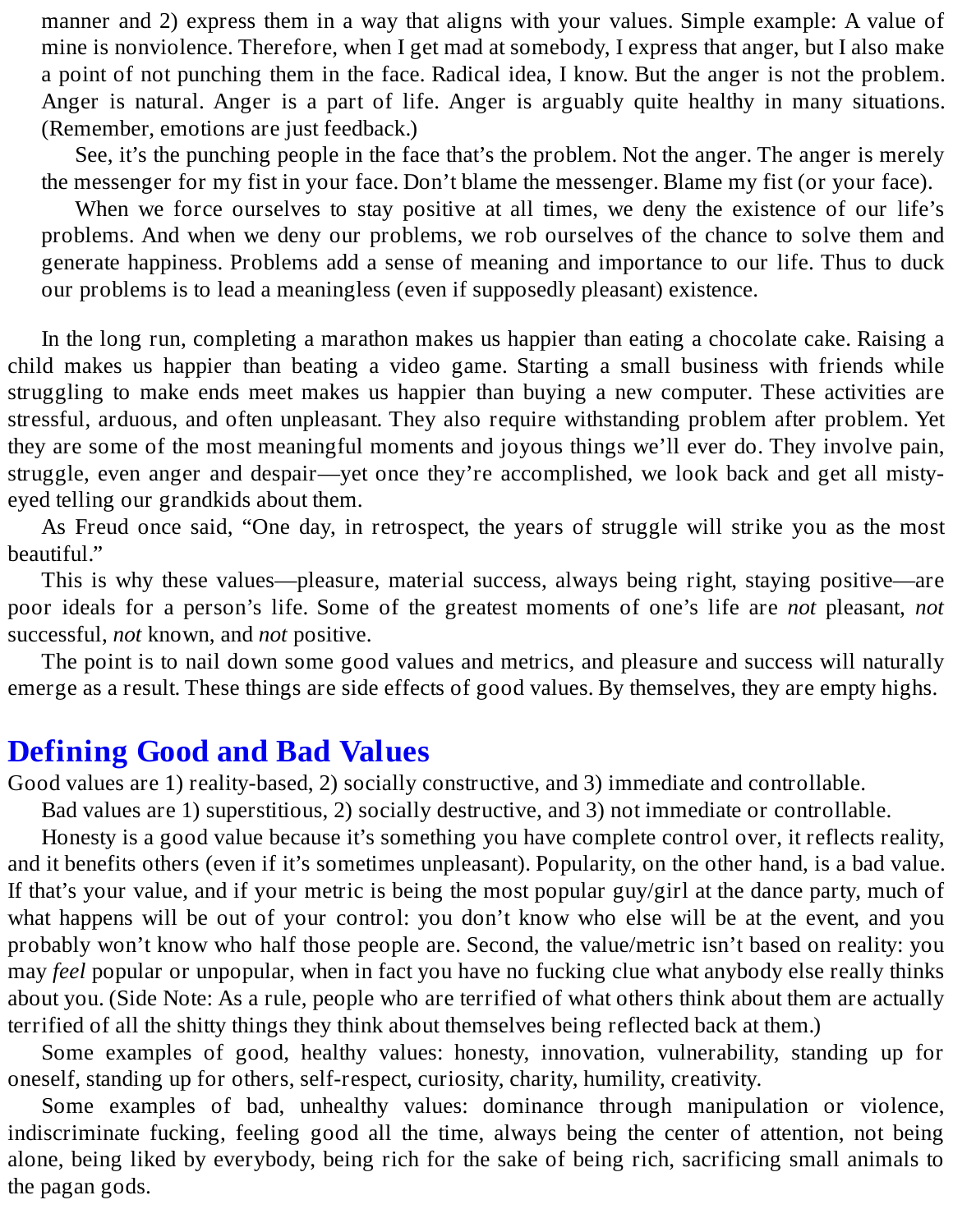You'll notice that good, healthy values are achieved internally. Something like creativity or humility can be experienced right now. You simply have to orient your mind in a certain way to experience it. These values are immediate and controllable and engage you with the world as it is rather than how you wish it were.

Bad values are generally reliant on external events—flying in a private jet, being told you're right all the time, owning a house in the Bahamas, eating a cannoli while getting blown by three strippers. Bad values, while sometimes fun or pleasurable, lie outside of your control and often require socially destructive or superstitious means to achieve.

Values are about prioritization. *Everybody* would love a good cannoli or a house in the Bahamas. The question is your priorities. What are the values that you prioritize above everything else, and that therefore influence your decision-making more than anything else?

Hiroo Onoda's highest value was complete loyalty and service to the Japanese empire. This value, in case you couldn't tell from reading about him, stank worse than a rotten sushi roll. It created really shitty problems for Hiroo—namely, he got stuck on a remote island where he lived off bugs and worms for thirty years. Oh, and he felt compelled to murder innocent civilians too. So despite the fact that Hiroo saw himself as a success, and despite the fact he lived up to his metrics, I think we can all agree that his life really sucked—none of us would trade shoes with him given the opportunity, nor would we commend his actions.

Dave Mustaine achieved great fame and glory and felt like a failure anyway. This is because he'd adopted a crappy value based on some arbitrary comparison to the success of others. This value gave him awful problems such as, "I need to sell 150 million more records; *then* everything will be great," and "My next tour needs to be nothing but stadiums"—problems he thought he needed to solve in order to be happy. It's no surprise that he wasn't.

On the contrary, Pete Best pulled a switcheroo. Despite being depressed and distraught by getting kicked out of the Beatles, as he grew older he learned to reprioritize what he cared about and was able to measure his life in a new light. Because of this, Best grew into a happy and healthy old man, with an easy life and great family—things that, ironically, the four Beatles would spend decades struggling to achieve or maintain.

When we have poor values—that is, poor standards we set for ourselves and others—we are essentially giving fucks about the things that don't matter, things that in fact make our life worse. But when we choose better values, we are able to divert our fucks to something better—toward things that matter, things that improve the state of our well-being and that generate happiness, pleasure, and success as side effects.

This, in a nutshell, is what "self-improvement" is really about: prioritizing better values, choosing better things to give a fuck about. Because when you give better fucks, you get better problems. And when you get better problems, you get a better life.

The rest of this book is dedicated to five counterintuitive values that I believe are the most beneficial values one can adopt. All follow the "backwards law" we talked about earlier, in that they're "negative." All require *confronting* deeper problems rather than avoiding them through highs. These five values are both unconventional and uncomfortable. But, to me, they are life-changing.

The first, which we'll look at in the next chapter, is a radical form of responsibility: taking responsibility for everything that occurs in your life, regardless of who's at fault. The second is uncertainty: the acknowledgement of your own ignorance and the cultivation of constant doubt in your own beliefs. The next is failure: the willingness to discover your own flaws and mistakes so that they may be improved upon. The fourth is rejection: the ability to both say and hear no, thus clearly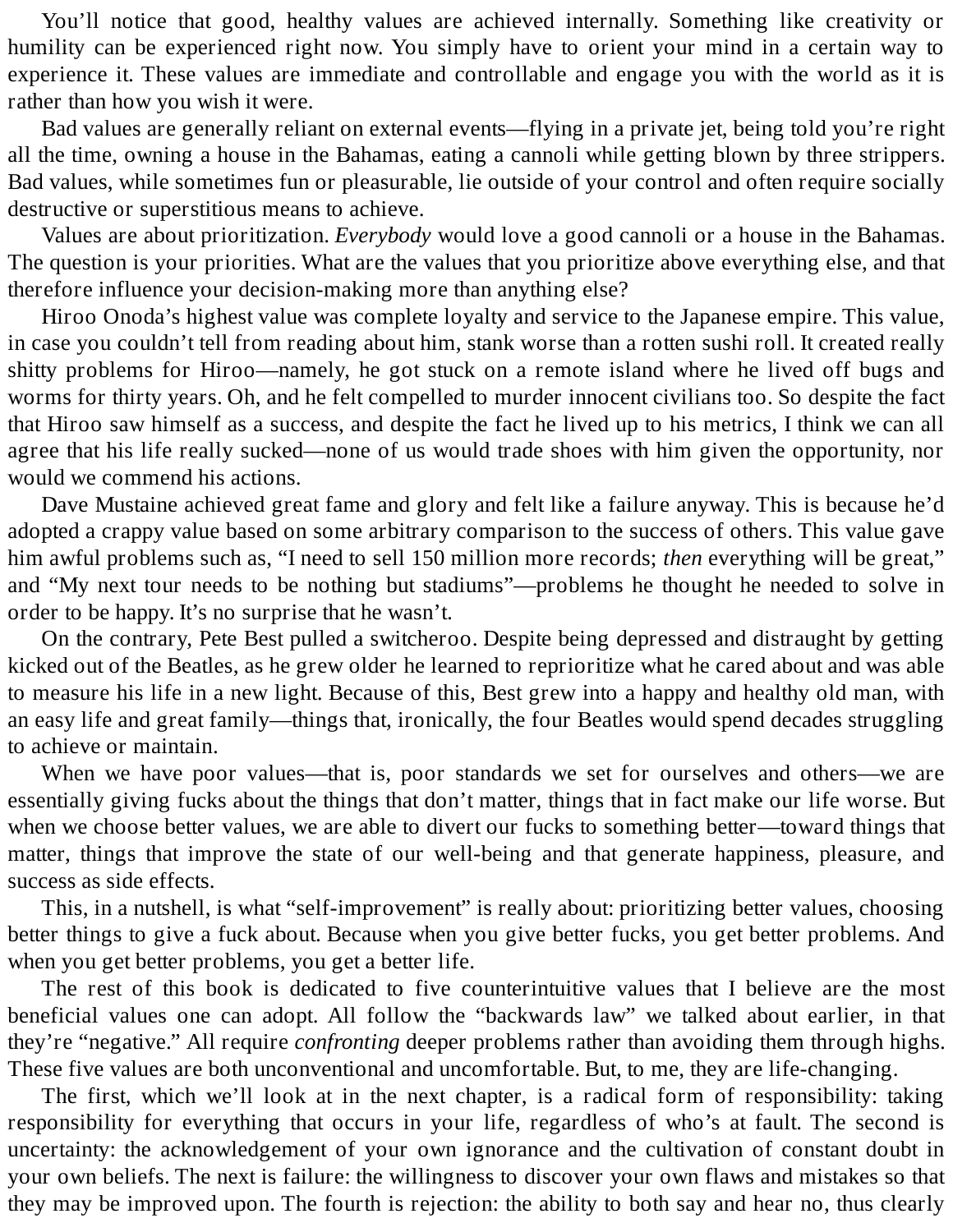defining what you will and will not accept in your life. The final value is the contemplation of one's own mortality; this one is crucial, because paying vigilant attention to one's own death is perhaps the only thing capable of helping us keep all our other values in proper perspective.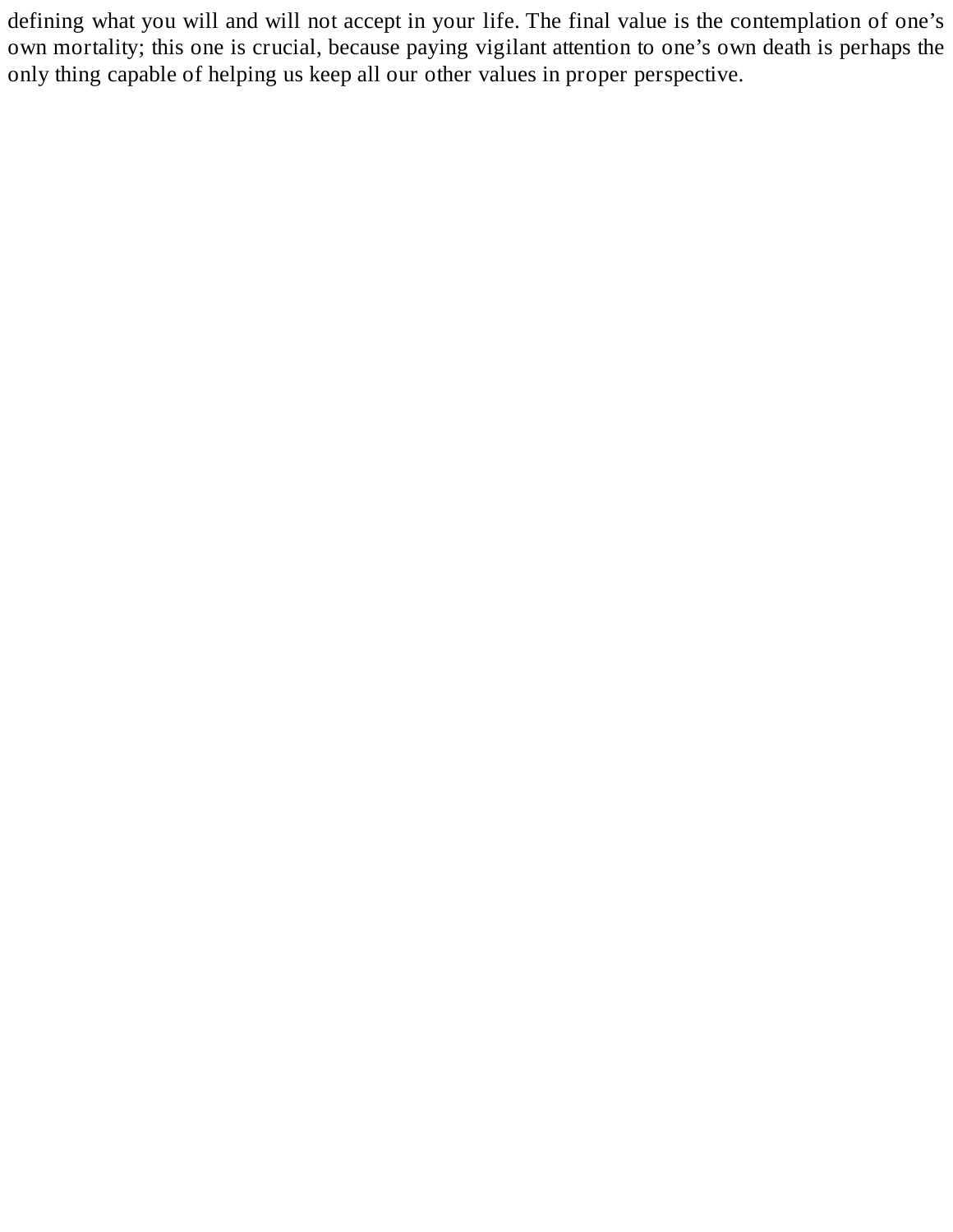#### **[CHAPTER](#page-2-2)** 5

# **You Are Always [Choosing](#page-2-2)**

**I**magine that somebody puts <sup>a</sup> gun to your head and tells you that you have to run 26.2 miles in under five hours, or else he'll kill you and your entire family.

That would suck.

Now imagine that you bought nice shoes and running gear, trained religiously for months, and completed your first marathon with all of your closest family and friends cheering you on at the finish line.

That could potentially be one of the proudest moments of your life.

Exact same 26.2 miles. Exact same person running them. Exact same pain coursing through your exact same legs. But when you chose it freely and prepared for it, it was a glorious and important milestone in your life. When it was forced upon you against your will, it was one of the most terrifying and painful experiences of your life.

Often the only difference between a problem being painful or being powerful is a sense that we *chose* it, and that we are responsible for it.

If you're miserable in your current situation, chances are it's because you feel like some part of it is outside your control—that there's a problem you have no ability to solve, a problem that was somehow thrust upon you without your choosing.

When we feel that we're choosing our problems, we feel empowered. When we feel that our problems are being forced upon us against our will, we feel victimized and miserable.

### **The [Choice](#page-2-3)**

William James had problems. Really bad problems.

Although born into a wealthy and prominent family, from birth James suffered life-threatening health issues: an eye problem that left him temporarily blinded as a child; a terrible stomach condition that caused excessive vomiting and forced him to adopt an obscure and highly sensitive diet; trouble with his hearing; back spasms so bad that for days at a time he often couldn't sit or stand upright.

Due to his health problems, James spent most of his time at home. He didn't have many friends, and he wasn't particularly good at school. Instead, he passed the days painting. That was the only thing he liked and the only thing he felt particularly good at.

Unfortunately, nobody else thought he was good at it. When he grew to adulthood, nobody bought his work. And as the years dragged on, his father (a wealthy businessman) began ridiculing him for his laziness and his lack of talent.

Meanwhile, his younger brother, Henry James, went on to become a world-renowned novelist; his sister, Alice James, made a good living as a writer as well. William was the family oddball, the black sheep.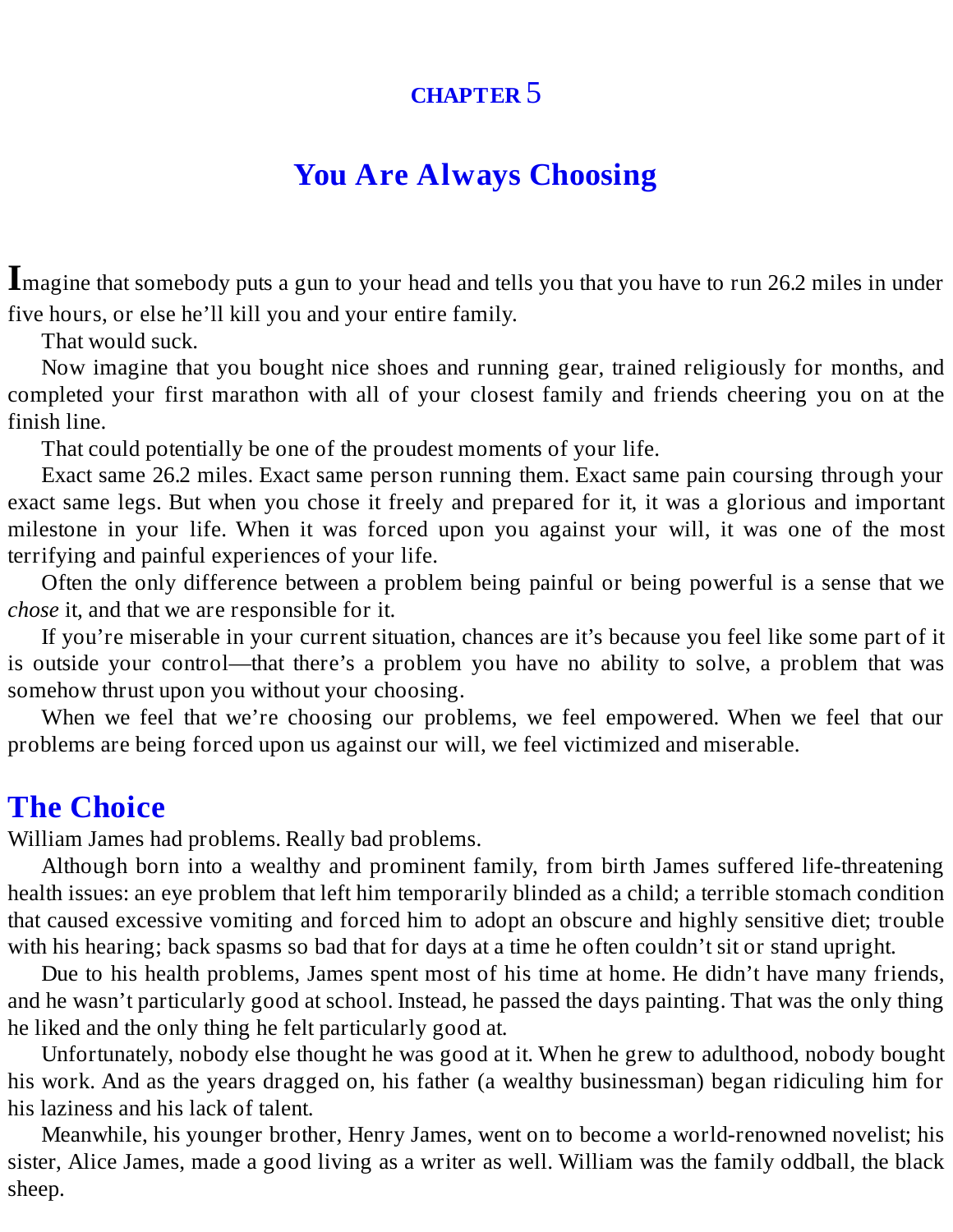In a desperate attempt to salvage the young man's future, James's father used his business connections to get him admitted into Harvard Medical School. It was his last chance, his father told him. If he screwed this up, there was no hope for him.

But James never felt at home or at peace at Harvard. Medicine never appealed to him. He spent the whole time feeling like a fake and a fraud. After all, if he couldn't overcome his own problems, how could he ever hope to have the energy to help others with theirs? After touring a psychiatric facility one day, James mused in his diary that he felt he had more in common with the patients than with the doctors.

A few years went by and, again to his father's disapproval, James dropped out of medical school. But rather than deal with the brunt of his father's wrath, he decided to get away: he signed up to join an anthropological expedition to the Amazon rain forest.

This was in the 1860s, so transcontinental travel was difficult and dangerous. If you ever played the computer game *Oregon Trail* when you were a kid, it was kind of like that, with the dysentery and drowning oxen and everything.

Anyway, James made it all the way to the Amazon, where the real adventure was to begin. Surprisingly, his fragile health held up that whole way. But once he finally made it, on the first day of the expedition, he promptly contracted smallpox and nearly died in the jungle.

Then his back spasms returned, painful to the point of making James unable to walk. By this time, he was emaciated and starved from the smallpox, immobilized by his bad back, and left alone in the middle of South America (the rest of the expedition having gone on without him) with no clear way to get home—a journey that would take months and likely kill him anyway.

But somehow he eventually made it back to New England, where he was greeted by an (even more) disappointed father. By this point the young man wasn't so young anymore—nearly thirty years old, still unemployed, a failure at everything he had attempted, with a body that routinely betrayed him and wasn't likely to ever get better. Despite all the advantages and opportunities he'd been given in life, everything had fallen apart. The only constants in his life seemed to be suffering and disappointment. James fell into a deep depression and began making plans to take his own life.

But one night, while reading lectures by the philosopher Charles Peirce, James decided to conduct a little experiment. In his diary, he wrote that he would spend one year believing that he was 100 percent responsible for everything that occurred in his life, no matter what. During this period, he would do everything in his power to change his circumstances, no matter the likelihood of failure. If nothing improved in that year, then it would be apparent that he was truly powerless to the circumstances around him, and then he would take his own life.

The punch line? William James went on to become the father of American psychology. His work has been translated into a bazillion languages, and he's regarded as one of the most influential intellectuals/philosophers/psychologists of his generation. He would go on to teach at Harvard and would tour much of the United States and Europe giving lectures. He would marry and have five children (one of whom, Henry, would become a famous biographer and win a Pulitzer Prize). James would later refer to his little experiment as his "rebirth," and would credit it with *everything* that he later accomplished in his life.

There is a simple realization from which all personal improvement and growth emerges. This is the realization that we, individually, are responsible for everything in our lives, no matter the external circumstances.

We don't always control what happens to us. But we *always* control how we interpret what happens to us, as well as how we respond.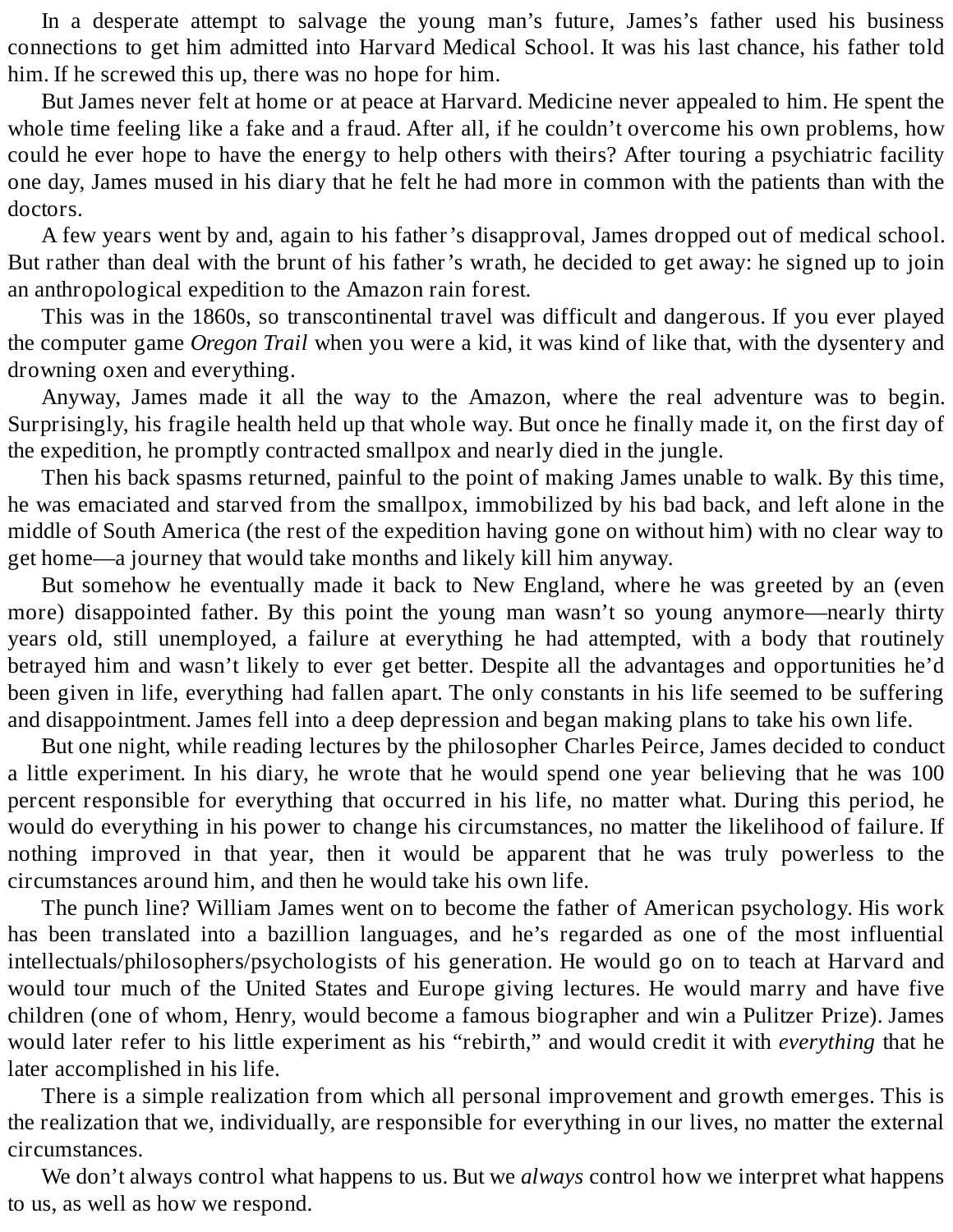Whether we consciously recognize it or not, we are always responsible for our experiences. It's impossible not to be. Choosing to *not* consciously interpret events in our lives is still an interpretation of the events of our lives. Choosing to *not* respond to the events in our lives is still a response to the events in our lives. Even if you get run over by a clown car and pissed on by a busload of schoolchildren, it's still *your responsibility* to interpret the meaning of the event and choose a response.

Whether we like it or not, we are *always* taking an active role in what's occurring to and within us. We are always interpreting the meaning of every moment and every occurrence. We are always choosing the values by which we live and the metrics by which we measure everything that happens to us. Often the same event can be good or bad, depending on the metric we choose to use.

The point is, we are *always* choosing, whether we recognize it or not. Always.

It comes back to how, in reality, there is no such thing as not giving a single fuck. It's impossible. We must all give a fuck about something. To not give a fuck about *anything* is still to give a fuck about *something.*

The real question is, What are we choosing to give a fuck about? What values are we choosing to base our actions on? What metrics are we choosing to use to measure our life? And are those *good* choices—good values and good metrics?

### **The [Responsibility/Fault](#page-2-4) Fallacy**

Years ago, when I was much younger and stupider, I wrote a blog post, and at the end of it I said something like, "And as a great philosopher once said: 'With great power comes great responsibility.'" It sounded nice and authoritative. I couldn't remember who had said it, and my Google search had turned up nothing, but I stuck it in there anyway. It fit the post nicely.

About ten minutes later, the first comment came in: "I think the 'great philosopher' you're referring to is Uncle Ben from the movie *Spider-Man.*"

As another great philosopher once said, "Doh!"

"With great power comes great responsibility." The last words of Uncle Ben before a thief whom Peter Parker let get away murders him on a sidewalk full of people for absolutely no explicable reason. *That* great philosopher.

Still, we've all heard the quote. It gets repeated a lot—usually ironically and after about seven beers. It's one of those perfect quotes that sound really intelligent, and yet it's basically just telling you what you already know, even if you've never quite thought about the matter before.

"With great power comes great responsibility."

It is true. But there's a better version of this quote, a version that actually *is* profound, and all you have to do is switch the nouns around: "With great responsibility comes great power."

The more we choose to accept responsibility in our lives, the more power we will exercise over our lives. Accepting responsibility for our problems is thus the first step to solving them.

I once knew a man who was convinced that the reason no woman would date him was because he was too short. He was educated, interesting, and good-looking—a good catch, in principle—but he was absolutely convinced that women found him too short to date.

And because *he* felt that he was too short, he didn't often go out and try to meet women. The few times he did, he would home in on the smallest behaviors from any woman he talked with that could possibly indicate he wasn't attractive enough for her and then convince himself that she didn't like him, even if she really did. As you can imagine, his dating life sucked.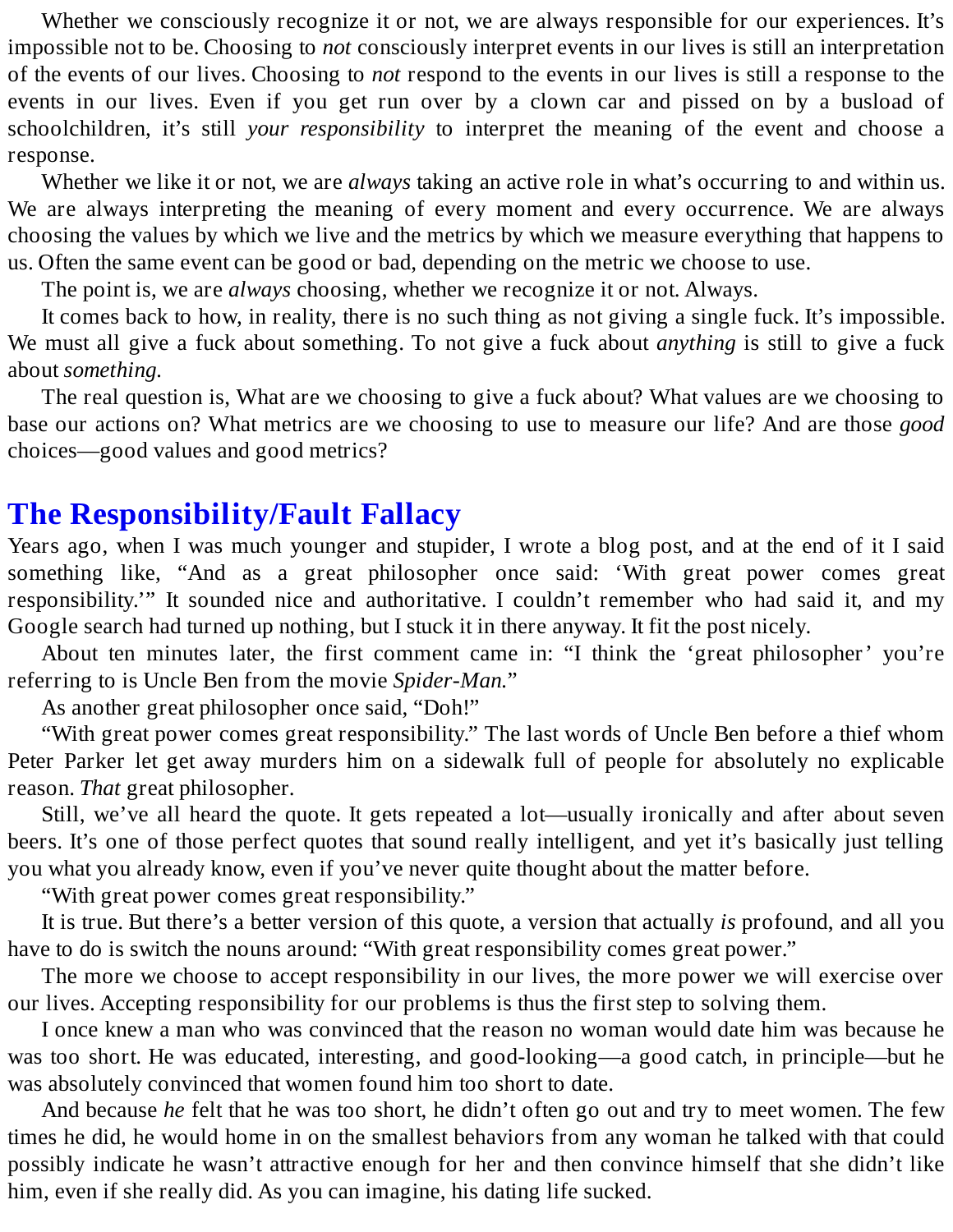What he didn't realize was that *he* had chosen the value that was hurting him: height. Women, he assumed, are attracted only to height. He was screwed, no matter what he did.

This choice of value was disempowering. It gave this man a really crappy problem: not being tall enough in a world meant (in his view) for tall people. There are far better values that he could have adopted in his dating life. "I want to date only women who like me for who I am" might have been a nice place to start—a metric that assesses the values of honesty and acceptance. But he did not choose these values. He likely wasn't even aware that he *was* choosing his value (or *could* do so). Even though he didn't realize it, he was responsible for his own problems.

Despite that responsibility, he went on complaining: "But I don't have a choice," he would tell the bartender. "There's nothing I can do! Women are superficial and vain and will never like me!" Yes, it's *every single woman's fault* for not liking a self-pitying, shallow guy with shitty values. Obviously.

A lot of people hesitate to take responsibility for their problems because they believe that to be *responsible* for your problems is to also be *at fault* for your problems.

Responsibility and fault often appear together in our culture. But they're not the same thing. If I hit you with my car, I am both at fault and likely legally responsible to compensate you in some way. Even if hitting you with my car was an accident, I am still responsible. This is the way fault works in our society: if you fuck up, you're on the hook for making it right. And it should be that way.

But there are also problems that we *aren't* at fault for, yet we are still responsible for them.

For example, if you woke up one day and there was a newborn baby on your doorstep, it would not be your *fault* that the baby had been put there, but the baby would now be your *responsibility*. You would have to choose what to do. And whatever you ended up choosing (keeping it, getting rid of it, ignoring it, feeding it to a pit bull), there would be problems associated with your choice—and you would be responsible for those as well.

Judges don't get to choose their cases. When a case goes to court, the judge assigned to it did not commit the crime, was not a witness to the crime, and was not affected by the crime, but he or she is still *responsible* for the crime. The judge must then choose the consequences; he or she must identify the metric against which the crime will be measured and make sure that the chosen metric is carried out.

We are responsible for experiences that aren't our fault all the time. This is part of life.

Here's one way to think about the distinction between the two concepts. Fault is past tense. Responsibility is present tense. Fault results from choices that have already been made. Responsibility results from the choices you're currently making, every second of every day. You are choosing to read this. You are choosing to think about the concepts. You are choosing to accept or reject the concepts. It may be *my* fault that you think my ideas are lame, but *you* are responsible for coming to your own conclusions. It's not *your* fault that I chose to write this sentence, but you are still responsible for choosing to read it (or not).

There's a difference between blaming someone else for your situation and that person's actually being responsible for your situation. Nobody else is ever responsible for your situation but you. Many people may be to blame for your unhappiness, but nobody is ever *responsible* for your unhappiness but you. This is because *you* always get to choose how you see things, how you react to things, how you value things. You always get to choose the metric by which to measure your experiences.

My first girlfriend dumped me in spectacular fashion. She was cheating on me with her teacher. It was awesome. And by awesome, I mean it felt like getting punched in the stomach about 253 times. To make things worse, when I confronted her about it, she promptly left me for him. Three years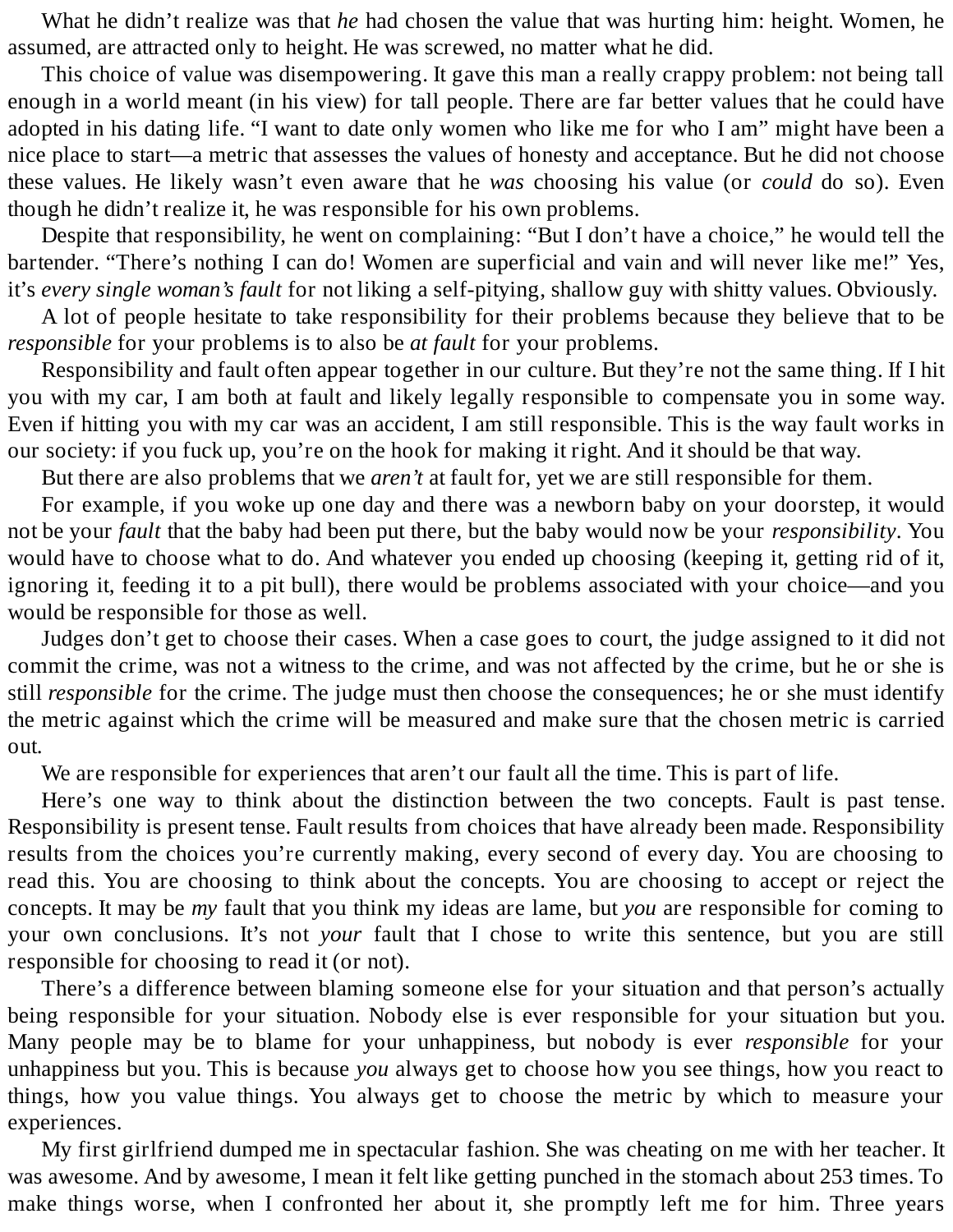together, down the toilet just like that.

I was miserable for months afterward. That was to be expected. But I also held her responsible for my misery. Which, take it from me, didn't get me very far. It just made the misery worse.

See, I couldn't control her. No matter how many times I called her, or screamed at her, or begged her to take me back, or made surprise visits to her place, or did other creepy and irrational exboyfriend things, I could never control her emotions or her actions. Ultimately, while she was *to blame* for how I felt, she was never *responsible* for how I felt. I was.

At some point, after enough tears and alcohol, my thinking began to shift and I began to understand that although she had done something horrible to me and she could be blamed for that, it was now my own responsibility to make myself happy again. She was never going to pop up and fix things for me. I had to fix them for myself.

When I took that approach, a few things happened. First, I began to improve myself. I started exercising and spending more time with my friends (whom I had been neglecting). I started deliberately meeting new people. I took a big study-abroad trip and did some volunteer work. And slowly, I started to feel better.

I still resented my ex for what she had done. But at least now I was taking responsibility for my own emotions. And by doing so, I was choosing better values—values aimed at taking care of myself, learning to feel better about myself, rather than aimed at getting her to fix what she'd broken.

(By the way, this whole "holding her responsible for my emotions" thing is probably part of why she left in the first place. More on that in a couple chapters.)

Then, about a year later, something funny began to happen. As I looked back on our relationship, I started to notice problems I had never noticed before, problems that *I* was to blame for and that *I* could have done something to solve. I realized that it was likely that I hadn't been a great boyfriend, and that people don't just magically cheat on somebody they've been with unless they are unhappy for some reason.

I'm not saying that this excused what my ex did—not at all. But recognizing my mistakes helped me to realize that I perhaps hadn't been the innocent victim I'd believed myself to be. That I had a role to play in enabling the shitty relationship to continue for as long as it did. After all, people who date each other tend to have similar values. And if I dated someone with shitty values for that long, what did that say about me and my values? I learned the hard way that if the people in your relationships are selfish and doing hurtful things, it's likely you are too, you just don't realize it.

In hindsight, I was able to look back and see warning signs of my ex-girlfriend's character, signs I had chosen to ignore or brush off when I was with her. *That* was my fault. I could look back and see that I hadn't exactly been the Boyfriend of the Year to her either. In fact, I had often been cold and arrogant toward her; other times I took her for granted and blew her off and hurt her. *These* things were my fault too.

Did my mistakes justify her mistake? No. But still, I took on the responsibility of never making those same mistakes again, and never overlooking the same signs again, to help guarantee that I will never suffer the same consequences again. I took on the responsibility of striving to make my future relationships with women that much better. And I'm happy to report that I have. No more cheating girlfriends leaving me, no more 253 stomach punches. I took responsibility for my problems and improved upon them. I took responsibility for my role in that unhealthy relationship and improved upon it with later relationships.

And you know what? My ex leaving me, while one of the most painful experiences I've ever had, was also one of the most important and influential experiences of my life. I credit it with inspiring a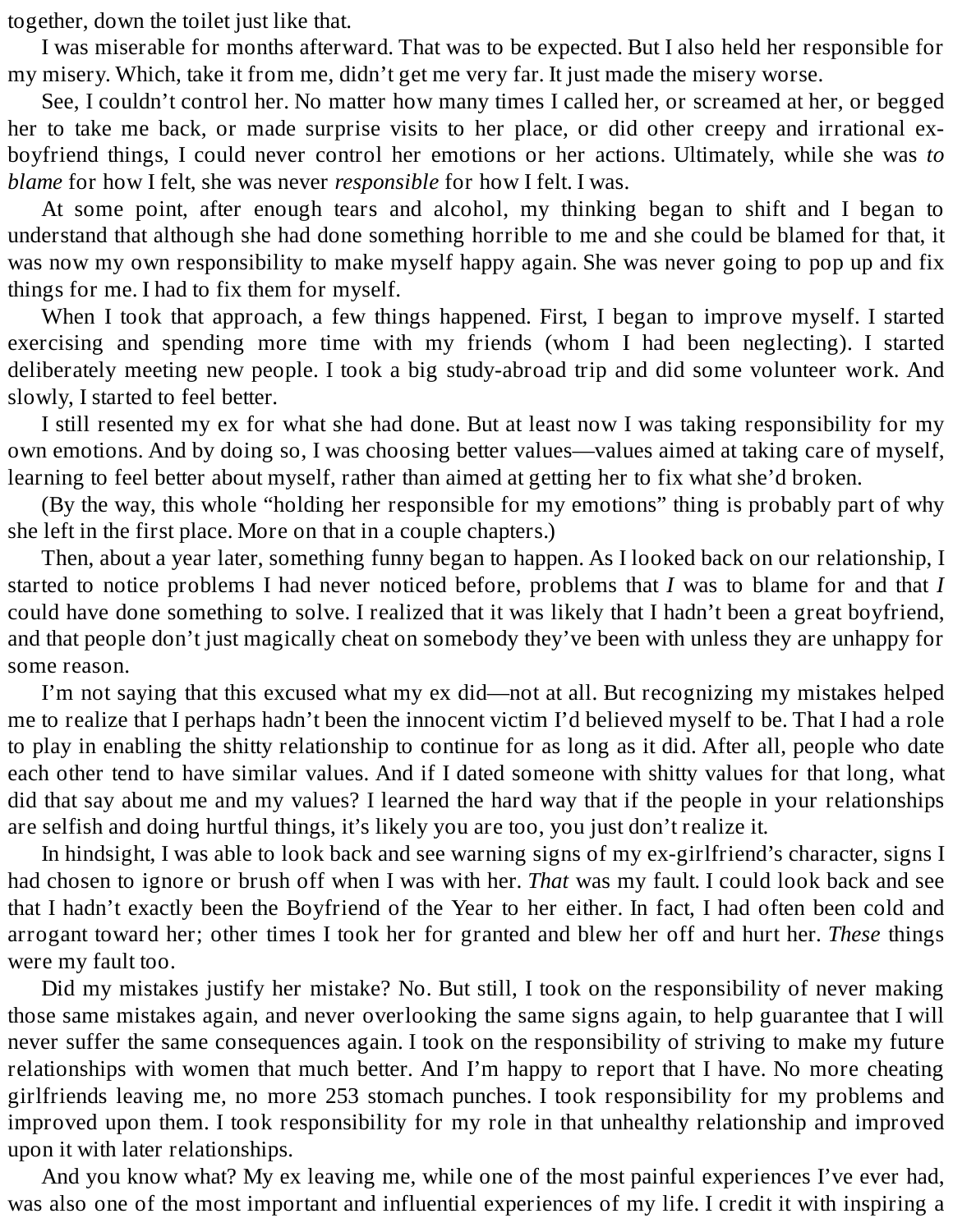significant amount of personal growth. I learned more from that single problem than dozens of my successes combined.

We all love to take responsibility for success and happiness. Hell, we often *fight over* who gets to be responsible for success and happiness. But taking responsibility for our problems is far more important, because that's where the real learning comes from. That's where the real-life improvement comes from. To simply blame others is only to hurt yourself.

# **[Responding](#page-2-5) to Tragedy**

But what about really awful events? A lot of people can get on board with taking responsibility for work-related problems and maybe watching too much TV when they should really be playing with their kids or being productive. But when it comes to horrible tragedies, they pull the emergency cord on the responsibility train and get off when it stops. Some things just feel too painful for them to own up to.

But think about it: the intensity of the event doesn't change the underlying truth. If you get robbed, say, you're obviously not at fault for being robbed. No one would ever choose to go through that. But as with the baby on your doorstep, you are immediately thrust into responsibility for a life-and-death situation. Do you fight back? Do you panic? Do you freeze up? Do you tell the police? Do you try to forget it and pretend it never happened? These are all choices and reactions you're responsible for making or rejecting. You didn't choose the robbery, but it's still your responsibility to manage the emotional and psychological (and legal) fallout of the experience.

In 2008, the Taliban took control of the Swat Valley, a remote part of northeastern Pakistan. They quickly implemented their Muslim extremist agenda. No television. No films. No women outside the house without a male escort. No girls attending school.

By 2009, an eleven-year-old Pakistani girl named Malala Yousafzai had begun to speak out against the school ban. She continued to attend her local school, risking both her and her father's lives; she also attended conferences in nearby cities. She wrote online, "How dare the Taliban take away my right for education?"

In 2012, at the age of fourteen, she was shot in the face as she rode the bus home from school one day. A masked Taliban soldier armed with a rifle boarded the bus and asked, "Who is Malala? Tell me, or I will shoot everyone here." Malala identified herself (an amazing choice in and of itself), and the man shot her in the head in front of all the other passengers.

Malala went into a coma and almost died. The Taliban stated publicly that if she somehow survived the attempt, they would kill both her and her father.

Today, Malala is still alive. She still speaks out against violence and oppression toward women in Muslim countries, now as a best-selling author. In 2014 she received the Nobel Peace Prize for her efforts. It would seem that being shot in the face only gave her a larger audience and more courage than before. It would have been easy for her to lie down and say, "I can't do anything," or "I have no choice." That, ironically, would still have been her choice. But she chose the opposite.

A few years ago, I had written about some of the ideas in this chapter on my blog, and a man left a comment. He said that I was shallow and superficial, adding that I had no real understanding of life's problems or human responsibility. He said that his son had recently died in a car accident. He accused me of not knowing what true pain was and said that I was an asshole for suggesting that he himself was responsible for the pain he felt over his son's death.

This man had obviously suffered pain much greater than most people ever have to confront in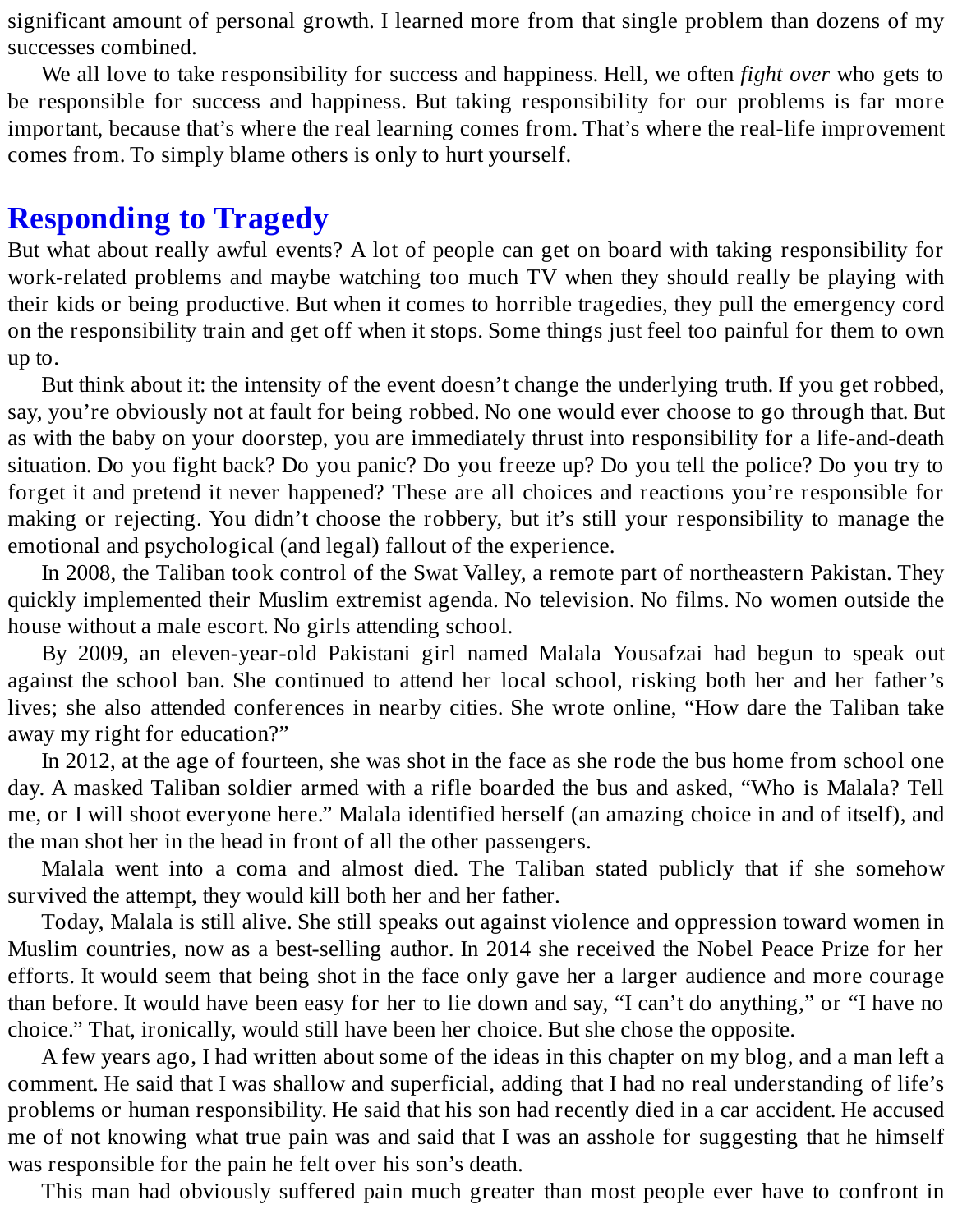their lives. He didn't choose for his son to die, nor was it his fault that his son died. The responsibility for coping with that loss was given to him even though it was clearly and understandably unwanted. But despite all that, he was still responsible for his own emotions, beliefs, and actions. How he reacted to his son's death was his own choice. Pain of one sort or another is inevitable for all of us, but we get to choose what it means to and for us. Even in claiming that he had *no* choice in the matter and simply wanted his son back, he was making a choice—one of many ways he could have chosen to use that pain.

Of course, I didn't say any of this to him. I was too busy being horrified and thinking that yes, perhaps I was way in over my head and had no idea what the fuck I was talking about. That's a hazard that comes with my line of work. A problem that I chose. And a problem that I was responsible for dealing with.

At first, I felt awful. But then, after a few minutes, I began to get angry. His objections had little to do with what I was actually saying, I told myself. And what the hell? Just because I don't have a kid who died doesn't mean I haven't experienced terrible pain myself.

But then I actually applied my own advice. I chose my problem. I could get mad at this man and argue with him, try to "outpain" him with my own pain, which would just make us both look stupid and insensitive. Or I could choose a better problem, working on practicing patience, understanding my readers better, and keeping that man in mind every time I wrote about pain and trauma from then on. And that's what I've tried to do.

I replied simply that I was sorry for his loss and left it at that. What else can you say?

#### **[Genetics](#page-2-6) and the Hand We're Dealt**

In 2013, the BBC rounded up half a dozen teenagers with obsessive-compulsive disorder (OCD) and followed them as they attended intensive therapies to help them overcome their unwanted thoughts and repetitive behaviors.

There was Imogen, a seventeen-year-old girl who had a compulsive need to tap every surface she walked past; if she failed to do so, she was flooded with horrible thoughts of her family dying. There was Josh, who needed to do everything with both sides of his body—shake a person's hand with both his right and his left hand, eat his food with each hand, step through a doorway with both feet, and so on. If he didn't "equalize" his two sides, he suffered from severe panic attacks. And then there was Jack, a classic germophobe who refused to leave his house without wearing gloves, boiled all his water before drinking it, and refused to eat food not cleaned and prepared himself.

OCD is a terrible neurological and genetic disorder that cannot be cured. At best, it can be managed. And, as we'll see, managing the disorder comes down to managing one's values.

The first thing the psychiatrists on this project do is tell the kids that they're to accept the imperfections of their compulsive desires. What that means, as one example, is that when Imogen becomes flooded with horrible thoughts of her family dying, she is to accept that her family may actually die and that there's nothing she can do about it; simply put, she is told that what happens to her is not her fault. Josh is forced to accept that over the long term, "equalizing" all of his behaviors to make them symmetrical is actually destroying his life more than occasional panic attacks would. And Jack is reminded that no matter what he does, germs are always present and always infecting him.

The goal is to get the kids to recognize that their values are not rational—that in fact their values are not even theirs, but rather are the disorder's—and that by fulfilling these irrational values they are actually harming their ability to function in life.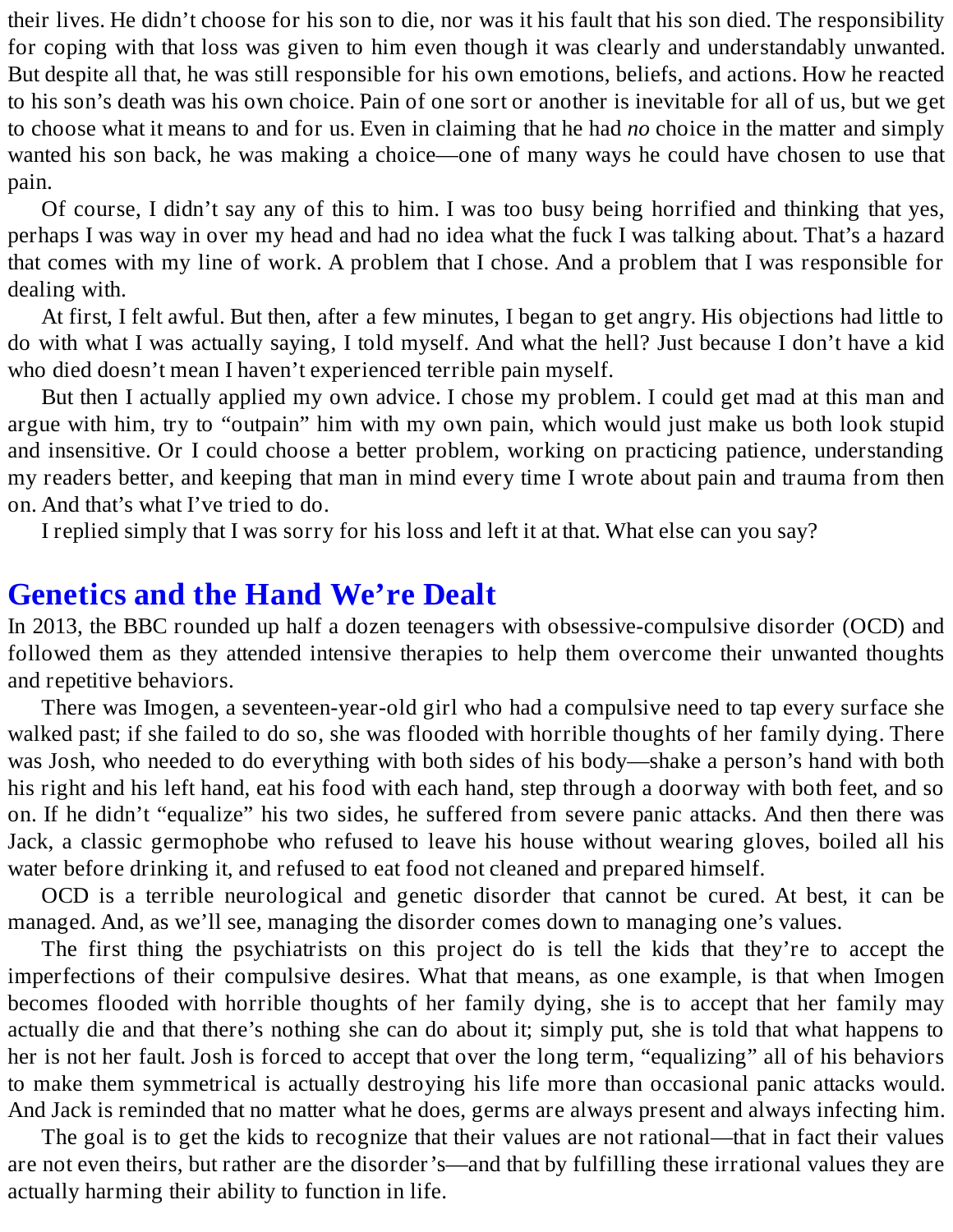The next step is to encourage the kids to choose a value that is more important than their OCD value and to focus on that. For Josh, it's the possibility of not having to hide his disorder from his friends and family all the time, the prospect of having a normal, functioning social life. For Imogen, it's the idea of taking control over her own thoughts and feelings and being happy again. And for Jack, it's the ability to leave his house for long periods of time without suffering traumatic episodes.

With these new values held front and center in their minds, the teenagers set out on intensive desensitization exercises that force them to live out their new values. Panic attacks ensue; tears are shed; Jack punches an array of inanimate objects and then immediately washes his hands. But by the end of the documentary, major progress has been made. Imogen no longer needs to tap every surface she comes across. She says, "There are still monsters in the back of my mind, and there probably always will be, but they're getting quieter now." Josh is able to go periods of twenty-five to thirty minutes without "equalizing" his behaviors between both sides of his body. And Jack, who makes perhaps the most improvement, is actually able to go out to restaurants and drink out of bottles and glasses without washing them first. Jack sums up well what he learned: "I didn't choose this life; I didn't choose this horrible, horrible condition. But I get to choose how to live with it; I *have to* choose how to live with it."

A lot of people treat being born with a disadvantage, whether OCD or small stature or something very different, as though they were screwed out of something highly valuable. They feel that there's nothing they can do about it, so they avoid responsibility for their situation. They figure, "I didn't choose my crappy genetics, so it's not my fault if things go wrong."

And it's true, it's not their fault.

But it's still their responsibility.

Back in college, I had a bit of a delusional fantasy of becoming a professional poker player. I won money and everything, and it was fun, but after almost a year of serious play, I quit. The lifestyle of staying up all night staring at a computer screen, winning thousands of dollars one day and then losing most of it the next, wasn't for me, and it wasn't exactly the most healthy or emotionally stable means of earning a living. But my time playing poker had a surprisingly profound influence on the way I see life.

The beauty of poker is that while luck is always involved, luck doesn't dictate the long-term results of the game. A person can get dealt terrible cards and beat someone who was dealt great cards. Sure, the person who gets dealt great cards has a higher likelihood of winning the hand, but ultimately the winner is determined by—yup, you guessed it—the *choices* each player makes throughout play.

I see life in the same terms. We all get dealt cards. Some of us get better cards than others. And while it's easy to get hung up on our cards, and feel we got screwed over, the real game lies in the choices we make with those cards, the risks we decide to take, and the consequences we choose to live with. People who consistently make the best choices in the situations they're given are the ones who eventually come out ahead in poker, just as in life. And it's not necessarily the people with the best cards.

There are those who suffer psychologically and emotionally from neurological and/or genetic deficiencies. But this changes nothing. Sure, they inherited a bad hand and are not to blame. No more than the short guy wanting to get a date is to blame for being short. Or the person who got robbed is to blame for being robbed. But it's still their responsibility. Whether they choose to seek psychiatric treatment, undergo therapy, or do nothing, the choice is ultimately theirs to make. There are those who suffer through bad childhoods. There are those who are abused and violated and screwed over, physically, emotionally, financially. They are not to blame for their problems and their hindrances,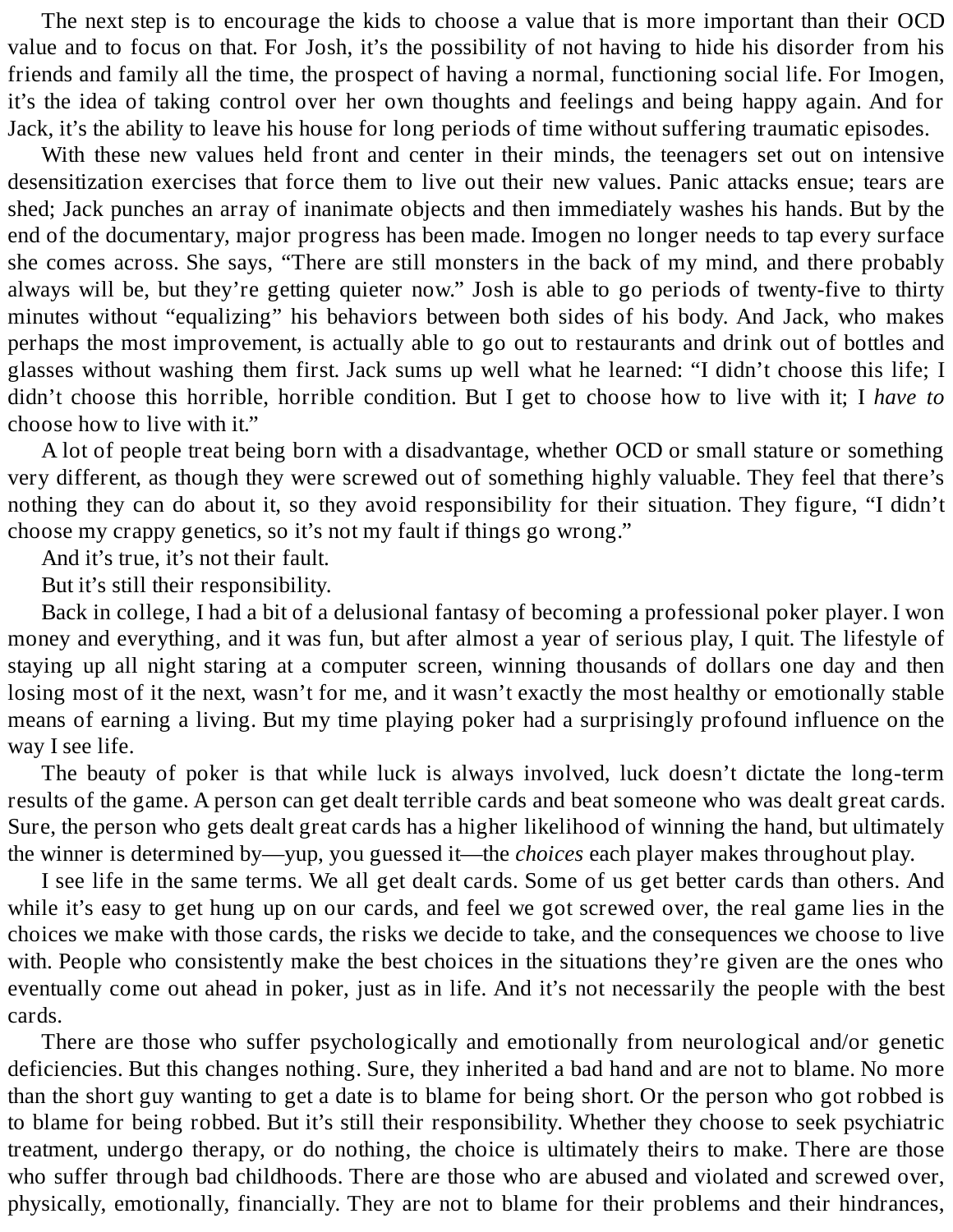but they are still responsible—*always* responsible—to move on despite their problems and to make the best choices they can, given their circumstances.

And let's be honest here. If you were to add up *all* of the people who have some psychiatric disorder, struggle with depression or suicidal thoughts, have been subjected to neglect or abuse, have dealt with tragedy or the death of a loved one, and have survived serious health issues, accidents, or trauma—if you were to round up *all of those people* and put them in the room, well, you'd probably have to round up everyone, because nobody makes it through life without collecting a few scars on the way out.

Sure, some people get saddled with worse problems than others. And some people are legitimately victimized in horrible ways. But as much as this may upset us or disturb us, it ultimately changes nothing about the responsibility equation of our individual situation.

### **[Victimhood](#page-2-7) Chic**

The responsibility/fault fallacy allows people to pass off the responsibility for solving their problems to others. This ability to alleviate responsibility through blame gives people a temporary high and a feeling of moral righteousness.

Unfortunately, one side effect of the Internet and social media is that it's become easier than ever to push responsibility—for even the tiniest of infractions—onto some other group or person. In fact, this kind of public blame/shame game has become popular; in certain crowds it's even seen as "cool." The public sharing of "injustices" garners far more attention and emotional outpouring than most other events on social media, rewarding people who are able to perpetually feel victimized with evergrowing amounts of attention and sympathy.

"Victimhood chic" is in style on both the right and the left today, among both the rich and the poor. In fact, this may be the first time in human history that every single demographic group has felt unfairly victimized simultaneously. And they're all riding the highs of the moral indignation that comes along with it.

Right now, *anyone* who is offended about *anything—*whether it's the fact that a book about racism was assigned in a university class, or that Christmas trees were banned at the local mall, or the fact that taxes were raised half a percent on investment funds—feels as though they're being oppressed in some way and therefore deserve to be outraged and to have a certain amount of attention.

The current media environment both encourages and perpetuates these reactions because, after all, it's good for business. The writer and media commentator Ryan Holiday refers to this as "outrage porn": rather than report on real stories and real issues, the media find it much easier (and more profitable) to find something mildly offensive, broadcast it to a wide audience, generate outrage, and then broadcast that outrage back across the population in a way that outrages yet another part of the population. This triggers a kind of echo of bullshit pinging back and forth between two imaginary sides, meanwhile distracting everyone from real societal problems. It's no wonder we're more politically polarized than ever before.

The biggest problem with victimhood chic is that it sucks attention away from *actual* victims. It's like the boy who cried wolf. The more people there are who proclaim themselves victims over tiny infractions, the harder it becomes to see who the real victims actually are.

People get addicted to feeling offended all the time because it gives them a high; being selfrighteous and morally superior feels *good*. As political cartoonist Tim Kreider put it in a *New York Times* op-ed: "Outrage is like a lot of other things that feel good but over time devour us from the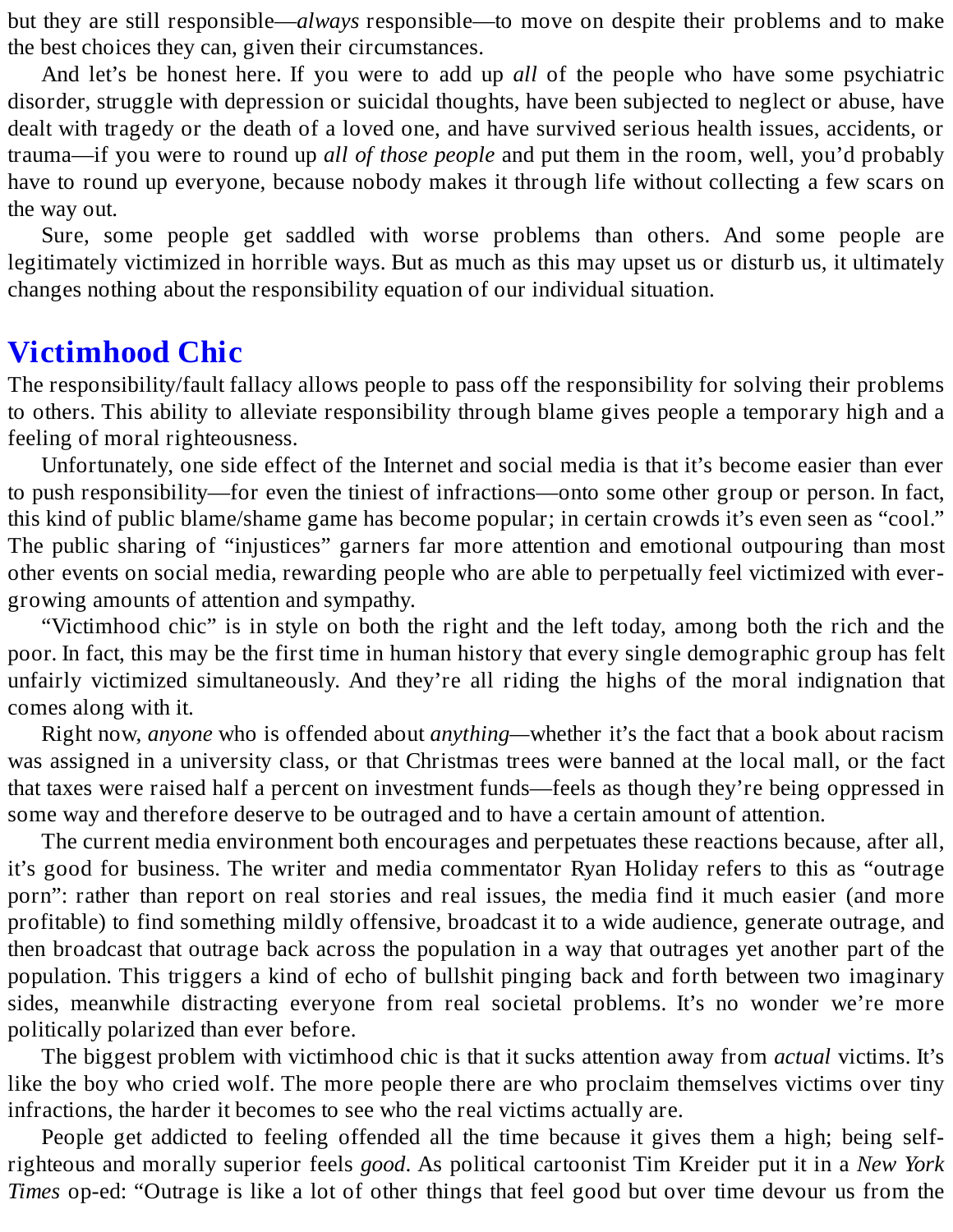inside out. And it's even more insidious than most vices because we don't even consciously acknowledge that it's a pleasure."

But part of living in a democracy and a free society is that we all have to deal with views and people we don't necessarily like. That's simply the price we pay—you could even say it's the whole point of the system. And it seems more and more people are forgetting that.

We should pick our battles carefully, while simultaneously attempting to empathize a bit with the so-called enemy. We should approach the news and media with a healthy dose of skepticism and avoid painting those who disagree with us with a broad brush. We should prioritize values of being honest, fostering transparency, and welcoming doubt over the values of being right, feeling good, and getting revenge. These "democratic" values are harder to maintain amidst the constant noise of a networked world. But we must accept the responsibility and nurture them regardless. The future stability of our political systems may depend on it.

#### **There Is No ["How"](#page-2-8)**

A lot of people might hear all of this and then say something like, "Okay, but how? I get that my values suck and that I avoid responsibility for all of my problems and that I'm an entitled little shit who thinks the world should revolve around me and every inconvenience I experience—but *how* do I change?"

And to this I say, in my best Yoda impersonation: "Do, or do not; there is no 'how.' "

You are *already choosing,* in every moment of every day, what to give a fuck about, so change is as simple as choosing to give a fuck about something else.

It really *is* that simple. It's just not easy.

It's not easy because you're going to feel like a loser, a fraud, a dumbass at first. You're going to be nervous. You're going to freak out. You may get pissed off at your wife or your friends or your father in the process. These are all side effects of changing your values, of changing the fucks you're giving. But they are inevitable.

It's simple but really, really hard.

Let's look at some of these side effects. You're going to feel uncertain; I guarantee it. "Should I really give this up? Is this the right thing to do?" Giving up a value you've depended on for years is going to feel disorienting, as if you don't really know right from wrong anymore. This is hard, but it's normal.

Next, you'll feel like a failure. You've spent half your life measuring yourself by that old value, so when you change your priorities, change your metrics, and stop behaving in the same way, you'll fail to meet that old, trusted metric and thus immediately feel like some sort of fraud or nobody. This is also normal and also uncomfortable.

And certainly you will weather rejections. Many of the relationships in your life were built around the values you've been keeping, so the moment you change those values—the moment you decide that studying is more important than partying, that getting married and having a family is more important than rampant sex, that working a job you believe in is more important than money—your turnaround will reverberate out through your relationships, and many of them will blow up in your face. This too is normal and this too will be uncomfortable.

These are necessary, though painful, side effects of choosing to place your fucks elsewhere, in a place far more important and more worthy of your energies. As you reassess your values, you will be met with internal and external resistance along the way. More than anything, you will feel uncertain;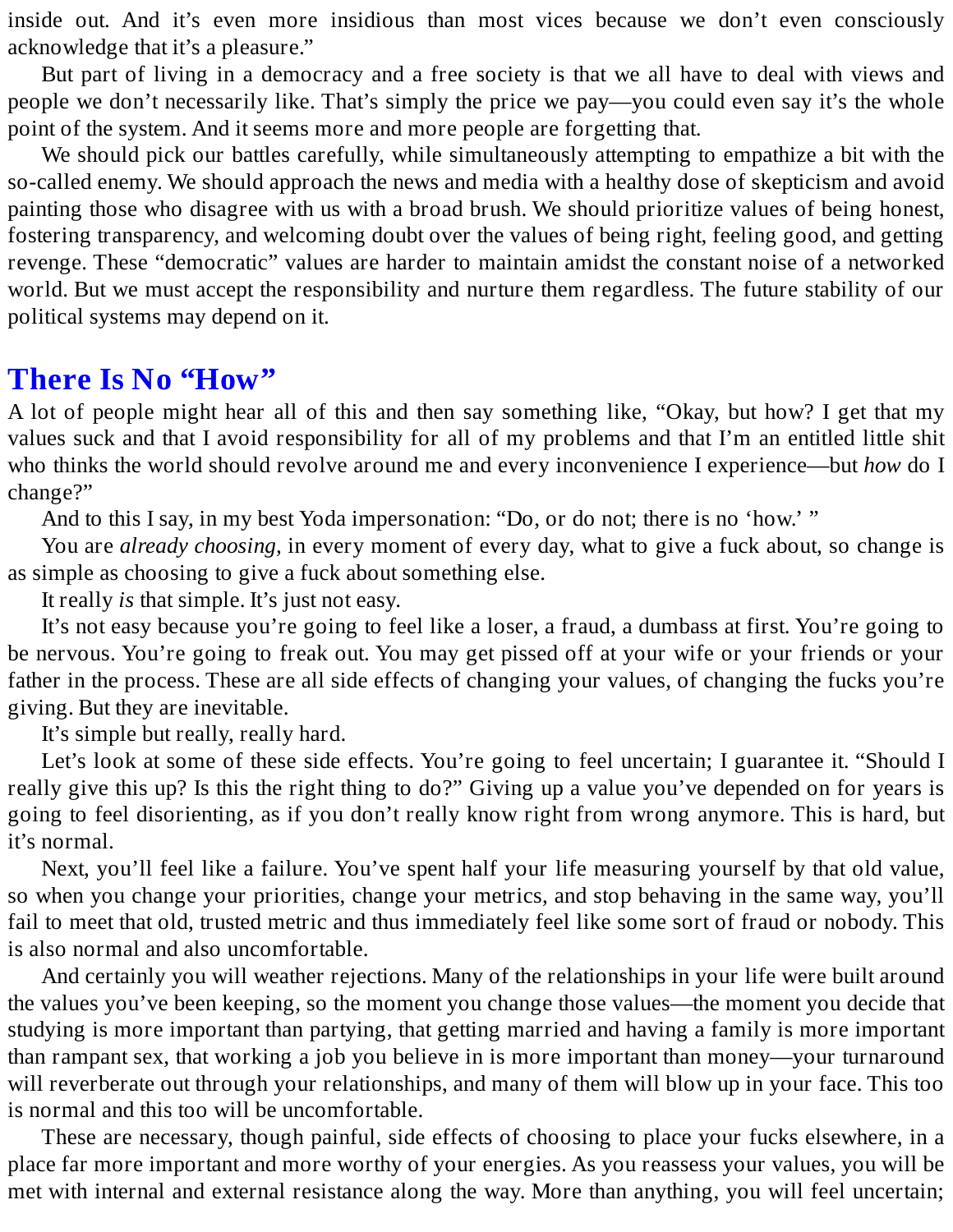you will wonder if what you're doing is wrong. But as we'll see, this is a good thing.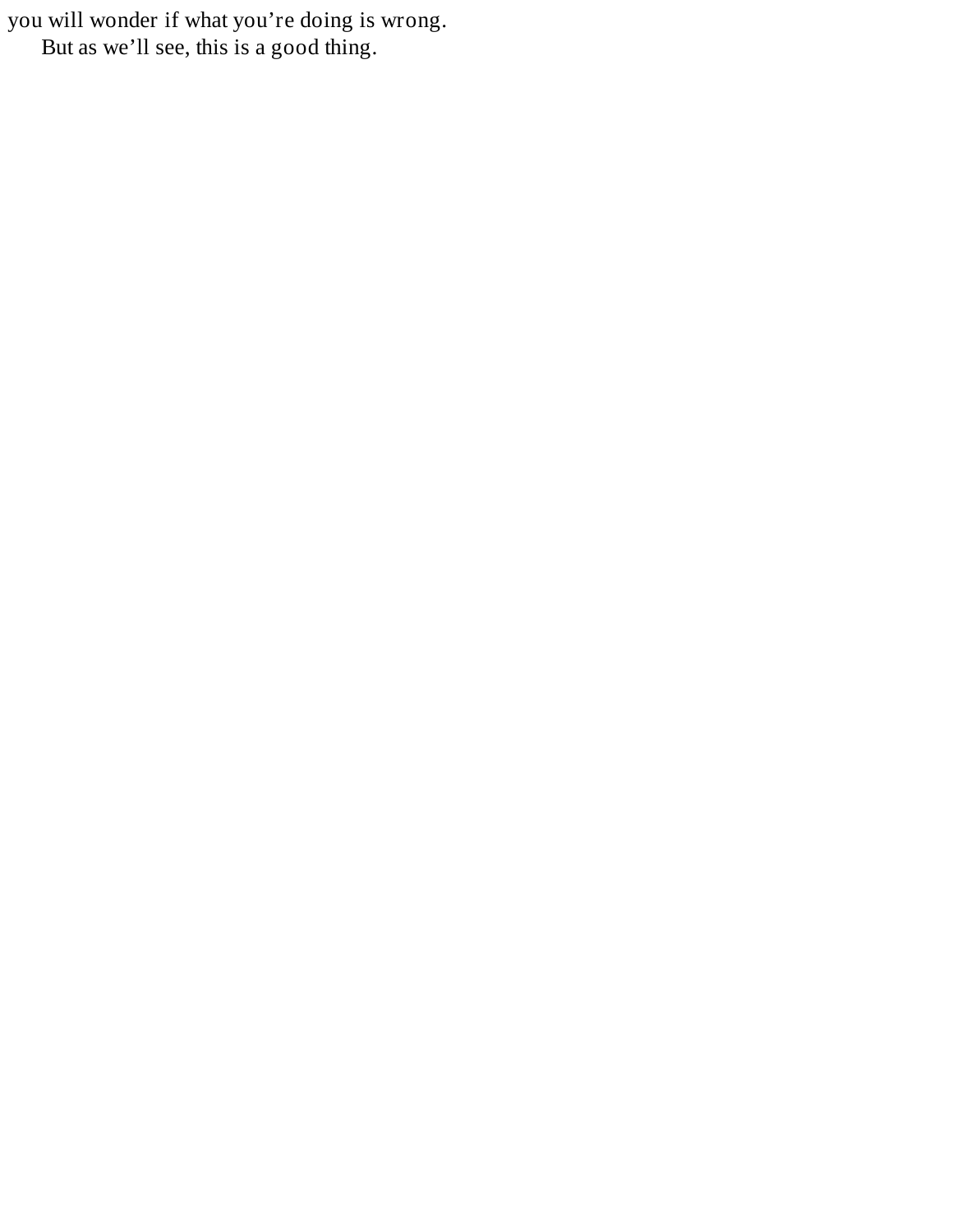#### **[CHAPTER](#page-2-9)** 6

## **You're Wrong About [Everything](#page-2-9) (But So Am I)**

Five hundred years ago cartographers believed that California was an island. Doctors believed that slicing a person's arm open (or causing bleeding anywhere) could cure disease. Scientists believed that fire was made out of something called phlogiston. Women believed that rubbing dog urine on their face had anti-aging benefits. Astronomers believed that the sun revolved around the earth.

When I was a little boy, I used to think "mediocre" was a kind of vegetable that I didn't want to eat. I thought my brother had found a secret passageway in my grandmother's house because he could get outside without having to leave the bathroom (spoiler alert: there was a window). I also thought that when my friend and his family visited "Washington, B.C.," they had somehow traveled back in time to when the dinosaurs lived, because after all, "B.C." was a long time ago.

As a teenager, I told everybody that I didn't care about anything, when the truth was I cared about way too much. Other people ruled my world without my even knowing. I thought happiness was a destiny and not a choice. I thought love was something that just happened, not something that you worked for. I thought being "cool" had to be practiced and learned from others, rather than invented for oneself.

When I was with my first girlfriend, I thought we would be together forever. And then, when that relationship ended, I thought I'd never feel the same way about a woman again. And then when I felt the same way about a woman again, I thought that love sometimes just wasn't enough. And then I realized that each individual gets to *decide* what is "enough," and that love can be whatever we let it be.

Every step of the way I was wrong. About everything. Throughout my life, I've been flat-out wrong about myself, others, society, culture, the world, the universe—everything.

And I hope that will continue to be the case for the rest of my life.

Just as Present Mark can look back on Past Mark's every flaw and mistake, one day Future Mark will look back on Present Mark's assumptions (including the contents of this book) and notice similar flaws. And that will be a good thing. Because that will mean I have grown.

There's a famous Michael Jordan quote about him failing over and over and over again, and that's why he succeeded. Well, I'm always wrong about everything, over and over and over again, and that's why my life improves.

Growth is an endlessly *iterative* process. When we learn something new, we don't go from "wrong" to "right." Rather, we go from wrong to slightly less wrong. And when we learn something additional, we go from slightly less wrong to slightly less wrong than that, and then to even less wrong than that, and so on. We are always in the process of approaching truth and perfection without actually ever reaching truth or perfection.

We shouldn't seek to find the ultimate "right" answer for ourselves, but rather, we should seek to chip away at the ways that we're wrong today so that we can be a little less wrong tomorrow.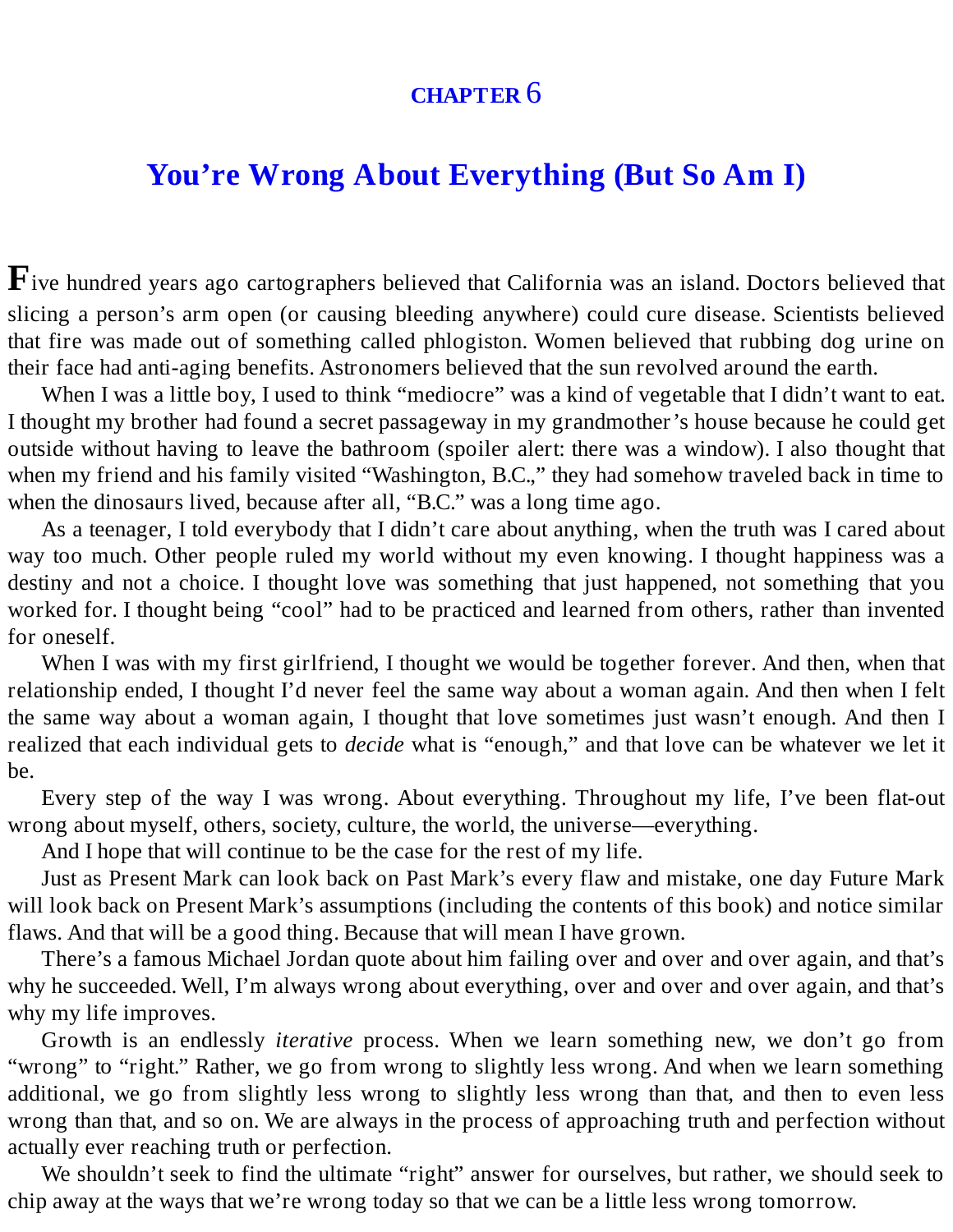When viewed from this perspective, personal growth can actually be quite scientific. Our values are our hypotheses: this behavior is good and important; that other behavior is not. Our actions are the experiments; the resulting emotions and thought patterns are our data.

There is no correct dogma or perfect ideology. There is only what your experience has shown you to be right *for you*—and even then, that experience is probably somewhat wrong too. And because you and I and everybody else all have differing needs and personal histories and life circumstances, we will all inevitably come to differing "correct" answers about what our lives mean and how they should be lived. My correct answer involves traveling alone for years on end, living in obscure places, and laughing at my own farts. Or at least that was the correct answer up until recently. That answer will change and evolve, because I change and evolve; and as I grow older and more experienced, I chip away at how wrong I am, becoming less and less wrong every day.

Many people become so obsessed with being "right" about their life that they never end up actually *living* it.

A certain woman is single and lonely and wants a partner, but she never gets out of the house and does anything about it. A certain man works his ass off and believes he deserves a promotion, but he never explicitly says that to his boss.

They're told that they're afraid of failure, of rejection, of someone saying no.

But that's not it. Sure, rejection hurts. Failure sucks. But there are particular certainties that we hold on to—certainties that we're afraid to question or let go of, values that have given our lives meaning over the years. That woman doesn't get out there and date because she would be forced to confront her beliefs about her own desirability. That man doesn't ask for the promotion because he would have to confront his beliefs about what his skills are actually worth.

It's easier to sit in a painful certainty that nobody would find you attractive, that nobody appreciates your talents, than to actually *test* those beliefs and find out for sure.

Beliefs of this sort—that I'm not attractive enough, so why bother; or that my boss is an asshole, so why bother—are designed to give us moderate comfort now by mortgaging greater happiness and success later on. They're terrible long-term strategies, yet we cling to them because we assume we're right, because we assume we already know what's supposed to happen. In other words, we assume we know how the story ends.

Certainty is the enemy of growth. Nothing is for certain until it has already happened—and even then, it's still debatable. That's why accepting the inevitable imperfections of our values is necessary for any growth to take place.

Instead of striving for certainty, we should be in constant search of doubt: doubt about our own beliefs, doubt about our own feelings, doubt about what the future may hold for us unless we get out there and create it for ourselves. Instead of looking to be right all the time, we should be looking for how we're wrong all the time. Because we are.

Being wrong opens us up to the possibility of change. Being wrong brings the opportunity for growth. It means not cutting your arm open to cure a cold or splashing dog piss on your face to look young again. It means not thinking "mediocre" is a vegetable, and not being afraid to care about things.

Because here's something that's weird but true: we don't *actually* know what a positive or negative experience is. Some of the most difficult and stressful moments of our lives also end up being the most formative and motivating. Some of the best and most gratifying experiences of our lives are also the most distracting and demotivating. Don't trust your conception of positive/negative experiences. All that we know for certain is what hurts in the moment and what doesn't. And that's not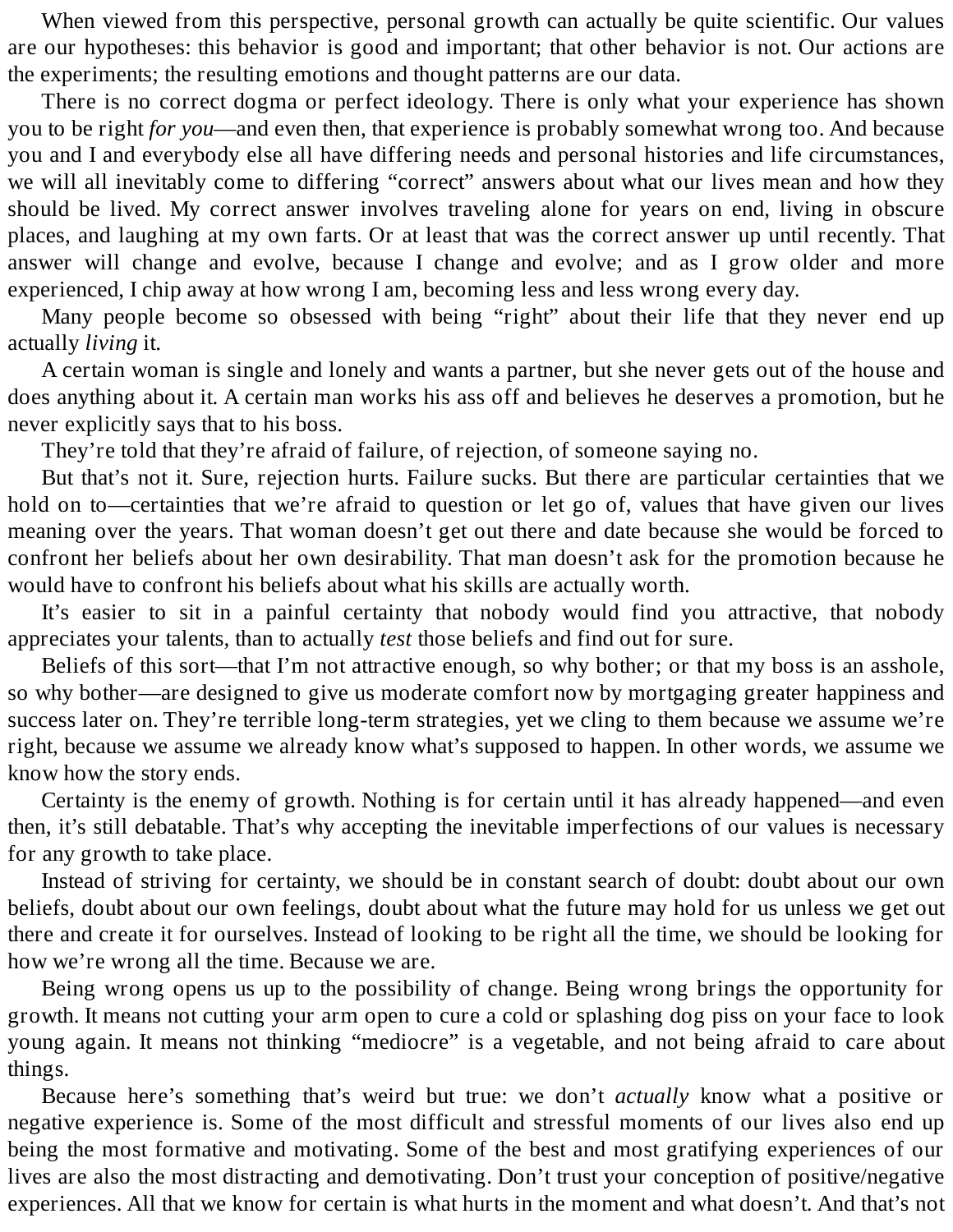worth much.

Just as we look back in horror at the lives of people five hundred years ago, I imagine people five hundred years from now will laugh at us and our certainties today. They will laugh at how we let our money and our jobs define our lives. They will laugh at how we were afraid to show appreciation for those who matter to us most, yet heaped praise on public figures who didn't deserve anything. They will laugh at our rituals and superstitions, our worries and our wars; they will gawk at our cruelty. They will study our art and argue over our history. They will understand truths about us of which none of us are yet aware.

And they, too, will be wrong. Just less wrong than we were.

# **[Architects](#page-2-10) of Our Own Beliefs**

Try this. Take a random person and put them in a room with some buttons to push. Then tell them that if they do something specific—some undefined something that they have to figure out—a light will flash on indicating that they've won a point. Then tell them to see how many points they can earn within a thirty-minute period.

When psychologists have done this, what happens is what you might expect. People sit down and start mashing buttons at random until eventually the light comes on to tell them they got a point. Logically, they then try repeating whatever they were doing to get more points. Except now the light's not coming on. So they start experimenting with more complicated sequences—press this button three times, then this button once, then wait five seconds, and—*ding!* Another point. But eventually *that* stops working. Perhaps it doesn't have to do with buttons at all, they think. Perhaps it has to do with how I'm sitting. Or what I'm touching. Maybe it has to do with my feet. *Ding!* Another point. Yeah, maybe it's my feet *and then* I press another button. *Ding!*

Generally, within ten to fifteen minutes each person has figured out the specific sequence of behaviors required to net more points. It's usually something weird like standing on one foot or memorizing a long sequence of buttons pressed in a specific amount of time while facing a certain direction.

But here's the funny part: the points really are random. There's no sequence; there's no pattern. Just a light that keeps coming on with a ding, and people doing cartwheels thinking that what they're doing is giving them points.

Sadism aside, the point of the experiment is to show how quickly the human mind is capable of coming up with and believing in a bunch of bullshit that isn't real. And it turns out, we're all really good at it. Every person leaves that room convinced that he or she nailed the experiment and won the game. They all believe that they discovered the "perfect" sequence of buttons that earned them their points. But the methods they come up with are as unique as the individuals themselves. One man came up with a long sequence of button-pushing that made no sense to anyone but himself. One girl came to believe that she had to tap the ceiling a certain number of times to get points. When she left the room she was exhausted from jumping up and down.

Our brains are meaning machines. What we understand as "meaning" is generated by the associations our brain makes between two or more experiences. We press a button, then we see a light go on; we assume the button *caused* the light to go on. This, at its core, is the basis of meaning. Button, light; light, button. We see a chair. We note that it's gray. Our brain then draws the association between the color (gray) and the object (chair) and forms meaning: "The chair is gray."

Our minds are constantly whirring, generating more and more associations to help us understand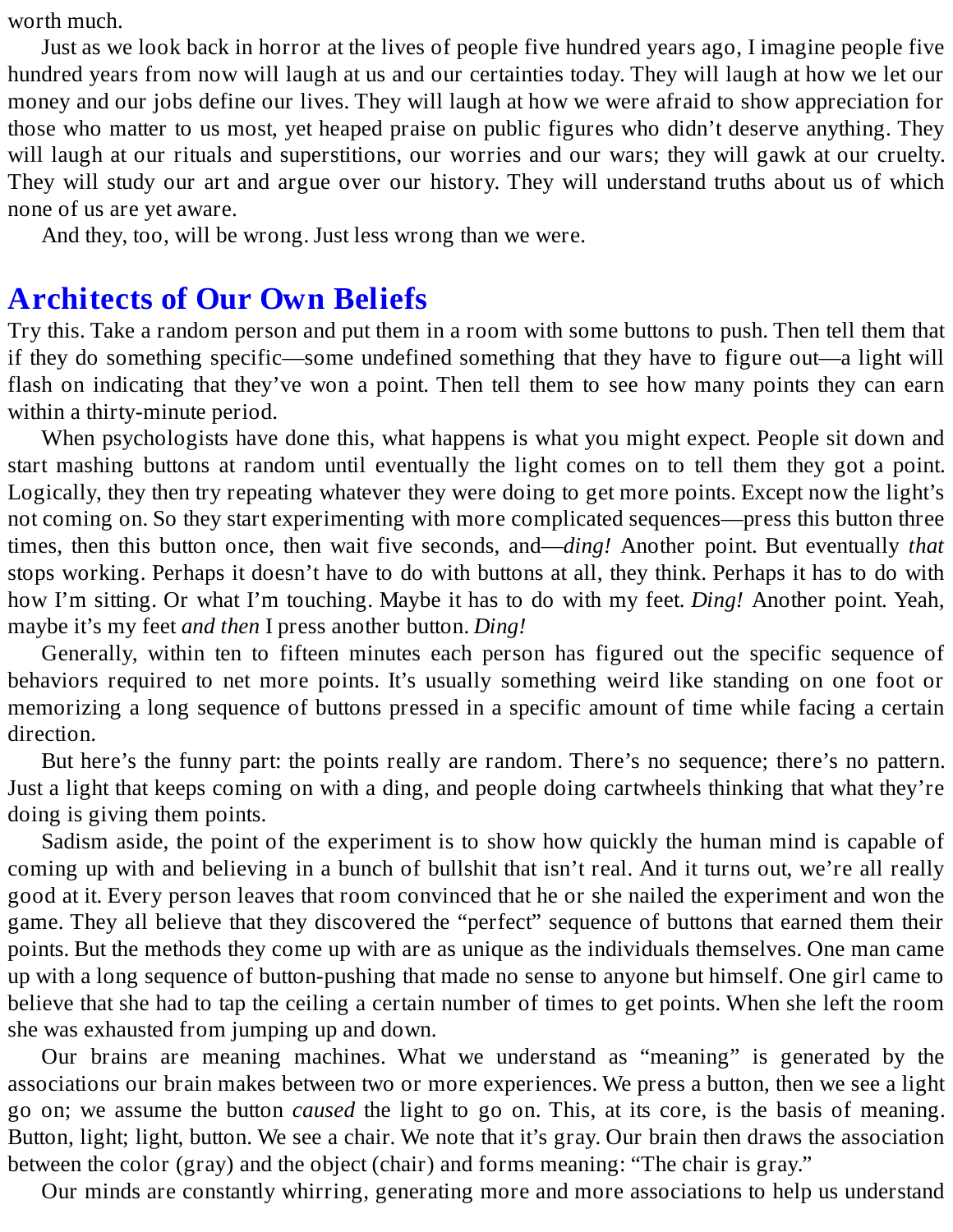and control the environment around us. Everything about our experiences, both external and internal, generates new associations and connections within our minds. Everything from the words on this page, to the grammatical concepts you use to decipher them, to the dirty thoughts your mind wanders into when my writing becomes boring or repetitive—each of these thoughts, impulses, and perceptions is composed of thousands upon thousands of neural connections, firing in conjunction, alighting your mind in a blaze of knowledge and understanding.

But there are two problems. First, the brain is imperfect. We mistake things we see and hear. We forget things or misinterpret events quite easily.

Second, once we create meaning for ourselves, our brains are designed to hold on to that meaning. We are biased toward the meaning our mind has made, and we don't want to let go of it. Even if we see evidence that contradicts the meaning we created, we often ignore it and keep on believing anyway.

The comedian Emo Philips once said, "I used to think the human brain was the most wonderful organ in my body. Then I realized who was telling me this." The unfortunate fact is, most of what we come to "know" and believe is the product of the innate inaccuracies and biases present in our brains. Many or even most of our values are products of events that are not representative of the world at large, or are the result of a totally misconceived past.

The result of all this? Most of our beliefs are wrong. Or, to be more exact, *all* beliefs are wrong —some are just less wrong than others. The human mind is a jumble of inaccuracy. And while this may make you uncomfortable, it's an incredibly important concept to accept, as we'll see.

### **Be [Careful](#page-2-11) What You Believe**

In 1988, while in therapy, the journalist and feminist author Meredith Maran came to a startling realization: her father had sexually abused her as a child. It was a shock to her, a repressed memory she had spent most of her adult life oblivious to. But at the age of thirty-seven, she confronted her father and also told her family what had happened.

Meredith's news horrified her entire family. Her father immediately denied having done anything. Some family members sided with Meredith. Others sided with her father. The family tree was split in two. And the pain that had defined Meredith's relationship with her father since long before her accusation now spread like a mold across its branches. It tore everyone apart.

Then, in 1996, Meredith came to another startling realization: her father actually *hadn't* sexually abused her. (I know: oops.) She, with the help of a well-intentioned therapist, had actually invented the memory. Consumed by guilt, she spent the rest of her father's life attempting to reconcile with him and other family members through constant apologizing and explaining. But it was too late. Her father passed away and her family would never be the same.

It turned out Meredith wasn't alone. As she describes in her autobiography, *My Lie: A True Story of False Memory,* throughout the 1980s, many women accused male family members of sexual abuse only to turn around and recant years later. Similarly, there was a whole swath of people who claimed during that same decade that there were satanic cults abusing children, yet despite police investigations in dozens of cities, police never found any evidence of the crazy practices described.

Why were people suddenly inventing memories of horrible abuse in families and cults? And why was it all happening then, in the 1980s?

Ever play the telephone game as a kid? You know, you say something in one person's ear and it gets passed through like ten people, and what the last person hears is completely unrelated to what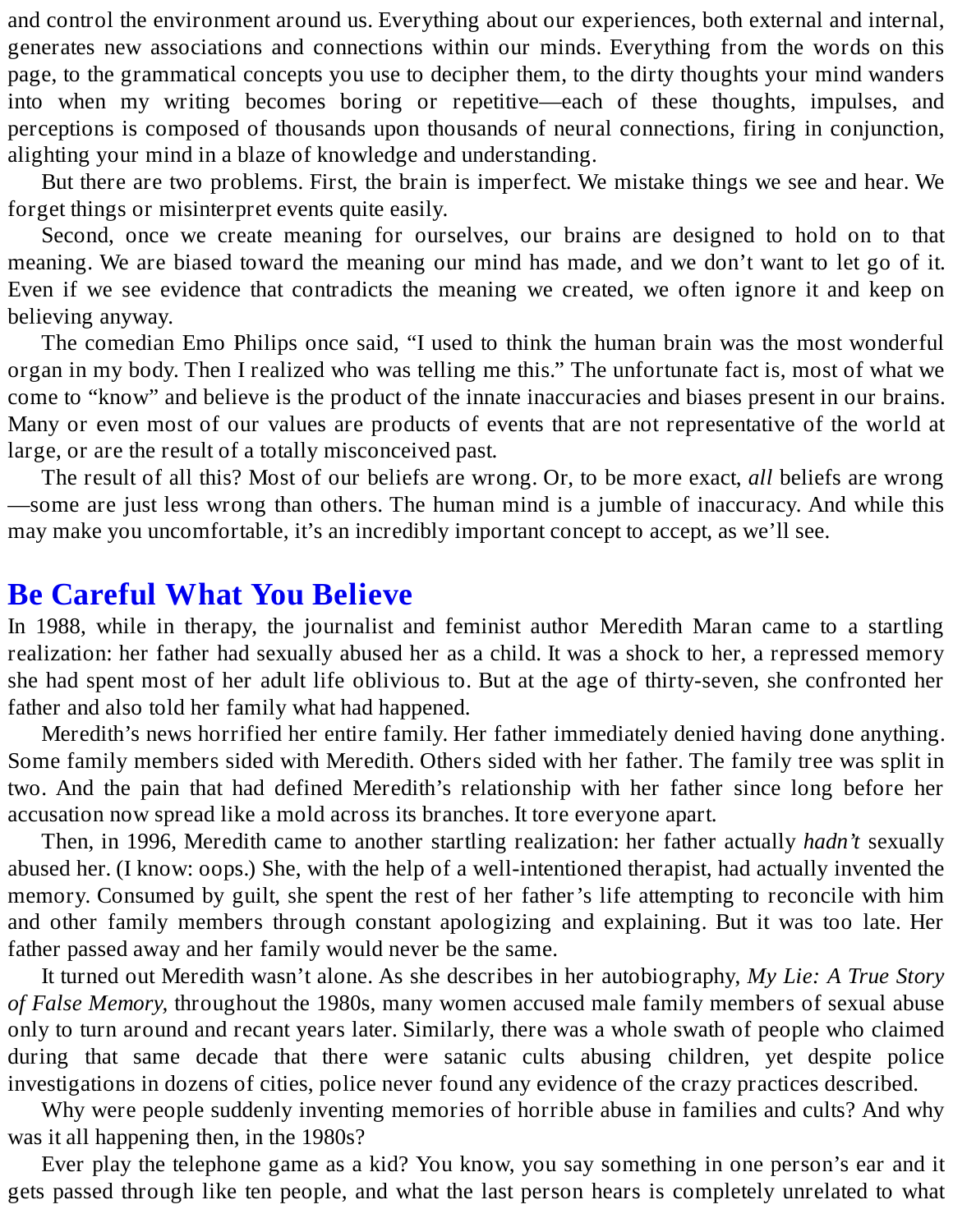you started with? That's basically how our memories work.

We experience something. Then we remember it slightly differently a few days later, as if it had been whispered and misheard. Then we tell somebody about it and have to fill in a couple of the plot holes with our own embellishments to make sure everything makes sense and we're not crazy. And then we come to believe those little filled-in mental gaps, and so we tell those the next time too. Except they're not real, so we get them a little bit wrong. And we're drunk one night a year later when we tell the story, so we embellish it a little bit more—okay, let's be honest, we completely make up about one-third of it. But when we're sober the next week, we don't want to admit that we're a big fat liar, so we go along with the revised and newly expanded drunkard version of our story. And five years later, our absolutely, swear-to-god, swear-on-my-mother's-grave, truer-than-true story is at most 50 percent true.

We all do this. You do. I do. No matter how honest and well-intentioned we are, we're in a perpetual state of misleading ourselves and others for no other reason than that our brain is designed to be efficient, not accurate.

Not only does our memory suck—suck to the point that eyewitness testimony isn't necessarily taken seriously in court cases—but our brain functions in a horribly biased way.

How so? Well, our brain is always trying to make sense of our current situation based on what we already believe and have already experienced. Every new piece of information is measured against the values and conclusions we already have. As a result, our brain is always biased toward what we feel to be true in that moment. So when we have a great relationship with our sister, we'll interpret most of our memories about her in a positive light. But when the relationship sours, we'll often come to see those exact same memories differently, reinventing them in such a way as to explain our present-day anger toward her. That sweet gift she gave us last Christmas is now remembered as patronizing and condescending. That time she forgot to invite us to her lake house is now seen not as an innocent mistake but as horrible negligence.

Meredith's fake abuse story makes far more sense when we understand the values in which her beliefs arose. First of all, Meredith had had a strained and difficult relationship with her father throughout most of her life. Second, Meredith had had a series of failed intimate relationships with men, including a failed marriage.

So already, in terms of her values, "close relationships with men" weren't doing so hot.

Then, in the early 1980s, Meredith became a radical feminist and began doing research into child abuse. She was confronted with horrific story after horrific story of abuse, and she dealt with incest survivors—usually little girls—for years on end. She also reported extensively on a number of inaccurate studies that came out around that time—studies that it later turned out grossly overestimated the prevalence of child molestation. (The most famous study reported that a third of adult women had been sexually molested as children, a number that has since been shown to be false.)

And on top of all of this, Meredith fell in love and began a relationship with another woman, an incest survivor. Meredith developed a codependent and toxic relationship with her partner, one in which Meredith continually tried to "save" the other woman from her traumatic past. Her partner also used her traumatic past as a weapon of guilt to earn Meredith's affection (more on this and boundaries in chapter 8). Meanwhile, Meredith's relationship with her father deteriorated even further (he wasn't exactly thrilled that she was now in a lesbian relationship), and she was attending therapy at an almost compulsive rate. Her therapists, who had their own values and beliefs driving *their* behavior, regularly insisted that it couldn't simply be Meredith's highly stressful reporting job or her poor relationships that were making her so unhappy; *it must be something else, something deeper.*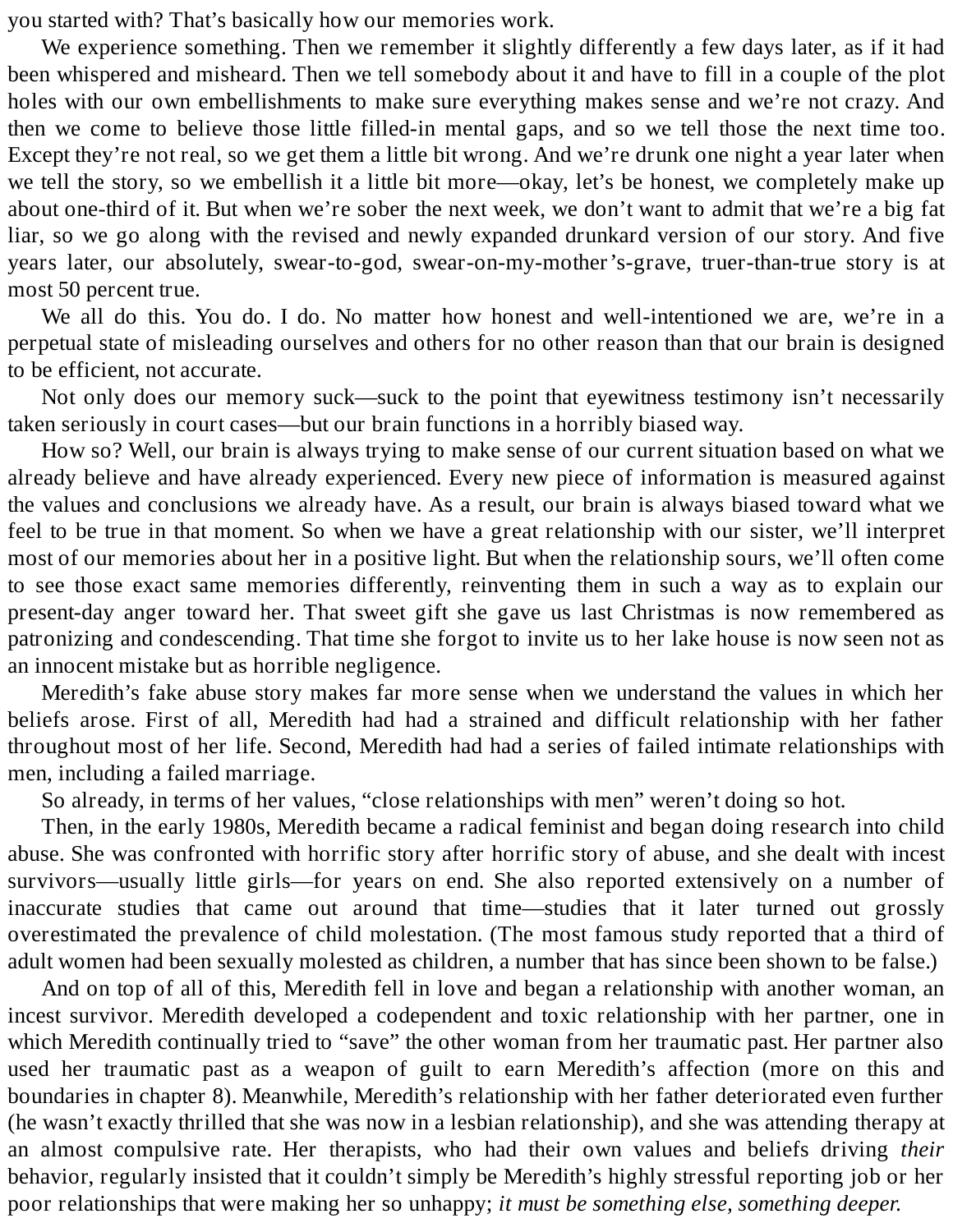Around this time, a new form of treatment called repressed memory therapy was becoming hugely popular. This therapy involved a therapist putting a client into a trancelike state where she was encouraged to root out and reexperience forgotten childhood memories. These memories were often benign, but the idea was that at least a few of them would be traumatic as well.

So there you have poor Meredith, miserable and researching incest and child molestation every day, angry at her father, having endured an entire lifetime of failed relationships with men, and the only person who seems to understand her or love her is another woman who is a survivor of incest. Oh, and she's lying on a couch crying every other day with a therapist demanding over and over that she remember something she can't remember. And voilà, you have a perfect recipe for an invented memory of sexual abuse that never happened.

Our mind's biggest priority when processing experiences is to interpret them in such a way that they will cohere with all of our previous experiences, feelings, and beliefs. But often we run into life situations where past and present *don't* cohere: on such occasions, what we're experiencing in the moment flies in the face of everything we've accepted as true and reasonable about our past. In an effort to achieve coherence, our mind will sometimes, in cases like that, invent false memories. By linking our present experiences with that imagined past, our mind allows us to maintain whatever meaning we already established.

As noted earlier, Meredith's story is not unique. In fact, in the 1980s and early 1990s, hundreds of innocent people were wrongly accused of sexual violence under similar circumstances. Many of them went to prison for it.

For people who were dissatisfied with their lives, these suggestive explanations, combined with the sensationalizing media—there were veritable epidemics of sexual abuse and satanic violence going on, and *you* could be a victim too—gave people's unconscious minds the incentive to fudge their memories a bit and explain their current suffering in a way that allowed them to be victims and avoid responsibility. Repressed memory therapy then acted as a means to pull these unconscious desires out and put them into a seemingly tangible form of a memory.

This process, and the state of mind it resulted in, became so common that a name was introduced for it: false memory syndrome. It changed the way courtrooms operate. Thousands of therapists were sued and lost their licenses. Repressed memory therapy fell out of practice and was replaced by more practical methods. Recent research has only reinforced the painful lesson of that era: our beliefs are malleable, and our memories are horribly unreliable.

There's a lot of conventional wisdom out there telling you to "trust yourself," to "go with your gut," and all sorts of other pleasant-sounding clichés.

But perhaps the answer is to trust yourself *less.* After all, if our hearts and minds are so unreliable, maybe we should be questioning our own intentions and motivations *more.* If we're all wrong, all the time, then isn't self-skepticism and the rigorous challenging of our own beliefs and assumptions the only logical route to progress?

This may sound scary and self-destructive. But it's actually quite the opposite. It's not only the safer option, but it's liberating as well.

### **The Dangers of Pure [Certainty](#page-2-12)**

Erin sits across from me at the sushi restaurant and tries to explain why she doesn't believe in death. It's been almost three hours, and she's eaten exactly four cucumber rolls and drunk an entire bottle of sake by herself. (In fact, she's about halfway through bottle number two now.) It's four o'clock on a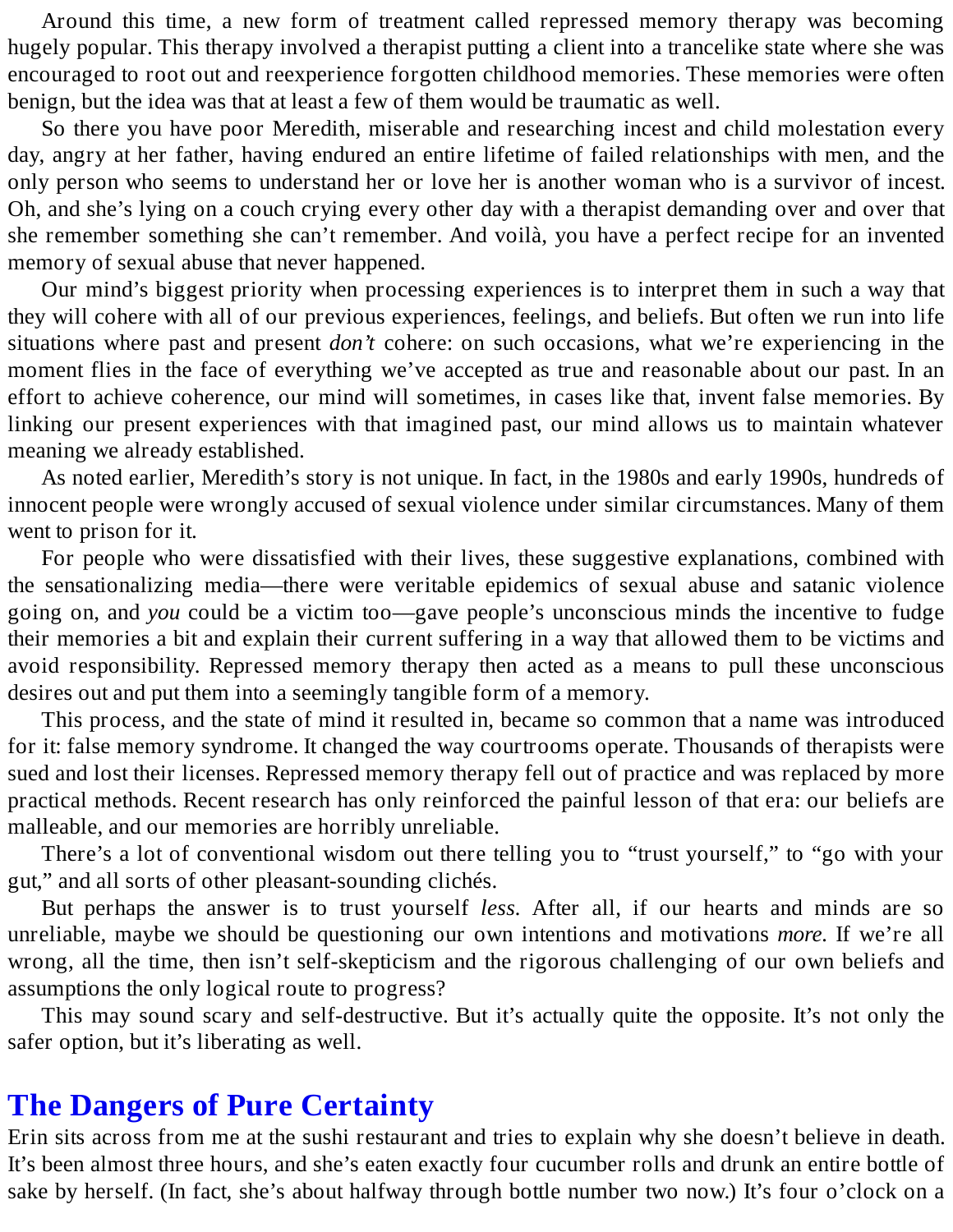Tuesday afternoon.

I didn't invite her here. She found out where I was via the Internet and flew out to come find me. Again.

She's done this before. You see, Erin is convinced that she can cure death, but she's also convinced that she needs my help to do it. But not my help in like a business sense. If she just needed some PR advice or something, that would be one thing. No, it's more than that: she needs me to be her boyfriend. Why? After three hours of questioning and a bottle and a half of sake, it still isn't clear.

My fiancée was with us in the restaurant, by the way. Erin thought it important that she be included in the discussion; Erin wanted her to know that she was "willing to share" me and that my girlfriend (now wife) "shouldn't feel threatened" by her.

I met Erin at a self-help seminar in 2008. She seemed like a nice enough person. A little bit on the woo-woo, New Agey side of things, but she was a lawyer and had gone to an Ivy League school, and was clearly smart. And she laughed at my jokes and thought I was cute—so, of course, knowing me, I slept with her.

A month later, she invited me to uproot across the country and move in with her. This struck me as somewhat of a red flag, and so I tried to break things off with her. She responded by saying that she would kill herself if I refused to be with her. Okay, so make that two red flags. I promptly blocked her from my email and all my devices.

This would slow her down but not stop her.

Years before I met her, Erin had gotten into a car accident and nearly died. Actually, she *had* medically "died" for a few moments—all brain activity had stopped—but she had somehow miraculously been revived. When she "came back," she claimed everything had changed. She became a very spiritual person. She became interested in, and started believing in, energy healing and angels and universal consciousness and tarot cards. She also believed that she had become a healer and an empath and that she could see the future. And for whatever reason, upon meeting me, she decided that she and I were destined to save the world together. To "cure death," as she put it.

After I'd blocked her, she began to create new email addresses, sometimes sending me as many as a dozen angry emails in a single day. She created fake Facebook and Twitter accounts that she used to harass me as well as people close to me. She created a website identical to mine and wrote dozens of articles claiming that I was her ex-boyfriend and that I had lied to her and cheated her, that I had promised to marry her and that she and I belonged together. When I contacted her to take the site down, she said that she would take it down only if I flew to California to be with her. This was her idea of a compromise.

And through all of this, her justification was the same: I was destined to be with her, that God had preordained it, that she literally woke up in the middle of the night to the voices of angels commanding that "our special relationship" was to be the harbinger of a new age of permanent peace on earth. (Yes, she really told me this.)

By the time we were sitting in that sushi restaurant together, there had been thousands of emails. Whether I responded or didn't respond, replied respectfully or replied angrily, nothing ever changed. Her mind never changed; her beliefs never budged. This had gone on for over seven years by then (and counting).

And so it was, in that small sushi restaurant, with Erin guzzling sake and babbling for hours about how she'd cured her cat's kidney stones with energy tapping, that something occurred to me:

Erin is a self-improvement junkie. She spends tens of thousands of dollars on books and seminars and courses. And the craziest part of all this is that Erin embodies all the lessons she's learned to a T.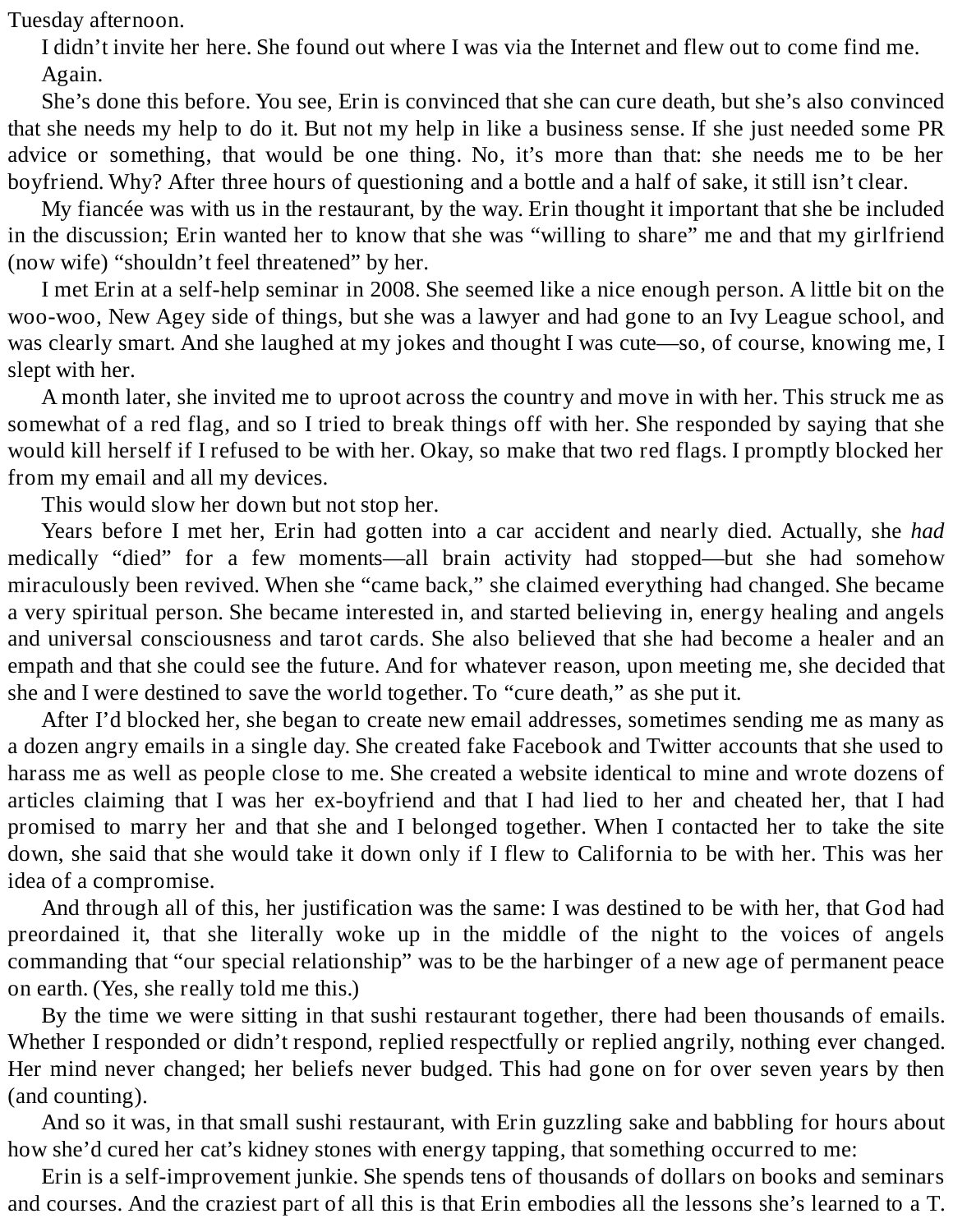She has her dream. She stays persistent with it. She visualizes and takes action and weathers the rejections and failures and gets up and tries again. She's relentlessly positive. She thinks pretty damn highly of herself. I mean, she claims to heal cats the same way Jesus healed Lazarus—come the fuck on.

And yet her values are so fucked that none of this matters. The fact that she does everything "right" doesn't make *her* right.

There is a certainty in her that refuses to relinquish itself. She has even told me this in so many words: that she knows her fixation is completely irrational and unhealthy and is making both her and me unhappy. But for some reason it feels so right to her that she can't ignore it and she can't stop.

In the mid-1990s, psychologist Roy Baumeister began researching the concept of evil. Basically, he looked at people who do bad things and at why they do them.

At the time it was assumed that people did bad things because they felt horrible about themselves —that is, they had low self-esteem. One of Baumeister's first surprising findings was that this was often not true. In fact, it was usually the opposite. Some of the worst criminals felt pretty damn good about themselves. And it was this feeling good about themselves in spite of the reality around them that gave them the sense of justification for hurting and disrespecting others.

For individuals to feel justified in doing horrible things to other people, they must feel an unwavering certainty in their own righteousness, in their own beliefs and deservedness. Racists do racist things because they're certain about their genetic superiority. Religious fanatics blow themselves up and murder dozens of people because they're certain of their place in heaven as martyrs. Men rape and abuse women out of their certainty that they're entitled to women's bodies.

Evil people never believe that *they* are evil; rather, they believe that everyone else is evil.

In controversial experiments, now simply known as the Milgram Experiments, named for the psychologist Stanley Milgram, researchers told "normal" people that they were to punish other volunteers for breaking various rules. And punish them they did, sometimes escalating the punishment to the point of physical abuse. Almost none of the punishers objected or asked for explanation. On the contrary, many of them seemed to relish the certainty of the moral righteousness bestowed upon them by the experiments.

The problem here is that not only is certainty unattainable, but the pursuit of certainty often breeds more (and worse) insecurity.

Many people have an unshakable certainty in their ability at their job or in the amount of salary they *should* be making. But that certainty makes them feel worse, not better. They see others getting promoted over them, and they feel slighted. They feel unappreciated and underacknowledged.

Even a behavior as simple as sneaking a peek at your boyfriend's text messages or asking a friend what people are saying about you is driven by insecurity and that aching desire to be certain.

You can check your boyfriend's text messages and find nothing, but that's rarely the end of it; then you may start wondering if he has a second phone. You can feel slighted and stepped over at work to explain why you missed out on a promotion, but then that causes you to distrust your coworkers and second-guess everything they say to you (and how you think they feel about you), which in turn makes you even less likely to get promoted. You can keep pursuing that special someone you're "supposed" to be with, but with each rebuffed advance and each lonely night, you only begin to question more and more what you're doing wrong.

And it's in these moments of insecurity, of deep despair, that we become susceptible to an insidious entitlement: believing that we *deserve* to cheat a little to get our way, that other people *deserve* to be punished, that we *deserve* to take what we want, and sometimes violently.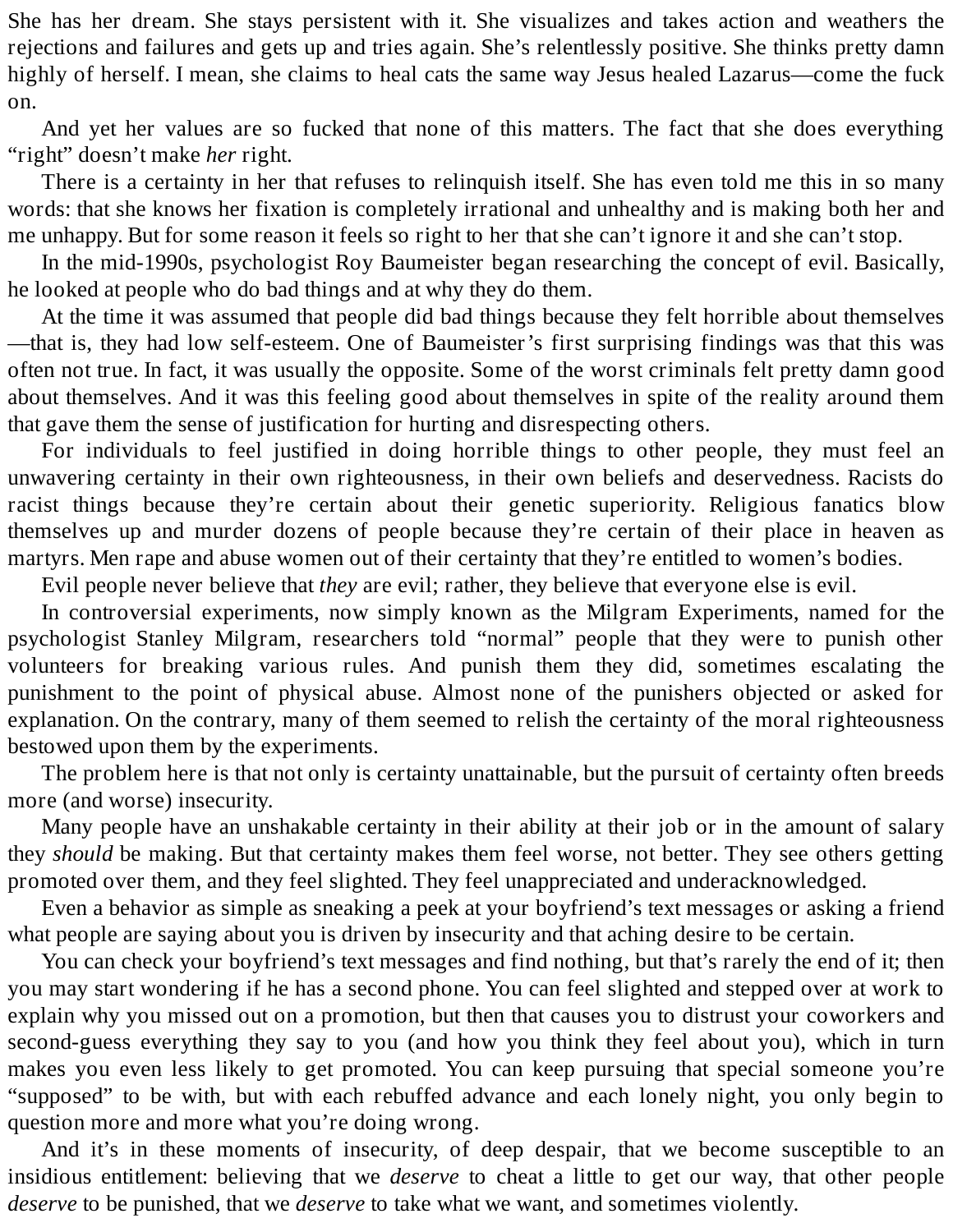It's the backwards law again: the more you try to be certain about something, the more uncertain and insecure you will feel.

But the converse is true as well: the more you embrace being uncertain and not knowing, the more comfortable you will feel in knowing what you don't know.

Uncertainty removes our judgments of others; it preempts the unnecessary stereotyping and biases that we otherwise feel when we see somebody on TV, in the office, or on the street. Uncertainty also relieves us of our judgment of ourselves. We don't know if we're lovable or not; we don't know how attractive we are; we don't know how successful we could potentially become. The only way to achieve these things is to remain uncertain of them and be open to finding them out through experience.

Uncertainty is the root of all progress and all growth. As the old adage goes, the man who believes he knows everything learns nothing. We cannot learn anything without first not knowing something. The more we admit we do not know, the more opportunities we gain to learn.

Our values are imperfect and incomplete, and to assume that they are perfect and complete is to put us in a dangerously dogmatic mindset that breeds entitlement and avoids responsibility. The only way to solve our problems is to first admit that our actions and beliefs up to this point have been wrong and are not working.

This openness to being wrong *must exist* for any real change or growth to take place.

Before we can look at our values and prioritizations and change them into better, healthier ones, we must first become *uncertain* of our current values. We must intellectually strip them away, see their faults and biases, see how they don't fit in with much of the rest of the world, to stare our own ignorance in the face and concede, because our own ignorance is greater than us all.

#### **Manson's Law of [Avoidance](#page-2-13)**

Chances are you've heard some form of Parkinson's law: "Work expands so as to fill up the time available for its completion."

You've also undoubtedly heard of Murphy's law: "Whatever can go wrong will go wrong."

Well, next time you're at a swanky cocktail party and you want to impress somebody, try dropping Manson's law of avoidance on them:

The more something threatens your identity, the more you will avoid it.

That means the more something threatens to change how you view yourself, how successful/unsuccessful you believe yourself to be, how well you see yourself living up to your values, the more you will avoid ever getting around to doing it.

There's a certain comfort that comes with knowing how you fit in the world. Anything that shakes up that comfort—even if it could potentially make your life better—is inherently scary.

Manson's law applies to both good and bad things in life. Making a million dollars could threaten your identity just as much as losing all your money; becoming a famous rock star could threaten your identity just as much as losing your job. This is why people are often so afraid of success—for the exact same reason they're afraid of failure: it threatens who they believe themselves to be.

You avoid writing that screenplay you've always dreamed of because doing so would call into question your identity as a practical insurance adjuster. You avoid talking to your husband about being more adventurous in the bedroom because that conversation would challenge your identity as a good, moral woman. You avoid telling your friend that you don't want to see him anymore because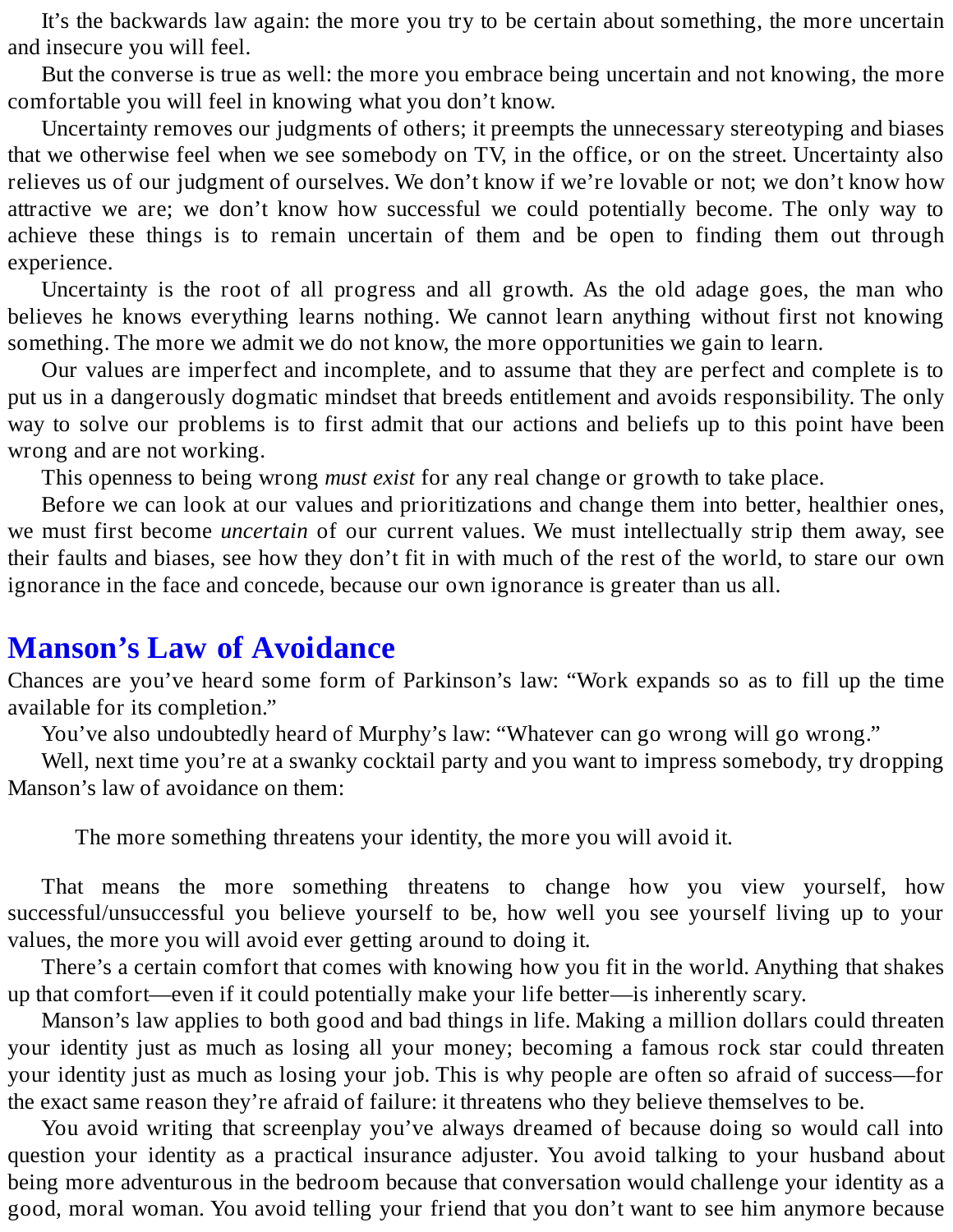ending the friendship would conflict with your identity as a nice, forgiving person.

These are good, important opportunities that we consistently pass up because they threaten to change how we view and feel about ourselves. They threaten the values that we've chosen and have learned to live up to.

I had a friend who, for the longest time, talked about putting his artwork online and trying to make a go of it as a professional (or at least semiprofessional) artist. He talked about it for years; he saved up money; he even built a few different websites and uploaded his portfolio.

But he never launched. There was always some reason: the resolution on his work wasn't good enough, or he had just painted something better, or he wasn't in a position to dedicate enough time to it yet.

Years passed and he never did give up his "real job." Why? Because despite dreaming about making a living through his art, the real potential of becoming An Artist Nobody Likes was far, far scarier than remaining An Artist Nobody's Heard Of. At least he was comfortable with and used to being An Artist Nobody's Heard Of.

I had another friend who was a party guy, always going out drinking and chasing girls. After years of living the "high life," he found himself terribly lonely, depressed, and unhealthy. He wanted to give up his party lifestyle. He spoke with a fierce jealousy of those of us who were in relationships and more "settled down" than he was. Yet he never changed. For years he went on, empty night after empty night, bottle after bottle. Always some excuse. Always some reason he couldn't slow down.

Giving up that lifestyle threatened his identity too much. The Party Guy was all he knew how to be. To give that up would be like committing psychological hara-kiri.

We all have values for ourselves. We protect these values. We try to live up to them and we justify them and maintain them. Even if we don't mean to, that's how our brain is wired. As noted before, we're unfairly biased toward what we already know, what we believe to be certain. If I believe I'm a nice guy, I'll avoid situations that could potentially contradict that belief. If I believe I'm an awesome cook, I'll seek out opportunities to prove that to myself over and over again. The belief always takes precedence. Until we change how we view ourselves, what we believe we are and are not, we cannot overcome our avoidance and anxiety. We cannot change.

In this way, "knowing yourself" or "finding yourself" can be dangerous. It can cement you into a strict role and saddle you with unnecessary expectations. It can close you off to inner potential and outer opportunities.

I say *don't* find yourself. I say *never* know who you are. Because that's what keeps you striving and discovering. And it forces you to remain humble in your judgments and accepting of the differences in others.

# **Kill [Yourself](#page-2-14)**

Buddhism argues that your idea of who "you" are is an arbitrary mental construction and that you should let go of the idea that "you" exist at all; that the arbitrary metrics by which you define yourself actually trap you, and thus you're better off letting go of everything. In a sense, you could say that Buddhism encourages you to not give a fuck.

It sounds wonky, but there are some psychological benefits to this approach to life. When we let go of the stories we tell about ourselves, to ourselves, we free ourselves up to actually act (and fail) and grow.

When someone admits to herself, "You know, maybe I'm not good at relationships," then she is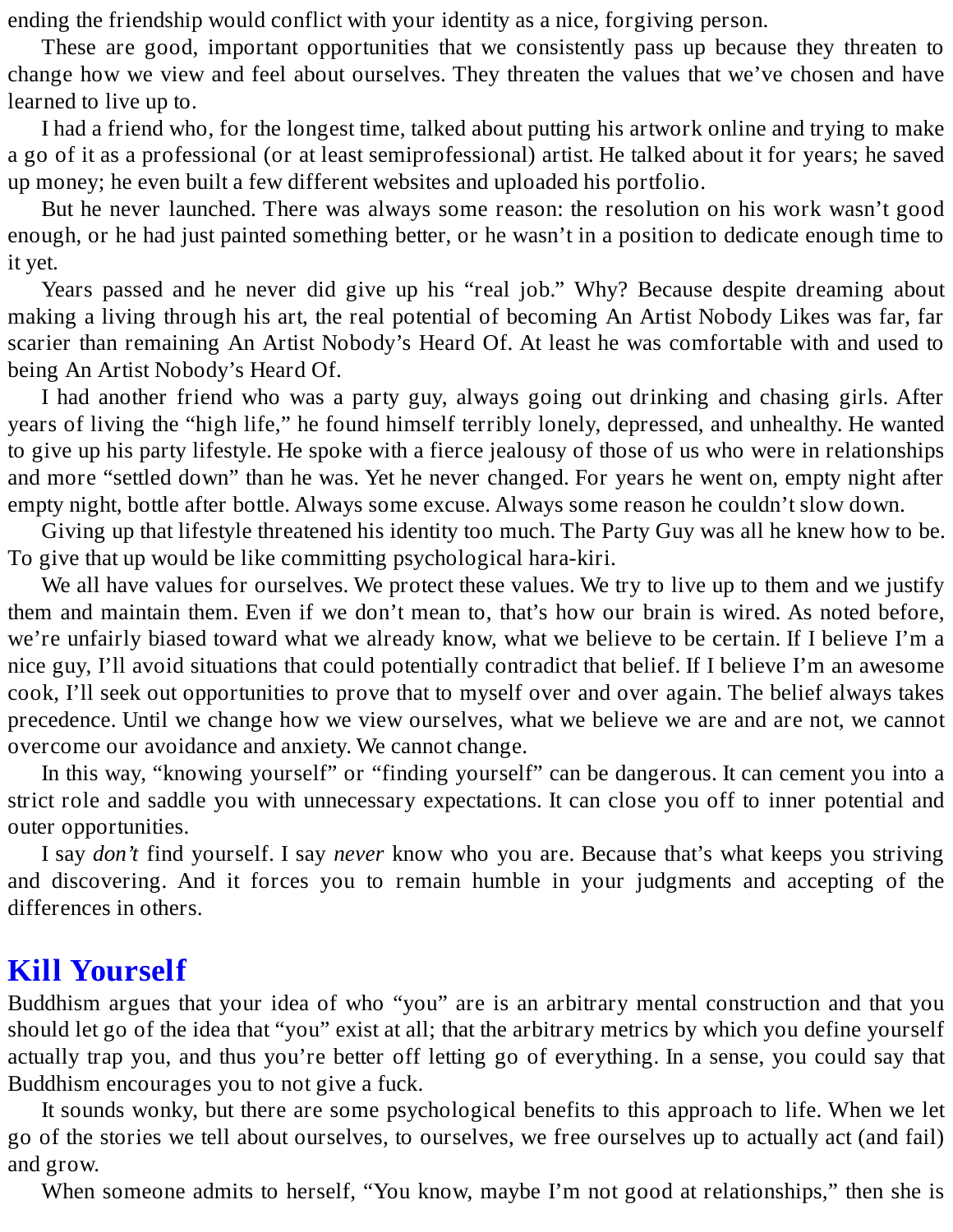suddenly free to act and end her bad marriage. She has no identity to protect by staying in a miserable, crappy marriage just to prove something to herself.

When the student admits to himself, "You know, maybe I'm not a rebel; maybe I'm just scared," then he's free to be ambitious again. He has no reason to feel threatened by pursuing his academic dreams and maybe failing.

When the insurance adjuster admits to himself, "You know, maybe there's nothing unique or special about my dreams or my job," then he's free to give that screenplay an honest go and see what happens.

I have both some good news and some bad news for you: *there is little that is unique or special about your problems.* That's why letting go is so liberating.

There's a kind of self-absorption that comes with fear based on an irrational certainty. When you assume that your plane is the one that's going to crash, or that your project idea is the stupid one everyone is going to laugh at, or that you're the one everyone is going to choose to mock or ignore, you're implicitly telling yourself, "I'm the exception; I'm unlike everybody else; I'm different and special."

This is narcissism, pure and simple. You feel as though *your* problems deserve to be treated differently, that *your* problems have some unique math to them that doesn't obey the laws of the physical universe.

My recommendation: *don't* be special; *don't* be unique. Redefine your metrics in mundane and broad ways. Choose to measure yourself not as a rising star or an undiscovered genius. Choose to measure yourself not as some horrible victim or dismal failure. Instead, measure yourself by more mundane identities: a student, a partner, a friend, a creator.

The narrower and rarer the identity you choose for yourself, the more everything will seem to threaten you. For that reason, define yourself in the simplest and most ordinary ways possible.

This often means giving up some grandiose ideas about yourself: that you're uniquely intelligent, or spectacularly talented, or intimidatingly attractive, or especially victimized in ways other people could never imagine. This means giving up your sense of entitlement and your belief that you're somehow owed something by this world. This means giving up the supply of emotional highs that you've been sustaining yourself on for years. Like a junkie giving up the needle, you're going to go through withdrawal when you start giving these things up. But you'll come out the other side so much better.

## **How to Be a Little Less Certain of [Yourself](#page-2-15)**

Questioning ourselves and doubting our own thoughts and beliefs is one of the hardest skills to develop. But it can be done. Here are some questions that will help you breed a little more uncertainty in your life.

#### *Question #1: What if I'm wrong?*

A friend of mine recently got engaged to be married. The guy who proposed to her is pretty solid. He doesn't drink. He doesn't hit her or mistreat her. He's friendly and has a good job.

But since the engagement, my friend's brother has been admonishing her nonstop about her immature life choices, warning her that she's going to hurt herself with this guy, that she's making a mistake, that she's being irresponsible. And whenever my friend asks her brother, "What is your problem? Why does this bother you so much?" he acts as though there *is* no problem, that nothing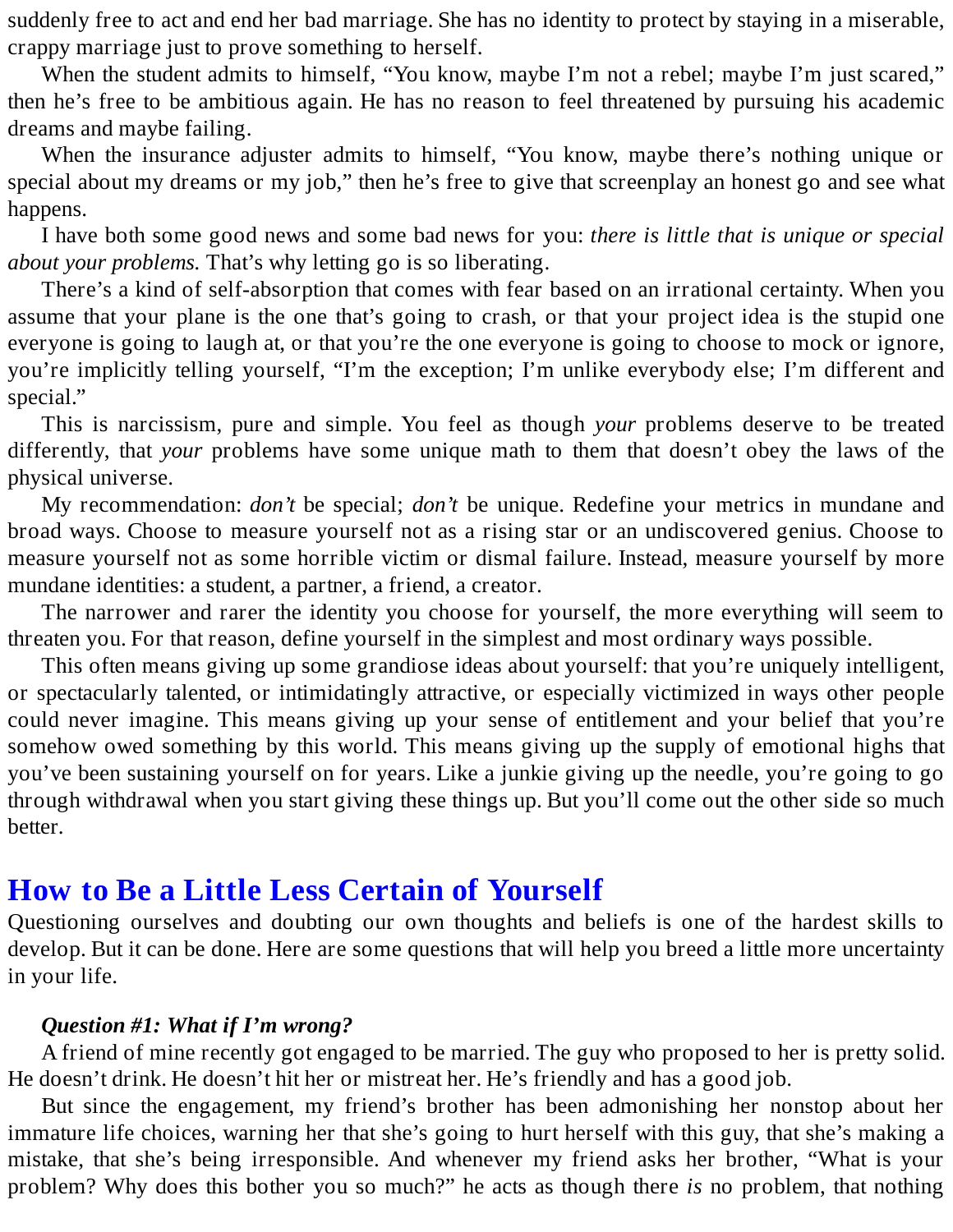about the engagement bothers him, that he's just trying to be helpful and look out for his little sister.

But it's clear that something *does* bother him. Perhaps it's his own insecurities about getting married. Perhaps it's a sibling rivalry thing. Perhaps it's jealousy. Perhaps he's just so caught up in his own victimhood that he doesn't know how to show happiness for others without trying to make them feel miserable first.

As a general rule, we're all the world's worst observers of ourselves. When we're angry, or jealous, or upset, we're oftentimes the last ones to figure it out. And the only way to figure it out is to put cracks in our armor of certainty by consistently questioning how wrong we might be about ourselves.

"Am I jealous—and if I am, then why?" "Am I angry?" "Is she right, and I'm just protecting my ego?"

Questions like these need to become a mental habit. In many cases, the simple act of asking ourselves such questions generates the humility and compassion needed to resolve a lot of our issues.

But it's important to note that just because you ask yourself if you have the wrong idea doesn't necessarily mean that you do. If your husband beats the crap out of you for burning the pot roast and you ask yourself if you're wrong to believe he's mistreating you—well, sometimes you're right. The goal is merely to ask the question and entertain the thought at the moment, not to hate yourself.

It's worth remembering that for any change to happen in your life, *you must be wrong about something.* If you're sitting there, miserable day after day, then that means you're *already wrong* about something major in your life, and until you're able to question yourself to find it, nothing will change.

#### *Question #2: What would it mean if I were wrong?*

Many people are able to ask themselves if they're wrong, but few are able to go the extra step and admit what it would *mean* if they were wrong. That's because the potential meaning behind our wrongness is often painful. Not only does it call into question our values, but it forces us to consider what a different, contradictory value could potentially look and feel like.

Aristotle wrote, "It is the mark of an educated mind to be able to entertain a thought without accepting it." Being able to look at and evaluate different values without necessarily adopting them is perhaps *the* central skill required in changing one's own life in a meaningful way.

As for my friend's brother, his question to himself should be, "What would it mean if I were wrong about my sister's wedding?" Often the answer to such a question is pretty straightforward (and some form of "I'm being a selfish/insecure/narcissistic asshole"). If he *is* wrong, and his sister's engagement is fine and healthy and happy, there's really no way to explain his own behavior other than through his own insecurities and fucked-up values. He assumes that he knows what's best for his sister and that she can't make major life decisions for herself; he assumes that he has the right and responsibility to make decisions for her; he is certain that he's right and everyone else must be wrong.

Even once uncovered, whether in my friend's brother or in ourselves, that sort of entitlement is hard to admit. It hurts. That's why few people ask the difficult questions. But probing questions are necessary in order to get at the core problems that are motivating his, and our, dickish behavior.

#### *Question #3: Would being wrong create a better or a worse problem than my current problem, for both myself and others?*

This is the litmus test for determining whether we've got some pretty solid values going on, or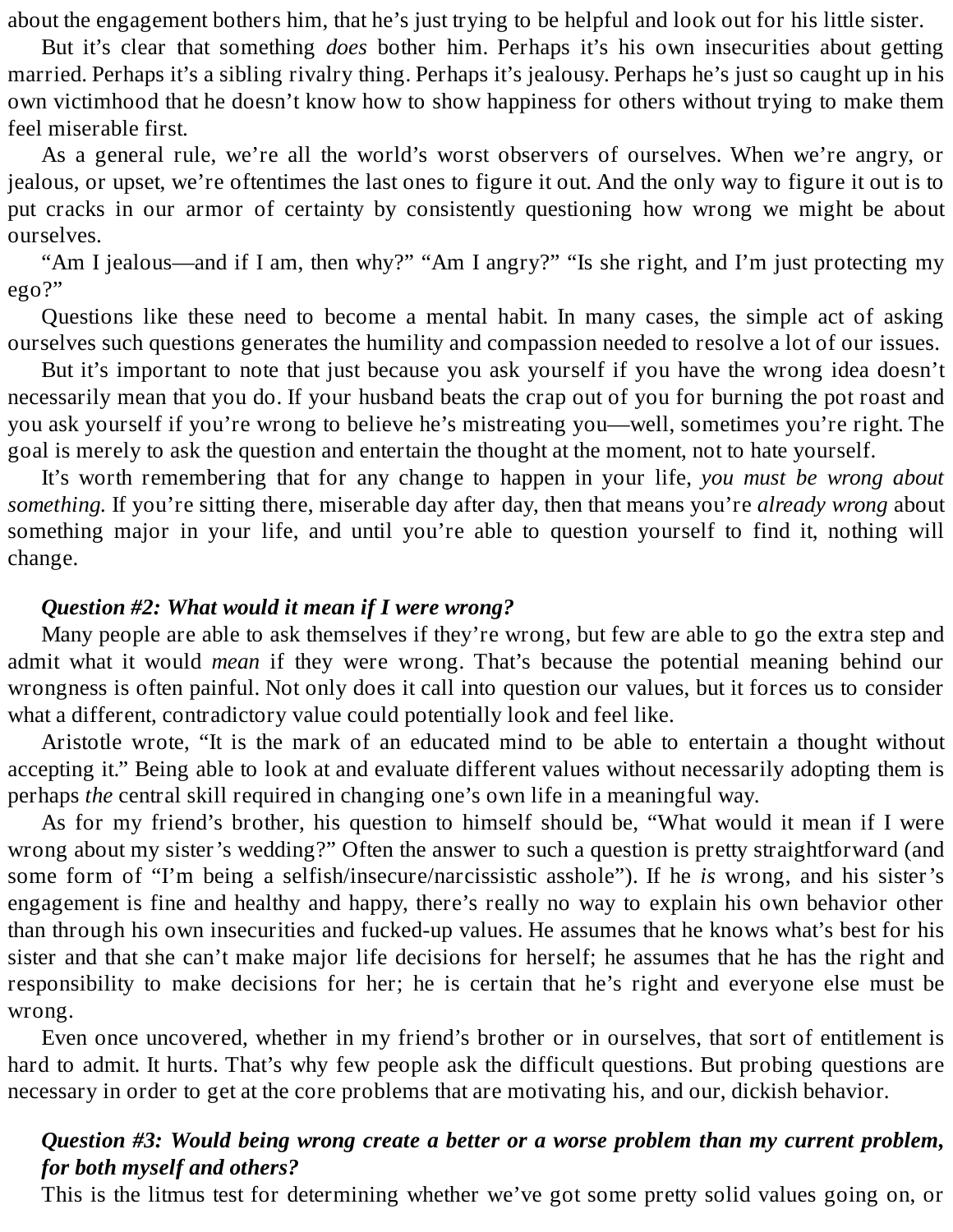we're totally neurotic fuckwads taking our fucks out on everyone, including ourselves.

The goal here is to look at which *problem* is better. Because after all, as Disappointment Panda said, life's problems are endless.

My friend's brother, what are his options?

- A. Continue causing drama and friction within the family, complicating what should otherwise be a happy moment, and damage the trust and respect he has with his sister, all because he has a hunch (some might call it an intuition) that this guy is bad for her.
- B. Mistrust his own ability to determine what's right or wrong for his sister's life and remain humble, trust her ability to make her own decisions, and even if he doesn't, live with the results out of his love and respect for her.

Most people choose option A. That's because option A is the easier path. It requires little thought, no second-guessing, and zero tolerance of decisions other people make that you don't like.

It also creates the most misery for everyone involved.

It's option B that sustains healthy and happy relationships built on trust and respect. It's option B that forces people to remain humble and admit ignorance. It's option B that allows people to grow beyond their insecurities and recognize situations where they're being impulsive or unfair or selfish.

But option B is hard and painful, so most people don't choose it.

My friend's brother, in protesting her engagement, entered into an imaginary battle with himself. Sure, he believed he was trying to protect his sister, but as we've seen, beliefs are arbitrary; worse yet, they're often made up after the fact to justify whatever values and metrics we've chosen for ourselves. The truth is, he would rather fuck up his relationship with his sister than consider that he might be wrong—even though the latter could help him to grow out of the insecurities that made him wrong in the first place.

I try to live with few rules, but one that I've adopted over the years is this: if it's down to me being screwed up, or everybody else being screwed up, it is far, far, far more likely that I'm the one who's screwed up. I have learned this from experience. I have been the asshole acting out based on my own insecurities and flawed certainties more times than I can count. It's not pretty.

That's not to say there aren't certain ways in which most people are screwed up. And that's not to say that there aren't times when you'll be more right than most other people.

That's simply reality: if it feels like it's you versus the world, chances are it's really just you versus yourself.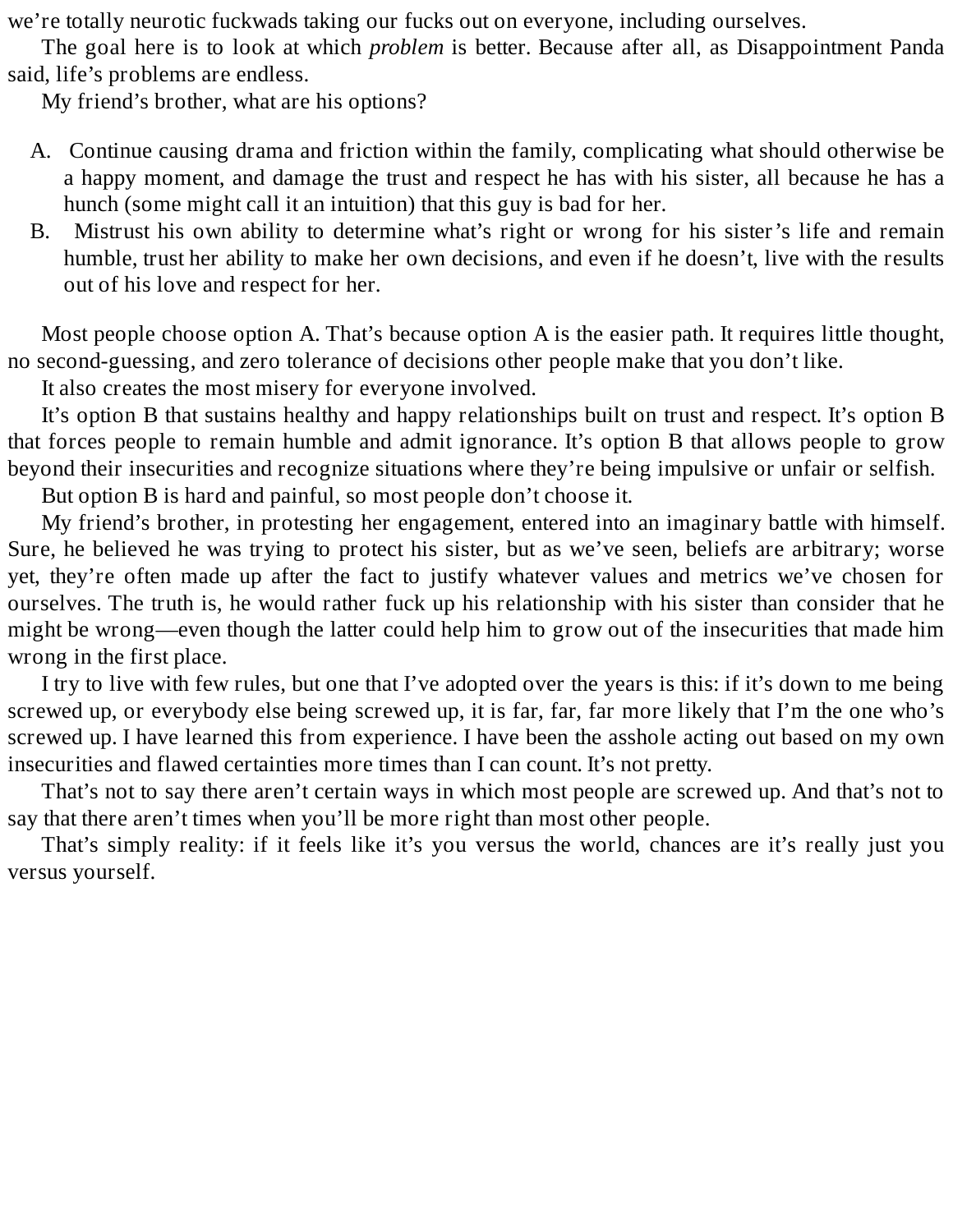#### **[CHAPTER](#page-2-16)** 7

# **Failure Is the Way [Forward](#page-2-16)**

**I** really mean it when <sup>I</sup> say it: <sup>I</sup> was fortunate.

I graduated college in 2007, just in time for the financial collapse and Great Recession, and attempted to enter the worst job market in more than eighty years.

Around the same time, I found out that the person who was subletting one of the rooms in my apartment hadn't paid any rent for three months. When confronted about this, she cried and then disappeared, leaving my other roommate and me to cover everything. Goodbye, savings. I spent the next six months living on a friend's couch, stringing together odd jobs and trying to stay in as little debt as possible while looking for a "real job."

I say I was fortunate because I entered the adult world already a failure. I started out at rock bottom. That's basically everybody's biggest fear later on in life, when confronted with starting a new business or changing careers or quitting an awful job, and I got to experience it right out of the gates. Things could only get better.

So yeah, lucky. When you're sleeping on a smelly futon and have to count coins to figure out whether you can afford McDonald's this week and you've sent out twenty résumés without hearing a single word back, then starting a blog and a stupid Internet business doesn't sound like such a scary idea. If every project I started failed, if every post I wrote went unread, I'd only be back exactly where I started. So why not try?

Failure itself is a relative concept. If my metric had been to become an anarcho-communist revolutionary, then my complete failure to make any money between 2007 and 2008 would have been a raving success. But if, like most people, my metric had been to simply find a first serious job that could pay some bills right out of school, I was a dismal failure.

I grew up in a wealthy family. Money was never a problem. On the contrary, I grew up in a wealthy family where money was more often used to avoid problems than solve them. I was again fortunate, because this taught me at an early age that making money, by itself, was a lousy metric for myself. You could make plenty of money and be miserable, just as you could be broke and be pretty happy. Therefore, why use money as a means to measure my self-worth?

Instead, my value was something else. It was freedom, autonomy. The idea of being an entrepreneur had always appealed to me because I hated being told what to do and preferred to do things my way. The idea of working on the Internet appealed to me because I could do it from anywhere and work whenever I wanted.

I asked myself a simple question: "Would I rather make decent money and work a job I hated, or play at Internet entrepreneur and be broke for a while?" The answer was immediate and clear for me: the latter. I then asked myself, "If I try this thing and fail in a few years and have to go get a job anyway, will I have really lost anything?" The answer was no. Instead of a broke and unemployed twenty-two-year-old with no experience, I'd be a broke and unemployed twenty-five-year-old with no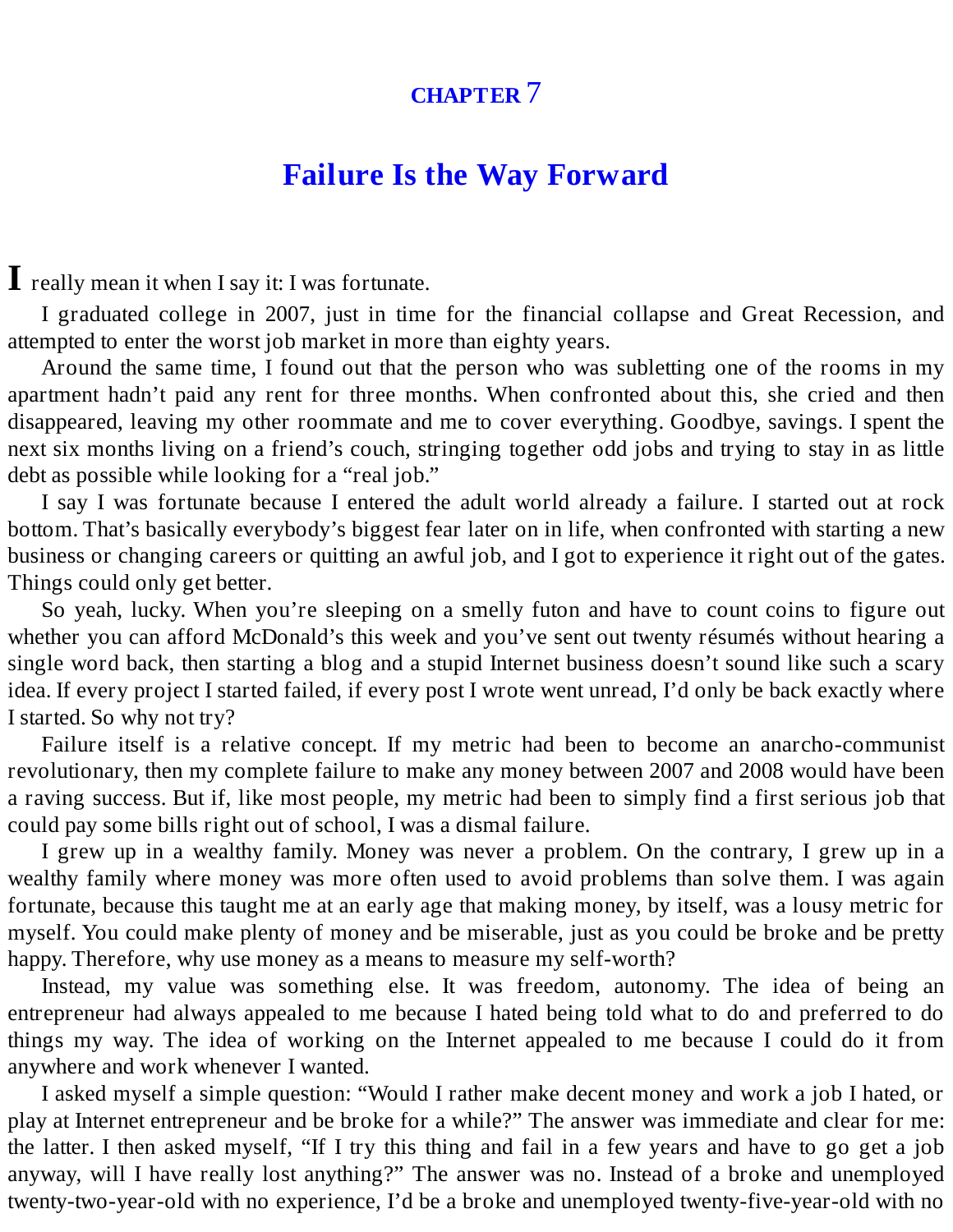experience. Who cares?

With this value, to *not* pursue my own projects became the failure—not a lack of money, not sleeping on friends' and family's couches (which I continued to do for most of the next two years), and not an empty résumé.

# **The [Failure/Success](#page-2-17) Paradox**

When Pablo Picasso was an old man, he was sitting in a café in Spain, doodling on a used napkin. He was nonchalant about the whole thing, drawing whatever amused him in that moment—kind of the same way teenage boys draw penises on bathroom stalls—except this was Picasso, so his bathroomstall penises were more like cubist/impressionist awesomeness laced on top of faint coffee stains.

Anyway, some woman sitting near him was looking on in awe. After a few moments, Picasso finished his coffee and crumpled up the napkin to throw away as he left.

The woman stopped him. "Wait," she said. "Can I have that napkin you were just drawing on? I'll pay you for it."

"Sure," Picasso replied. "Twenty thousand dollars."

The woman's head jolted back as if he had just flung a brick at her. "What? It took you like two minutes to draw that."

"No, ma'am," Picasso said. "It took me over sixty years to draw this." He stuffed the napkin in his pocket and walked out of the café.

Improvement at anything is based on thousands of tiny failures, and the magnitude of your success is based on how many times you've failed at something. If someone is better than you at something, then it's likely because she has failed at it more than you have. If someone is worse than you, it's likely because he hasn't been through all of the painful learning experiences you have.

If you think about a young child trying to learn to walk, that child will fall down and hurt itself hundreds of times. But at no point does that child ever stop and think, "Oh, I guess walking just isn't for me. I'm not good at it."

Avoiding failure is something we learn at some later point in life. I'm sure a lot of it comes from our education system, which judges rigorously based on performance and punishes those who don't do well. Another large share of it comes from overbearing or critical parents who don't let their kids screw up on their own often enough, and instead punish them for trying anything new or not preordained. And then we have all the mass media that constantly expose us to stellar success after success, while not showing us the thousands of hours of dull practice and tedium that were required to achieve that success.

At some point, most of us reach a place where we're afraid to fail, where we instinctively avoid failure and stick only to what is placed in front of us or only what we're already good at.

This confines us and stifles us. We can be truly successful only at something we're willing to fail at. If we're unwilling to fail, then we're unwilling to succeed.

A lot of this fear of failure comes from having chosen shitty values. For instance, if I measure myself by the standard "Make everyone I meet like me," I will be anxious, because failure is 100 percent defined by the actions of others, not by my own actions. I am not in control; thus my selfworth is at the mercy of judgments by others.

Whereas if I instead adopt the metric "Improve my social life," I can live up to my value of "good relations with others" regardless of how other people respond to me. My self-worth is based on my own behaviors and happiness.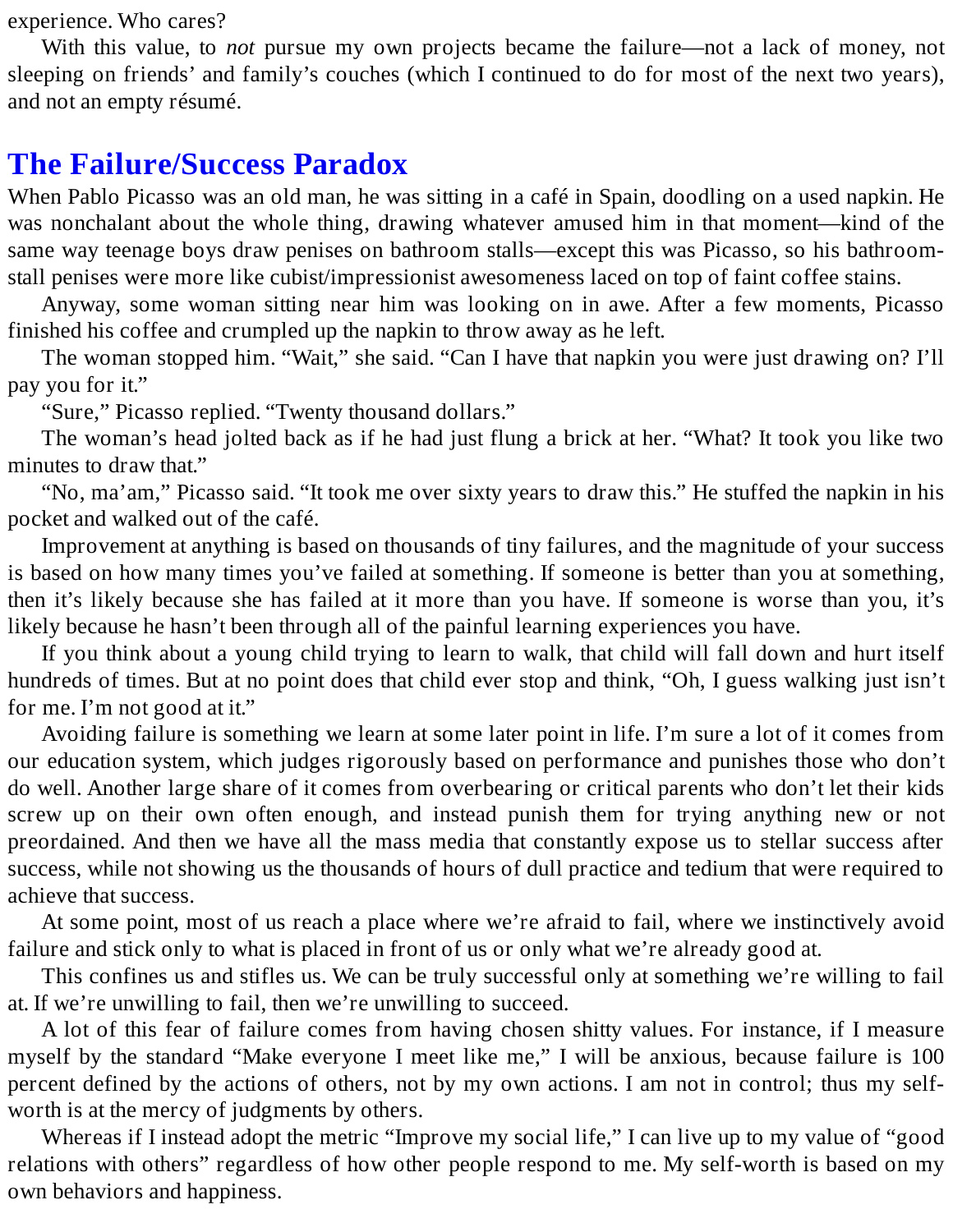Shitty values, as we saw in chapter 4, involve tangible external goals outside of our control. The pursuit of these goals causes great anxiety. And even if we manage to achieve them, they leave us feeling empty and lifeless, because once they're achieved there are no more problems to solve.

Better values, as we saw, are process-oriented. Something like "Express myself honestly to others," a metric for the value "honesty," is never completely finished; it's a problem that must continuously be reengaged. Every new conversation, every new relationship, brings new challenges and opportunities for honest expression. The value is an ongoing, lifelong process that defies completion.

If your metric for the value "success by worldly standards" is "Buy a house and a nice car," and you spend twenty years working your ass off to achieve it, once it's achieved the metric has nothing left to give you. Then say hello to your midlife crisis, because the problem that drove you your entire adult life was just taken away from you. There are no other opportunities to keep growing and improving, and yet it's growth that generates happiness, not a long list of arbitrary achievements.

In this sense, goals, as they are conventionally defined—graduate from college, buy a lake house, lose fifteen pounds—are limited in the amount of happiness they can produce in our lives. They may be helpful when pursuing quick, short-term benefits, but as guides for the overall trajectory of our life, they suck.

Picasso remained prolific his entire life. He lived into his nineties and continued to produce art up until his final years. Had his metric been "Become famous" or "Make a buttload of money in the art world" or "Paint one thousand pictures," he would have stagnated at some point along the way. He would have been overcome by anxiety or self-doubt. He likely wouldn't have improved and innovated his craft in the ways he did decade after decade.

The reason for Picasso's success is exactly the same reason why, as an old man, he was happy to scribble drawings on a napkin alone in a café. His underlying value was simple and humble. And it was endless. It was the value "honest expression." And this is what made that napkin so valuable.

#### **Pain Is Part of the [Process](#page-2-18)**

In the 1950s, a Polish psychologist named Kazimierz Dabrowski studied World War II survivors and how they'd coped with traumatic experiences in the war. This was Poland, so things had been pretty gruesome. These people had experienced or witnessed mass starvation, bombings that turned cities to rubble, the Holocaust, the torture of prisoners of war, and the rape and/or murder of family members, if not by the Nazis, then a few years later by the Soviets.

As Dabrowski studied the survivors, he noticed something both surprising and amazing. A sizable percentage of them believed that the wartime experiences they'd suffered, although painful and indeed traumatic, had actually caused them to become better, more responsible, and yes, even happier people. Many described their lives before the war as if they'd been different people then: ungrateful for and unappreciative of their loved ones, lazy and consumed by petty problems, entitled to all they'd been given. After the war they felt more confident, more sure of themselves, more grateful, and unfazed by life's trivialities and petty annoyances.

Obviously, their experiences had been horrific, and these survivors weren't happy about having had to experience them. Many of them still suffered from the emotional scars the lashings of war had left on them. But some of them had managed to leverage those scars to transform themselves in positive and powerful ways.

And they aren't alone in that reversal. For many of us, our proudest achievements come in the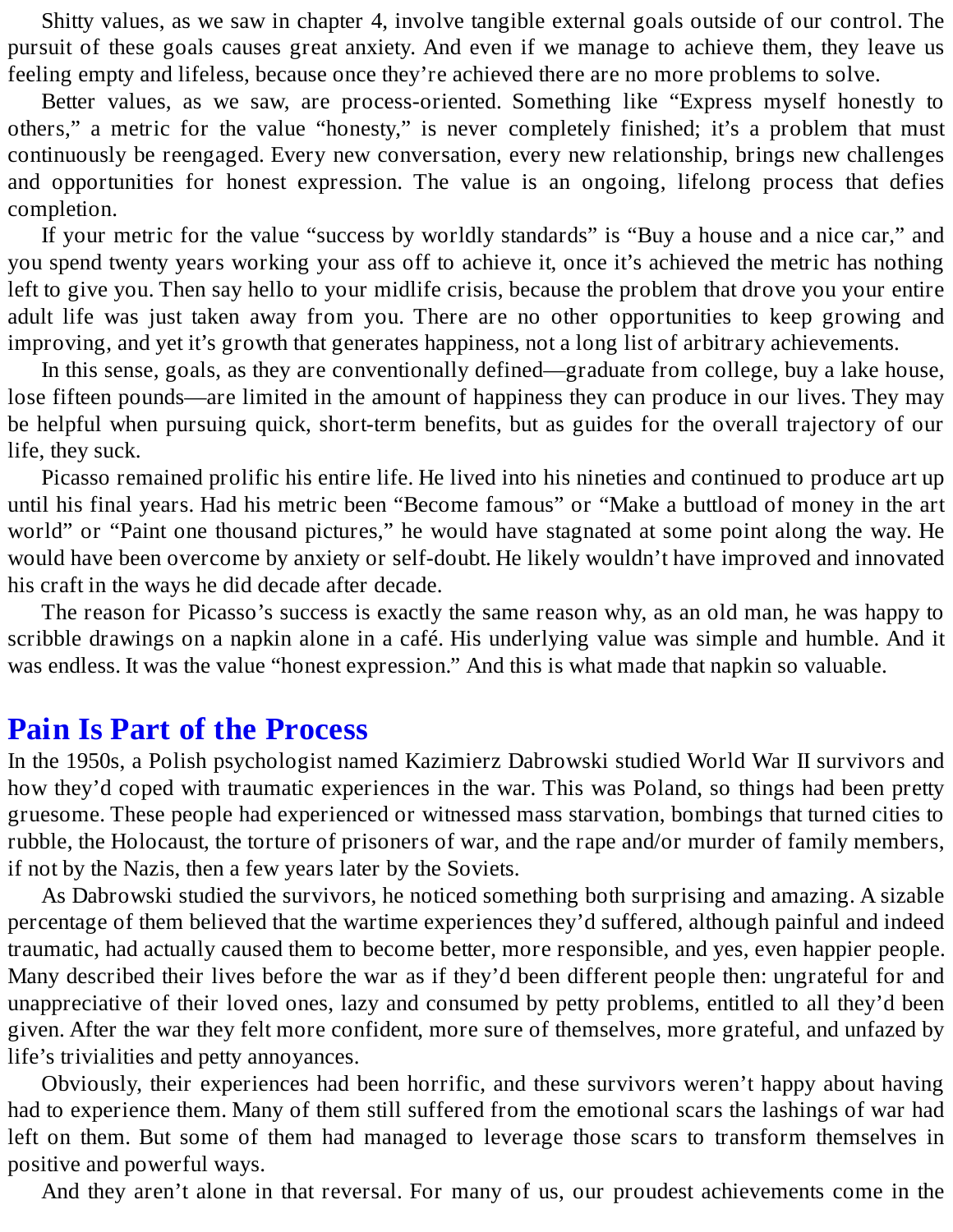face of the greatest adversity. Our pain often makes us stronger, more resilient, more grounded. Many cancer survivors, for example, report feeling stronger and more grateful after winning their battle to survive. Many military personnel report a mental resilience gained from withstanding the dangerous environments of being in a war zone.

Dabrowski argued that fear and anxiety and sadness are not necessarily always undesirable or unhelpful states of mind; rather, they are often representative of the necessary pain of psychological growth. And to deny that pain is to deny our own potential. Just as one must suffer physical pain to build stronger bone and muscle, one must suffer emotional pain to develop greater emotional resilience, a stronger sense of self, increased compassion, and a generally happier life.

Our most radical changes in perspective often happen at the tail end of our worst moments. It's only when we feel intense pain that we're willing to look at our values and question why they seem to be failing us. We *need* some sort of existential crisis to take an objective look at how we've been deriving meaning in our life, and then consider changing course.

You could call it "hitting bottom" or "having an existential crisis." I prefer to call it "weathering the shitstorm." Choose what suits you.

And perhaps you're in that kind of place right now. Perhaps you're coming out of the most significant challenge of your life and are bewildered because everything you previously thought to be true and normal and good has turned out to be the opposite.

That's good—that's the beginning. I can't stress this enough, but *pain is part of the process.* It's important to *feel* it. Because if you just chase after highs to cover up the pain, if you continue to indulge in entitlement and delusional positive thinking, if you continue to overindulge in various substances or activities, then you'll never generate the requisite motivation to actually change.

When I was young, any time my family got a new VCR or stereo, I would press every button, plug and unplug every cord and cable, just to see what everything did. With time, I learned how the whole system worked. And because I knew how it all worked, I was often the only person in the house who used the stuff.

As is the case for many millennial children, my parents looked on as if I were some sort of prodigy. To them, the fact that I could program the VCR without looking at the instruction manual made me the Second Coming of Tesla.

It's easy to look back at my parents' generation and chuckle at their technophobia. But the further I get into adulthood, the more I realize that we all have areas of our lives where we're like my parents with the new VCR: we sit and stare and shake our heads and say, "But *how*?" When really, it's as simple as just doing it.

I get emails from people asking questions like this all the time. And for many years, I never knew what to say to them.

There's the girl whose parents are immigrants and saved for their whole lives to put her through med school. But now she's in med school and she hates it; she doesn't want to spend her life as a doctor, so she wants to drop out more than anything. Yet she feels stuck. So stuck, in fact, that she ends up emailing a stranger on the Internet (me) and asking him a silly and obvious question like, "How do I drop out of med school?"

Or the college guy who has a crush on his tutor. So he agonizes over every sign, every laugh, every smile, every diversion into small talk, and emails me a twenty-eight-page novella that concludes with the question, "How do I ask her out?" Or the single mother whose now-adult kids have finished school and are loafing around on her couch, eating her food, spending her money, not respecting her space or her desire for privacy. She wants them to move on with their lives. She wants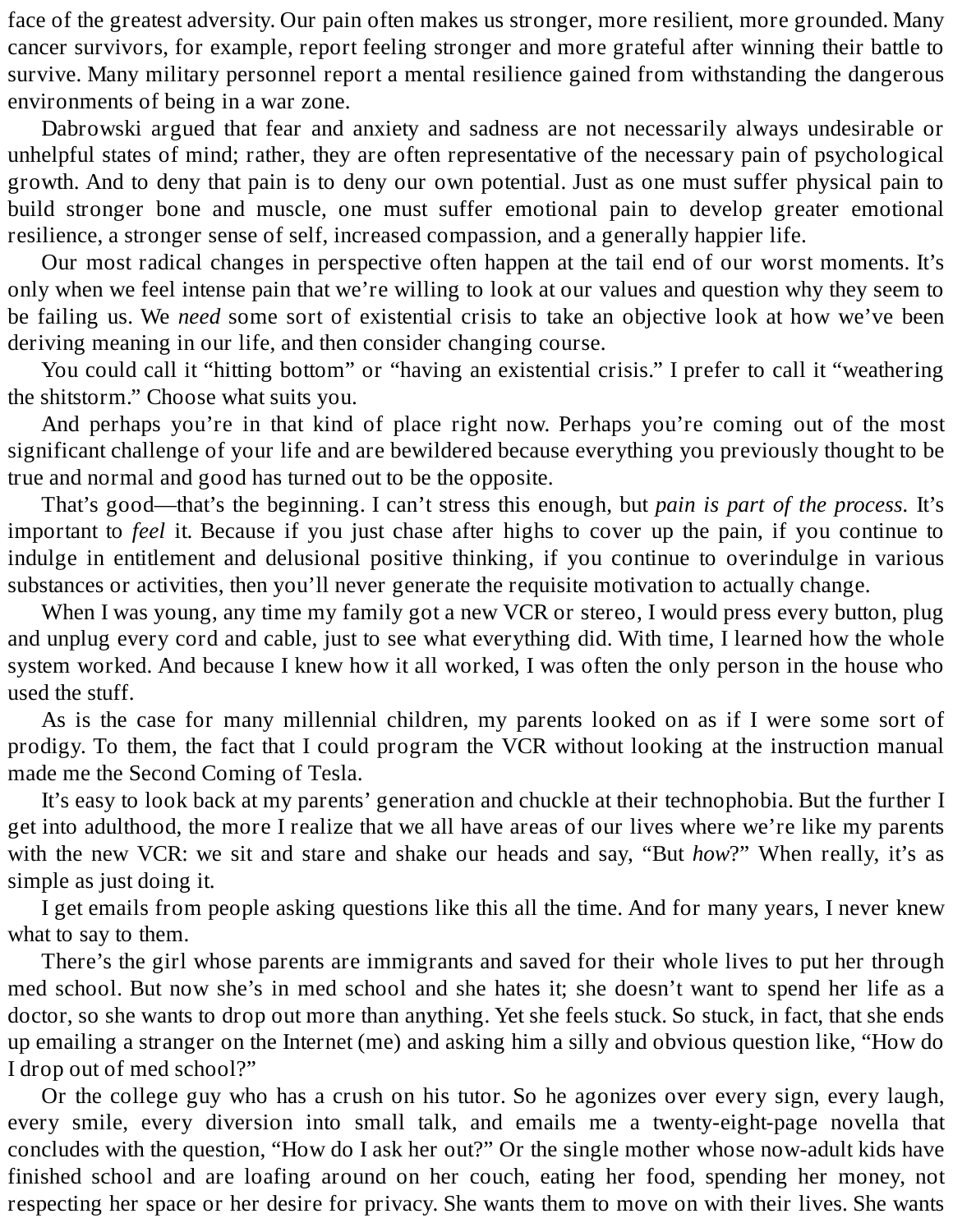to move on with *her* life. Yet she's scared to death of pushing her children away, scared to the point of asking, "How do I ask them to move out?"

These are VCR questions. From the outside, the answer is simple: just shut up and do it.

But from the inside, from the perspective of each of these people, these questions feel impossibly complex and opaque—existential riddles wrapped in enigmas packed in a KFC bucket full of Rubik's Cubes.

VCR questions are funny because the answer appears difficult to anyone who has them and appears easy to anyone who does not.

The problem here is pain. Filling out the appropriate paperwork to drop out of med school is a straightforward and obvious action; breaking your parents' hearts is not. Asking a tutor out on a date is as simple as saying the words; risking intense embarrassment and rejection feels far more complicated. Asking someone to move out of your house is a clear decision; feeling as if you're abandoning your own children is not.

I struggled with social anxiety throughout much of my adolescence and young adult life. I spent most of my days distracting myself with video games and most of my nights either drinking or smoking away my uneasiness. For many years, the thought of speaking to a stranger—especially if that stranger happened to be particularly attractive/interesting/popular/smart—felt impossible to me. I walked around in a daze for years, asking myself dumb VCR questions:

"How? How do you just walk up and talk to a person? How can somebody *do* that?"

I had all sorts of screwed-up beliefs about this, like that you weren't allowed to speak to someone unless you had some practical reason to, or that women would think I was a creepy rapist if I so much as said, "Hello."

The problem was that my emotions defined my reality. Because it *felt* like people didn't want to talk to me, I came to *believe* that people didn't want to talk to me. And thus, my VCR question: "How do you just walk up and talk to a person?"

Because I failed to separate what I *felt* from what *was,* I was incapable of stepping outside myself and seeing the world for what it was: a simple place where two people can walk up to each other at any time and speak.

Many people, when they feel some form of pain or anger or sadness, drop everything and attend to numbing out whatever they're feeling. Their goal is to get back to "feeling good" again as quickly as possible, even if that means substances or deluding themselves or returning to their shitty values.

Learn to sustain the pain you've chosen. When you choose a new value, you are choosing to introduce a new form of pain into your life. Relish it. Savor it. Welcome it with open arms. Then act *despite* it.

I won't lie: this is going to feel impossibly hard at first. But you can start simple. You're going to feel as though you don't know what to do. But we've discussed this: you don't know *anything.* Even when you think you do, you really don't know what the fuck you're doing. So really, what is there to lose?

Life is about not knowing and then doing something anyway. *All* of life is like this. It never changes. Even when you're happy. Even when you're farting fairy dust. Even when you win the lottery and buy a small fleet of Jet Skis, you still won't know what the hell you're doing. Don't ever forget that. And don't ever be afraid of that.

# **The "Do [Something"](#page-3-0) Principle**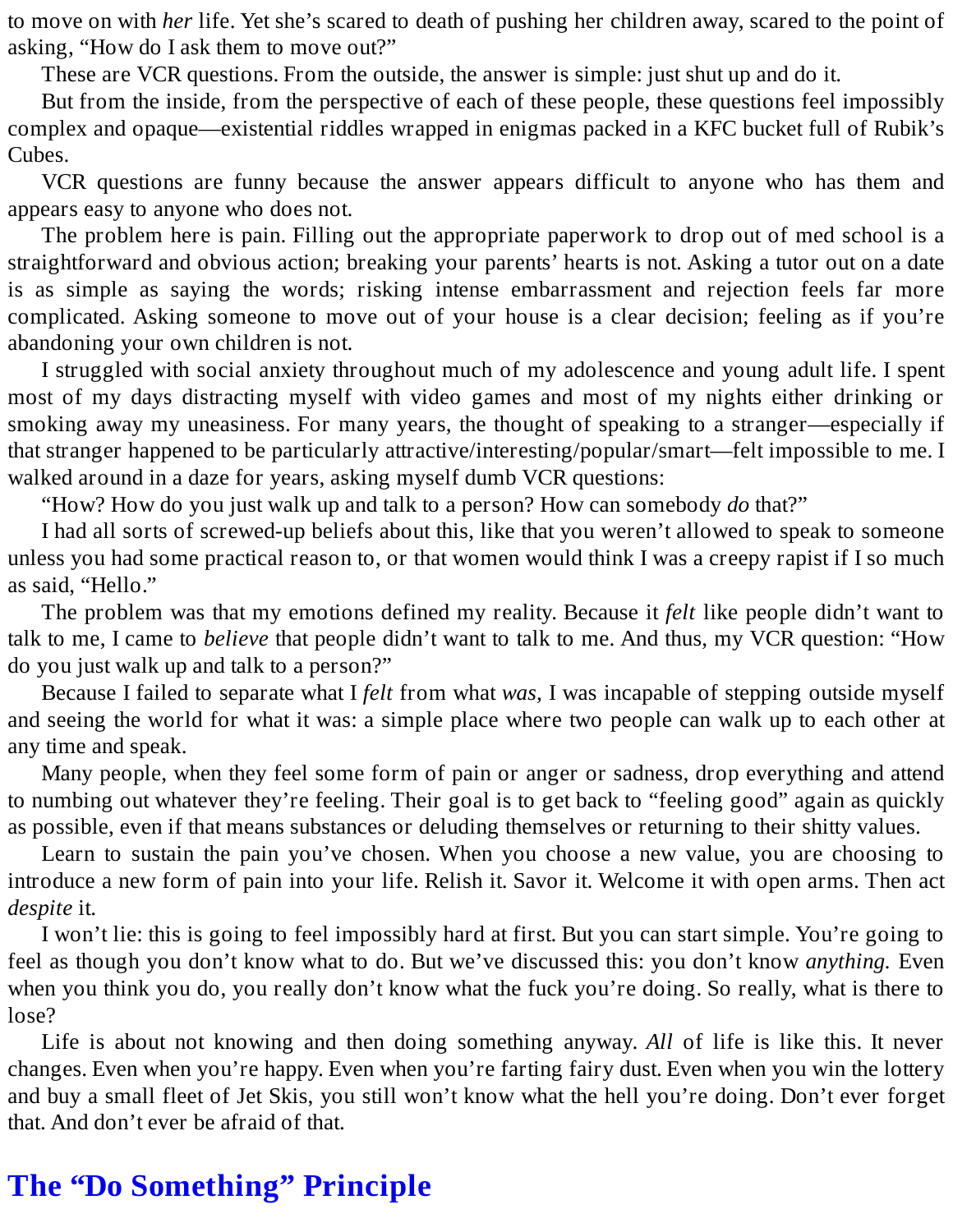In 2008, after holding down a day job for all of six weeks, I gave up on the whole job thing to pursue an online business. At the time, I had absolutely no clue what I was doing, but I figured if I was going to be broke and miserable, I might as well be while working on my own terms. And at that time, all I seemed to really care about was chasing girls. So fuck it, I decided to start a blog about my crazy dating life.

That first morning that I woke up self-employed, terror quickly consumed me. I found myself sitting with my laptop and realized, for the first time, that I was entirely responsible for *all* of my own decisions, as well as the consequences of those decisions. I was responsible for teaching myself web design, Internet marketing, search engine optimization, and other esoteric topics. It was all on my shoulders now. And so I did what any twenty-four-year-old who'd just quit his job and had no idea what he was doing would do: I downloaded some computer games and avoided work like it was the Ebola virus.

As the weeks went on and my bank account turned from black to red, it was clear that I needed to come up with some sort of strategy to get myself to put in the twelve- or fourteen-hour days that were necessary to get a new business off the ground. And that plan came from an unexpected place.

When I was in high school, my math teacher Mr. Packwood used to say, "If you're stuck on a problem, don't sit there and think about it; just start working on it. Even if you don't know what you're doing, the simple act of working on it will eventually cause the right ideas to show up in your head."

During that early self-employment period, when I struggled every day, completely clueless about what to do and terrified of the results (or lack thereof), Mr. Packwood's advice started beckoning me from the recesses of my mind. I heard it like a mantra:

Don't just sit there. *Do* something. The answers will follow.

In the course of applying Mr. Packwood's advice, I learned a powerful lesson about motivation. It took about eight years for this lesson to sink in, but what I discovered, over those long, grueling months of bombed product launches, laughable advice columns, uncomfortable nights on friends' couches, overdrawn bank accounts, and hundreds of thousands of words written (most of them unread), was perhaps the most important thing I've ever learned in my life:

Action isn't just the effect of motivation; it's also the cause of it.

Most of us commit to action only if we feel a certain level of motivation. And we feel motivation only when we feel enough emotional inspiration. We assume that these steps occur in a sort of chain reaction, like this:

Emotional inspiration  $\rightarrow$  Motivation  $\rightarrow$  Desirable action

If you want to accomplish something but don't feel motivated or inspired, then you assume you're just screwed. There's nothing you can do about it. It's not until a major emotional life event occurs that you can generate enough motivation to actually get off the couch and do something.

The thing about motivation is that it's not only a three-part chain, but an endless loop:

Inspiration  $\rightarrow$  Motivation  $\rightarrow$  Action  $\rightarrow$  Inspiration  $\rightarrow$  Motivation  $\rightarrow$  Action  $\rightarrow$  Etc.

Your actions create further emotional reactions and inspirations and move on to motivate your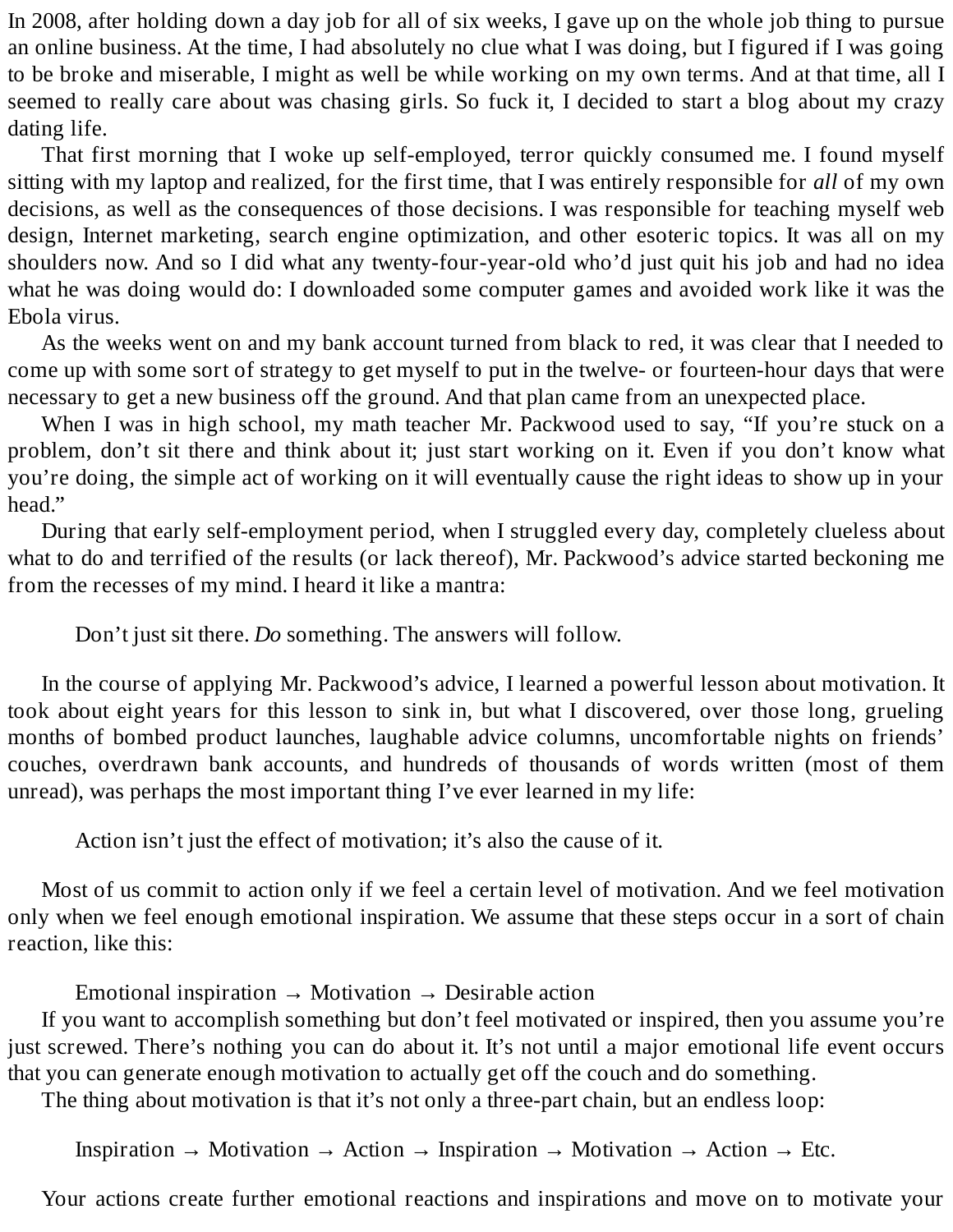future actions. Taking advantage of this knowledge, we can actually reorient our mindset in the following way:

Action  $\rightarrow$  Inspiration  $\rightarrow$  Motivation

If you lack the motivation to make an important change in your life, *do something*—anything, really—and then harness the reaction to that action as a way to begin motivating yourself.

I call this the "do something" principle. After using it myself to build my business, I began teaching it to readers who came to me perplexed by their own VCR questions: "How do I apply for a job?" or "How do I tell this guy I want to be his girlfriend?" and the like.

During the first couple years I worked for myself, entire weeks would go by without my accomplishing much, for no other reason than that I was anxious and stressed about what I had to do, and it was too easy to put everything off. I quickly learned, though, that forcing myself to do *something,* even the most menial of tasks, quickly made the larger tasks seem much easier. If I had to redesign an entire website, I'd force myself to sit down and would say, "Okay, I'll just design the header right now." But after the header was done, I'd find myself moving on to other parts of the site. And before I knew it, I'd be energized and engaged in the project.

The author Tim Ferriss relates a story he once heard about a novelist who had written over seventy novels. Someone asked the novelist how he was able to write so consistently and remain inspired and motivated. He replied, "Two hundred crappy words per day, that's it." The idea was that if he forced himself to write two hundred crappy words, more often than not the act of writing would inspire him; and before he knew it, he'd have thousands of words down on the page.

If we follow the "do something" principle, failure *feels* unimportant. When the standard of success becomes merely acting—when *any* result is regarded as progress and important, when inspiration is seen as a reward rather than a prerequisite—we propel ourselves ahead. We feel free to fail, and that failure moves us forward.

The "do something" principle not only helps us overcome procrastination, but it's also the process by which we adopt new values. If you're in the midst of an existential shitstorm and everything feels meaningless—if all the ways you used to measure yourself have come up short and you have no idea what's next, if you know that you've been hurting yourself chasing false dreams, or if you know that there's some better metric you should be measuring yourself with but you don't know how—the answer is the same:

Do something.

That "something" can be the smallest viable action toward something else. It can be *anything.*

Recognize that you've been an entitled prick in all of your relationships and want to start developing more compassion for others? Do something. Start simple. Make it a goal to listen to someone's problem and give some of your time to helping that person. Just do it once. Or promise yourself that you will assume that *you* are the root of your problems next time you get upset. Just try on the idea and see how it feels.

That's often all that's necessary to get the snowball rolling, the action needed to inspire the motivation to keep going. You can become your own source of inspiration. You can become your own source of motivation. Action is always within reach. And with simply *doing something* as your only metric for success—well, then even failure pushes you forward.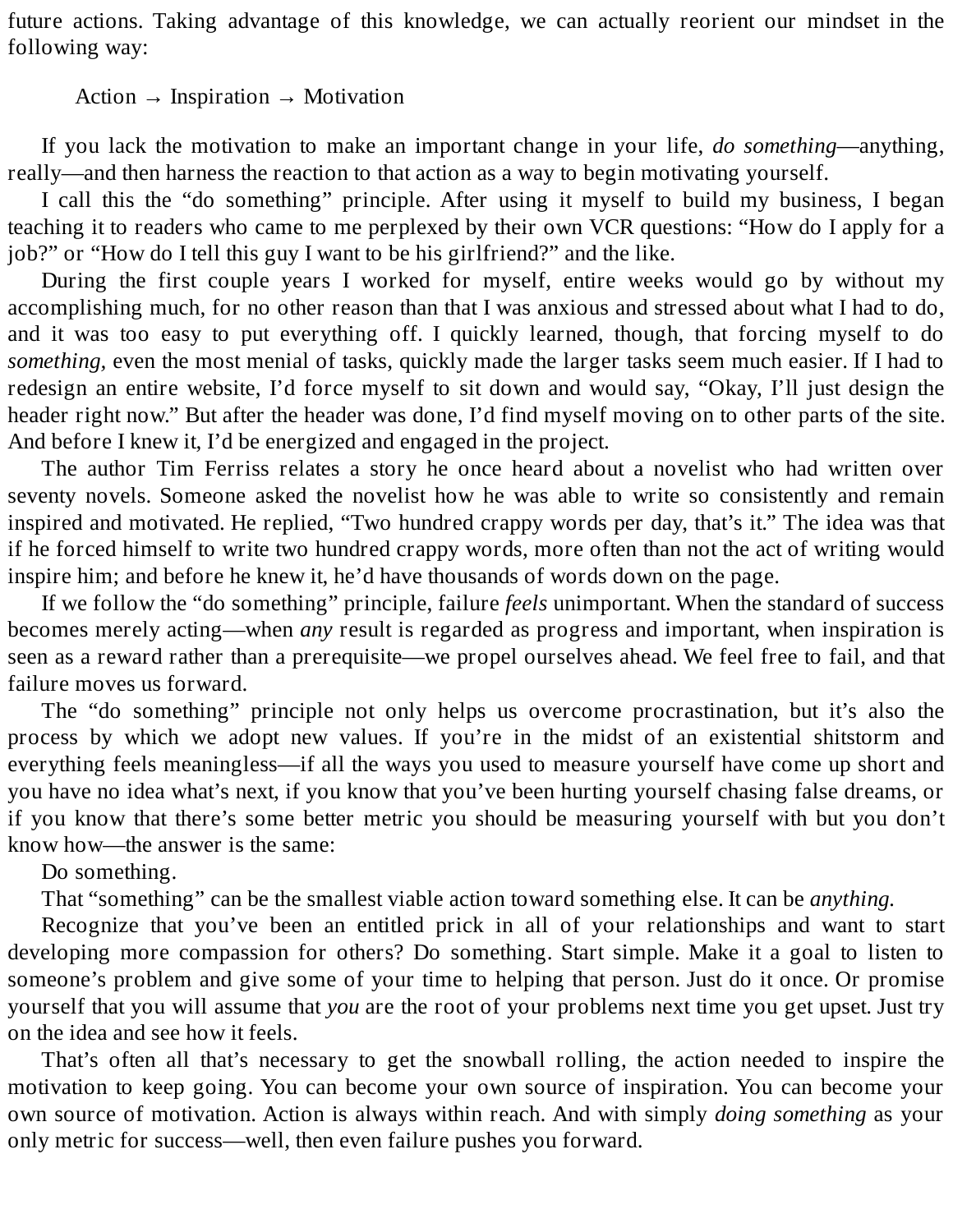### **[CHAPTER](#page-3-0)** 8

# **The [Importance](#page-3-0) of Saying No**

**I**<sup>n</sup> 2009, <sup>I</sup> gathered up all my possessions, sold them or put them into storage, left my apartment, and set off for Latin America. By this time my little dating advice blog was getting some traffic and I was actually making a modest amount of money selling PDFs and courses online. I planned on spending much of the next few years living abroad, experiencing new cultures, and taking advantage of the lower cost of living in a number of developing countries in Asia and Latin America to build my business further. It was the digital nomad dream and as a twenty-five-year-old adventure-seeker, it was exactly what I wanted out of life.

But as sexy and heroic as my plan sounded, not all of the values driving me to this nomadic lifestyle were healthy ones. Sure, I had some admirable values going on—a thirst to see the world, a curiosity for people and culture, some old-fashioned adventure-seeking. But there also existed a faint outline of shame underlying everything else. At the time I was hardly aware of it, but if I was completely honest with myself, I knew there was a screwed-up value lurking there, somewhere beneath the surface. I couldn't see it, but in quiet moments when I was completely honest with myself, I could feel it.

Along with the entitlement of my early twenties, the "real traumatic shit" of my teenage years had left me with a nice bundle of commitment issues. I had spent the past few years overcompensating for the inadequacy and social anxiety of my teenager years, and as a result I felt like I could meet anybody I wanted, be friends with anybody I wanted, love anybody I wanted, have sex with anybody I wanted—so why would I ever commit to a single person, or even a single social group, a single city or country or culture? If I *could* experience everything equally, then I *should* experience them all equally, right?

Armed with this grandiose sense of connectivity to the world, I bounced back and forth across countries and oceans in a game of global hopscotch that lasted over five years. I visited fifty-five countries, made dozens of friends, and found myself in the arms of a number of lovers—all of whom were quickly replaced and some of whom were already forgotten by the next flight to the next country.

It was a strange life, replete with fantastic, horizon-breaching experiences as well as superficial highs designed to numb my underlying pain. It seemed both so profound yet so meaningless at the same time, and still does. Some of my greatest life lessons and character-defining moments came on the road during this period. But some of the biggest wastes of my time and energy came during this period as well.

Now I live in New York. I have a house and furniture and an electric bill and a wife. None of it is particularly glamorous or exciting. And I like it that way. Because after all the years of excitement, the biggest lesson I took from my adventuring was this: absolute freedom, by itself, means nothing.

Freedom grants the opportunity for greater meaning, but by itself there is nothing necessarily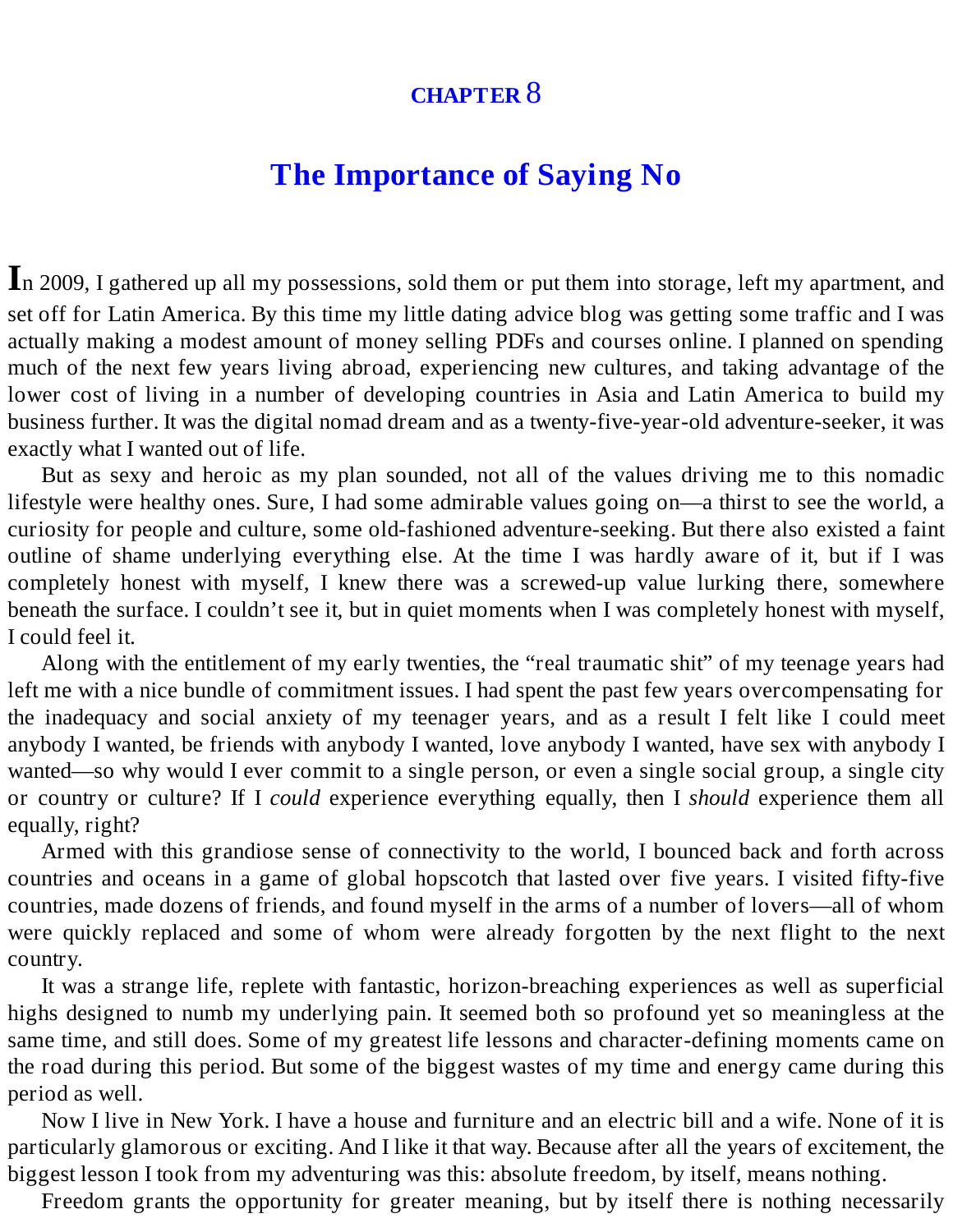meaningful about it. Ultimately, the only way to achieve meaning and a sense of importance in one's life is through a rejection of alternatives, a *narrowing* of freedom, a choice of commitment to one place, one belief, or (gulp) one person.

This realization came to me slowly over the course of my years traveling. As with most excesses in life, you have to drown yourself in them to realize that they don't make you happy. Such was traveling with me. As I drowned in my fifty-third, fifty-fourth, fifty-fifth country, I began to understand that while all of my experiences were exciting and great, few of them would have any lasting significance. Whereas my friends back home were settling down into marriages, buying houses, and giving their time to interesting companies or political causes, I was floundering from one high to the next.

In 2011, I traveled to Saint Petersburg, Russia. The food sucked. The weather sucked. (Snow in May? Are you fucking kidding me?) My apartment sucked. Nothing worked. Everything was overpriced. The people were rude and smelled funny. Nobody smiled and everyone drank too much. Yet, I loved it. It was one of my favorite trips.

There's a bluntness to Russian culture that generally rubs Westerners the wrong way. Gone are the fake niceties and verbal webs of politeness. You don't smile at strangers or pretend to like anything you don't. In Russia, if something is stupid, you say it's stupid. If someone is being an asshole, you tell him he's being an asshole. If you really like someone and are having a great time, you tell her that you like her and are having a great time. It doesn't matter if this person is your friend, a stranger, or someone you met five minutes ago on the street.

The first week I found all of this really uncomfortable. I went on a coffee date with a Russian girl, and within three minutes of sitting down she looked at me funny and told me that what I'd just said was stupid. I nearly choked on my drink. There was nothing combative about the way she said it; it was spoken as if it were some mundane fact—like the quality of the weather that day, or her shoe size —but I was still shocked. After all, in the West such outspokenness is seen as highly offensive, especially from someone you just met. But it went on like this with everyone. Everyone came across as rude all the time, and as a result, my Western-coddled mind felt attacked on all sides. Nagging insecurities began to surface in situations where they hadn't existed in years.

But as the weeks wore on, I got used to the Russian frankness, much as I did the midnight sunsets and the vodka that went down like ice water. And then I started appreciating it for what it really was: unadulterated expression. Honesty in the truest sense of the word. Communication with no conditions, no strings attached, no ulterior motive, no sales job, no desperate attempt to be liked.

Somehow, after years of travel, it was in perhaps the most un-American of places where I first experienced a particular flavor of freedom: the ability to say whatever I thought or felt, without fear of repercussion. It was a strange form of liberation *through* accepting rejection. And as someone who had been starved of this kind of blunt expression most of his life—first by an emotionally repressed family life, then later by a meticulously constructed false display of confidence—I got drunk on it like, well, like it was the finest damn vodka I'd ever had. The month I spent in Saint Petersburg went by in a blur, and by the end I didn't want to leave.

Travel is a fantastic self-development tool, because it extricates you from the values of your culture and shows you that another society can live with entirely different values and still function and not hate themselves. This exposure to different cultural values and metrics then forces you to reexamine what seems obvious in your own life and to consider that perhaps it's not necessarily the best way to live. In this case, Russia had me reexamining the bullshitty, fake-nice communication that is so common in Anglo culture, and asking myself if this wasn't somehow making us more insecure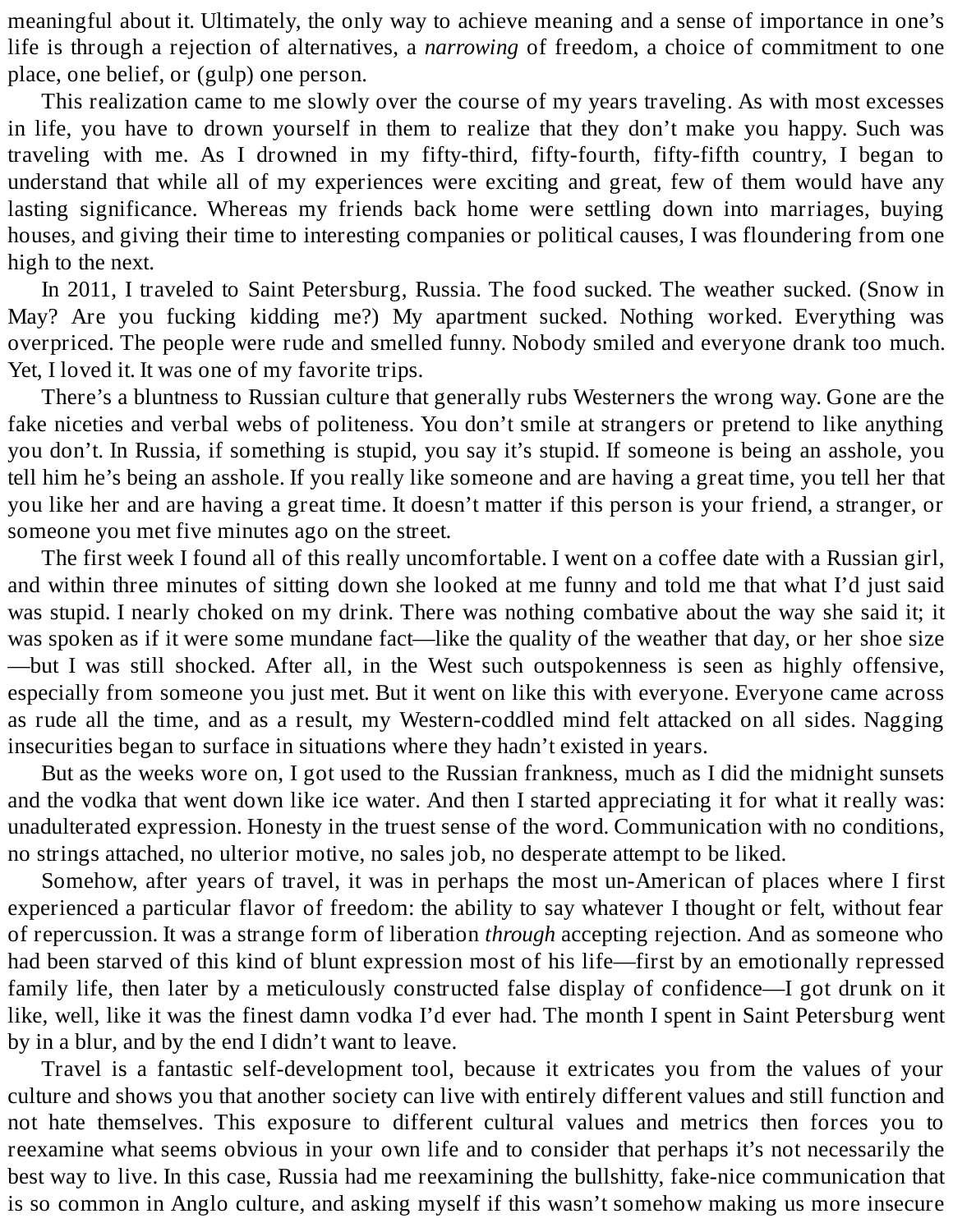around each other and worse at intimacy.

I remember discussing this dynamic with my Russian teacher one day, and he had an interesting theory. Having lived under communism for so many generations, with little to no economic opportunity and caged by a culture of fear, Russian society found the most valuable currency to be trust. And to build trust you have to be honest. That means when things suck, you say so openly and without apology. People's displays of unpleasant honesty were rewarded for the simple fact that they were necessary for survival—you had to know whom you could rely on and whom you couldn't, and you needed to know quickly.

But, in the "free" West, my Russian teacher continued, there existed an abundance of economic opportunity—so much economic opportunity that it became far more valuable to present yourself in a certain way, even if it was false, than to actually *be* that way. Trust lost its value. Appearances and salesmanship became more advantageous forms of expression. Knowing a lot of people superficially was more beneficial than knowing a few people closely.

This is why it became the norm in Western cultures to smile and say polite things even when you don't feel like it, to tell little white lies and agree with someone whom you don't actually agree with. This is why people learn to pretend to be friends with people they don't actually like, to buy things they don't actually want. The economic system promotes such deception.

The downside of this is that you never know, in the West, if you can completely trust the person you're talking to. Sometimes this is the case even among good friends or family members. There is such pressure in the West to be likable that people often reconfigure their entire personality depending on the person they're dealing with.

# **[Rejection](#page-3-1) Makes Your Life Better**

As an extension of our positivity/consumer culture, many of us have been "indoctrinated" with the belief that we should try to be as inherently accepting and affirmative as possible. This is a cornerstone of many of the so-called positive thinking books: open yourself up to opportunities, be accepting, say yes to everything and everyone, and so on.

But we *need* to reject something. Otherwise, we stand for nothing. If nothing is better or more desirable than anything else, then we are empty and our life is meaningless. We are without values and therefore live our life without any purpose.

The avoidance of rejection (both giving and receiving it) is often sold to us as a way to make ourselves feel better. But avoiding rejection gives us short-term pleasure by making us rudderless and directionless in the long term.

To truly appreciate something, you must confine yourself to it. There's a certain level of joy and meaning that you reach in life only when you've spent decades investing in a single relationship, a single craft, a single career. And you cannot achieve those decades of investment without rejecting the alternatives.

The act of choosing a value for yourself requires rejecting alternative values. If I choose to make my marriage the most important part of my life, that means I'm (probably) choosing *not* to make cocaine-fueled hooker orgies an important part of my life. If I'm choosing to judge myself based on my ability to have open and accepting friendships, that means I'm rejecting trashing my friends behind their backs. These are all healthy decisions, yet they require rejection at every turn.

The point is this: we all must give a fuck about *something,* in order to *value* something. And to value something, we must reject what is *not* that something. To value X, we must reject non-X.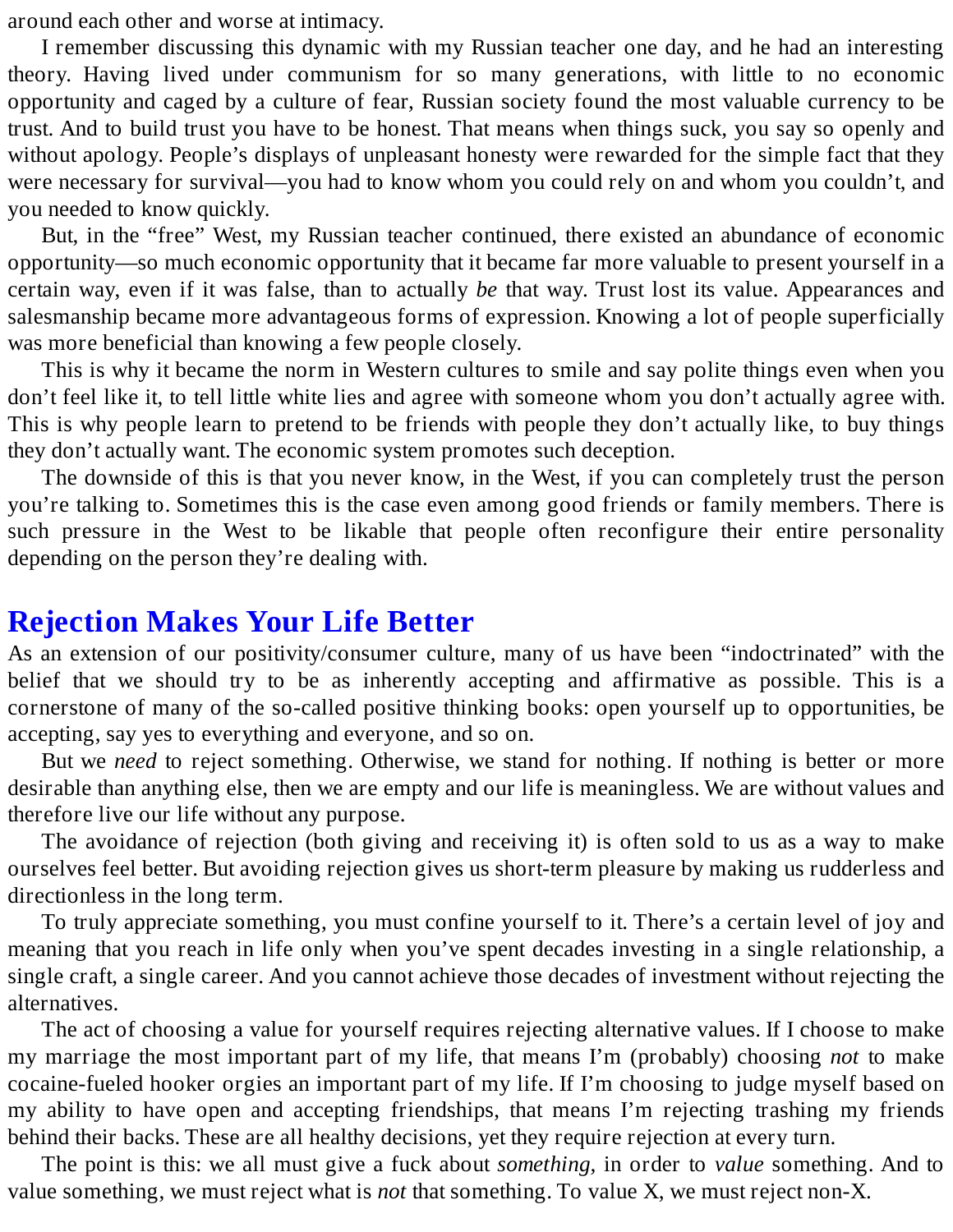That rejection is an inherent and necessary part of maintaining our values, and therefore our identity. We are defined by what we choose to reject. And if we reject nothing (perhaps in fear of being rejected by something ourselves), we essentially have no identity at all.

The desire to avoid rejection at all costs, to avoid confrontation and conflict, the desire to attempt to accept everything equally and to make everything cohere and harmonize, is a deep and subtle form of entitlement. Entitled people, because they feel as though they *deserve* to feel great all the time, avoid rejecting anything because doing so might make them or someone else feel bad. And because they refuse to reject anything, they live a valueless, pleasure-driven, and self-absorbed life. All they give a fuck about is sustaining the high a little bit longer, to avoid the inevitable failures of their life, to pretend the suffering away.

Rejection is an important and crucial life skill. Nobody wants to be stuck in a relationship that isn't making them happy. Nobody wants to be stuck in a business doing work they hate and don't believe in. Nobody wants to feel that they can't say what they really mean.

Yet people choose these things. All the time.

Honesty is a natural human craving. But part of having honesty in our lives is becoming comfortable with saying and hearing the word "no." In this way, rejection actually makes our relationships better and our emotional lives healthier.

# **[Boundaries](#page-3-2)**

Once upon a time, there were two youngsters, a boy and a girl. Their families hated each other. But the boy snuck into a party hosted by the girl's family because he was kind of a dick. The girl sees the boy, and angels sing so sweetly to her lady-parts that she instantly falls in love with him. Just like that. And so he sneaks into her garden and they decide to get married *the next freaking day,* because, you know, that's totally practical, especially when your parents want to murder each other. Jump ahead a few days. Their families find out about the marriage and throw a shit-fit. Mercutio dies. The girl is so upset that she drinks a potion that will put her to sleep for two days. But, unfortunately, the young couple hasn't learned the ins and outs of good marital communication yet, and the young girl totally forgets to mention something about it to her new husband. The young man therefore mistakes his new wife's self-induced coma for suicide. He then totally loses his marbles and *he* commits suicide, thinking he's going to be with her in the afterlife or some shit. But then she wakes up from her twoday coma, only to learn that her new husband has committed suicide, so *she* has the exact same idea and kills herself too. The end.

*Romeo and Juliet* is synonymous with "romance" in our culture today. It is seen as *the* love story in English-speaking culture, an emotional ideal to live up to. Yet when you really get down to what happens in the story, these kids are absolutely out of their fucking minds. And they just killed themselves to prove it!

It's suspected by many scholars that Shakespeare wrote *Romeo and Juliet* not to celebrate romance, but rather to satirize it, to show how absolutely nutty it was. He didn't mean for the play to be a glorification of love. In fact, he meant it to be the opposite: a big flashing neon sign blinking KEEP OUT, with police tape around it saying DO NOT CROSS.

For most of human history, romantic love was not celebrated as it is now. In fact, up until the midnineteenth century or so, love was seen as an unnecessary and potentially dangerous psychological impediment to the more important things in life—you know, like farming well and/or marrying a guy with a lot of sheep. Young people were often forcibly steered clear of their romantic passions in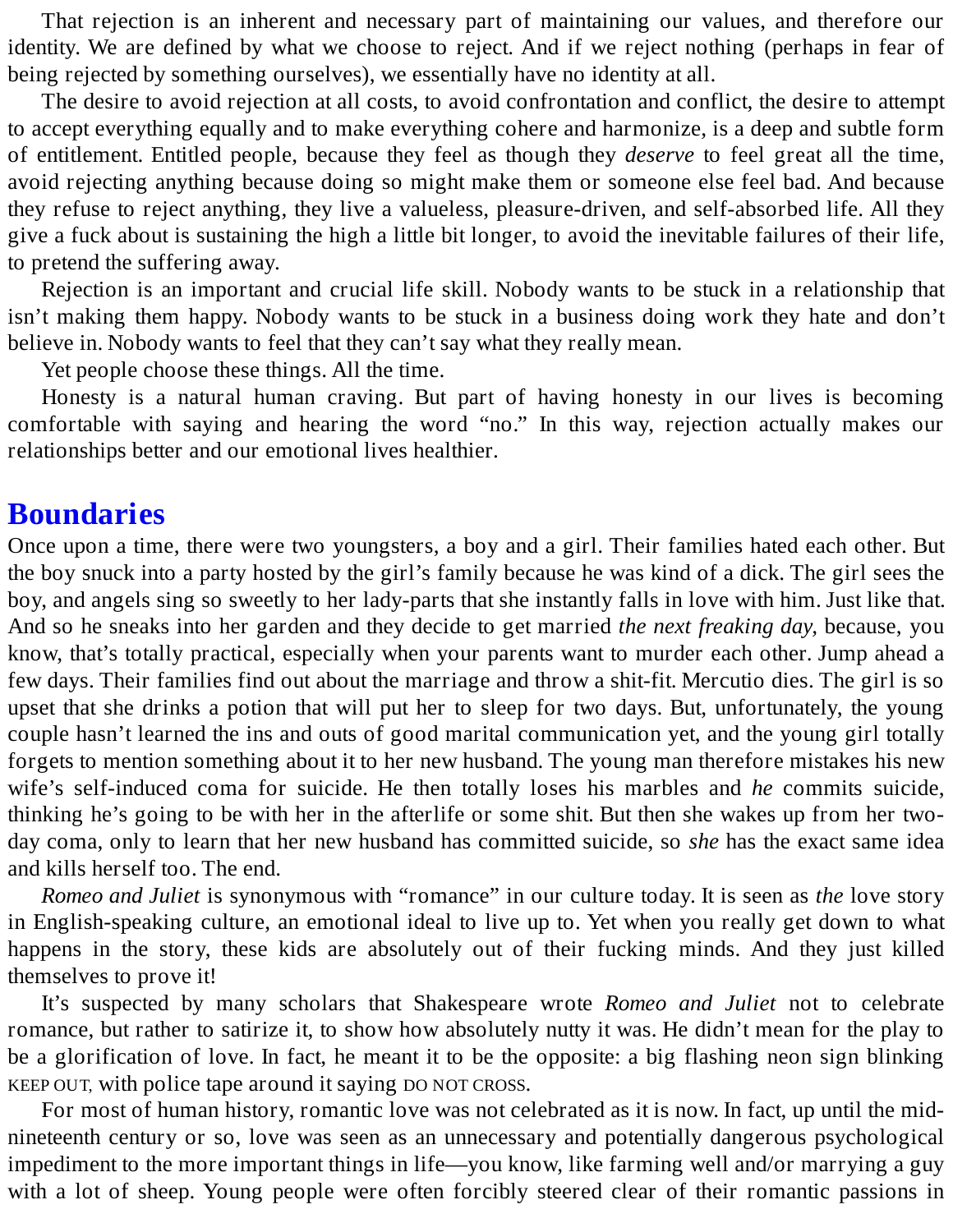favor of practical economic marriages that would yield stability for both them and their families.

But today, we all get brain boners for this kind of batshit crazy love. It dominates our culture. And the more dramatic, the better. Whether it's Ben Affleck working to destroy an asteroid to save the earth for the girl he loves, or Mel Gibson murdering hundreds of Englishmen and fantasizing about his raped and murdered wife while being tortured to death, or that Elven chick giving up her immortality to be with Aragorn in *Lord of the Rings,* or stupid romantic comedies where Jimmy Fallon forgoes his Red Sox playoff tickets because Drew Barrymore has, like, *needs* or something.

If this sort of romantic love were cocaine, then as a culture we'd all be like Tony Montana in *Scarface:* burying our faces in a fucking mountain of it, screaming, "Say hello to my lee-tle friend!"

The problem is that we're finding out that romantic love *is* kind of like cocaine. Like, frighteningly similar to cocaine. Like, stimulates the exact same parts of your brain as cocaine. Like, gets you high and makes you feel good for a while but also creates as many problems as it solves, as does cocaine.

Most elements of romantic love that we pursue—the dramatic and dizzyingly emotional displays of affection, the topsy-turvy ups and downs—aren't healthy, genuine displays of love. In fact, they're often just another form of entitlement playing out through people's relationships.

I know: that makes me sound like such a downer. Seriously, what kind of guy shits on romantic love? But hear me out.

The truth is, there are healthy forms of love and unhealthy forms of love. Unhealthy love is based on two people trying to escape their problems through their emotions for each other—in other words, they're using each other as an escape. Healthy love is based on two people acknowledging and addressing their own problems with each other's support.

The difference between a healthy and an unhealthy relationship comes down to two things: 1) how well each person in the relationship accepts responsibility, and 2) the willingness of each person to both reject and be rejected by their partner.

Anywhere there is an unhealthy or toxic relationship, there will be a poor and porous sense of responsibility on both sides, and there will be an inability to give and/or receive rejection. Wherever there is a healthy and loving relationship, there will be clear boundaries between the two people and their values, and there will be an open avenue of giving and receiving rejection when necessary.

By "boundaries" I mean the delineation between two people's responsibilities for their own problems. People in a healthy relationship with strong boundaries will take responsibility for their own values and problems and not take responsibility for their partner's values and problems. People in a toxic relationship with poor or no boundaries will regularly avoid responsibility for their own problems and/or take responsibility for their partner's problems.

What do poor boundaries look like? Here are some examples:

- "You can't go out with your friends without me. You know how jealous I get. You have to stay home *with me."*
- "My coworkers are idiots; they always make me late to meetings because I have to tell them how to *do their jobs."*
- "I can't believe you made me feel so stupid in front of my own sister. Never disagree with me in *front of her again!"*
- "I'd love to take that job in Milwaukee, but my mother would never forgive me for moving so far *away."*
- "I can date you, but can you not tell my friend Cindy? She gets really insecure when I have a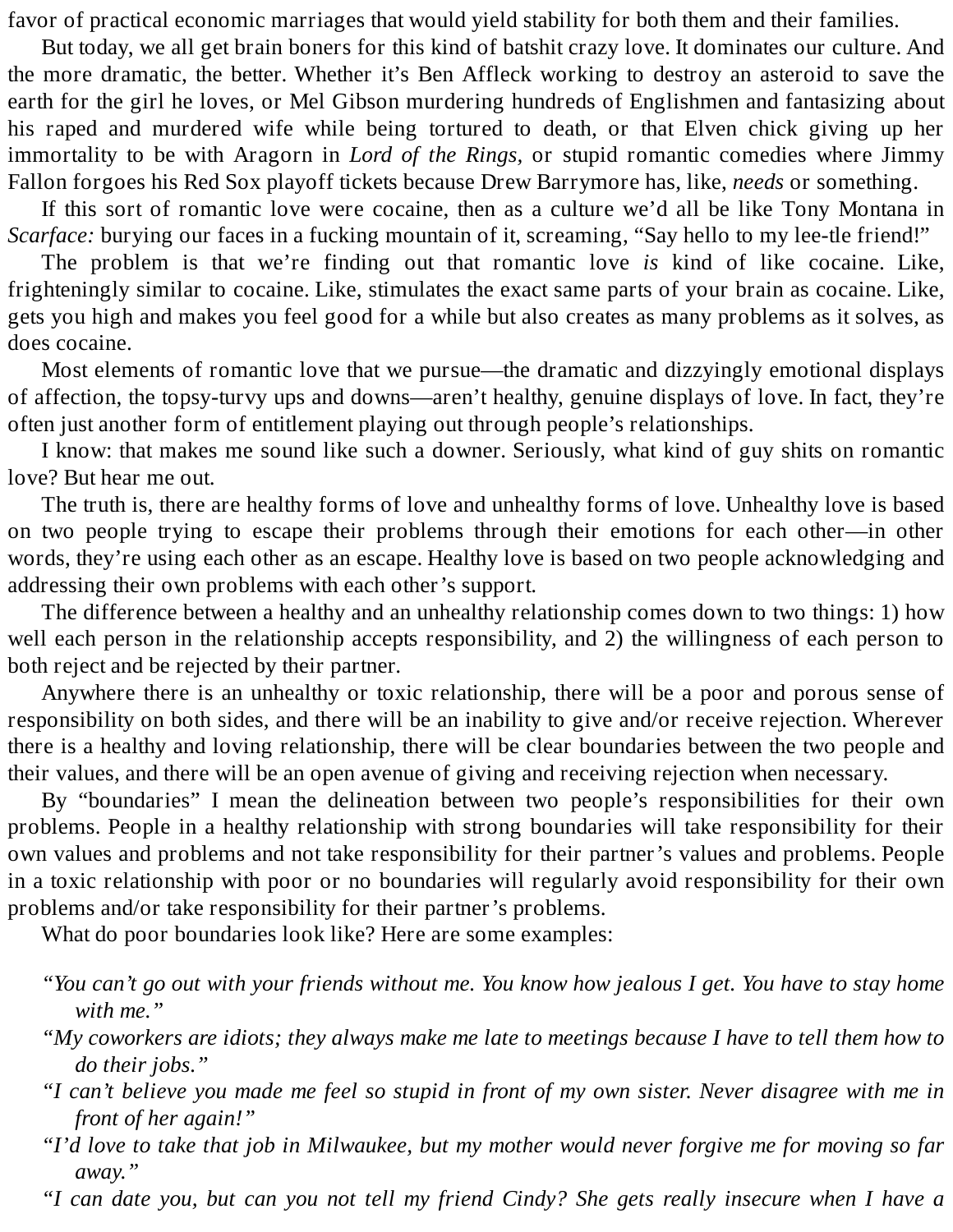### *boyfriend and she doesn't."*

In each scenario, the person is either taking responsibility for problems/emotions that are not theirs, or demanding that someone else take responsibility for their problems/emotions.

In general, entitled people fall into one of two traps in their relationships. Either they expect other people to take responsibility for *their* problems: *"I wanted a nice relaxing weekend at home. You should have known that and canceled your plans."* Or they take on too much responsibility for other people's problems: *"She just lost her job again, but it's probably my fault because I wasn't as supportive of her as I could have been. I'm going to help her rewrite her résumé tomorrow."*

Entitled people adopt these strategies in their relationships, as with everything, to help avoid accepting responsibility for their own problems. As a result, their relationships are fragile and fake, products of avoiding inner pain rather than embracing a genuine appreciation and adoration of their partner.

This goes not just for romantic relationships, by the way, but also for family relationships and friendships. An overbearing mother may take responsibility for every problem in her children's lives. Her own entitlement then encourages an entitlement in her children, as they grow up to believe other people should always be responsible for their problems.

(This is why the problems in your romantic relationships always eerily resemble the problems in your parents' relationship.)

When you have murky areas of responsibility for your emotions and actions—areas where it's unclear who is responsible for what, whose fault is what, why you're doing what you're doing—you never develop strong values for yourself. Your only value *becomes* making your partner happy. Or your only value *becomes* your partner making you happy.

This is self-defeating, of course. And relationships characterized by such murkiness usually go down like the *Hindenburg,* with all the drama and fireworks.

People can't solve your problems for you. And they shouldn't try, because that won't make you happy. You can't solve other people's problems for them either, because that likewise won't make them happy. The mark of an unhealthy relationship is two people who try to solve each other's problems in order to feel good about themselves. Rather, a healthy relationship is when two people solve their own problems in order to feel good about each other.

The setting of proper boundaries doesn't mean you can't help or support your partner or be helped and supported yourself. You both should support each other. But only because you *choose* to support and be supported. Not because you feel obligated or entitled.

Entitled people who blame others for their own emotions and actions do so because they believe that if they constantly paint themselves as victims, eventually someone will come along and save them, and they will receive the love they've always wanted.

Entitled people who take the blame for other people's emotions and actions do so because they believe that if they "fix" their partner and save him or her, they will receive the love and appreciation they've always wanted.

These are the yin and yang of any toxic relationship: the victim and the saver, the person who starts fires because it makes her feel important and the person who puts out fires because it makes him feel important.

These two types of people are drawn strongly to one another, and they usually end up together. Their pathologies match one another perfectly. Often they've grown up with parents who each exhibit one of these traits as well. So their model for a "happy" relationship is one based on entitlement and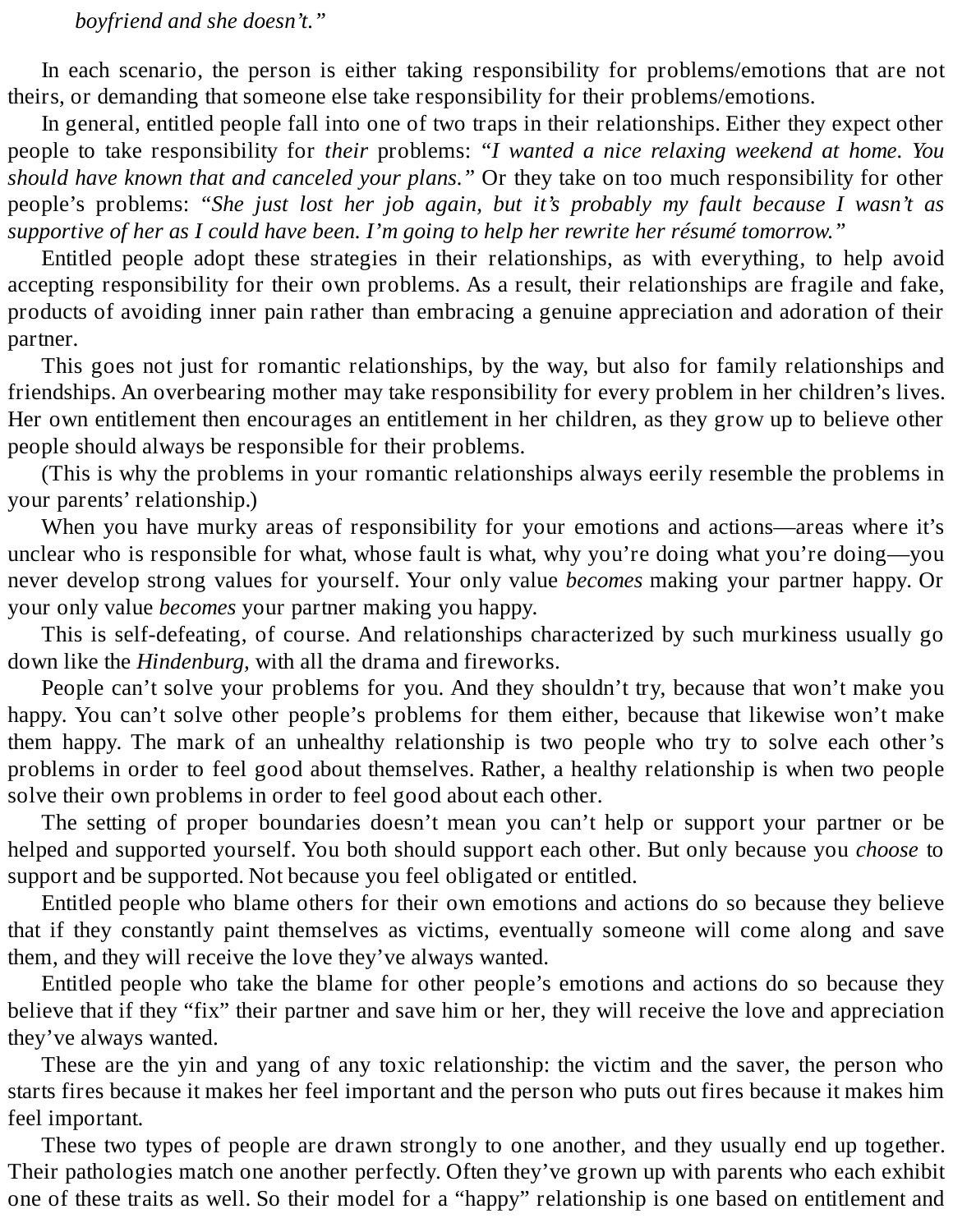poor boundaries.

Sadly, they both fail in meeting the other's actual needs. In fact, their pattern of overblaming and overaccepting blame perpetuates the entitlement and shitty self-worth that have been keeping them from getting their emotional needs met in the first place. The victim creates more and more problems to solve—not because additional real problems exist, but because it gets her the attention and affection she craves. The saver solves and solves—not because she actually cares about the problems, but because she believes she must fix others' problems in order to deserve attention and affection for herself. In both cases, the intentions are selfish and conditional and therefore self-sabotaging, and genuine love is rarely experienced.

The victim, if he really loved the saver, would say, "Look, this is my problem; you don't have to fix it for me. Just support me while I fix it myself." That would *actually* be a demonstration of love: taking responsibility for your own problems and not holding your partner responsible for them.

If the saver really wanted to save the victim, the saver would say, "Look, you're blaming others for your own problems; deal with this yourself." And in a sick way, that would *actually* be a demonstration of love: helping someone solve their own problems.

Instead, victims and savers both use each other to achieve emotional highs. It's like an addiction they fulfill in one another. Ironically, when presented with emotionally healthy people to date, they usually feel bored or lack "chemistry" with them. They pass on emotionally healthy, secure individuals because the secure partner's solid boundaries don't feel "exciting" enough to stimulate the constant highs necessary in the entitled person.

For victims, the hardest thing to do in the world is to hold themselves accountable for their problems. They've spent their whole life believing that others are responsible for their fate. That first step of taking responsibility for themselves is often terrifying.

For savers, the hardest thing to do in the world is to stop taking responsibility for other people's problems. They've spent their whole life feeling valued and loved only when they're saving somebody else—so letting go of this need is terrifying to them as well.

If you make a sacrifice for someone you care about, it needs to be because you want to, not because you feel obligated or because you fear the consequences of not doing so. If your partner is going to make a sacrifice for you, it needs to because he or she genuinely wants to, not because you've manipulated the sacrifice through anger or guilt. Acts of love are valid only if they're performed without conditions or expectations.

It can be difficult for people to recognize the difference between doing something out of obligation and doing it voluntarily. So here's a litmus test: ask yourself, "If I refused, how would the relationship change?" Similarly, ask, "If my partner refused something I wanted, how would the relationship change?"

If the answer is that a refusal would cause a blowout of drama and broken china plates, then that's a bad sign for your relationship. It suggests that your relationship is conditional—based on superficial benefits received from one another, rather than on unconditional acceptance of each other (along with each other's problems).

People with strong boundaries are not afraid of a temper tantrum, an argument, or getting hurt. People with weak boundaries are terrified of those things and will constantly mold their own behavior to fit the highs and lows of their relational emotional roller coaster.

People with strong boundaries understand that it's unreasonable to expect two people to accommodate each other 100 percent and fulfill every need the other has. People with strong boundaries understand that they may hurt someone's feelings sometimes, but ultimately they can't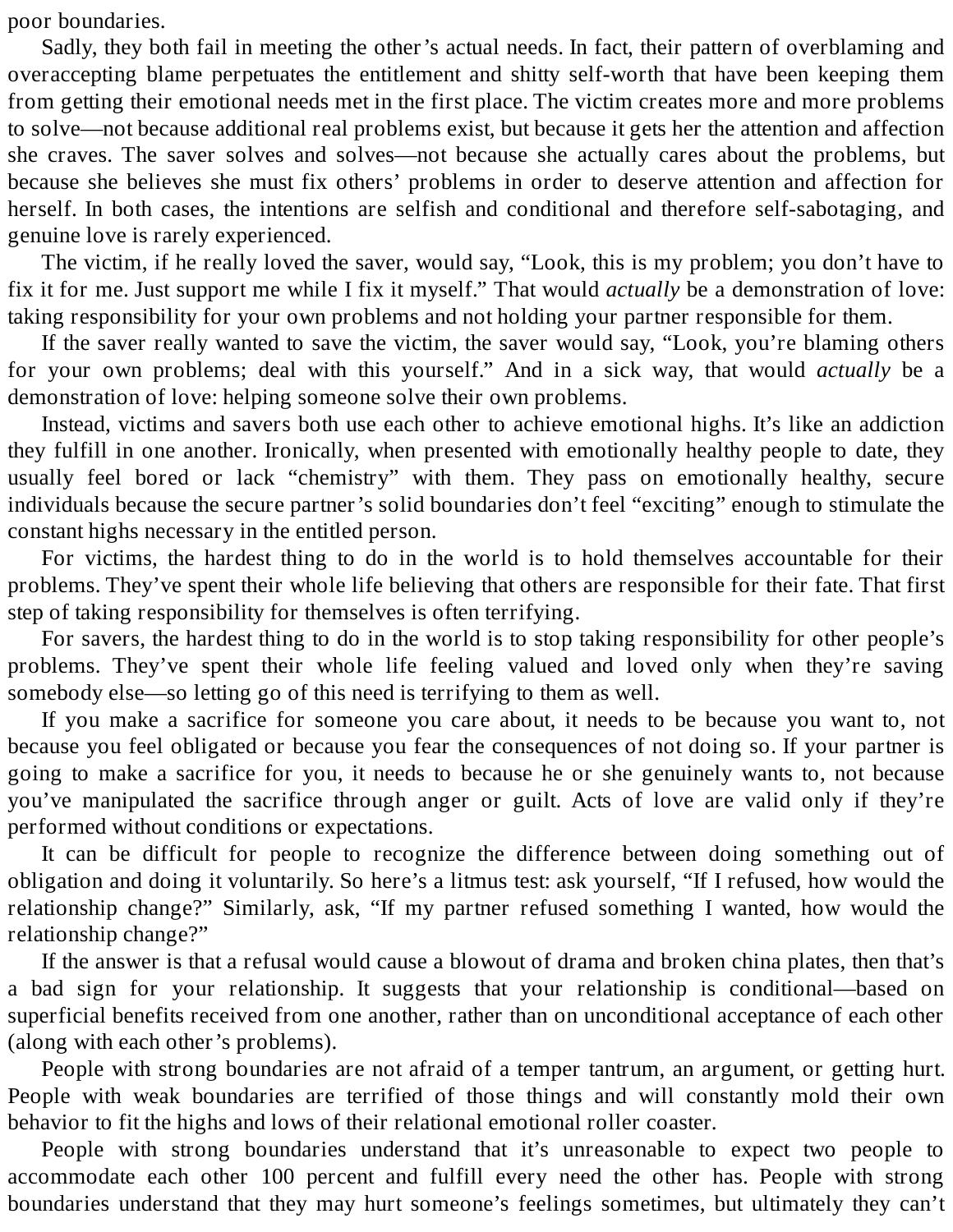determine how other people feel. People with strong boundaries understand that a healthy relationship is not about controlling one another's emotions, but rather about each partner supporting the other in their individual growth and in solving their own problems.

It's not about giving a fuck about everything your partner gives a fuck about; it's about giving a fuck about your partner regardless of the fucks he or she gives. That's unconditional love, baby.

# **How to [Build](#page-3-3) Trust**

My wife is one of those women who spend a lot of time in front of the mirror. She loves to look amazing, and I love for her to look amazing too (obviously).

Nights before we go out, she comes out of the bathroom after an hour-long makeup/hair/clothes/whatever-women-do-in-there session and asks me how she looks. She's usually gorgeous. Every once in a while, though, she looks bad. Maybe she tried to do something new with her hair, or decided to wear a pair of boots that some flamboyant fashion designer from Milan thought were avant-garde. Whatever the reason—it just doesn't work.

When I tell her this, she usually gets pissed off. As she marches back into the closet or the bathroom to redo everything and make us thirty minutes late, she spouts a bunch of four-letter words and sometimes even slings a few of them in my direction.

Men stereotypically lie in this situation to make their girlfriends/wives happy. But I don't. Why? Because honesty in my relationship is more important to me than feeling good all the time. The last person I should ever have to censor myself with is the woman I love.

Fortunately, I'm married to a woman who agrees and is willing to hear my uncensored thoughts. She calls me out on my bullshit too, of course, which is one of the most important traits she offers me as a partner. Sure, my ego gets bruised sometimes, and I bitch and complain and try to argue, but a few hours later I come sulking back and admit that she was right. And holy crap she makes me a better person, even though I hate hearing it at the time.

When our highest priority is to always make ourselves feel good, or to always make our partner feel good, then nobody ends up feeling good. And our relationship falls apart without our even knowing it.

Without conflict, there can be no trust. Conflict exists to show us who is there for us unconditionally and who is just there for the benefits. No one trusts a yes-man. If Disappointment Panda were here, he'd tell you that the pain in our relationship is necessary to cement our trust in each other and produce greater intimacy.

For a relationship to be healthy, both people must be willing and able to both say no and hear no. Without that negation, without that occasional rejection, boundaries break down and one person's problems and values come to dominate the other's. Conflict is not only normal, then; it's *absolutely necessary* for the maintenance of a healthy relationship. If two people who are close are not able to hash out their differences openly and vocally, then the relationship is based on manipulation and misrepresentation, and it will slowly become toxic.

Trust is the most important ingredient in any relationship, for the simple reason that without trust, the relationship doesn't actually *mean* anything. A person could tell you that she loves you, wants to be with you, would give up everything for you, but if you don't trust her, you get no benefit from those statements. You don't feel loved until you trust that the love being expressed toward you comes without any special conditions or baggage attached to it.

This is what's so destructive about cheating. It's not about the sex. It's about the trust that has been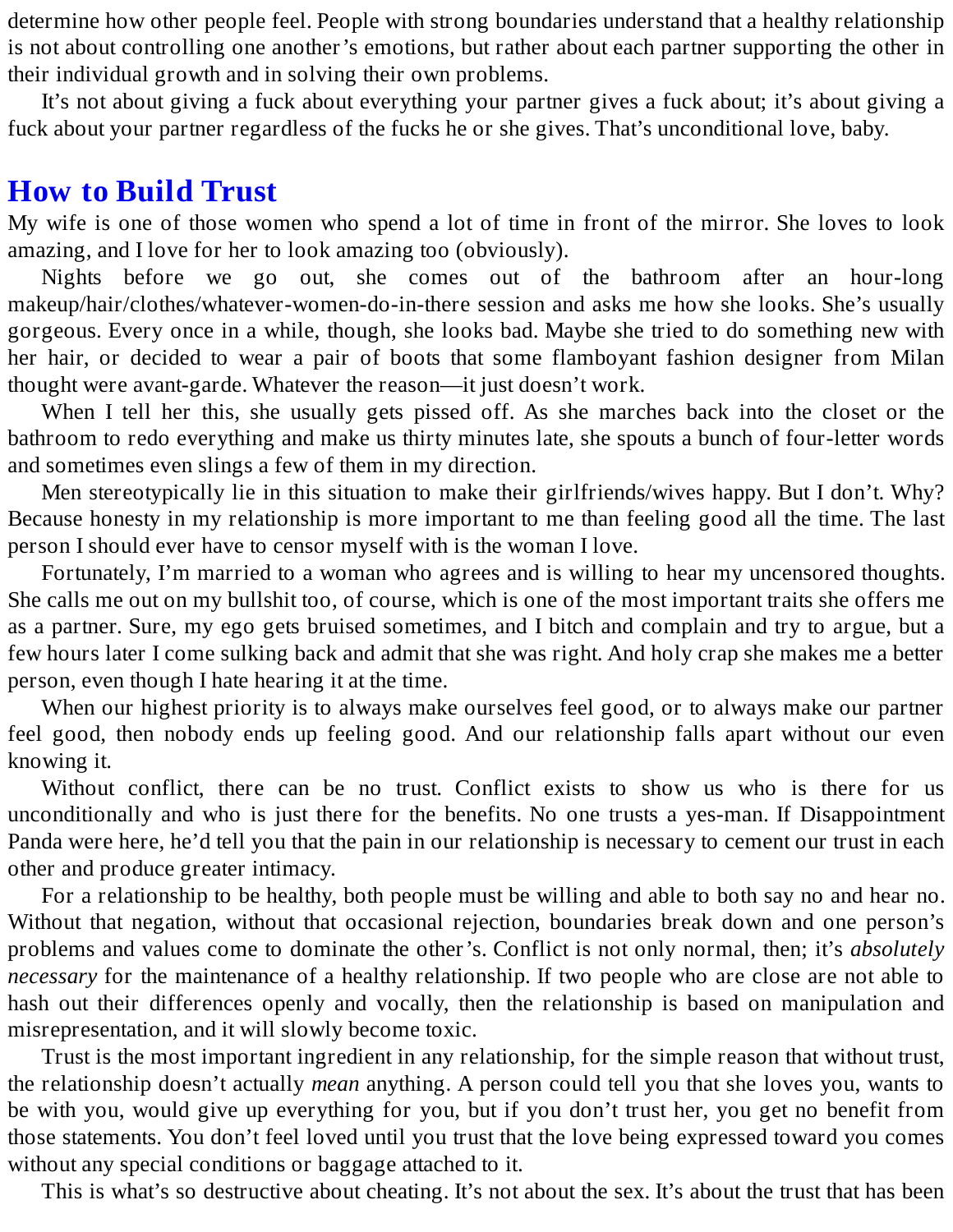destroyed as a result of the sex. Without trust, the relationship can no longer function. So it's either rebuild the trust or say your goodbyes.

I often get emails from people who have been cheated on by their significant other but want to stay with that partner and are wondering how they can trust him or her again. Without trust, they tell me, the relationship has begun to feel like a burden, like a threat that must be monitored and questioned rather than enjoyed.

The problem here is that most people who get caught cheating apologize and give the "It will never happen again" spiel and that's that, as if penises fell into various orifices completely by accident. Many cheatees accept this response at face value, and don't question the values and fucks given by their partner (pun totally intended); they don't ask themselves whether those values and fucks make their partner a good person to stay with. They're so concerned with holding on to their relationship that they fail to recognize that it's become a black hole consuming their self-respect.

If people cheat, it's because something other than the relationship is more important to them. It may be power over others. It may be validation through sex. It may be giving in to their own impulses. Whatever it is, it's clear that the cheater's values are not aligned in a way to support a healthy relationship. And if the cheater doesn't admit this or come to terms with it, if he just gives the old "I don't know what I was thinking; I was stressed out and drunk and she was there" response, then he lacks the serious self-awareness necessary to solve any relationship problems.

What needs to happen is that cheaters have to start peeling away at their self-awareness onion and figure out what fucked-up values caused them to break the trust of the relationship (and whether they actually still value the relationship). They need to be able to say, "You know what: I am selfish. I care about myself more than the relationship; to be honest, I don't really respect the relationship much at all." If cheaters can't express their shitty values, and show that those values have been overridden, then there's no reason to believe that they can be trusted. And if they can't be trusted, then the relationship is not going to get better or change.

The other factor in regaining trust after it's been broken is a practical one: a track record. If someone breaks your trust, words are nice; but you then need to see a consistent track record of improved behavior. Only then can you begin trusting that the cheater's values are now aligned properly and the person really will change.

Unfortunately, building a track record for trust takes time—certainly a lot more time than it takes to break trust. And during that trust-building period, things are likely to be pretty shitty. So both people in the relationship must be conscious of the struggle they're choosing to undertake.

I use the example of cheating in a romantic relationship, but this process applies to a breach in any relationship. When trust is destroyed, it can be rebuilt only if the following two steps happen: 1) the trust-breaker admits the true values that caused the breach and owns up to them, and 2) the trustbreaker builds a solid track record of improved behavior over time. Without the first step, there should be no attempt at reconciliation in the first place.

Trust is like a china plate. If you break it once, with some care and attention you can put it back together again. But if you break it again, it splits into even more pieces and it takes far longer to piece together again. If you break it more and more times, eventually it shatters to the point where it's impossible to restore. There are too many broken pieces, and too much dust.

## **Freedom Through [Commitment](#page-3-4)**

Consumer culture is very good at making us want more, more, more. Underneath all the hype and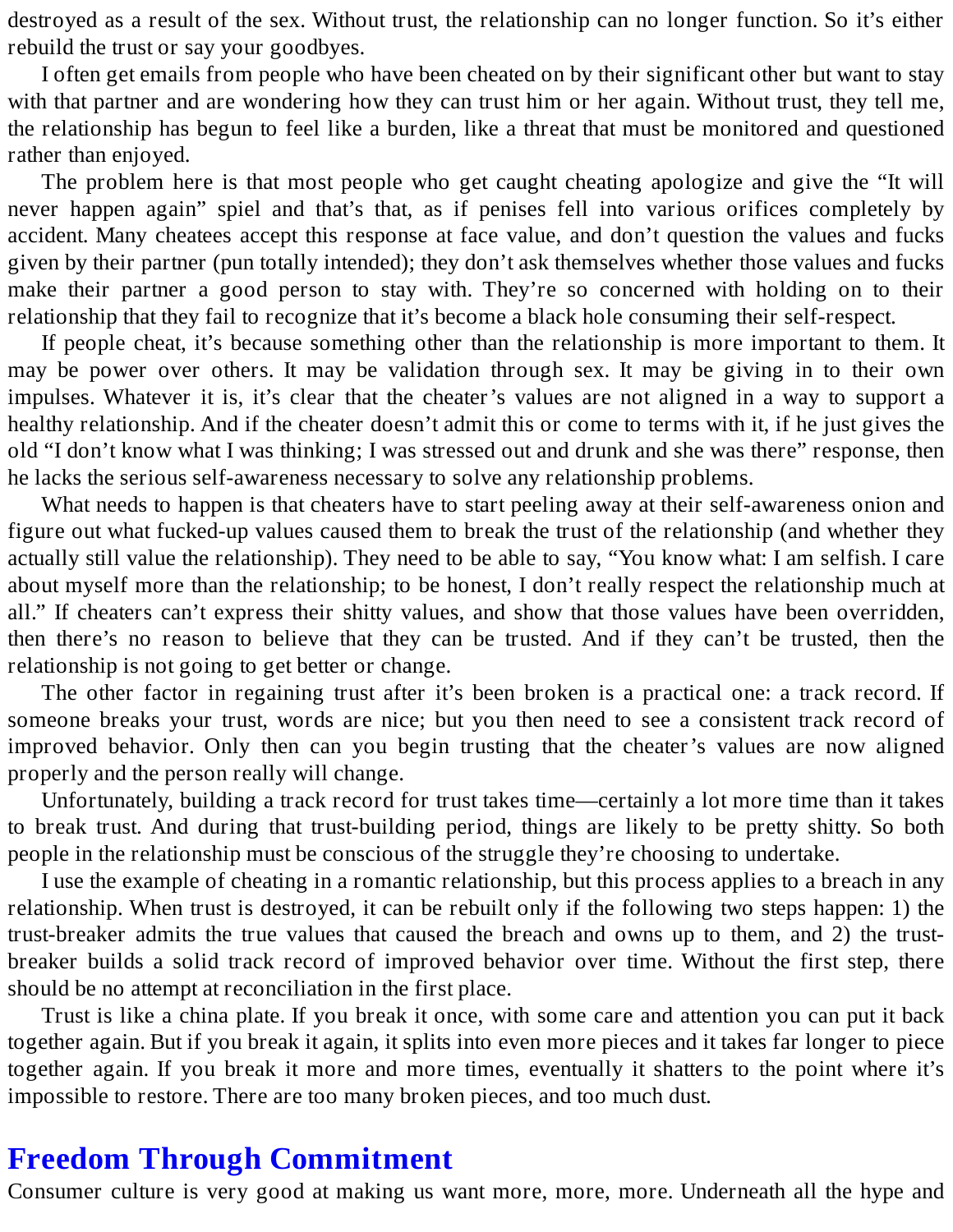marketing is the implication that more is always better. I bought into this idea for years. Make more money, visit more countries, have more experiences, be with more women.

But more is not always better. In fact, the opposite is true. We are actually often happier with less. When we're overloaded with opportunities and options, we suffer from what psychologists refer to as the paradox of choice. Basically, the more options we're given, the less satisfied we become with whatever we choose, because we're aware of all the other options we're potentially forfeiting.

So if you have a choice between two places to live and pick one, you'll likely feel confident and comfortable that you made the right choice. You'll be satisfied with your decision.

But if you have a choice among twenty-eight places to live and pick one, the paradox of choice says that you'll likely spend years agonizing, doubting, and second-guessing yourself, wondering if you really made the "right" choice, and if you're truly maximizing your own happiness. And this anxiety, this desire for certainty and perfection and success, will make you unhappy.

So what do we do? Well, if you're like I used to be, you avoid choosing anything at all. You aim to keep your options open as long as possible. You avoid commitment.

But while investing deeply in one person, one place, one job, one activity might deny us the breadth of experience we'd like, pursuing a breadth of experience denies us the opportunity to experience the rewards of depth of experience. There are some experiences that you can have *only* when you've lived in the same place for five years, when you've been with the same person for over a decade, when you've been working on the same skill or craft for half your lifetime. Now that I'm in my thirties, I can finally recognize that commitment, in its own way, offers a wealth of opportunity and experiences that would otherwise never be available to me, no matter where I went or what I did.

When you're pursuing a wide breadth of experience, there are diminishing returns to each new adventure, each new person or thing. When you've never left your home country, the first country you visit inspires a massive perspective shift, because you have such a narrow experience base to draw on. But when you've been to twenty countries, the twenty-first adds little. And when you've been to fifty, the fifty-first adds even less.

The same goes for material possessions, money, hobbies, jobs, friends, and romantic/sexual partners—all the lame superficial values people choose for themselves. The older you get, the more experienced you get, the less significantly each new experience affects you. The first time I drank at a party was exciting. The hundredth time was fun. The five hundredth time felt like a normal weekend. And the thousandth time felt boring and unimportant.

The big story for me personally over the past few years has been my ability to open myself up to commitment. I've chosen to reject all but the very best people and experiences and values in my life. I shut down all my business projects and decided to focus on writing full-time. Since then, my website has become more popular than I'd ever imagined possible. I've committed to one woman for the long haul and, to my surprise, have found this more rewarding than any of the flings, trysts, and one-night stands I had in the past. I've committed to a single geographic location and doubled down on the handful of my significant, genuine, healthy friendships.

And what I've discovered is something entirely counterintuitive: that there is a freedom and liberation in commitment. I've found *increased* opportunity and upside in rejecting alternatives and distractions in favor of what I've chosen to let truly matter to me.

Commitment gives you freedom because you're no longer distracted by the unimportant and frivolous. Commitment gives you freedom because it hones your attention and focus, directing them toward what is most efficient at making you healthy and happy. Commitment makes decision-making easier and removes any fear of missing out; knowing that what you already have is good enough,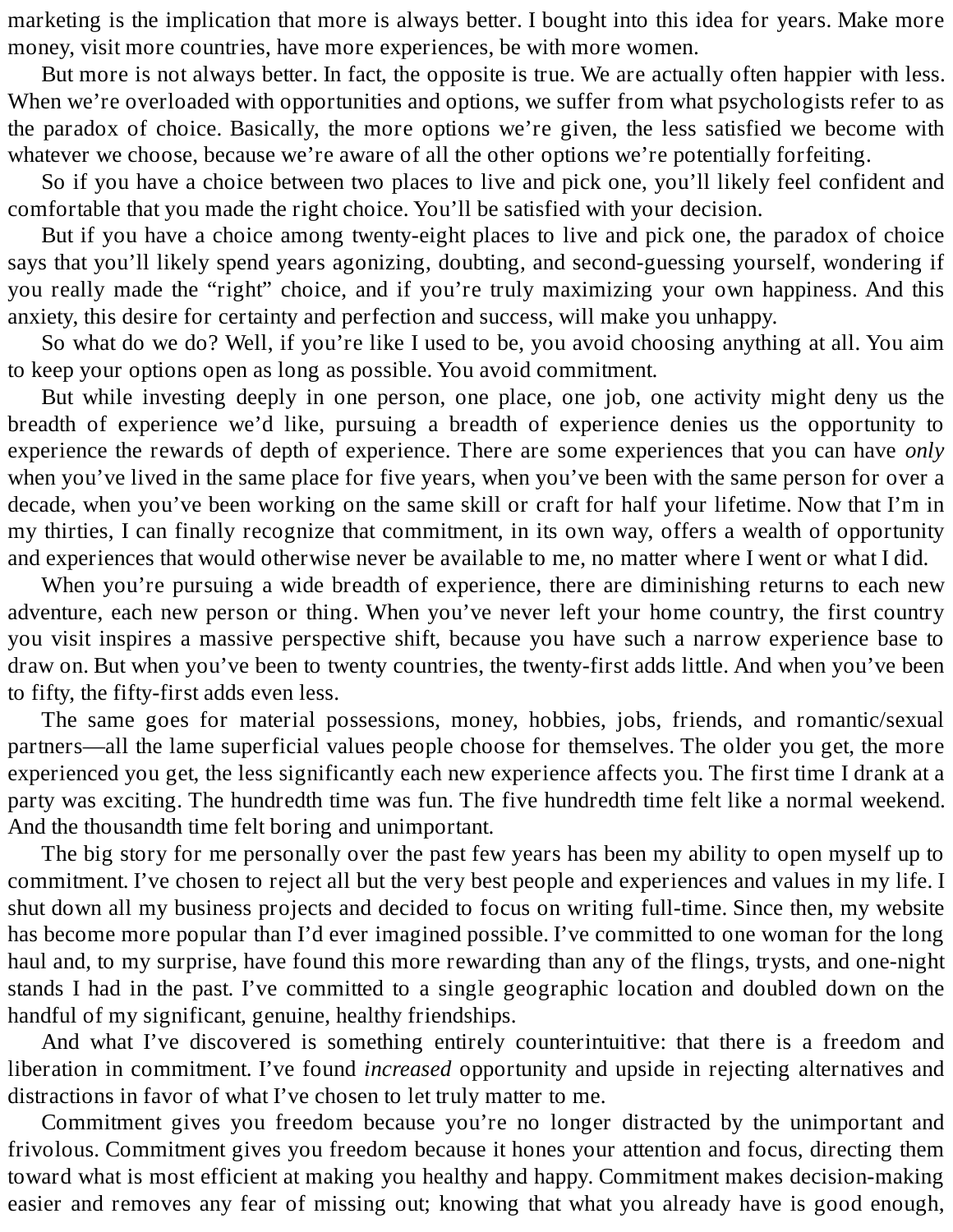why would you ever stress about chasing more, more, more again? Commitment allows you to focus intently on a few highly important goals and achieve a greater degree of success than you otherwise would.

In this way, the rejection of alternatives liberates us—rejection of what does not align with our most important values, with our chosen metrics, rejection of the constant pursuit of breadth without depth.

Yes, breadth of experience is likely necessary and desirable when you're young—after all, you have to go out there and discover what seems worth investing yourself in. But depth is where the gold is buried. And you have to stay committed to something and go deep to dig it up. That's true in relationships, in a career, in building a great lifestyle—in everything.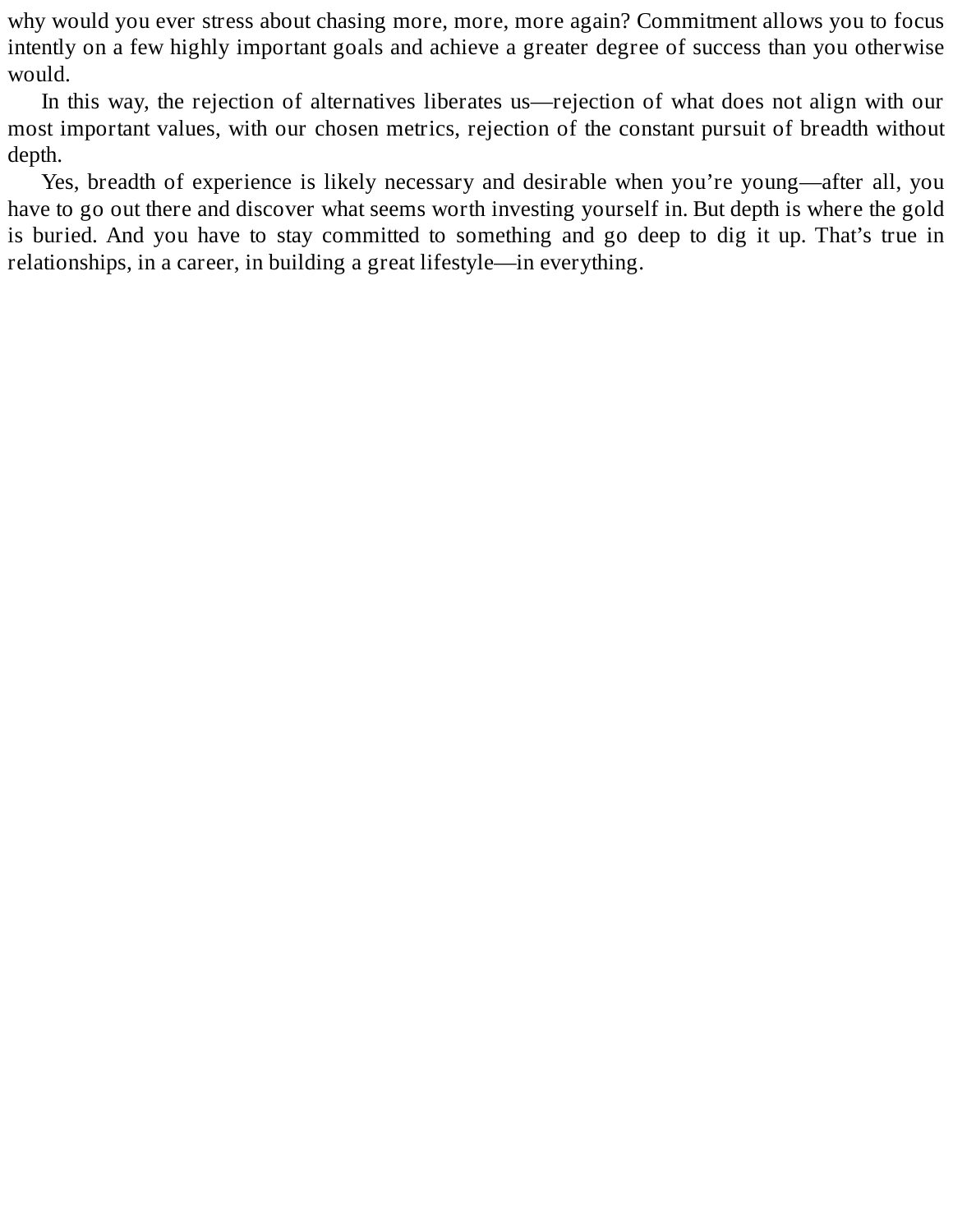### **[CHAPTER](#page-3-5)** 9

# **. . . And [Then](#page-3-5) You Die**

**S**eek the truth for yourself, and <sup>I</sup> will meet you there."

That was the last thing Josh ever said to me. He said it ironically, attempting to sound deep while simultaneously making fun of people who attempt to sound deep. He was drunk and high. And he was a good friend.

The most transformational moment of my life occurred when I was nineteen years old. My friend Josh had taken me to a party on a lake just north of Dallas, Texas. There were condos on a hill and below the hill was a pool, and below the pool was a cliff overlooking the lake. It was a small cliff, maybe thirty feet high—certainly high enough to give you a second thought about jumping, but low enough that with the right combination of alcohol and peer pressure that second thought could easily vanish.

Shortly after arriving at the party, Josh and I sat in the pool together, drinking beers and talking as young angsty males do. We talked about drinking and bands and girls and all of the cool stuff Josh had done that summer since dropping out of music school. We talked about playing in a band together and moving to New York City—an impossible dream at the time.

We were just kids.

"Is it okay to jump off that?" I asked after a while, nodding toward the cliff over the lake.

"Yeah," Josh said, "people do it all the time here."

"Are you going to do it?"

He shrugged. "Maybe. We'll see."

Later in the evening, Josh and I got separated. I had become distracted by a pretty Asian girl who liked video games, which to me, as a teenage nerd, was akin to winning the lottery. She had no interest in me, but she was friendly and happy to let me talk, so I talked. After a few beers, I gathered enough courage to ask her to go up to the house with me to get some food. She said sure.

As we walked up the hill, we bumped into Josh coming down. I asked him if he wanted food, but he declined. I asked him where I could find him later on. He smiled and said, "Seek the truth for yourself, and I will meet you there!"

I nodded and made a serious face. "Okay, I'll see you there," I replied, as if everyone knew exactly where the truth was and how to get to it.

Josh laughed and walked down the hill toward the cliff. I laughed and continued up the hill toward the house.

I don't remember how long I was inside. I just remember that when the girl and I came out again, everyone was gone and there were sirens. The pool was empty. People were running down the hill toward the shoreline below the cliff. There were others already down by the water. I could make out a couple guys swimming around. It was dark and hard to see. The music droned on, but nobody listened.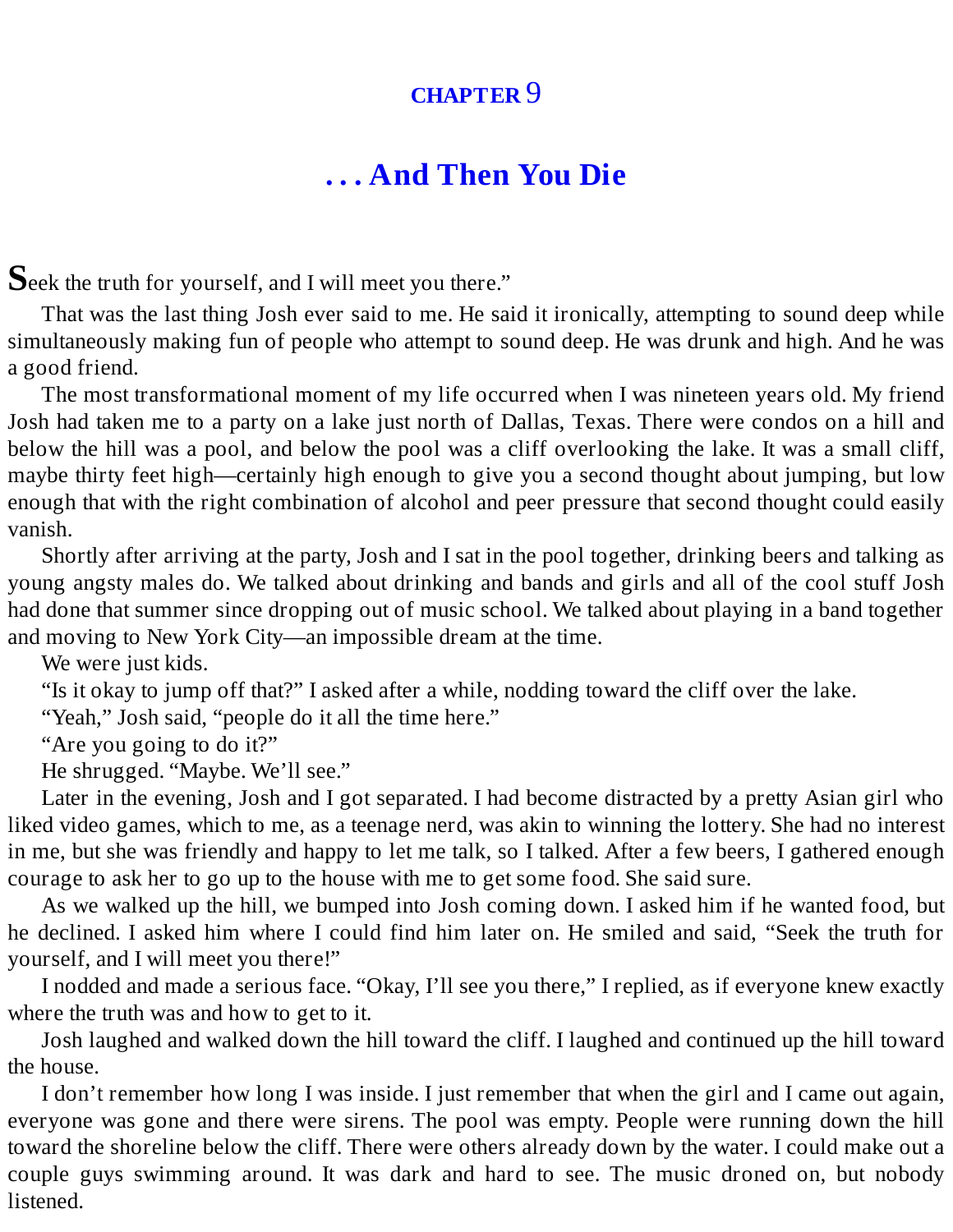Still not putting two-and-two together, I hurried down to the shoreline, gnawing on my sandwich, curious as to what everyone was looking at. Halfway down, the pretty Asian girl said to me, "I think something terrible has happened."

When I got to the bottom of the hill, I asked someone where Josh was. No one looked at me or acknowledged me. Everyone stared at the water. I asked again, and a girl started crying uncontrollably.

That's when I put two-and-two together.

It took scuba divers three hours to find Josh's body at the bottom of the lake. The autopsy would later say that his legs had cramped up due to dehydration from the alcohol, as well as to the impact of the jump from the cliff. It was dark out when he went in, the water layered on the night, black on black. No one could see where his screams for help were coming from. Just the splashes. Just the sounds. His parents later told me that he was a terrible swimmer. I'd had no idea.

It took me twelve hours to let myself cry. I was in my car, driving back home to Austin the next morning. I called my dad and told him that I was still near Dallas and that I was going to miss work. (I'd been working for him that summer.) He asked, "Why; what happened? Is everything all right?" And that's when it all came out: the waterworks. The wails and the screams and the snot. I pulled the car over to the side of the road and clutched the phone and cried the way a little boy cries to his father.

I went into a deep depression that summer. I thought I'd been depressed before, but this was a whole new level of meaninglessness—sadness so deep that it physically hurt. People would come by and try to cheer me up, and I would sit there and hear them say all the right things and do all the right things; and I would tell them thank you and how nice it was of them to come over, and I would fake a smile and lie and say that it was getting better, but underneath I just felt nothing.

I dreamed about Josh for a few months after that. Dreams where he and I would have full-blown conversations about life and death, as well as about random, pointless things. Up until that point in my life, I had been a pretty typical middle-class stoner kid: lazy, irresponsible, socially anxious, and deeply insecure. Josh, in many ways, had been a person I looked up to. He was older, more confident, more experienced, and more accepting of and open to the world around him. In one of my last dreams of Josh, I was sitting in a Jacuzzi with him (yeah, I know, weird), and I said something like, "I'm really sorry you died." He laughed. I don't remember exactly what his words were, but he said something like, "Why do you care that I'm dead when you're still so afraid to live?" I woke up crying.

It was sitting on my mom's couch that summer, staring into the so-called abyss, seeing the endless and incomprehensible nothingness where Josh's friendship used to be, when I came to the startling realization that if there really is no reason to do anything, then there is also no reason to *not* do anything; that in the face of the inevitability of death, there is no reason to ever give in to one's fear or embarrassment or shame, since it's all just a bunch of nothing anyway; and that by spending the majority of my short life avoiding what was painful and uncomfortable, I had essentially been avoiding being alive at all.

That summer, I gave up the weed and the cigarettes and the video games. I gave up my silly rock star fantasies and dropped out of music school and signed up for college courses. I started going to the gym and lost a bunch of weight. I made new friends. I got my first girlfriend. For the first time in my life I actually studied for classes, gaining me the startling realization that I could make good grades if only I gave a shit. The next summer, I challenged myself to read fifty nonfiction books in fifty days, and then did it. The following year, I transferred to an excellent university on the other side of the country, where I excelled for the first time, both academically and socially.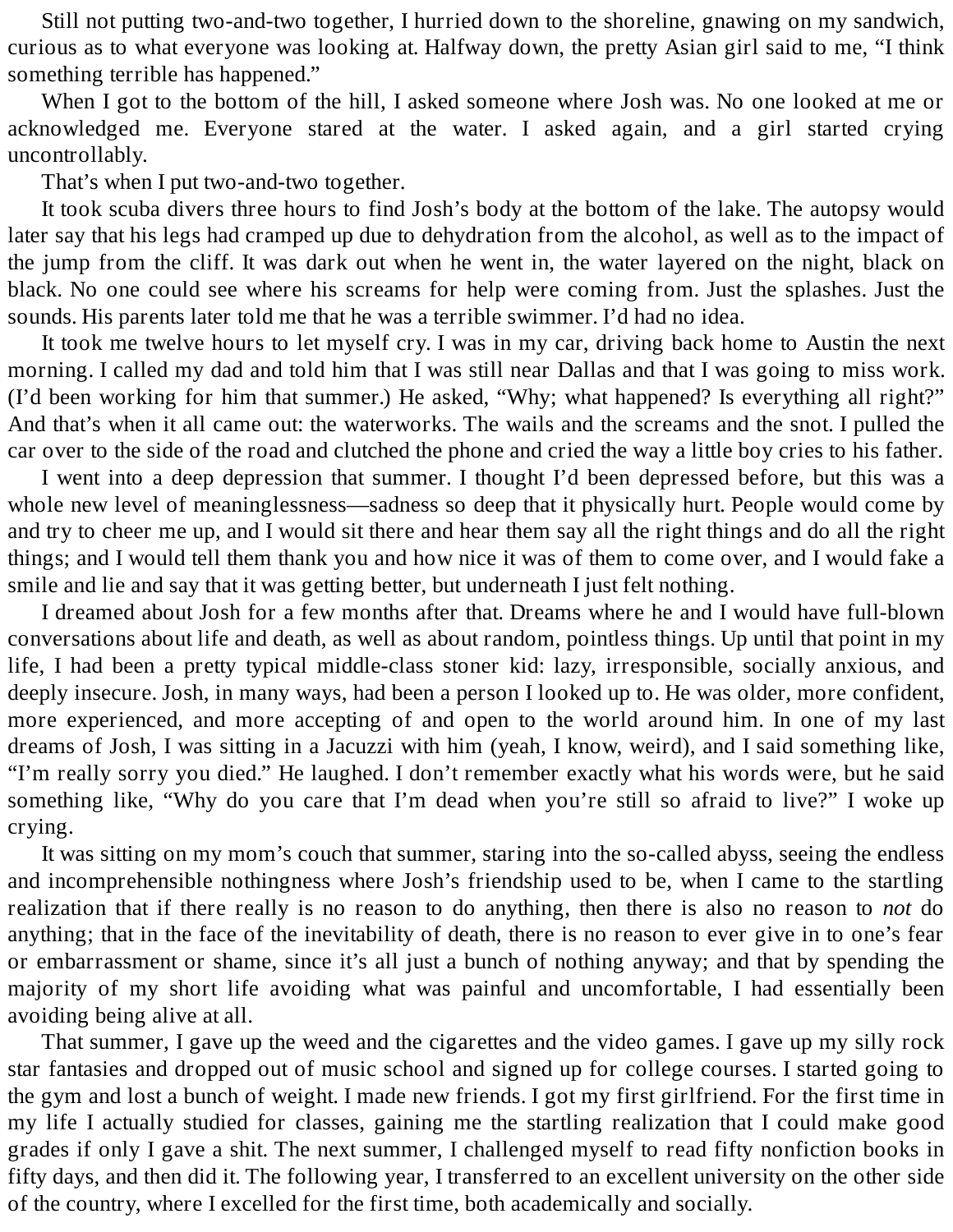Josh's death marks the clearest before/after point I can identify in my life. Pre-tragedy, I was inhibited, unambitious, forever obsessed and confined by what I imagined the world might be thinking of me. Post-tragedy, I morphed into a new person: responsible, curious,hardworking. I still had my insecurities and my baggage—as we always do—but now I gave a fuck about something more important than my insecurities and my baggage. And that made all the difference. Oddly, it was someone else's death that gave me permission to finally live. And perhaps the worst moment of my life was also the most transformational.

Death scares us. And because it scares us, we avoid thinking about it, talking about it, sometimes even acknowledging it, even when it's happening to someone close to us.

Yet, in a bizarre, backwards way, death is the light by which the shadow of all of life's meaning is measured. Without death, everything would feel inconsequential, all experience arbitrary, all metrics and values suddenly zero.

# **[Something](#page-3-6) Beyond Our Selves**

Ernest Becker was an academic outcast. In 1960, he got his Ph.D. in anthropology; his doctoral research compared the unlikely and unconventional practices of Zen Buddhism and psychoanalysis. At the time, Zen was seen as something for hippies and drug addicts, and Freudian psychoanalysis was considered a quack form of psychology left over from the Stone Age.

In his first job as an assistant professor, Becker quickly fell into a crowd that denounced the practice of psychiatry as a form of fascism. They saw the practice as an unscientific form of oppression against the weak and helpless.

The problem was that Becker's boss was a psychiatrist. So it was kind of like walking into your first job and proudly comparing your boss to Hitler.

As you can imagine, he was fired.

So Becker took his radical ideas somewhere that they might be accepted: Berkeley, California. But this, too, didn't last long.

Because it wasn't just his anti-establishment tendencies that got Becker into trouble; it was his odd teaching methods as well. He would use Shakespeare to teach psychology, psychology textbooks to teach anthropology, and anthropological data to teach sociology. He'd dress up as King Lear and do mock sword fights in class and go on long political rants that had little to do with the lesson plan. His students adored him. The other faculty loathed him. Less than a year later, he was fired again.

Becker then landed at San Francisco State University, where he actually kept his job for more than a year. But when student protests erupted over the Vietnam War, the university called in the National Guard and things got violent. When Becker sided with the students and publicly condemned the actions of the dean (again, his boss being Hitleresque and everything), he was, once again, promptly fired.

Becker changed jobs four times in six years. And before he could get fired from the fifth, he got colon cancer. The prognosis was grim. He spent the next few years bedridden and had little hope of surviving. So Becker decided to write a book. This book would be about death.

Becker died in 1974. His book *The Denial of Death,* would win the Pulitzer Prize and become one of the most influential intellectual works of the twentieth century, shaking up the fields of psychology and anthropology, while making profound philosophical claims that are still influential today.

*The Denial of Death* essentially makes two points: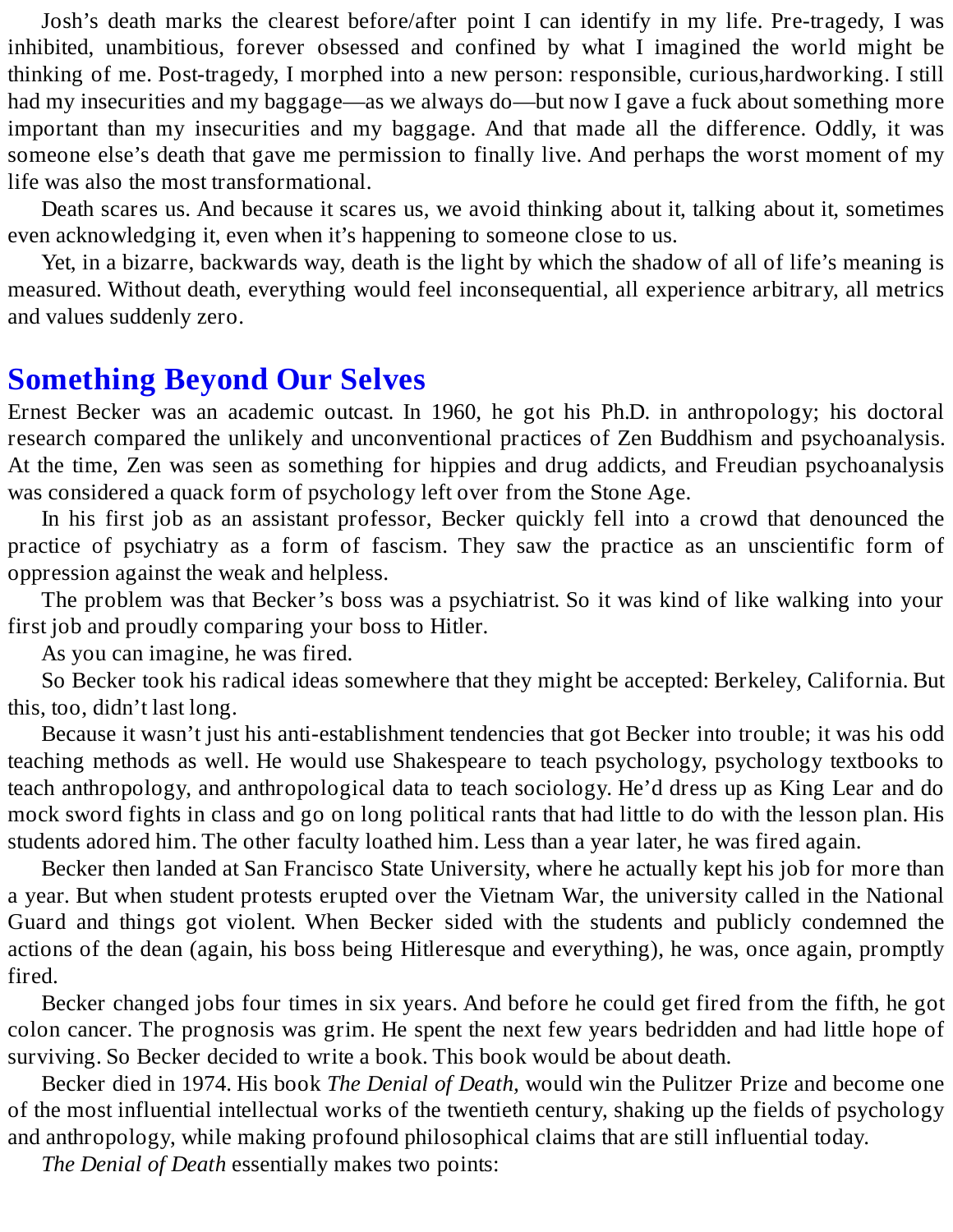1. Humans are unique in that we're the only animals that can conceptualize and think about ourselves abstractly. Dogs don't sit around and worry about their career. Cats don't think about their past mistakes or wonder what would have happened if they'd done something differently. Monkeys don't argue over future possibilities, just as fish don't sit around wondering if other fish would like them more if they had longer fins.

As humans, we're blessed with the ability to imagine ourselves in hypothetical situations, to contemplate both the past and the future, to imagine other realities or situations where things might be different. And it's because of this unique mental ability, Becker says, that we all, at some point, become aware of the inevitability of our own death. Because we're able to conceptualize alternate versions of reality, we are also the only animal capable of imagining a reality without ourselves in it.

This realization causes what Becker calls "death terror," a deep existential anxiety that underlies *everything* we think or do.

2. Becker's second point starts with the premise that we essentially have two "selves." The first self is the physical self—the one that eats, sleeps, snores, and poops. The second self is our conceptual self—our identity, or how we see ourselves.

Becker's argument is this: We are all aware on some level that our physical self will eventually die, that this death is inevitable, and that its inevitability—on some unconscious level scares the shit out of us. Therefore, in order to compensate for our fear of the inevitable loss of our physical self, we try to construct a conceptual self that will live forever. This is why people try so hard to put their names on buildings, on statues, on spines of books. It's why we feel compelled to spend so much time giving ourselves to others, especially to children, in the hopes that our influence—our conceptual self—will last way beyond our physical self. That we will be remembered and revered and idolized long after our physical self ceases to exist.

Becker called such efforts our "immortality projects," projects that allow our conceptual self to live on way past the point of our physical death. All of human civilization, he says, is basically a result of immortality projects: the cities and governments and structures and authorities in place today were all immortality projects of men and women who came before us. They are the remnants of conceptual selves that ceased to die. Names like Jesus, Muhammad, Napoleon, and Shakespeare are just as powerful today as when those men lived, if not more so. And that's the whole point. Whether it be through mastering an art form, conquering a new land, gaining great riches, or simply having a large and loving family that will live on for generations, *all the meaning in our life is shaped by this innate desire to never truly die.*

Religion, politics, sports, art, and technological innovation are the result of people's immortality projects. Becker argues that wars and revolutions and mass murder occur when one group of people's immortality projects rub up against another group's. Centuries of oppression and the bloodshed of millions have been justified as the defense of one group's immortality project against another's.

But, when our immortality projects fail, when the meaning is lost, when the prospect of our conceptual self outliving our physical self no longer seems possible or likely, death terror—that horrible, depressing anxiety—creeps back into our mind. Trauma can cause this, as can shame and social ridicule. As can, as Becker points out, mental illness.

If you haven't figured it out yet, our immortality projects are our values. They are the barometers of meaning and worth in our life. And when our values fail, so do we, psychologically speaking.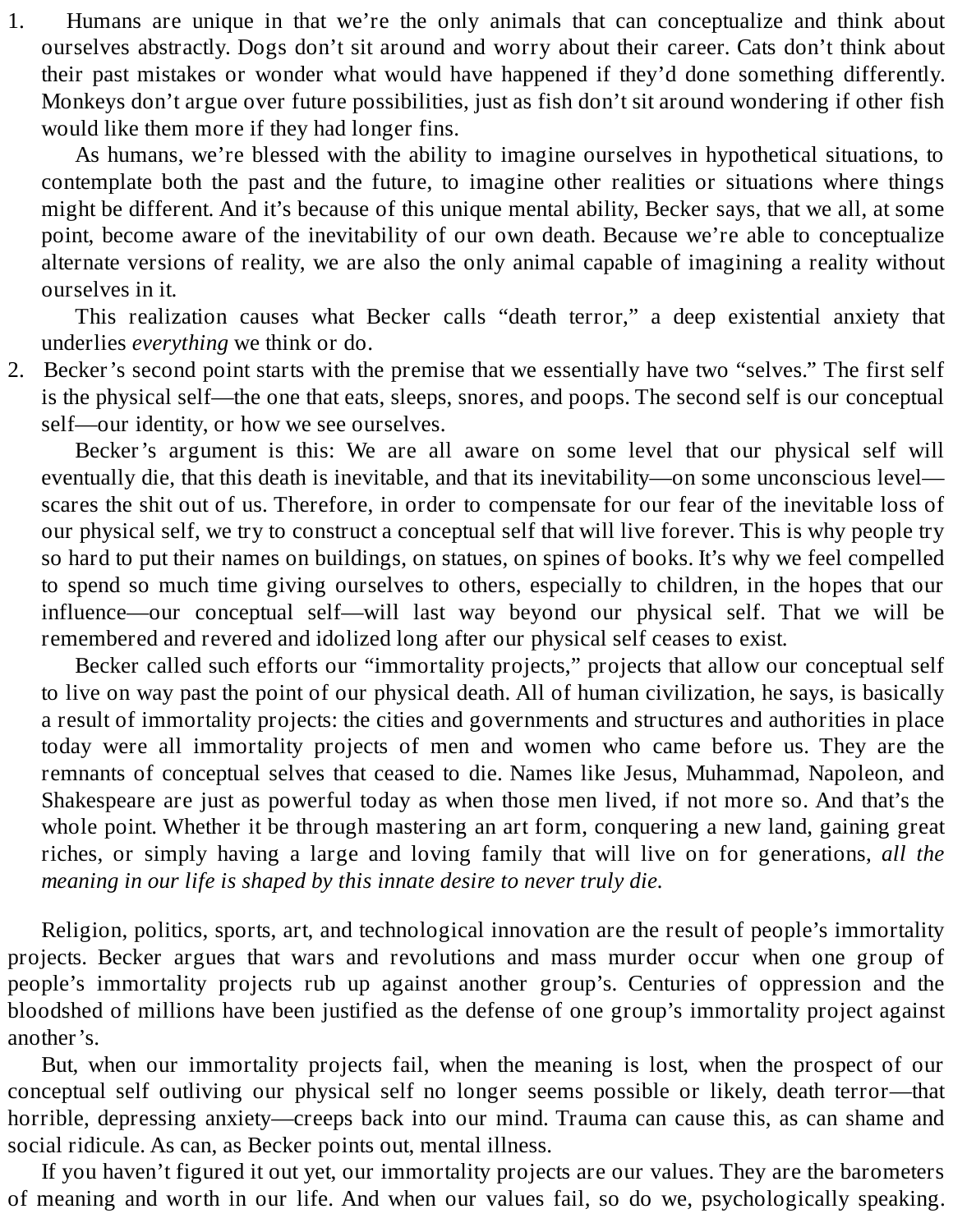What Becker is saying, in essence, is that we're all driven by fear to give way too many fucks about something, because giving a fuck about something is the only thing that distracts us from the reality and inevitability of our own death. And to truly not give a single fuck is to achieve a quasi-spiritual state of embracing the impermanence of one's own existence. In that state, one is far less likely to get caught up in various forms of entitlement.

Becker later came to a startling realization on his deathbed: that people's immortality projects were actually the problem, not the solution; that rather than attempting to implement, often through lethal force, their conceptual self across the world, people should question their conceptual self and become more comfortable with the reality of their own death. Becker called this "the bitter antidote," and struggled with reconciling it himself as he stared down his own demise. While death is bad, it is inevitable. Therefore, we should not avoid this realization, but rather come to terms with it as best we can. Because once we become comfortable with the fact of our own death—the root terror, the underlying anxiety motivating all of life's frivolous ambitions—we can then choose our values more freely, unrestrained by the illogical quest for immortality, and freed from dangerous dogmatic views.

# **The [Sunny](#page-3-7) Side of Death**

I step from rock to rock, climbing steadily, leg muscles stretching and aching. In that trancelike state that comes from slow, repetitive physical exertion, I'm nearing the top. The sky gets wide and deep. I'm alone now. My friends are far below me, taking pictures of the ocean.

Finally, I climb over a small boulder and the view opens up. I can see from here to the infinite horizon. It feels as though I'm staring at the edge of the earth, where water meets the sky, blue on blue. The wind screams across my skin. I look up. It's bright. It's beautiful.

I'm at South Africa's Cape of Good Hope, once thought to be the southern tip of Africa and the southernmost point in the world. It's a tumultuous place, a place full of storms and treacherous waters. A place that's seen centuries of trade and commerce and human endeavor. A place, ironically, of lost hopes.

There is a saying in Portuguese: *Ele dobra o Cabo da Boa Esperança.* It means, "He's rounding the Cape of Good Hope." Ironically, it means that the person's life is in its final phase, that he's incapable of accomplishing anything more.

I step across the rocks toward the blue, allowing its vastness to engulf my field of vision. I'm sweating yet cold. Excited yet nervous. *Is this it?*

The wind is slapping my ears. I hear nothing, but I see the edge: where the rock meets oblivion. I stop and stand for a moment, several yards away. I can see the ocean below, lapping and frothing against cliffs stretching out for miles to either side. The tides are furious against the impenetrable walls. Straight ahead, it's a sheer drop of at least fifty yards to the water below.

To my right, tourists are dotted across the landscape below, snapping photos and aggregating themselves into antlike formations. To my left is Asia. In front of me is the sky and behind is me is everything I've ever hoped for and brought with me.

*What if this is it? What if this is all there is?*

I look around. I'm alone. I take my first step toward the edge of the cliff.

The human body seems to come equipped with a natural radar for death-inducing situations. For example, the moment you get within about ten feet of a cliff edge, minus guardrail, a certain tension digs into your body. Your back stiffens. Your skin ripples. Your eyes become hyperfocused on every detail of your environment. Your feet feel as though they're made of rock. It's as if there were a big,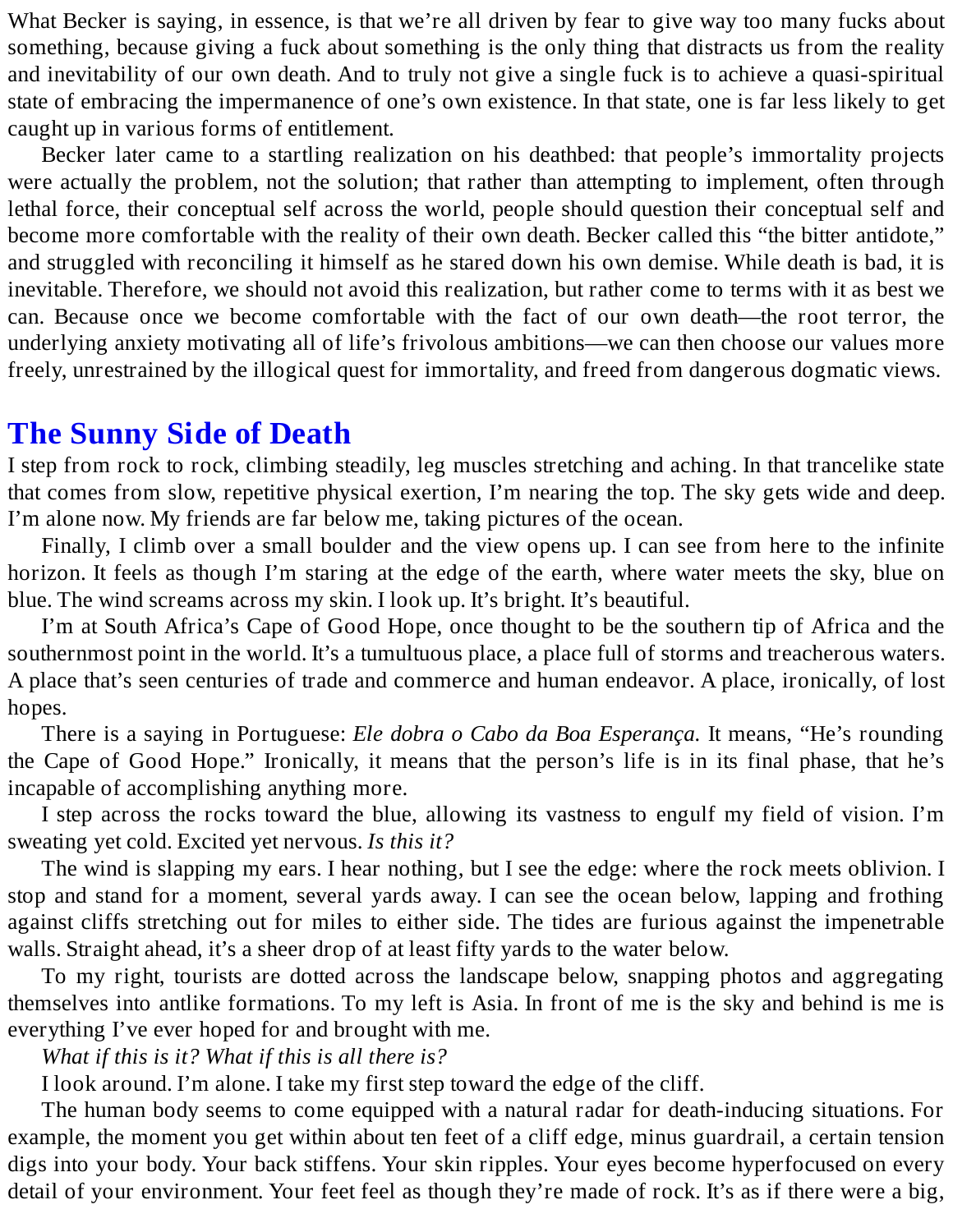invisible magnet gently pulling your body back to safety.

But I fight the magnet. I drag the feet made of rock closer to the edge.

At five feet away, your mind joins the party. You can now see not only the edge of the cliff, but *down* the cliff face itself, which induces all sorts of unwanted visualizations of tripping and falling and tumbling to a splashy death. It's really fucking far, your mind reminds you. Like, *really* fucking far. *Dude, what are you doing? Stop moving. Stop it.*

I tell my mind to shut up, and keep inching forward.

At three feet, your body goes into full-scale red alert. You are now within an errant shoelace-trip of your life ending. It feels as though a hefty gust of wind could send you sailing off into that bluebisected eternity. Your legs shake. As do your hands. As does your voice, in case you need to remind yourself you're not about to plummet to your death.

The three-foot distance is most people's absolute limit. It's just close enough to lean forward and catch a glimpse of the bottom, but still far enough to feel as though you're not at any real risk of killing yourself. Standing that close to the edge of a cliff, even one as beautiful and mesmerizing as the Cape of Good Hope, induces a heady sense of vertigo, and threatens to regurgitate any recent meal.

*Is this it? Is this all there is? Do I already know everything I will ever know?*

I take another microstep, then another. Two feet now. My forward leg vibrates as I put the weight of my body on it. I shuffle on. Against the magnet. Against my mind. Against all my better instincts for survival.

One foot now. I'm now looking straight down the cliff face. I feel a sudden urge to cry. My body instinctively crouches, protecting itself against something imagined and inexplicable. The wind comes in hailstorms. The thoughts come in right hooks.

At one foot you feel like you're floating. Anything but looking straight down feels as though you're part of the sky itself. You actually kind of expect to fall at this point.

I crouch there for a moment, catching my breath, collecting my thoughts. I force myself to stare down at the water hitting the rocks below me. Then I look again to my right, at the little ants milling about the signage below me, snapping photos, chasing tour buses, on the off chance that somebody somehow sees me. This desire for attention is wholly irrational. But so is all of this. It's impossible to make me out up here, of course. And even if it weren't, there's nothing that those distant people could say or do.

All I hear is the wind.

*Is this it?*

My body shudders, the fear becoming euphoric and blinding. I focus my mind and clear my thoughts in a kind of meditation. Nothing makes you present and mindful like being mere inches away from your own death. I straighten up and look out again, and find myself smiling. I remind myself that it's all right to die.

This willing and even exuberant interfacing with one's own mortality has ancient roots. The Stoics of ancient Greece and Rome implored people to keep death in mind at all times, in order to appreciate life more and remain humble in the face of its adversities. In various forms of Buddhism, the practice of meditation is often taught as a means of preparing oneself for death while still remaining alive. Dissolving one's ego into an expansive nothingness—achieving the enlightened state of nirvana—is seen as a trial run of letting oneself cross to the other side. Even Mark Twain, that hairy goofball who came in and left on Halley's Comet, said, "The fear of death follows from the fear of life. A man who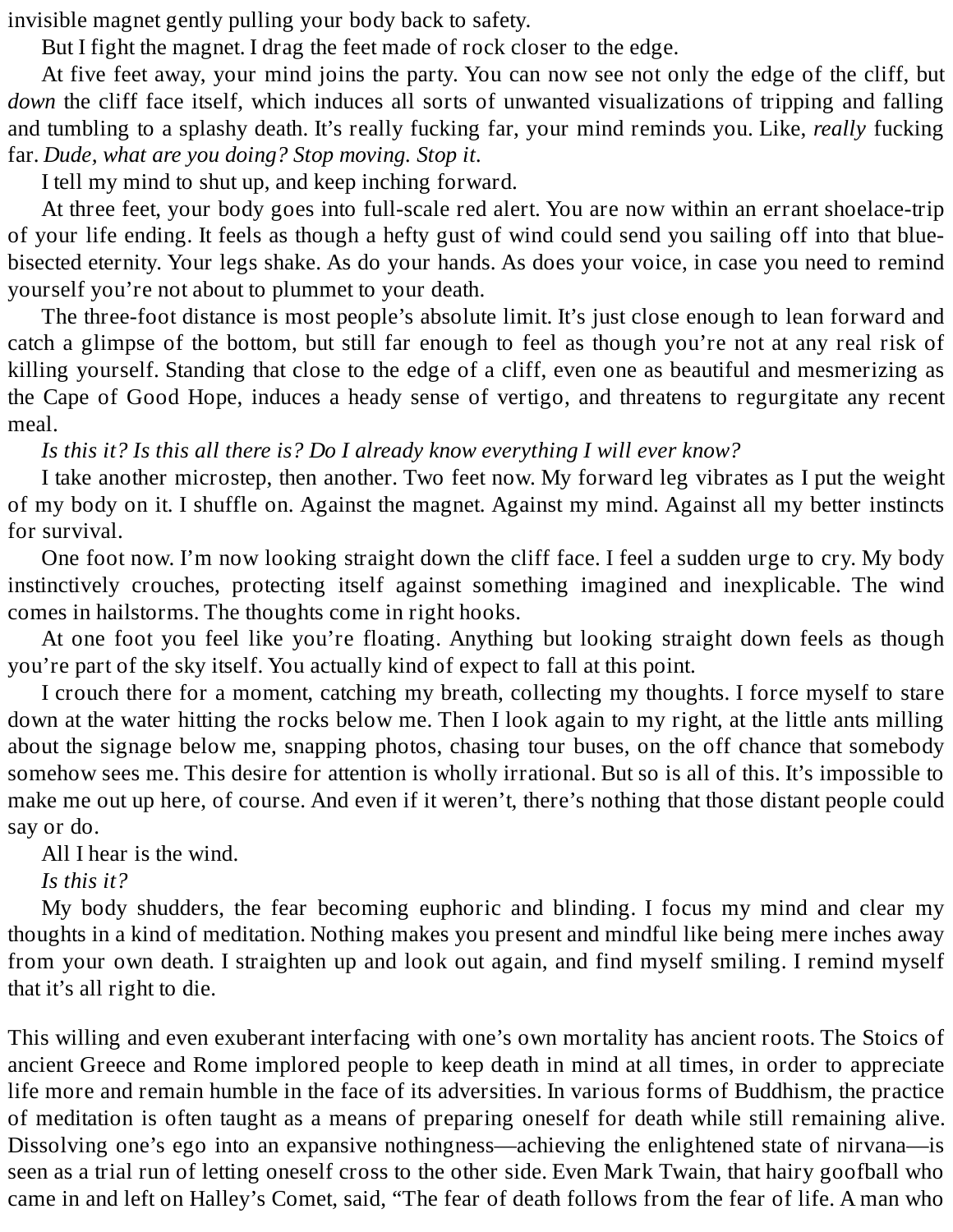lives fully is prepared to die at any time."

Back on the cliff, I bend down, slightly leaning back. I put my hands on the ground behind me and gently lower myself onto my butt. I then gradually slide one leg over the edge of the cliff. There's a small rock jutting out of the cliff side. I rest my foot on it. Then I slide my other foot off the edge and put it on the same small rock. I sit there a moment, leaning back on my palms, wind ruffling my hair. The anxiety is bearable now, as long as I stay focused on the horizon.

Then I sit up straight and look down the cliff again. Fear shoots back up through my spine, electrifying my limbs and laser-focusing my mind on the exact coordinates of every inch of my body. The fear is stifling at times. But each time it stifles me, I empty my thoughts, focus my attention on the bottom of the cliff below me, force myself to gaze at my potential doom, and then to simply acknowledge its existence.

I was now sitting on the edge of the world, at the southern-most tip of hope, the gateway to the east. The feeling was exhilarating. I can feel the adrenaline pumping through my body. Being so still, so conscious, never felt so thrilling. I listen to the wind and watch the ocean and look out upon the ends of the earth—and then I laugh with the light, all that it touches being good.

Confronting the reality of our own mortality is important because it obliterates all the crappy, fragile, superficial values in life. While most people whittle their days chasing another buck, or a little bit more fame and attention, or a little bit more assurance that they're right or loved, death confronts all of us with a far more painful and important question: What is your legacy?

How will the world be different and better when you're gone? What mark will you have made? What influence will you have caused? They say that a butterfly flapping its wings in Africa can cause a hurricane in Florida; well, what hurricanes will you leave in your wake?

As Becker pointed out, this is arguably the *only* truly important question in our life. Yet we avoid thinking about it. One, because it's hard. Two, because it's scary. Three, because we have no fucking clue what we're doing.

And when we avoid this question, we let trivial and hateful values hijack our brains and take control of our desires and ambitions. Without acknowledging the ever-present gaze of death, the superficial will appear important, and the important will appear superficial. Death is the only thing we can know with any certainty. And as such, it must be the compass by which we orient all of our other values and decisions. It is the correct answer to all of the questions we should ask but never do. The only way to be comfortable with death is to understand and see yourself as something bigger than yourself; to choose values that stretch beyond serving yourself, that are simple and immediate and controllable and tolerant of the chaotic world around you. This is the basic root of all happiness. Whether you're listening to Aristotle or the psychologists at Harvard or Jesus Christ or the goddamn Beatles, they all say that happiness comes from the same thing: caring about something greater than yourself, believing that you are a contributing component in some much larger entity, that your life is but a mere side process of some great unintelligible production. This feeling is what people go to church for; it's what they fight in wars for; it's what they raise families and save pensions and build bridges and invent cell phones for: this fleeting sense of being part of something greater and more unknowable than themselves.

And entitlement strips this away from us. The gravity of entitlement sucks all attention inward, toward ourselves, causing us to feel as though *we* are at the center of all of the problems in the universe, that *we* are the one suffering all of the injustices, that *we* are the one who deserves greatness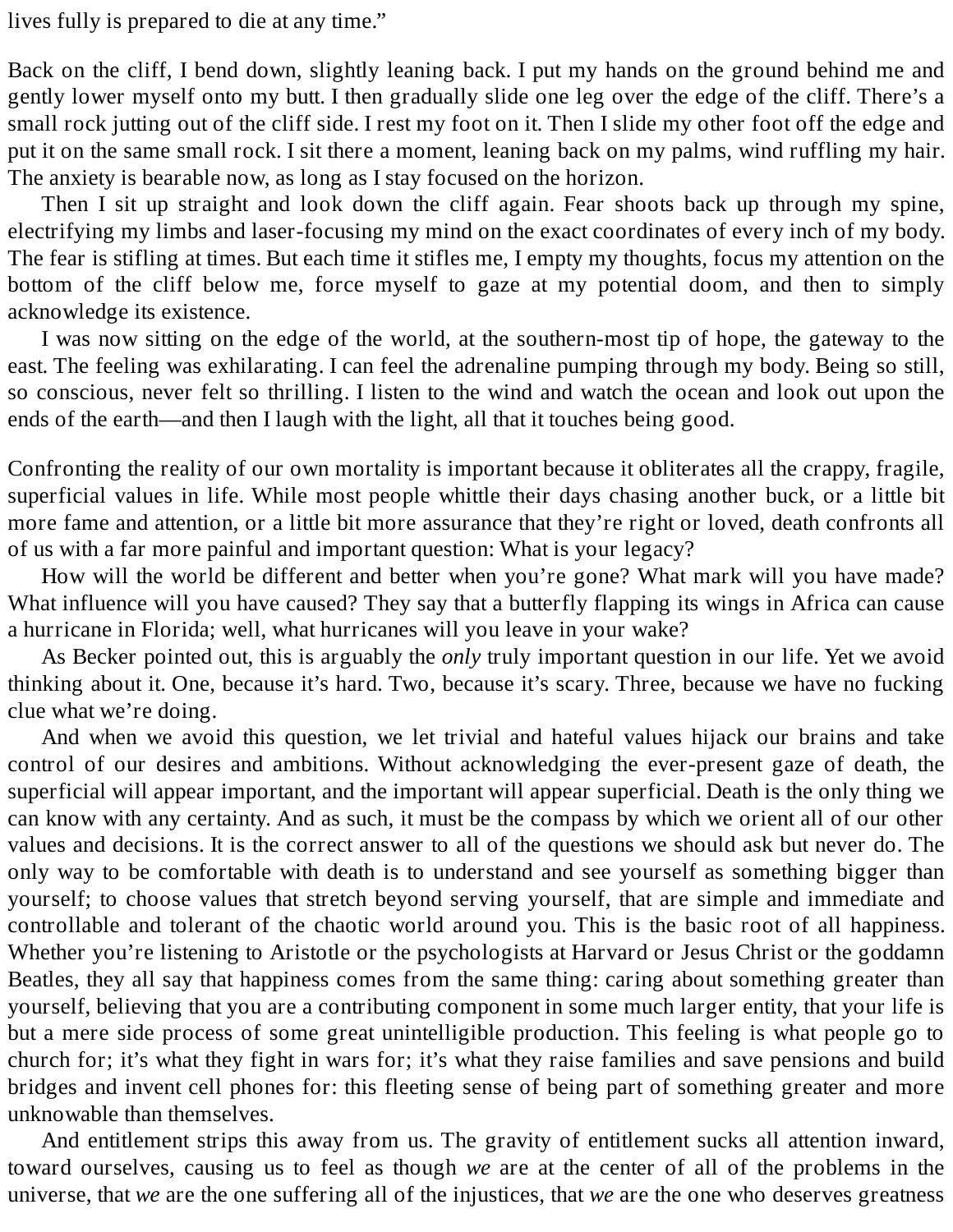over all others.

As alluring as it is, entitlement isolates us. Our curiosity and excitement for the world turns in upon itself and reflects our own biases and projections onto every person we meet and every event we experience. This feels sexy and enticing and may feel good for a while and sells a lot of tickets, but it's spiritual poison.

It's these dynamics that plague us now. We are so materially well off, yet so psychologically tormented in so many low-level and shallow ways. People relinquish all responsibility, demanding that society cater to *their* feelings and sensibilities. People hold on to arbitrary certainties and try to enforce them on others, often violently, in the name of some made-up righteous cause. People, high on a sense of false superiority, fall into inaction and lethargy for fear of trying something worthwhile and failing at it.

The pampering of the modern mind has resulted in a population that feels deserving of something without earning that something, a population that feels they have a right to something without sacrificing for it. People declare themselves experts, entrepreneurs, inventors, innovators, mavericks, and coaches without any real-life experience. And they do this not because they actually think they *are* greater than everybody else; they do it because they feel that they *need to be great* to be accepted in a world that broadcasts only the extraordinary.

Our culture today confuses great attention and great success, assuming them to be the same thing. But they are not.

You *are* great. Already. Whether you realize it or not. Whether anybody else realizes it or not. And it's not because you launched an iPhone app, or finished school a year early, or bought yourself a sweet-ass boat. These things do not define greatness.

You are already great because in the face of endless confusion and certain death, you continue to choose what to give a fuck about and what not to. This mere fact, this simple optioning for your own values in life, already makes you beautiful, already makes you successful, and already makes you loved. Even if you don't realize it. Even if you're sleeping in a gutter and starving.

You too are going to die, and that's because you too were fortunate enough to have lived. You may not feel this. But go stand on a cliff sometime, and maybe you will.

Bukowski once wrote, "We're all going to die, all of us. What a circus! That alone should make us love each other, but it doesn't. We are terrorized and flattened by life's trivialities; we are eaten up by nothing."

Looking back on that night, out by that lake, when I watched my friend Josh's body getting fished out of the lake by paramedics. I remember staring into the black Texas night and watching my ego slowly dissolve into it. Josh's death taught me much more than I initially realized. Yes, it helped me to seize the day, to take responsibility for my choices, and to pursue my dreams with less shame and inhibition.

But these were side effects of a deeper, more primary lesson. And the primary lesson was this: there is nothing to be afraid of. Ever. And reminding myself of my own death repeatedly over the years—whether it be through meditation, through reading philosophy, or through doing crazy shit like standing on a cliff in South Africa—is the only thing that has helped me hold this realization front and center in my mind. This acceptance of my death, this understanding of my own fragility, has made everything easier—untangling my addictions, identifying and confronting my own entitlement, accepting responsibility for my own problems—suffering through my fears and uncertainties, accepting my failures and embracing rejections—it has all been made lighter by the thought of my own death. The more I peer into the darkness, the brighter life gets, the quieter the world becomes,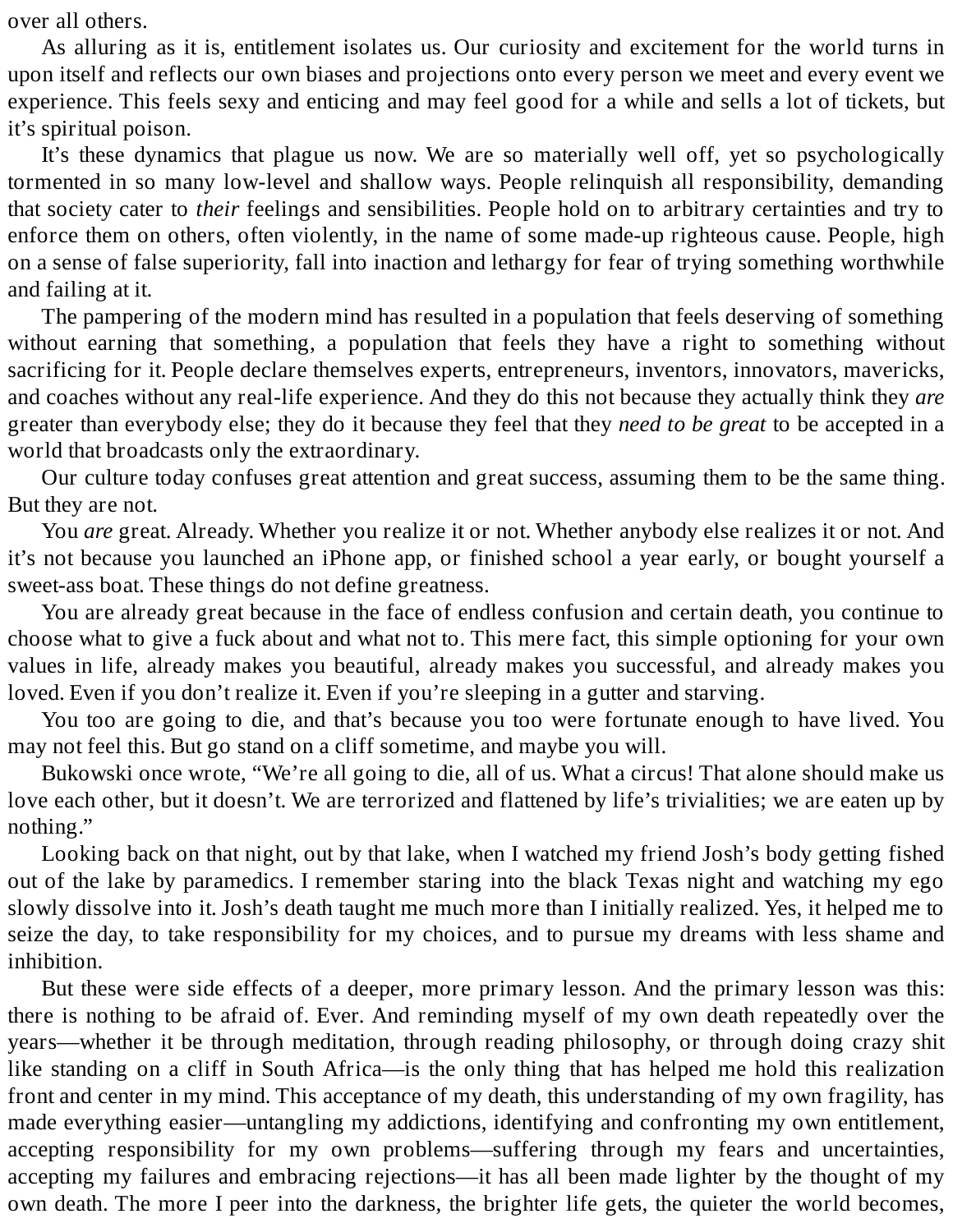and the less unconscious resistance I feel to, well, anything.

I sit there on the Cape for a few minutes, taking in everything. When I finally decide to get up, I put my hands behind me and scoot back. Then, slowly, I stand. I check the ground around me—making sure there's no errant rock ready to sabotage me. Having recognized that I am safe, I begin to walk back to reality—five feet, ten feet—my body restoring itself with each step. My feet become lighter. I let life's magnet draw me in.

As I step back over some rocks, back to the main path, I look up to see a man staring at me. I stop and make eye contact with him.

"Um. I saw you sitting on the edge over there," he says. His accent is Australian. The word "there" rolls out of his mouth awkwardly. He points toward Antarctica.

"Yeah. The view is gorgeous, isn't it?" I am smiling. He is not. He has a serious look on his face.

I brush my hands off on my shorts, my body still buzzing from my surrender. There's an awkward silence.

The Aussie stands for a moment, perplexed, still looking at me, clearly thinking of what to say next. After a moment, he carefully pieces the words together.

"Is everything okay? How are you feeling?"

I pause for a moment, still smiling. "Alive. Very alive."

His skepticism breaks and reveals a smile in its place. He gives a slight nod and heads down the trail. I stand above, taking in the view, waiting for my friends to arrive on the peak.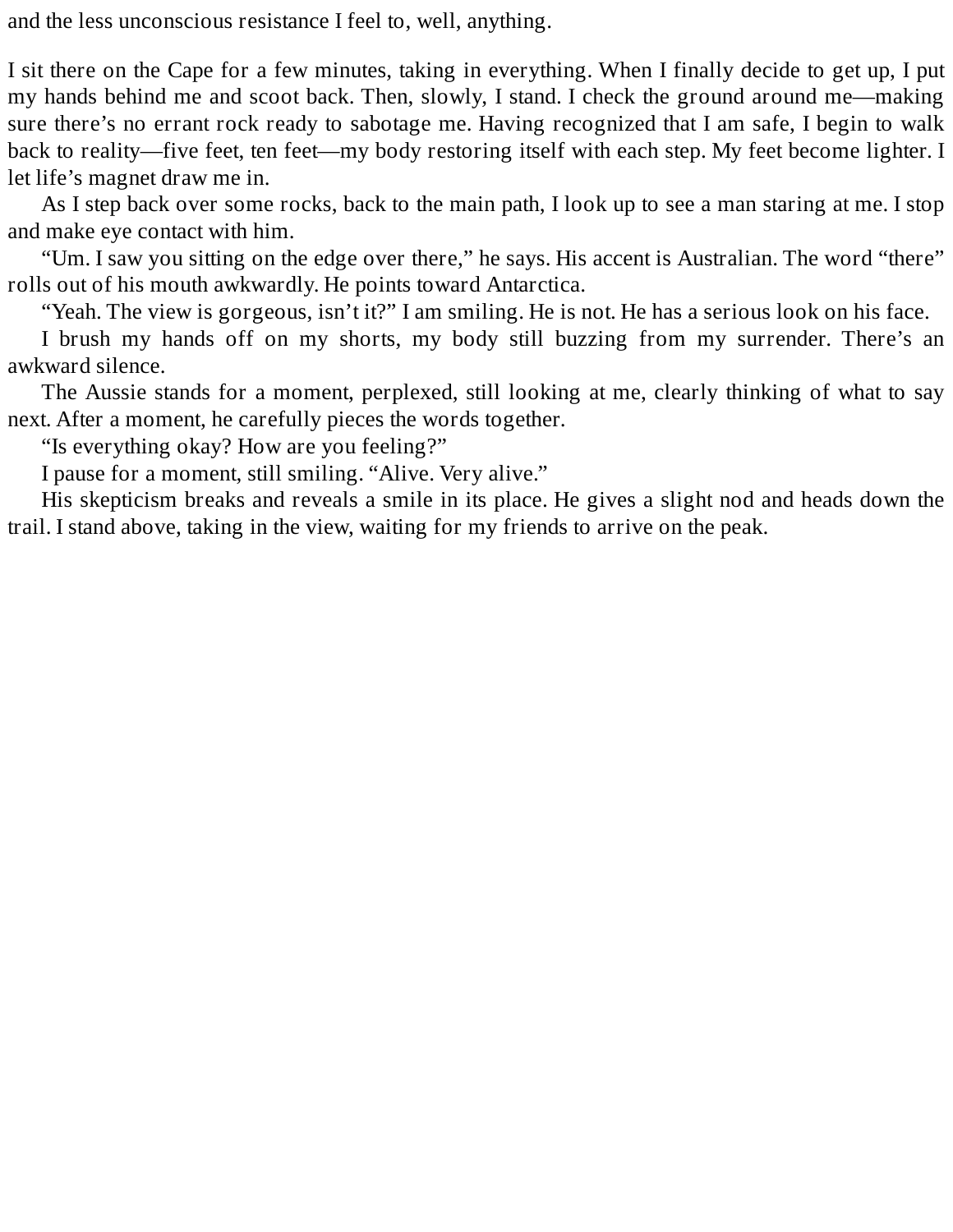# **[ACKNOWLEDGMENTS](#page-3-8)**

This book began as a big, messy thing and required more than just my own hands to chisel something comprehensible out of it.

First and foremost, thank you to my brilliant and beautiful wife, Fernanda, who never hesitates to say no to me when I need to hear it most. Not only do you make me a better person, but your unconditional love and constant feedback during the writing process were indispensable.

To my parents, for putting up with my shit all these years and continuing to love me anyway. In many ways, I don't feel as though I fully became an adult until I understood many of the concepts in this book. In that sense, it's been a joy to get to know you as an adult these past few years. And to my brother as well: I never doubt the existence of mutual love and respect between us, even if I sometimes get butt-hurt that you don't text me back.

To Philip Kemper and Drew Birnie—two big brains that conspire to make my brain appear much larger than it actually is. Your hard work and brilliance continue to floor me.

To Michael Covell, for being my intellectual stress test, especially when it comes to understanding psychological research, and for always challenging me on my assumptions. To my editor, Luke Dempsey, for mercilessly tightening the screws on my writing, and for possibly having an even fouler mouth than I do. To my agent, Mollie Glick, for helping me define the vision for the book and pushing it much farther into the world than I ever expected to see it go. To Taylor Pearson, Dan Andrews, and Jodi Ettenburg, for their support during this process; you three kept me both accountable and sane, which are the only two things every writer needs.

And finally, to the millions of people who, for whatever reason, decided to read a potty-mouthed asshole from Boston writing about life on his blog. The flood of emails I've received from those of you willing to open up the most intimate corners of your life to me, a complete stranger, both humbles me and inspires me. At this point in my life, I've spent thousands of hours reading and studying these subjects. But you all continue to be my true education. Thank you.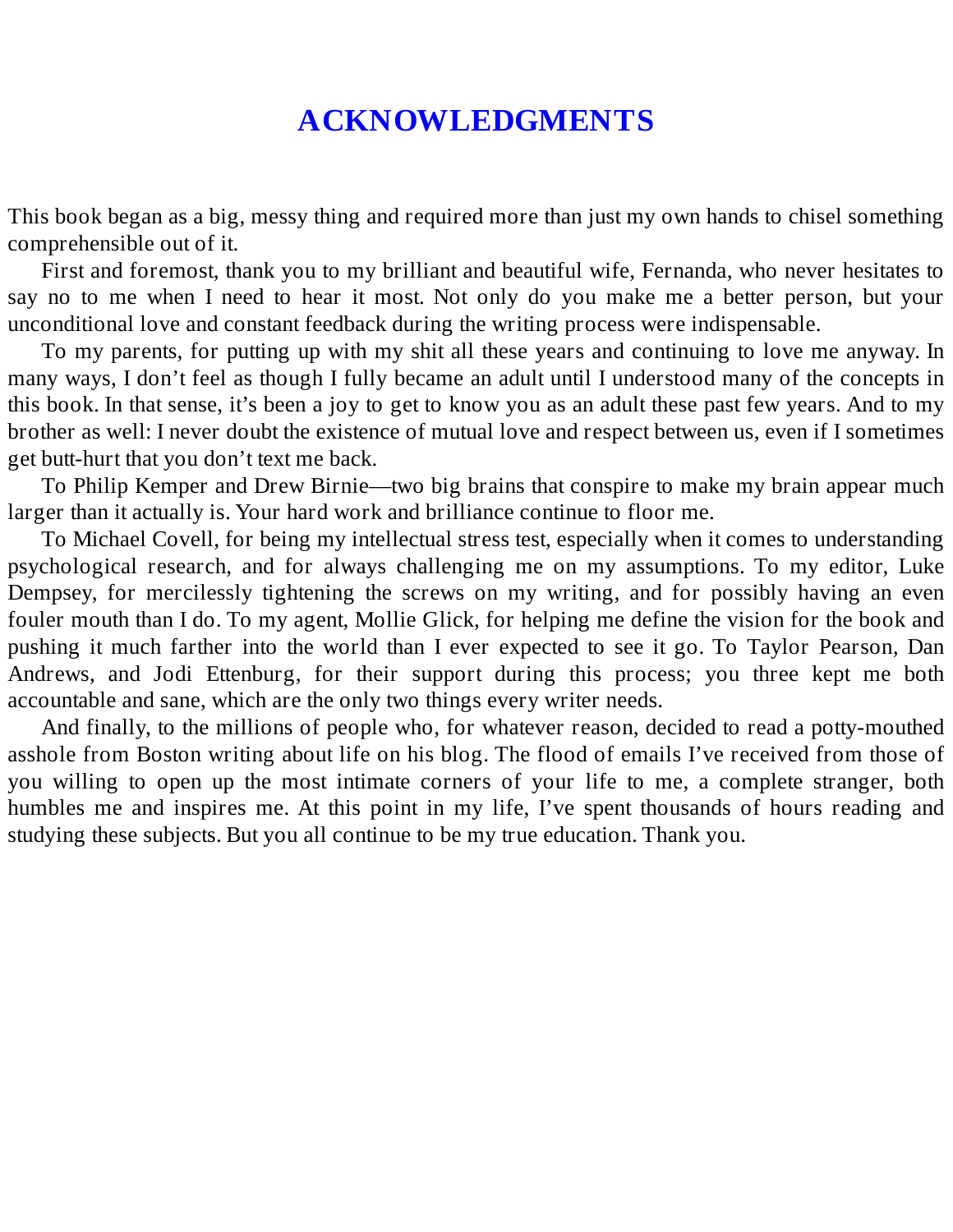# **ABOUT THE [AUTHOR](#page-3-9)**

**MARK MANSON** is a star blogger with more than two million readers. He lives in New York City. Discover great authors, exclusive offers, and more at **hc.com**.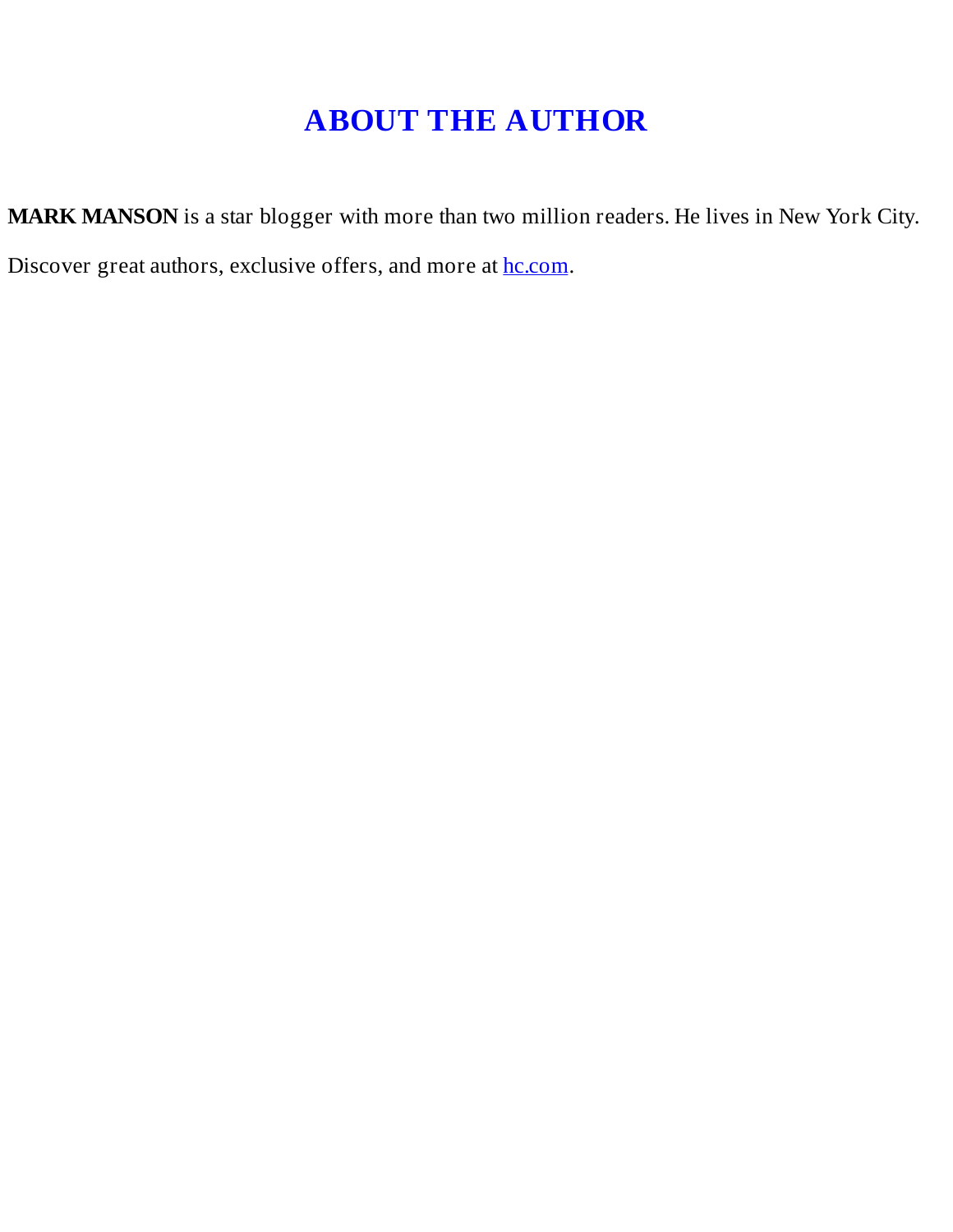# Bookperk

Sign up for Bookperk and get e-book bargains, sneak peeks, special offers, and more-delivered straight to your inbox.

**SIGN UP NOW**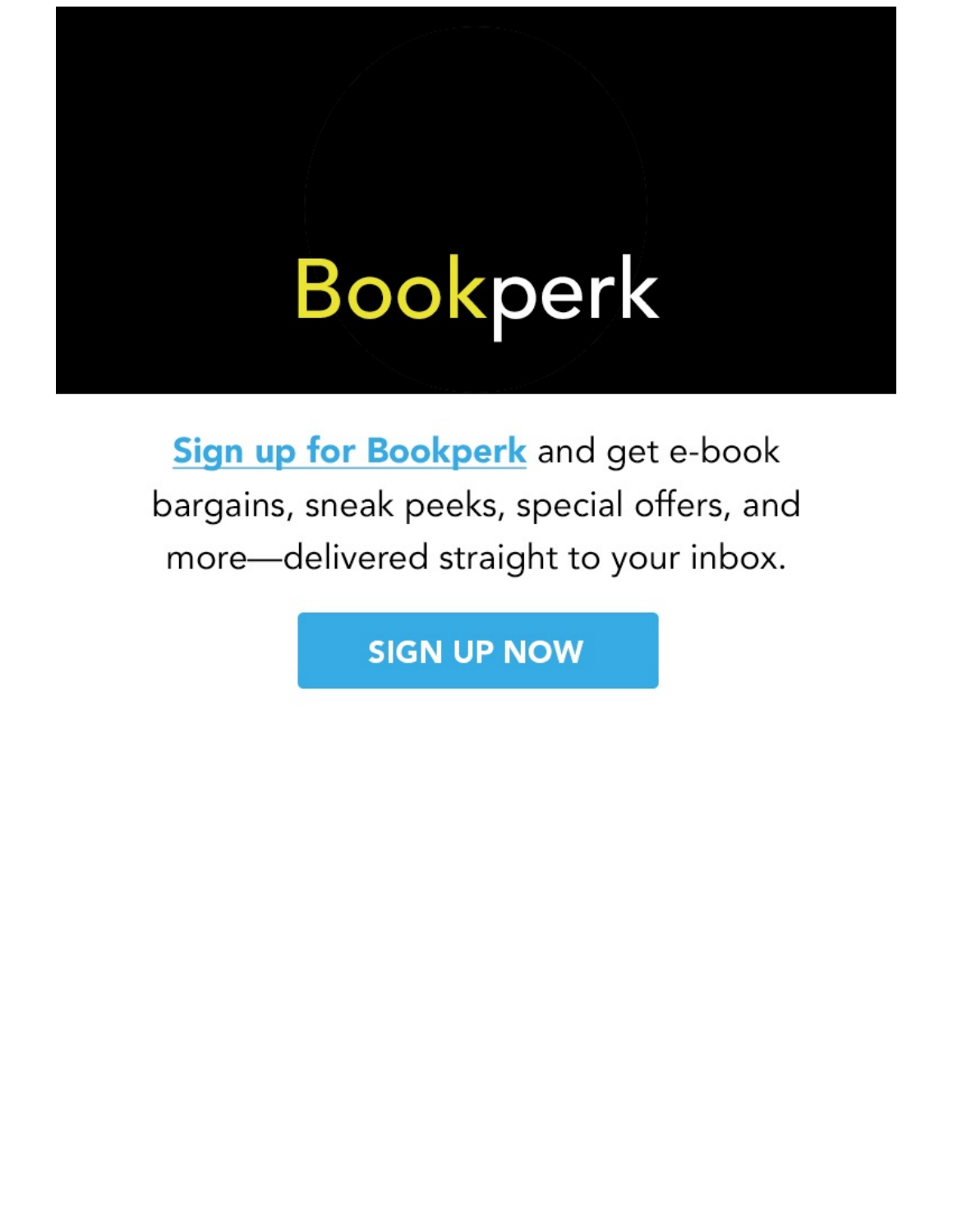# **[CREDITS](#page-3-10)**

Front cover design: M-80 Design; Ink art by pio3 | Shutterstock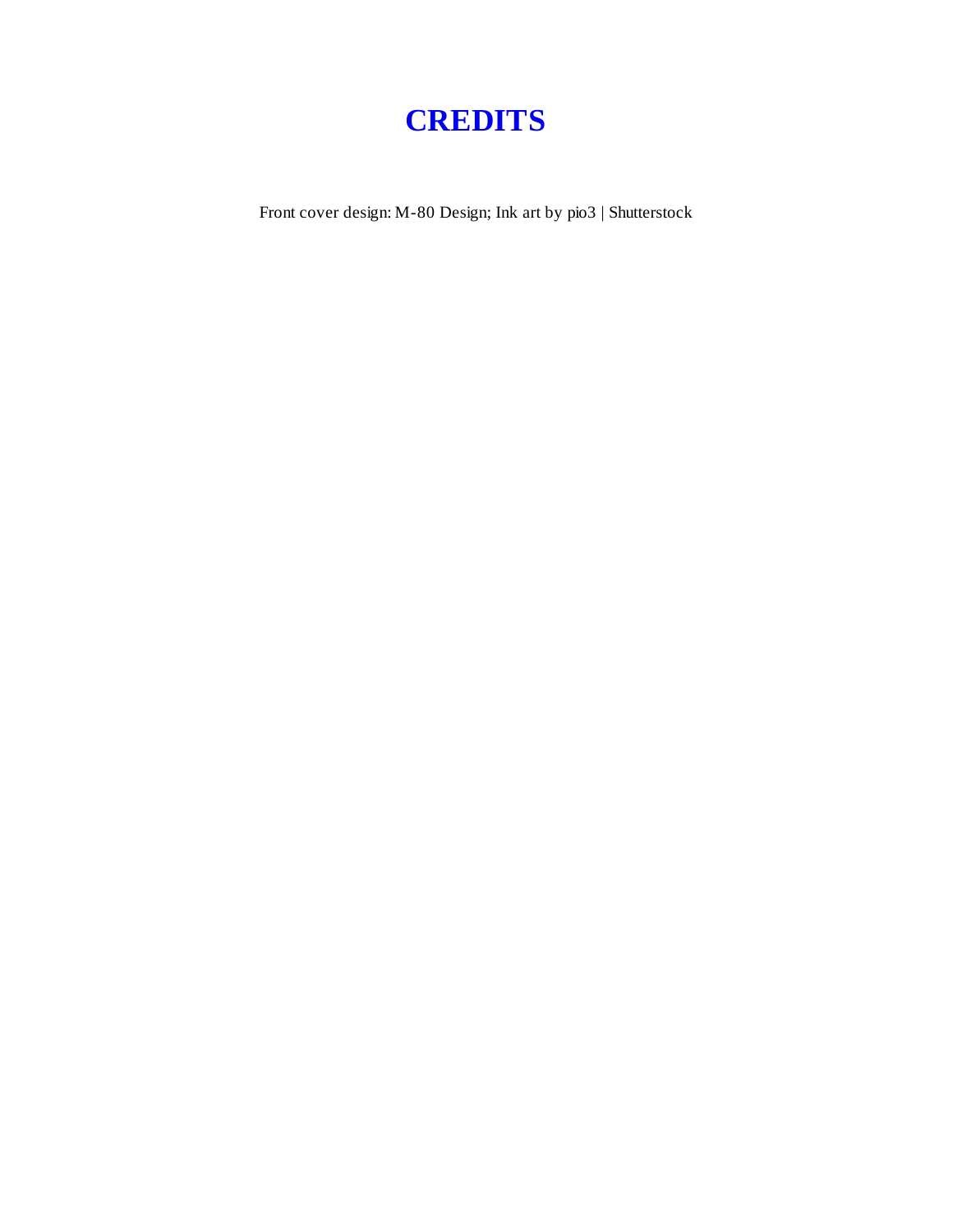# **[COPYRIGHT](#page-3-11)**



THE SUBTLE ART OF NOT GIVING A FUCK. Copyright © 2016 by Mark Manson. All rights reserved under International and Pan-American Copyright Conventions. By payment of the required fees, you have been granted the nonexclusive, nontransferable right to access and read the text of this e-book on-screen. No part of this text may be reproduced, transmitted, downloaded, decompiled, reverse-engineered, or stored in or introduced into any information storage and retrieval system, in any form or by any means, whether electronic or mechanical, now known or hereafter invented, without the express written permission of HarperCollins e-books.

First HarperOne hardcover published 2016.

FIRST EDITION

ISBN 978–0–06–245771–4

EPub Edition August 2016 ISBN 9780062457738

16 17 18 19 20 RRD 10 9 8 7 6 5 4 3 2 1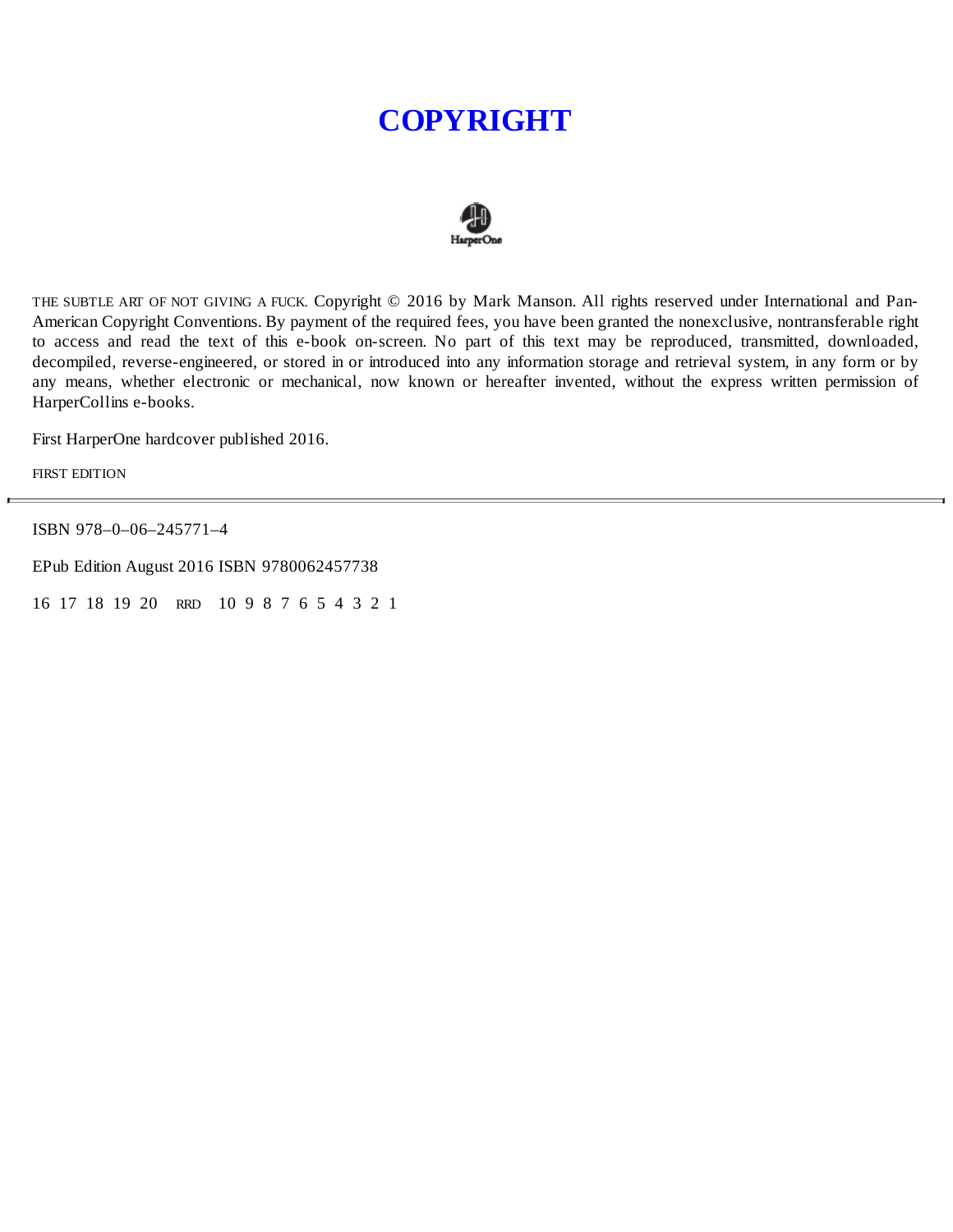# **ABOUT THE [PUBLISHER](#page-3-12)**

### **Australia**

HarperCollins Publishers Australia Pty. Ltd. Level 13, 201 Elizabeth Street Sydney, NSW 2000, Australia [www.harpercollins.com.au](http://www.harpercollins.com.au)

### **Canada**

HarperCollins Canada 2 Bloor Street East - 20th Floor Toronto, ON M4W 1A8, Canada [www.harpercollins.ca](http://www.harpercollins.ca)

#### **New Zealand**

HarperCollins Publishers New Zealand Unit D1, 63 Apollo Drive Rosedale 0632 Auckland, New Zealand [www.harpercollins.co.nz](http://www.harpercollins.co.nz)

### **United Kingdom**

HarperCollins Publishers Ltd. 1 London Bridge Street London SE1 9GF, UK [www.harpercollins.co.uk](http://www.harpercollins.co.uk)

#### **United States**

HarperCollins Publishers Inc. 195 Broadway New York, NY 10007 [www.harpercollins.com](http://www.harpercollins.com)